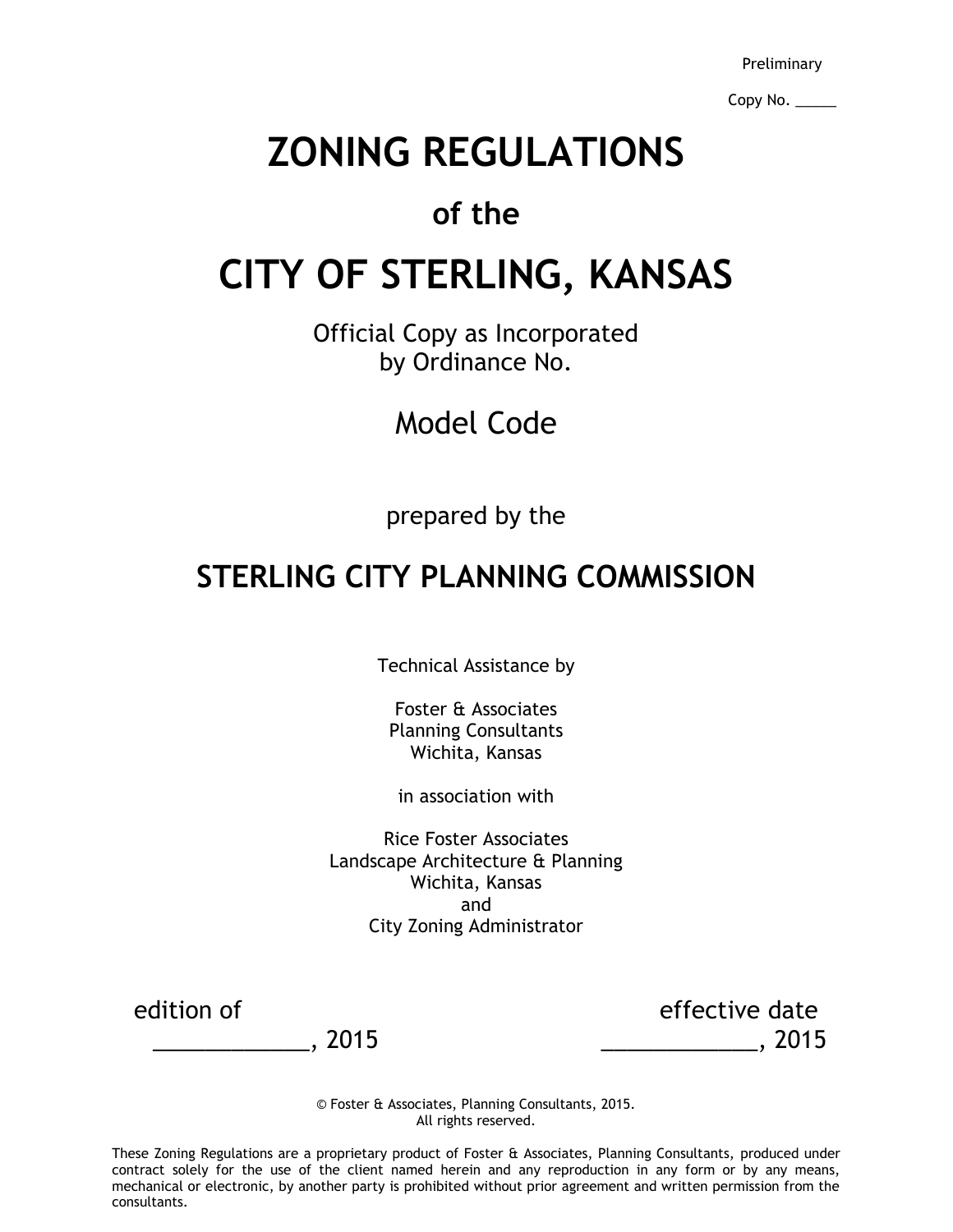# TABLE OF CONTENTS

| Section                  |                                                                |                                                         | Page    |
|--------------------------|----------------------------------------------------------------|---------------------------------------------------------|---------|
|                          |                                                                | ARTICLE 1. TITLE, PURPOSE, AUTHORITY AND JURISDICTION   | $1 - 1$ |
| 100<br>101<br>102<br>103 |                                                                |                                                         |         |
|                          |                                                                | ARTICLE 2. INTERPRETATION, CONSTRUCTION AND DEFINITIONS | $2 - 1$ |
| 100                      | А.<br>В.<br>C.<br>D.<br>Ε.<br>F.<br>G.                         |                                                         |         |
| 101<br>102               |                                                                | <b>Definitions</b>                                      |         |
|                          |                                                                | <b>ARTICLE 3. GENERAL PROVISIONS</b>                    | $3 - 1$ |
| 100                      | А.<br>В.<br>$\mathsf{C}$ .<br>D.<br>E.                         |                                                         |         |
| 101                      | А.<br>В.<br>$\mathsf{C}$ .<br>D.                               |                                                         |         |
| 102                      | А.<br>B.<br>C.<br>D.<br>Ε.<br>F.<br>G.<br>Η.<br>Ι.<br>J.<br>K. |                                                         |         |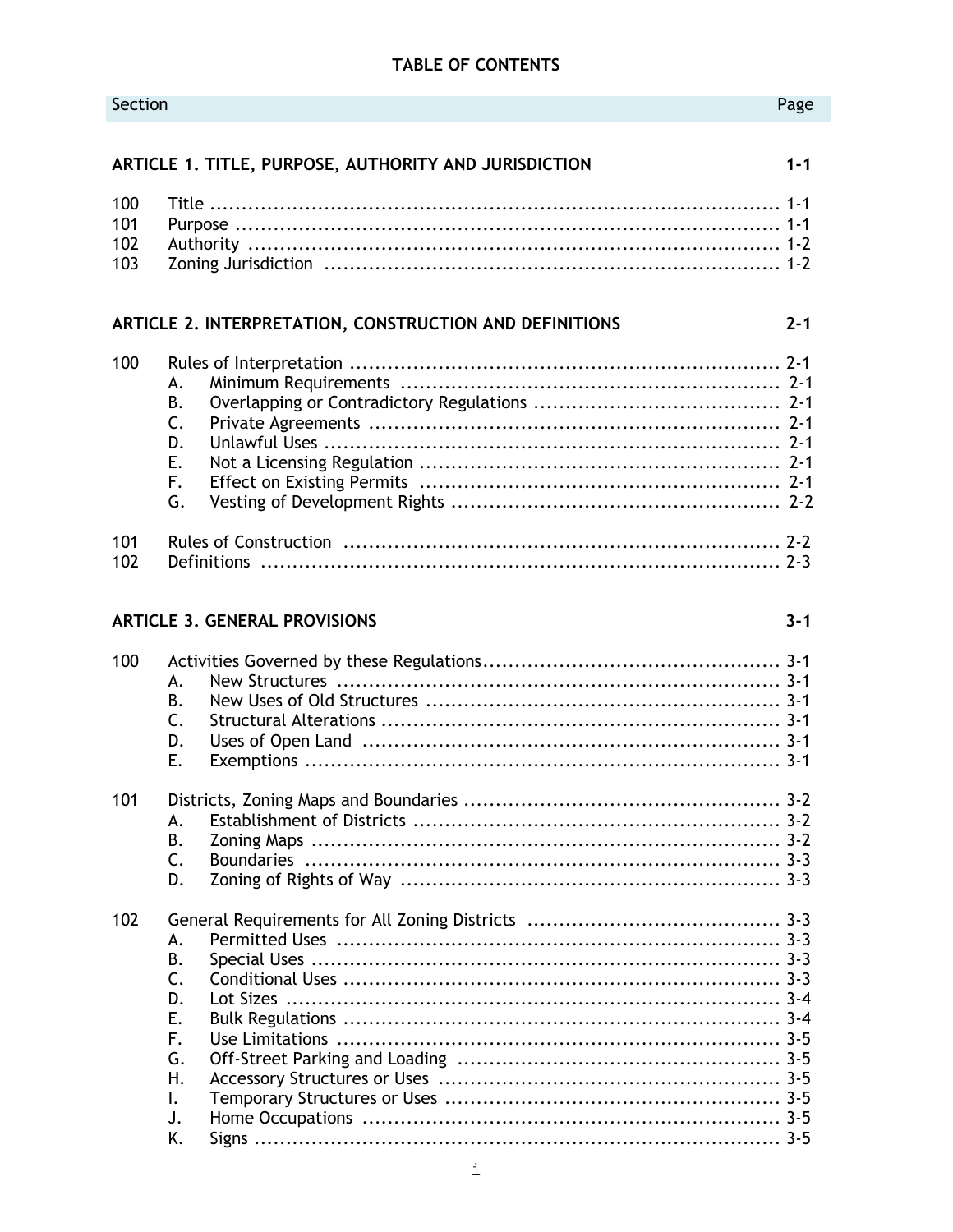| 103 |                |                                                                    |  |
|-----|----------------|--------------------------------------------------------------------|--|
|     | А.             |                                                                    |  |
|     | <b>B.</b>      |                                                                    |  |
|     | C.             | Average Setback in Existing Residential Districts  3-6             |  |
|     | D.             |                                                                    |  |
|     | Е.             | Restrictions on Allocation and Disposition                         |  |
|     |                |                                                                    |  |
|     | F.             |                                                                    |  |
|     | G.             | Lot Size Requirements and Bulk Regulations                         |  |
|     |                |                                                                    |  |
|     | Н.             |                                                                    |  |
|     | I.             |                                                                    |  |
|     | J.             |                                                                    |  |
|     | K.             |                                                                    |  |
|     | L.             |                                                                    |  |
|     | Μ.             |                                                                    |  |
|     | N.             | Status of Moving Manufactured and Mobile Homes and RV Campers  3-9 |  |
|     | 0.             |                                                                    |  |
| 104 |                |                                                                    |  |
| 105 |                |                                                                    |  |
|     | А.             |                                                                    |  |
|     | <b>B.</b>      |                                                                    |  |
|     | $\mathsf{C}$ . |                                                                    |  |
|     | D.             |                                                                    |  |
|     | Ε.             |                                                                    |  |
|     | F.             |                                                                    |  |
|     | G.             |                                                                    |  |
|     | Η.             |                                                                    |  |
|     | $\mathsf{L}$   |                                                                    |  |

# **ARTICLE 4. ZONING DISTRICTS 4-1**

| 100 |  |
|-----|--|
| 101 |  |
| 102 |  |
| 103 |  |
| 104 |  |
| 105 |  |
| 106 |  |
| 107 |  |
| 108 |  |
| 109 |  |
|     |  |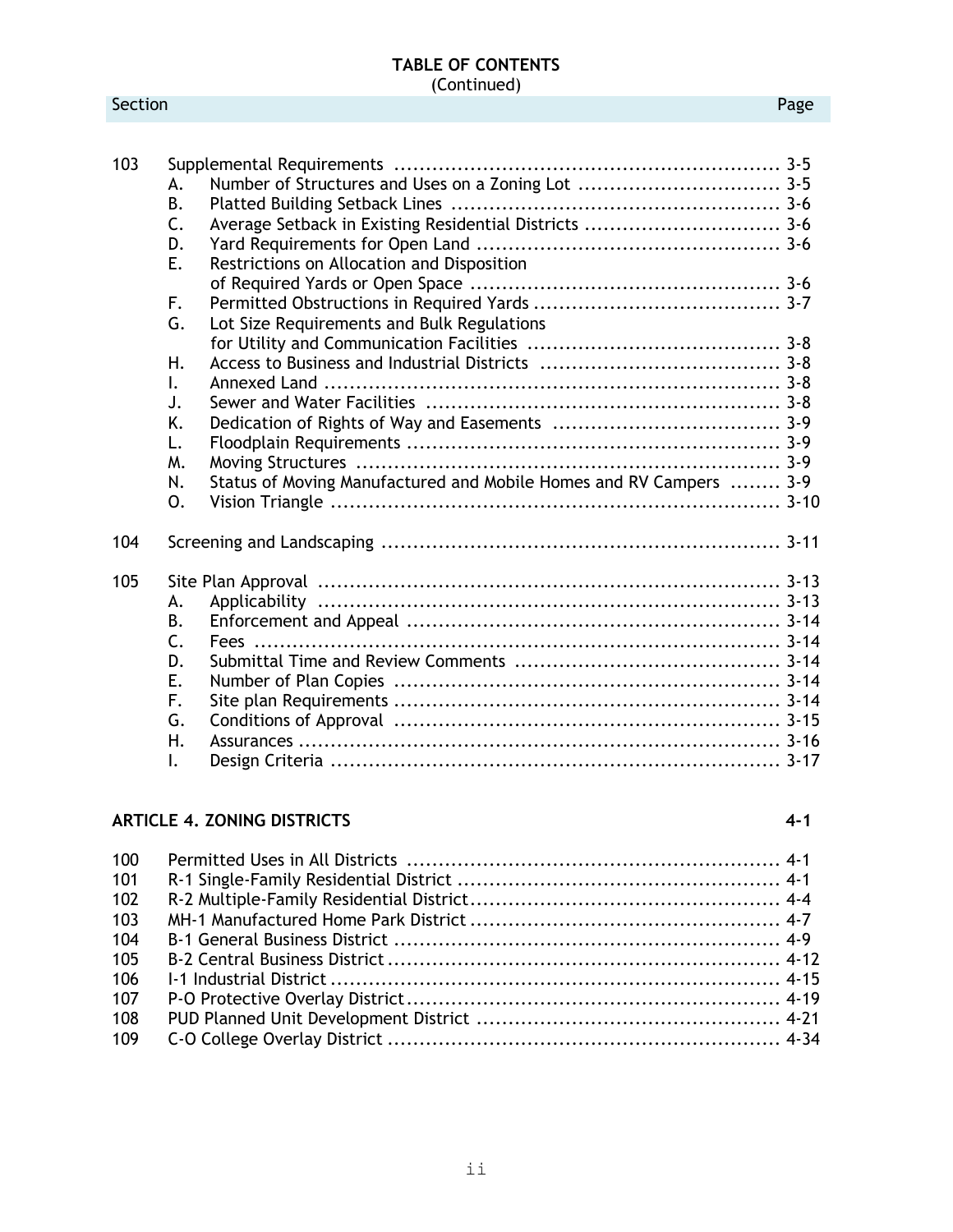Section

iii

|                   | ARTICLE 5. OFF-STREET PARKING AND LOADING                                                                                 | $5 - 1$ |
|-------------------|---------------------------------------------------------------------------------------------------------------------------|---------|
| 100               | А.                                                                                                                        |         |
| 101               | А.<br><b>B.</b><br>$\mathsf{C}$ .                                                                                         |         |
| 102               | A.<br>В.<br>C.                                                                                                            |         |
| 103               |                                                                                                                           |         |
|                   | ARTICLE 6. ACCESSORY USES, TEMPORARY USES AND HOME OCCUPATIONS                                                            | $6 - 1$ |
| 100<br>101<br>102 | А.<br><b>B.</b><br>C.<br>D.<br>А.<br><b>B.</b><br>C.<br>D.<br>Home Occupation Authorization by Conditional Use  6-9<br>E. |         |
|                   | <b>ARTICLE 7. SIGNS</b>                                                                                                   | 7-1     |
| 100               |                                                                                                                           |         |
| 101               | А.<br><b>B.</b>                                                                                                           |         |
| 102               | А.<br>В.<br>C.<br>D.                                                                                                      |         |

Page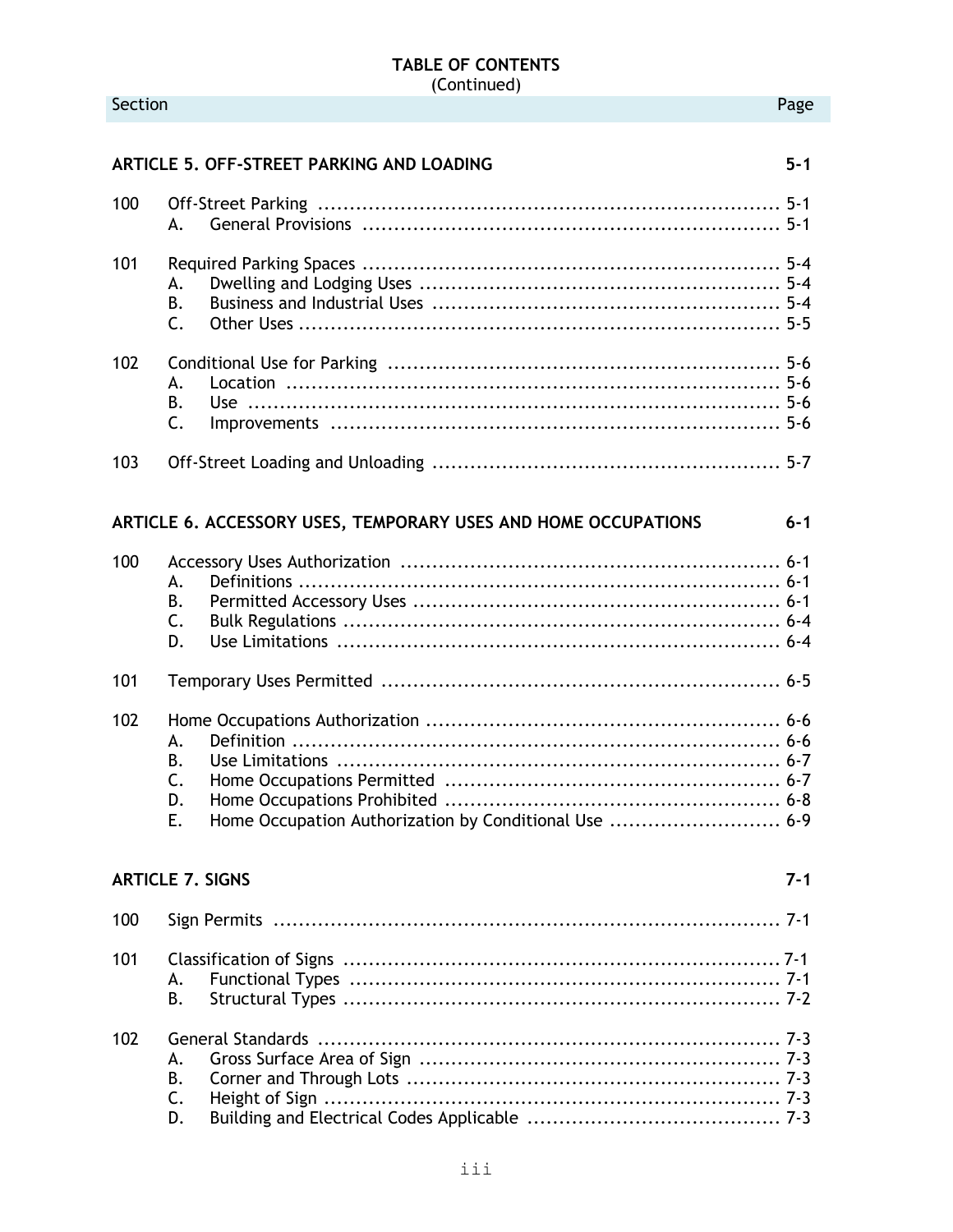## Page

|                   | Ε.<br>F.<br>G.<br>Η.<br>I.<br>J.<br>K.<br>L.<br>M.                                     |         |
|-------------------|----------------------------------------------------------------------------------------|---------|
| 103<br>104        |                                                                                        |         |
|                   | <b>ARTICLE 8. Nonconforming Lots, Structures and Uses</b>                              | $8 - 1$ |
| 100               | А.<br>В.<br>C.<br>D.                                                                   |         |
| 101               | In Any Residential District (and increase in the control of the 8-1<br>А.<br><b>B.</b> |         |
| 102               | А.<br>В.<br>C.<br>D.                                                                   |         |
| 103               | А.<br>В.<br>C.<br>D.<br>Е.<br>F.<br>G.<br>Η.<br>I.<br>J.                               |         |
| 104<br>105<br>106 |                                                                                        |         |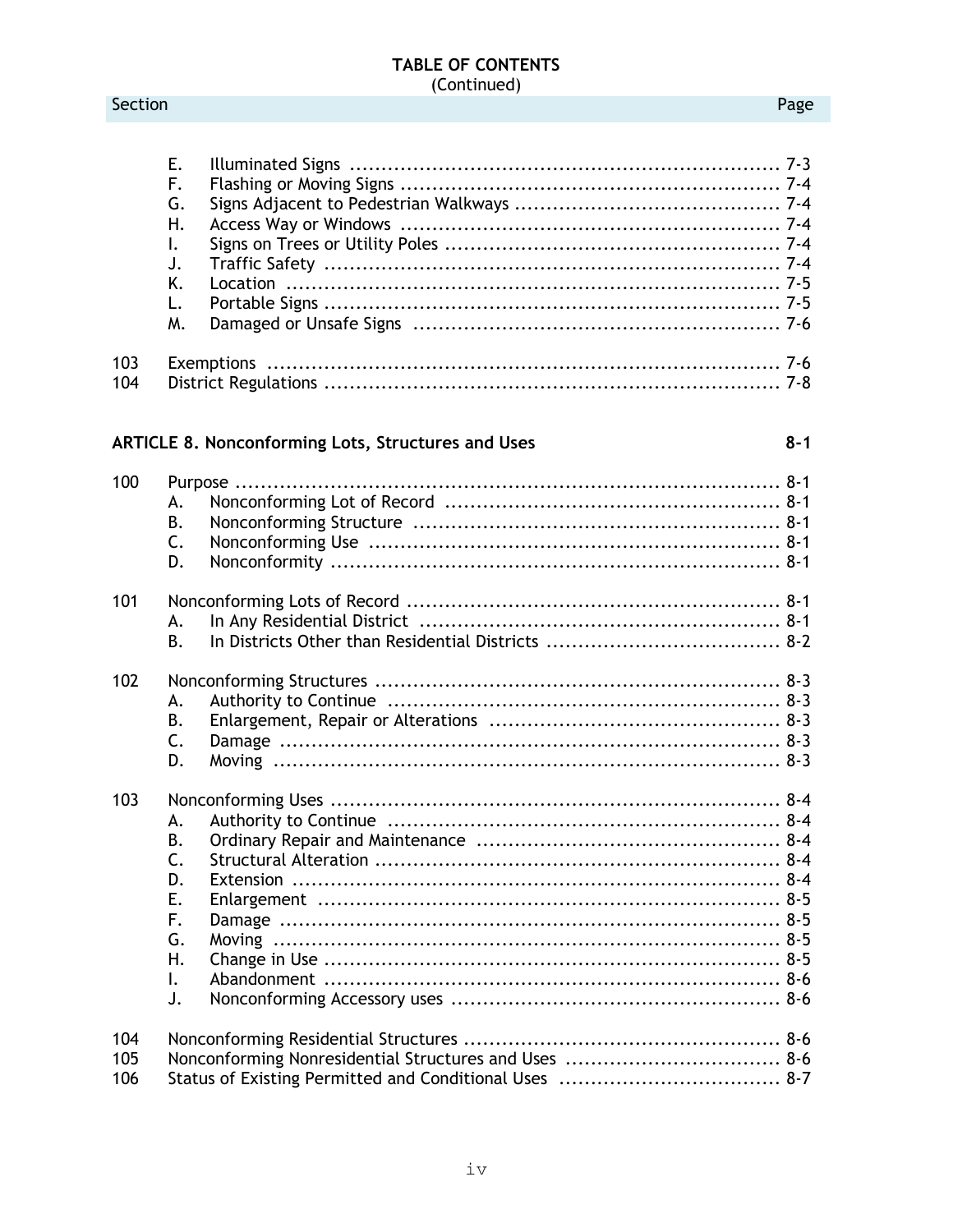#### 107 А. **B.** C. D. E.

# ARTICLE 9. ADMINISTRATION and ENFORCEMENT

Section

| 100 |                |  |
|-----|----------------|--|
|     | А.             |  |
|     | B.             |  |
| 101 |                |  |
|     | А.             |  |
|     | В.             |  |
|     | $\mathsf{C}$ . |  |
| 102 |                |  |
| 103 |                |  |
|     | А.             |  |
|     | В.             |  |
|     | $\mathsf{C}$ . |  |
| 104 |                |  |
| 105 |                |  |

# ARTICLE 10. BOARD OF ZONING APPEALS

| 100 |                |  |
|-----|----------------|--|
| 101 |                |  |
| 102 |                |  |
| 103 |                |  |
| 104 |                |  |
| 105 |                |  |
| 106 |                |  |
|     | А.             |  |
|     | В.             |  |
|     | C.             |  |
|     | D.             |  |
|     | F.             |  |
| 107 |                |  |
|     | А.             |  |
|     | В.             |  |
|     | $\mathsf{C}$ . |  |

## Page

 $9 - 1$ 

 $10 - 1$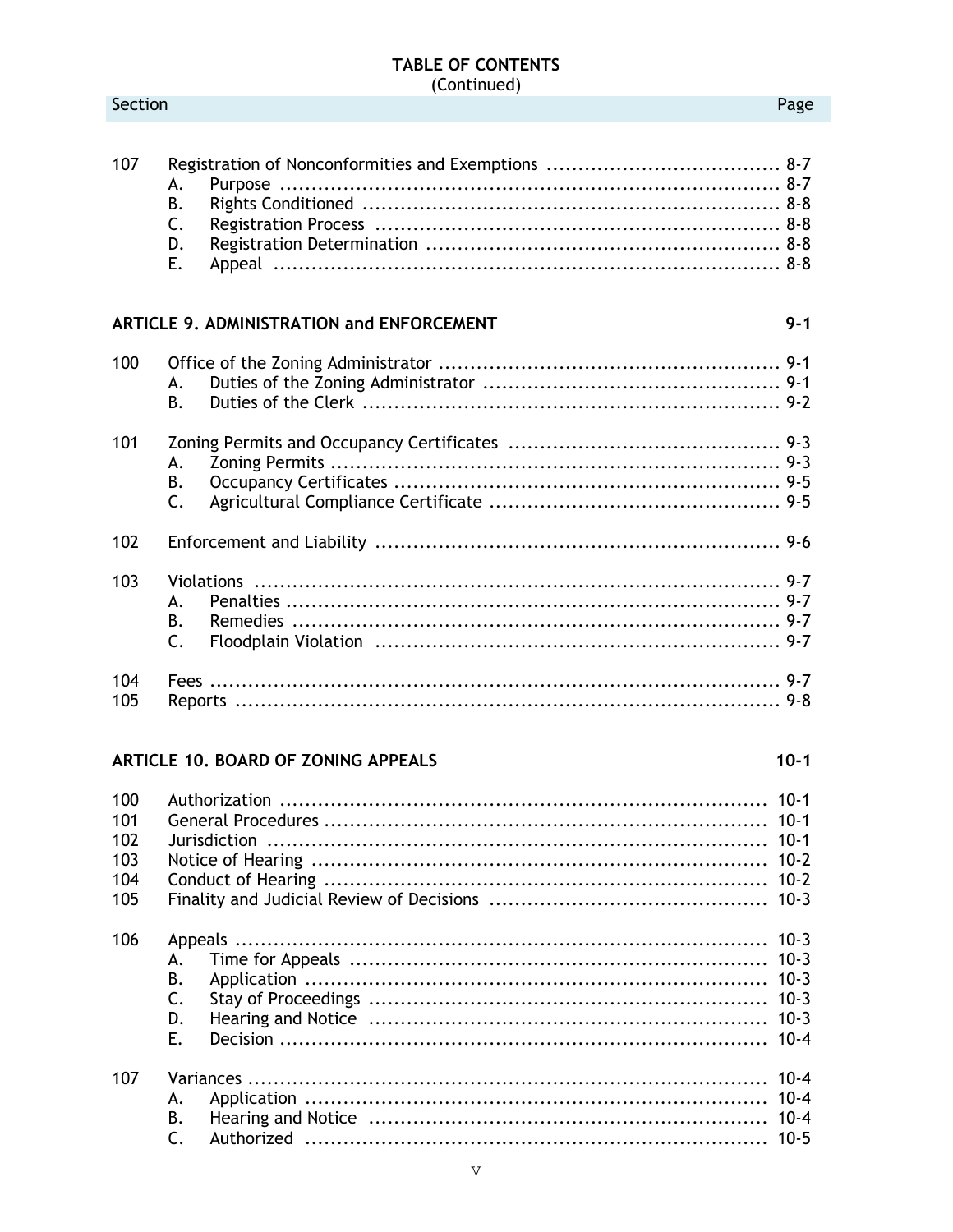#### Section **Page**

| D.<br>F.<br>G.                                      |  |
|-----------------------------------------------------|--|
| 108<br><b>B.</b><br>$\mathcal{C}$<br>D.<br>F.<br>F. |  |

# **ARTICLE 11. AMENDMENTS 11-1**

| 100 |    | General Provisions for Amendments and Special Uses  11-1           |          |
|-----|----|--------------------------------------------------------------------|----------|
|     | А. |                                                                    |          |
|     | В. |                                                                    |          |
|     | C. |                                                                    |          |
|     | D. |                                                                    |          |
|     | Е. |                                                                    |          |
|     | F. |                                                                    |          |
|     | G. |                                                                    |          |
|     | Η. | Review Criteria for Amendments or Special Uses  11-6               |          |
| 101 |    |                                                                    |          |
| 102 |    |                                                                    |          |
| 103 |    |                                                                    |          |
| 104 |    | Adoption of Amendments or Special Uses by the Governing Body  11-9 |          |
| 105 |    |                                                                    |          |
| 106 |    |                                                                    |          |
|     |    | <b>ARTICLE 12. SEVERABILITY AND EFFECTIVE DATE</b>                 | $12 - 1$ |
|     |    |                                                                    |          |
| 100 |    |                                                                    |          |
| 101 |    |                                                                    |          |

# **APPENDIX A-1**

| Ordinance Incorporating and Adopting Zoning Regulations  A-11 |  |
|---------------------------------------------------------------|--|
|                                                               |  |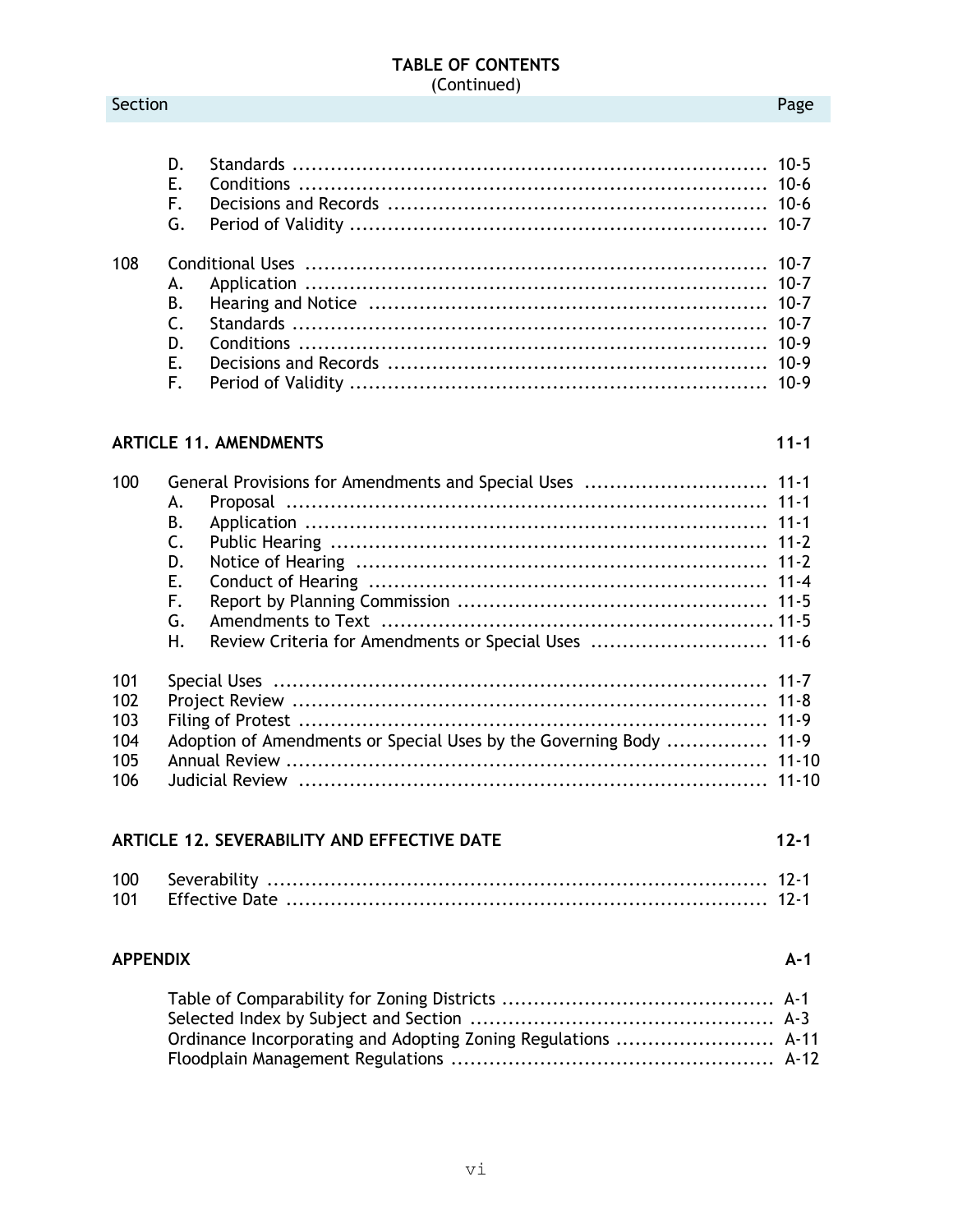# **ZONING REGULATIONS of the CITY OF STERLING, KANSAS**

# **ARTICLE 1. TITLE, PURPOSE, AUTHORITY AND JURISDICTION**

- **100 Title.** These regulations, including the zoning district maps made a part hereof, shall be known and may be cited as the "Zoning Regulations of the City of Sterling, Kansas," and shall hereinafter be referred to as "these regulations."
- **101 Purpose.** These regulations are intended to serve the following purposes:
	- A. To promote the public health, safety, morals, comfort and general welfare and to protect and control the aesthetics of new development or redevelopment;
	- B. To establish a variety of zoning district classifications according to the use of land and buildings with varying intensities of uses and standards whose interrelationships of boundary zones form a compatible pattern of land uses and buffer areas which enhance the value of each zone;
	- C. To regulate and restrict the location, use and appearance of buildings, structures and land within each district and to zone for residential, commercial, industrial and other purposes including floodplains;
	- D. To regulate and restrict the height, number of stories and size of buildings and structures including their distance from any street or highway; the percentage of each lot that may be occupied by buildings and other structures; and size of yards, courts and other open spaces;
	- E. To protect property values and conserve energy and natural resources;
	- F. To provide for adequate light and air and acceptable noise levels;
	- G. To avoid the undue concentration of population and vehicular traffic and to prevent overcrowding the use of land and public facilities;
	- H. To facilitate the adequate provisions of transportation, water supply, sewage disposal, schools, parks and other public improvements;
	- I. To provide adequate public notice on proposed changes in these regulations and zoning maps and an opportunity to be heard on such zoning matters;
	- J. To establish and provide procedures for the Board of Zoning Appeals to consider appeals, variances and conditional uses as exceptions; and
	- K. To implement the goals, policies and proposals of the comprehensive plan for the zoning jurisdiction.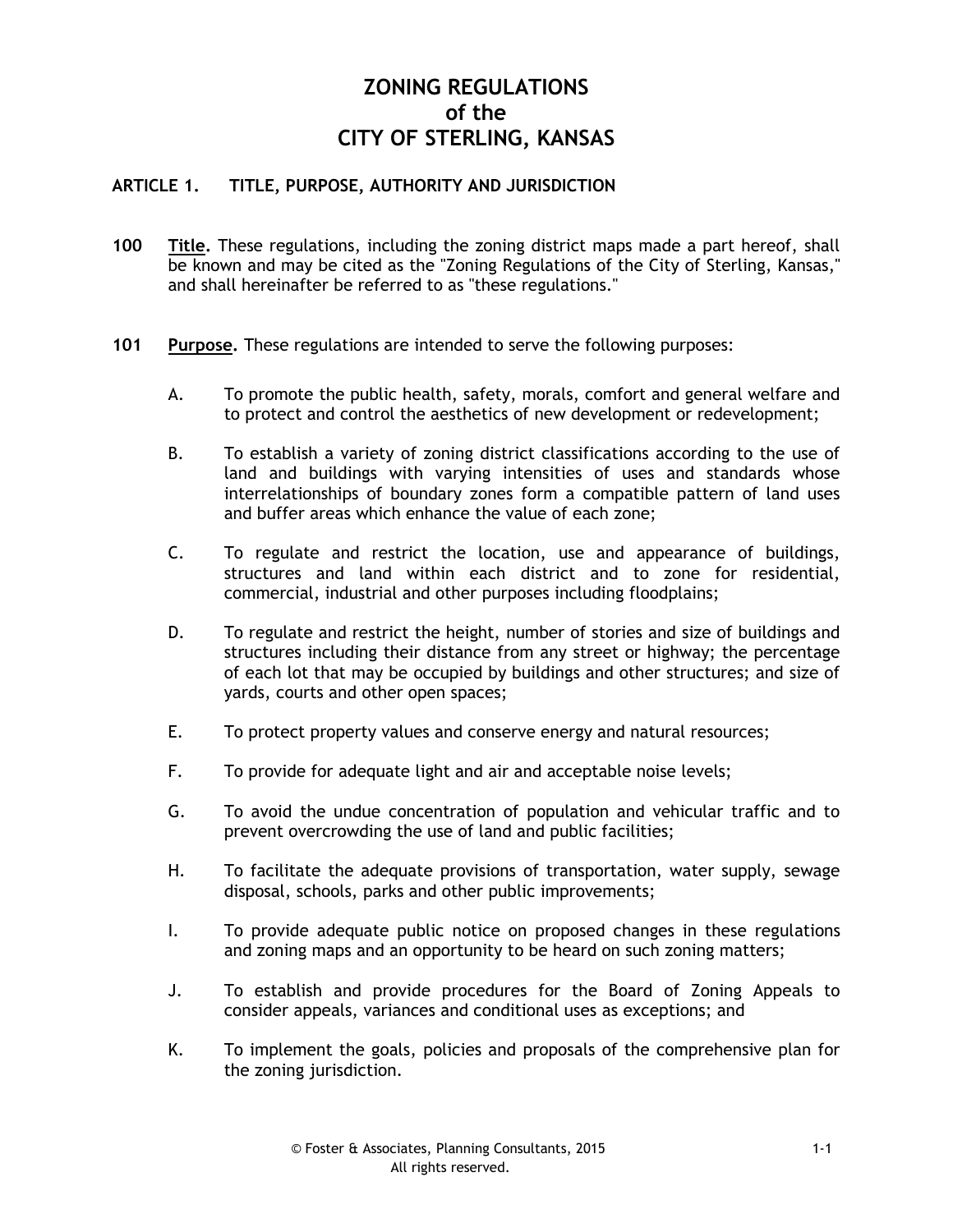- **102 Authority.** These regulations are adopted under authority established by K.S.A. 12-741 et seq., as amended, 12-715b, 12-736, 12-3009 to 12-3012 inclusive, 12-3301 and 12-3302.
- **103 Zoning Jurisdiction.** These regulations shall apply to all structures and land within the corporate limits of the City of Sterling, as presently exists or are hereafter established, which is located in Rice County, Kansas.

All such land is included in the Planning Area for the Comprehensive Development Plan which has been adopted by the Planning Commission and approved by the Governing Body.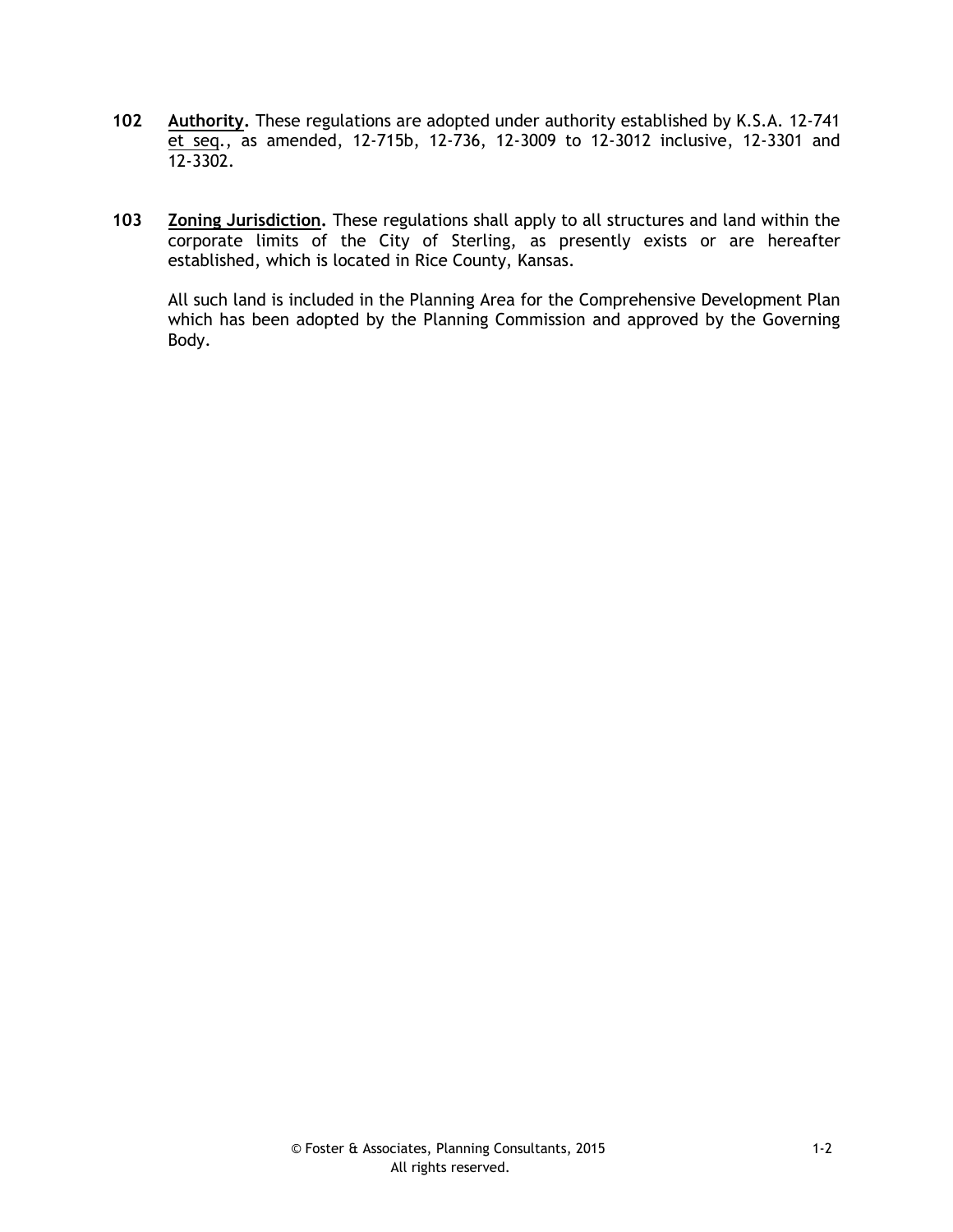# **ARTICLE 2. INTERPRETATION, CONSTRUCTION AND DEFINITIONS**

## **100 Rules of Interpretation.**

- A. Minimum Requirements. In their interpretation and application, the provisions of these regulations shall be held to be the minimum requirements for the promotion of the public health, safety, morals, comfort and general welfare.
- B. Overlapping or Contradictory Regulations. Where the conditions imposed by the provisions of these regulations upon the use of land or structures are either more restrictive or less restrictive than comparable conditions imposed by any other provision of any other applicable law, ordinance, resolution, rule or regulation of any kind, the regulations which are more restrictive and impose higher standards or requirements shall govern.
- C. Private Agreements. The provisions of these regulations are not intended to abrogate any valid easement, deed restriction, covenant or other private agreement of legal relationship; provided, that where the requirements of these regulations are more restrictive or impose higher standards or regulations than such private agreements, the requirements of these regulations shall govern. The City does not have a responsibility to enforce such private agreements.
- D. Unlawful Uses. No use of land or structure which was not lawfully existing at the time of the adoption of these regulations shall become or be made lawful solely by reason of the adoption of these regulations; and to the extent that, and in any respect that, said unlawful use or structure is in conflict with the requirements of these regulations, said use or structure remains unlawful hereunder.
- E. Not a Licensing Regulation. Nothing contained in these regulations shall be deemed to be a consent, license or permit to use any property or to locate, construct or maintain any structure or facility or to carry on any trade, industry, occupation or activity.
- F. Effect on Existing Permits. For all purposes, except single-family residential developments platted and recorded after January 1, 1992, nothing in these regulations shall be deemed to require any change in plans, construction or designated use of any land or structure in the event that: (See Section 2-100G for Vesting of Development Rights.)
	- 1. A zoning permit for such use of land or structure was lawfully issued prior to the effective date of these regulations or the effective date of any amendment thereof; and
	- 2. Such permit had not by its own terms expired prior to such effective date; and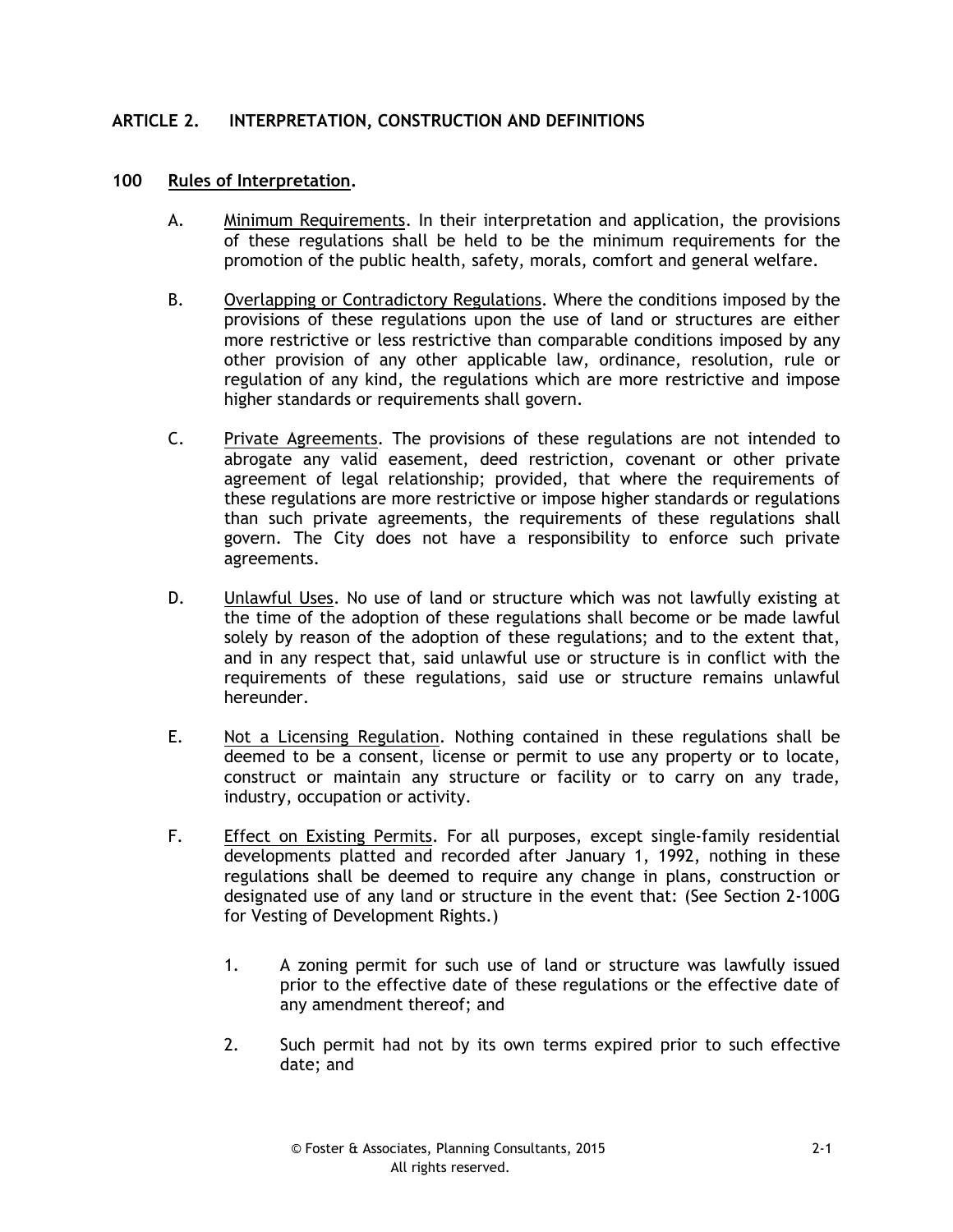- 3. Such permit were issued on the basis of an application showing complete plans for proposed construction and/or use; and
- 4. There has been a substantial change of position, substantial expenditure, substantial work performed or incurrence of substantial obligations by the permit holder in reliance on such permit other than purchase of land or preparation of design plans; and
- 5. Such issuance of a permit and change of position, expenditures, work or incurrence of obligations were made prior to the effective date of an amendment of these regulations which amendments would have made illegal the issuance of such permit; and
- 6. Construction pursuant to such permit is completed prior to the expiration of such permit; and
- 7. When the use of land or a structure is completed under a permit to which this Section 2-100F applies, an occupancy certificate shall be issued in accordance with the zoning regulations in effect at the time the zoning permit was issued.
- G. Vesting of Development Rights. For the purpose of single-family residential developments according to K.S.A. 12-764, as amended, development rights in such land use shall vest upon recording of a final plat of such land after January 1, 1992. If construction of a principal structure is not commenced on such land within five years of recording a final plat before July 01, 2009, the development rights in such land shall expire and, thus, all revisions to zoning or subdivision regulations becoming effective during the period vested shall then apply to such platted land. For such plats recorded on or after July 01, 2009, such construction must take place within 10 years to be vested.

# **101 Rules of Construction.**

- A. In the construction of these regulations, the provisions and rules of this Section shall be preserved and applied, except when the context clearly requires otherwise:
	- 1. The singular number includes the plural and the plural the singular.
	- 2. The present tense includes the past and future tenses and the future the present.
	- 3. The word **"shall"** is mandatory while the word **"may"** is permissive.
	- 4. The phrase "**used for**" shall include the phrases "arranged for," "designed for," "intended for," "maintained for" and "occupied for."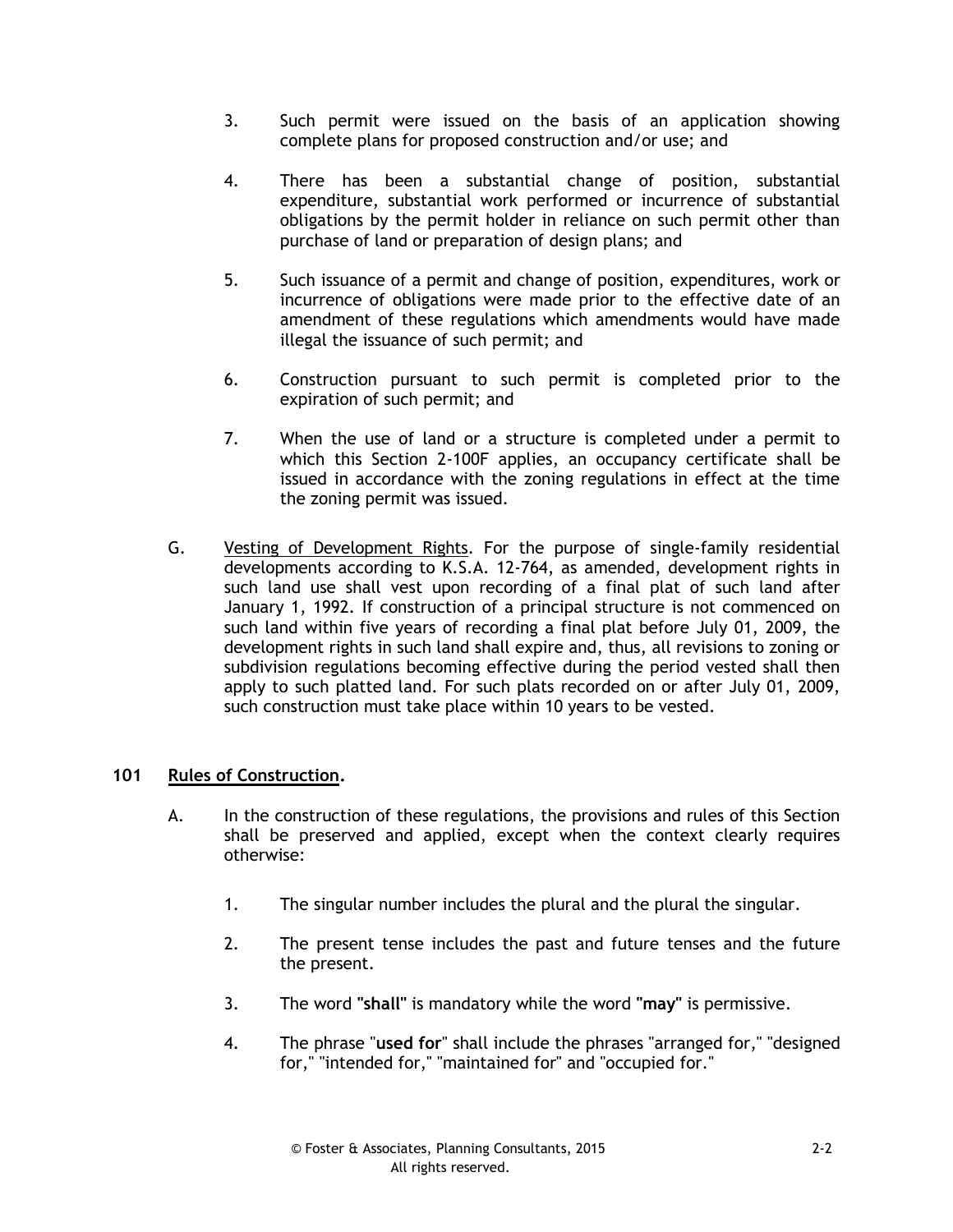- 5. The word "**person**" includes an individual, firm, corporation, association, partnership, trust, governmental body and agency, and all other legal entities.
- 6. The word **"City"** means the City of Sterling, Kansas.
- 7. The words "Governing Body" mean the Mayor and City Commission members of the City of Sterling, Kansas which together constitute the governing body.
- 8. The word "Clerk" means the City Clerk of the City of Sterling, Kansas.
- 9. The words "Planning Commission" mean the Sterling City Planning Commission.
- 10. The words "Comprehensive Plan" mean the adopted and approved Comprehensive Development Plan for the City of Sterling, Kansas and surrounding Planning Area, which includes, among other elements, a plan for land use.
- 11. The word "Board" means the Sterling Board of Zoning Appeals.
- 12. The words "zoning jurisdiction" mean the area as defined in Section 1-103 for which the jurisdiction of these regulations is applicable for zoning purposes.
- 13. Unless otherwise specified, all distances shall be measured horizontally.
- B. Any word or phrase which is defined in this Article or elsewhere in these regulations shall have the meaning as so defined whenever used in these regulations, unless such definition is expressly limited in its meaning or scope.
- C. Words or terms not herein defined shall have their ordinary meaning in relation to the context as defined in a dictionary.
- **102 Definitions.** The following definitions shall be used in the interpretation and construction of these regulations:

**ACCESSORY DWELLING:** An accessory use dwelling unit may be constructed wholly within, or may be detached from, a principal single-family dwelling unit which shall be subject to the following standards:

- 1. A maximum of one accessory dwelling unit may be allowed on the same zoning lot as a single-family dwelling unit;
- 2. A detached accessory dwelling unit may be constructed separately or in conjunction with a garage for the principal dwelling unit;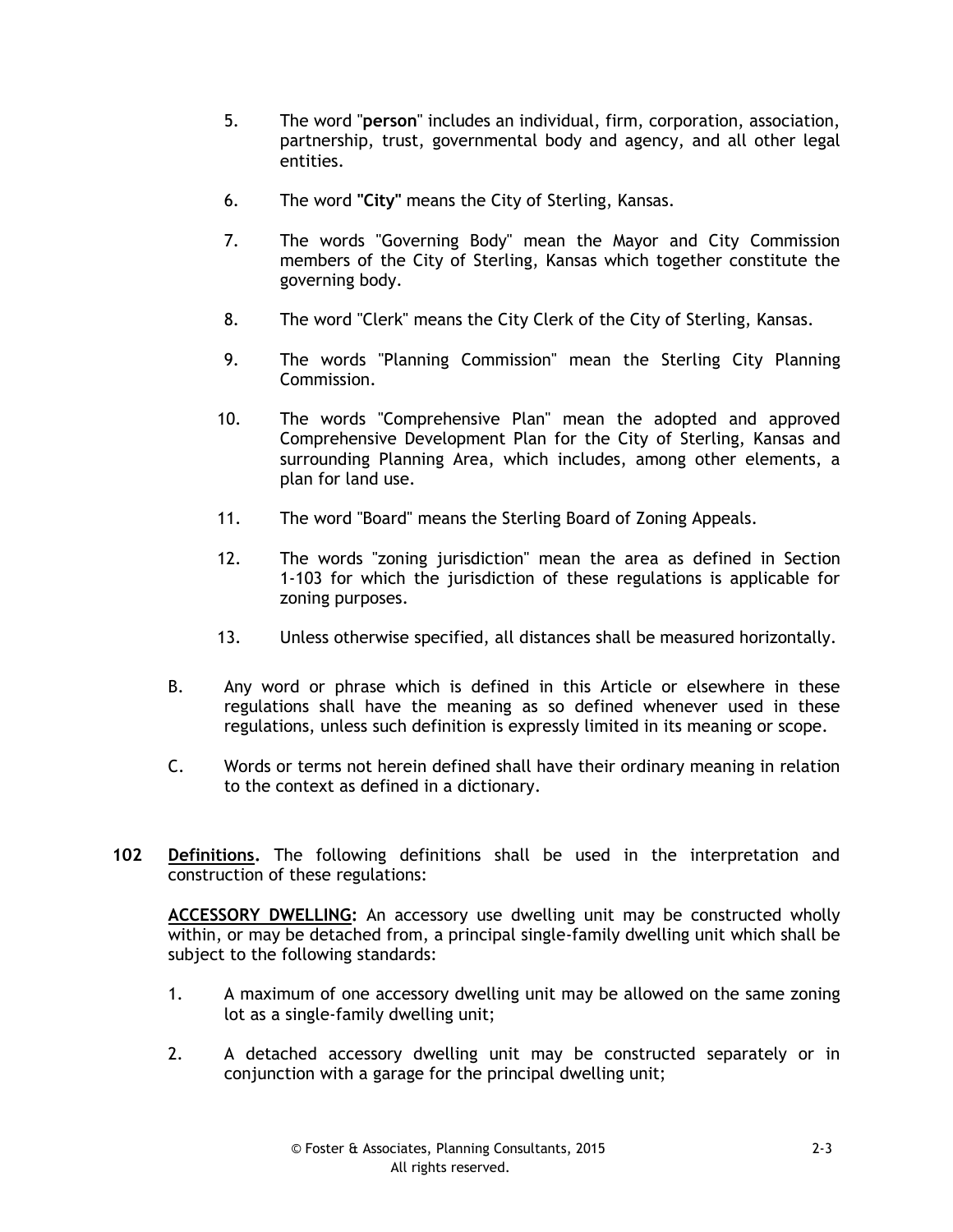- 3. The appearance of an accessory dwelling unit shall be compatible with the principal dwelling and the character of the neighborhood;
- 4. The lot on which the accessory dwelling unit is to be located must meet the minimum lot area as required for the lot size of the relevant zoning district and the maximum lot coverage;
- 5. The off-street parking space and standards for Section 5-101A1 must be met;
- 6. Separate or shared utility connections may be utilized subject to meeting all requirements of any applicable building codes in the City; and the county sanitary code in the unincorporated area.;
- 7. Temporary, prefabricated structures may be used as accessory dwellings for limited periods of time; and
- 8. An accessory dwelling unit shall remain accessory to and under the same ownership as the principal single-family dwelling unit and not be subdivided or sold as a condominium. A suitable deed restriction stating this restriction must be filed with the County Register of Deeds prior to issuance of any occupancy certificate for the accessory dwelling.

# **ACCESSORY USE OR STRUCTURE:** As defined in Article 6.

**ADULT CARE CENTER:** A facility in which care and activities are provided on an hourly or daily basis for adults of all ages. The latter arrangement is not construed to be a "nursing home". It may also be referred to as an "adult day care" facility. Such centers are licensed under regulations established and administered by the Kansas Department of Health and Environment. (See Section 6-102C1 for adult care center limitations as home occupation.)

**ADULT CARE HOME:** A residential facility operated as a home occupation for not more than five adults wherein care and activities are provided on an hourly or daily basis or limited nursing care is provided on a 24-hour basis. Such homes may also be referred to as "home plus" and are licensed under regulations established and administered by the Kansas Department of Health and Environment. Standards for such definitions may be periodically amended by changes in state regulations. Application to the Board of Zoning Appeals may be made for a conditional use to allow up to 10 persons to be cared for in a home occupation.

# **ADULT ENTERTAINMENT:** (See SEXUALLY ORIENTED BUSINESS.)

**AGRICULTURE:** (Inside the City) The use of land for growing crops in the open, horticulture, nurseries, truck farms and accessory uses, including the structures not in a designated floodplain for carrying out agricultural operations; provided, however, such agricultural use shall not include the following uses: (See Section 3-100E4 for Exemptions.)

1. The maintenance and operation of commercial greenhouses or hydroponic farms, except in zoning districts where permitted.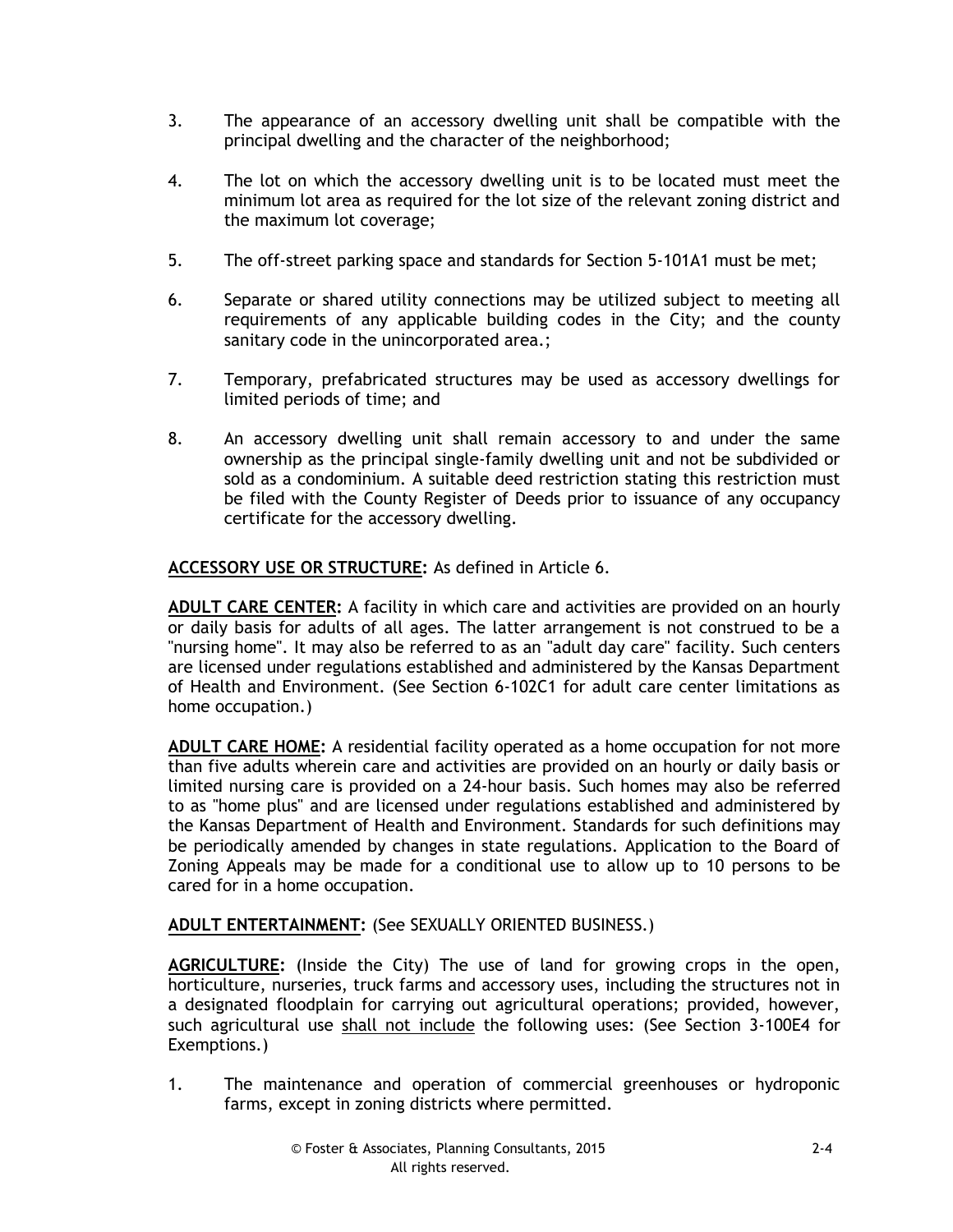- 2. Retail sales as an accessory use, unless the same are otherwise permitted by these regulations.
- 3. The feeding of garbage to animals.
- 4. The feeding, grazing, or sheltering of domestic animals or fowl, e.g., horses, cows, swine, goats, chickens, pigeons, rabbits or fur bearing animals, but not including cats and dogs and other pets; unless such animals or fowl are otherwise permitted by the City laws or regulations.
- 5. The operation or maintenance of a stockyard or commercial feedlot.

Farmhouses are considered to be single-family dwellings.

**AGRICULTURE:** (Land outside the City) The use of a tract of land in excess of three acres under one ownership where the principal activity is to produce income from the growing of crops, horticulture, nurseries, truck farms or the raising of fish, poultry and cattle or other livestock, but not including feedlots. Such definition includes the structures which are not in a designated floodplain that are necessary for carrying on farming operations including greenhouses and, as an accessory use, the dwelling of the owner or operator of the premises including modular and manufactured or mobile homes used as the principal farm dwelling. The retail sale of items on the property produced as part of the farming operation is permitted. Such definition shall not include lands used for recreational purposes or rural home sites whose primary purpose is for residential use and not the production of income from a farming operation. Privately owned natural wildlife habitats and reserves are also considered an agricultural use.

So long as such land, related structures and accessory dwelling(s) are used for such bona fide agricultural purposes, these regulations do not require a zoning permit or an occupancy certificate, nor do they establish any other rule or regulation contrary to the provisions of K.S.A. 12-715b. nor assist the Zoning Administrator in determining if a proposed building, structure or use meets the definition of agriculture, any applicant seeking agricultural exempt status may be asked to complete a certificate of compliance. Any person aggrieved by a decision of the Zoning Administrator in interpreting the definition of agriculture may appeal to the Board of Zoning Appeals for a determination. Surrounding nonagricultural landowners should be aware that Kansas is a "right-to-farm" state under K.S.A. 2-3201, et seq. which limits nuisance suits and injunctions if an agricultural activity is being conducted in conformity with federal, state and local laws. (See definition for FEEDLOT, Section 3-100E4 for Exemptions to agricultural purposes and Section 3-103N6 for a manufactured home as an accessory use to agricultural land as a conditional use.)

**AIRCRAFT:** Any contrivance now known or hereafter invented for use in or designed for navigation of or flight in the air.

**AIRPORT:** (Including Airpark, Landing Strip, Heliport or Helistop.) Any premises which are used, or intended for use, for the landing and take-off of aircraft; and any appurtenant areas which are used, or intended for use, for airport buildings or other airport structures or right of way, together with all airport buildings and structures located thereon. (See Section 4-101B1 for Airports as Special Uses.)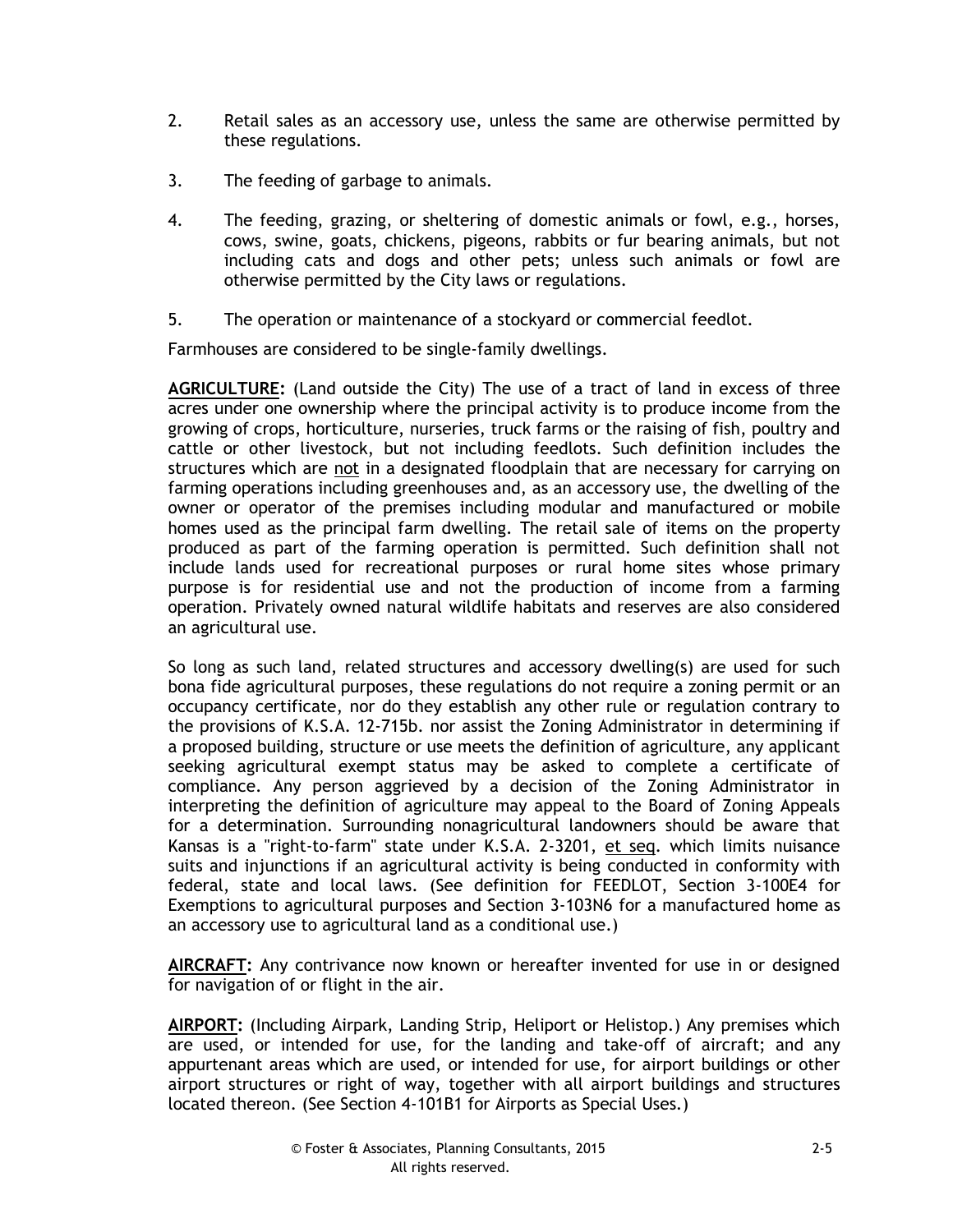**ALLEY:** A minor right of way along the side of or in the rear of lots intended to provide a secondary means of access to abutting lots and to and from streets.

**ALTERATION:** See STRUCTURAL ALTERATION.

**AMUSEMENT CENTER:** An indoor commercial establishment which contains amusement devices for public use as the principal activity of the business operating the center, but, in any event, places which operate four or more of the devices. Amusement devices shall include computer video games, pinball machines, pool or billiard and other table games. Such definition is not intended to include recreational uses such as bowling, skating rinks or miniature golf, but may include indoor ranges for archery and shooting firearms.

**ANIMAL HOSPITAL OR CLINIC:** An establishment where animals are admitted principally for examination, treatment, board or care, by a doctor of Veterinary Medicine. This does not include open kennels or runs, unless specifically permitted by the district regulations.

**APARTMENT:** See DWELLING, MULTIPLE-FAMILY.

**ASSISTED LIVING FACILITY:** Dwelling units used by older persons, persons with disabilities or other persons needing or desiring assistance with day-to-day living matters, but not including nursing homes, hospitals or convalescent care facilities. Typical uses include retirement communities in which housekeeping services, common dining facilities and recreational and social activities are offered to residents.

**AUTOMOBILE SERVICE STATION:** A structure and surrounding land used for the storage and sale of petroleum fuel, including self-service, primarily to passenger vehicles and for accessory uses such as the sale of lubricants, accessories or supplies, the incidental washing of motor vehicles and the performing of minor repairs, but not including tire recapping, body repairs or major overhaul. Such use does not include open sales lots for new or used vehicles nor provide rental equipment, unless specifically permitted by the district regulations.

**AWNING:** A roof-like cover that is temporary in nature which projects from the wall of a building and which may overhang a public sidewalk area.

**BASEMENT:** That portion of a building located wholly or partially underground, but having more than one-half of its clear floor-to-ceiling height below the average grade of the adjoining ground.

**BED AND BREAKFAST HOME OR INN:** A dwelling where for compensation one or more rooms are available for lodging and breakfast served to lodgers only. When conducted as a home occupation, such facilities are designated as "homes." When designated as an "inn," such facilities may be operated as a home occupation or as a business enterprise. When specifically permitted, tea rooms for a limited number of customers may be operated in conjunction with bed and breakfast inns.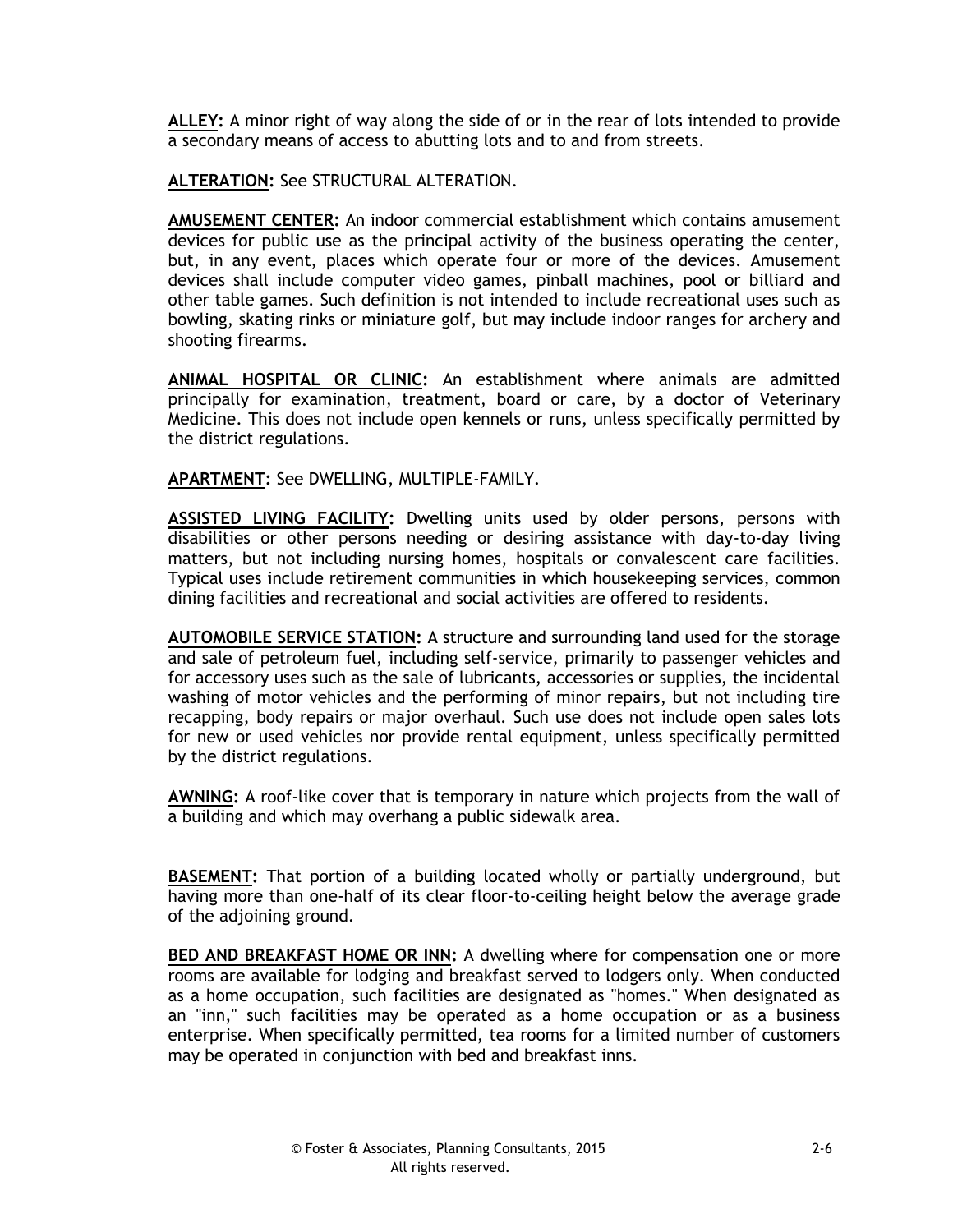**BLOCK:** A tract of land bounded by streets or by a combination of streets, public parks, cemeteries, railroad right of way, waterways or city limits.

**BOARDING OR ROOMING HOUSE:** A building other than a hotel where, for compensation and by prearrangement for definite periods, lodging only or with meals are provided for three or more boarders and/or roomers exclusive of the occupant's family. Individual cooking facilities are not provided. (See FAMILY.)

**BUILDING:** Any covered structure having a roof supported by walls for the shelter, support or enclosure of persons, animals, horticultural products or chattels. Interconnected buildings shall be considered as one building. (See STRUCTURE.)

**BULK REGULATIONS:** Regulations controlling the size of structures and the relationships of structures and uses to each other and to open areas and lot lines. Bulk regulations include regulations controlling: (1) maximum height, (2) maximum lot coverage, and (3) minimum size of yards and setbacks. (See Section 3-103G for utility and communication facilities exemption.)

**BUSINESS AND PROFESSIONAL OFFICE:** The office of an architect, attorney, dentist, doctor, engineer, landscape architect, real estate or insurance agent or other similar professional person, and any office used primarily for accounting, correspondence, research, editing or administration.

**CAMPGROUND:** Any parcel of ground which provides space for transient or semipermanent occupancy and is used or intended to be used for the placement of one or more RV campers and for single-wide portable housing structures. The latter are sometimes referred to as "cabins." The term campground does not include sales lots on which unoccupied campers or housing structures, whether new or used, are parked for the purpose of storage, inspection, or sale.

**CANOPY:** Any structure, movable or stationary, open on three sides, which is attached to and projects from a wall of a building for the purpose of sheltering a drive-up facility, platform, stoop, entranceway or sidewalk from the elements including a motor vehicle; or an independent roof-like structure supported by posts with no sidewalls for purpose of the sheltering a gasoline service area, drive-in facility or motor vehicles. In any event, the sheltering of motor vehicles is for temporary parking and unloading only and not a permanent parking space or storage. (See CARPORT and Section 3-103F1 for Permitted Obstructions.)

**CAPACITY IN PERSONS:** The maximum number of persons who can avail themselves of the services or goods of an establishment, at any one time, with reasonable comfort.

**CARPORT:** A structure for shelter and permanent parking space for motor vehicles attached to a building or independent thereof. Such carports are not permitted obstructions under Section 3-103F1. (See CANOPY.)

**CAR WASH:** An establishment having facilities designed or used exclusively for washing or cleaning motor vehicles.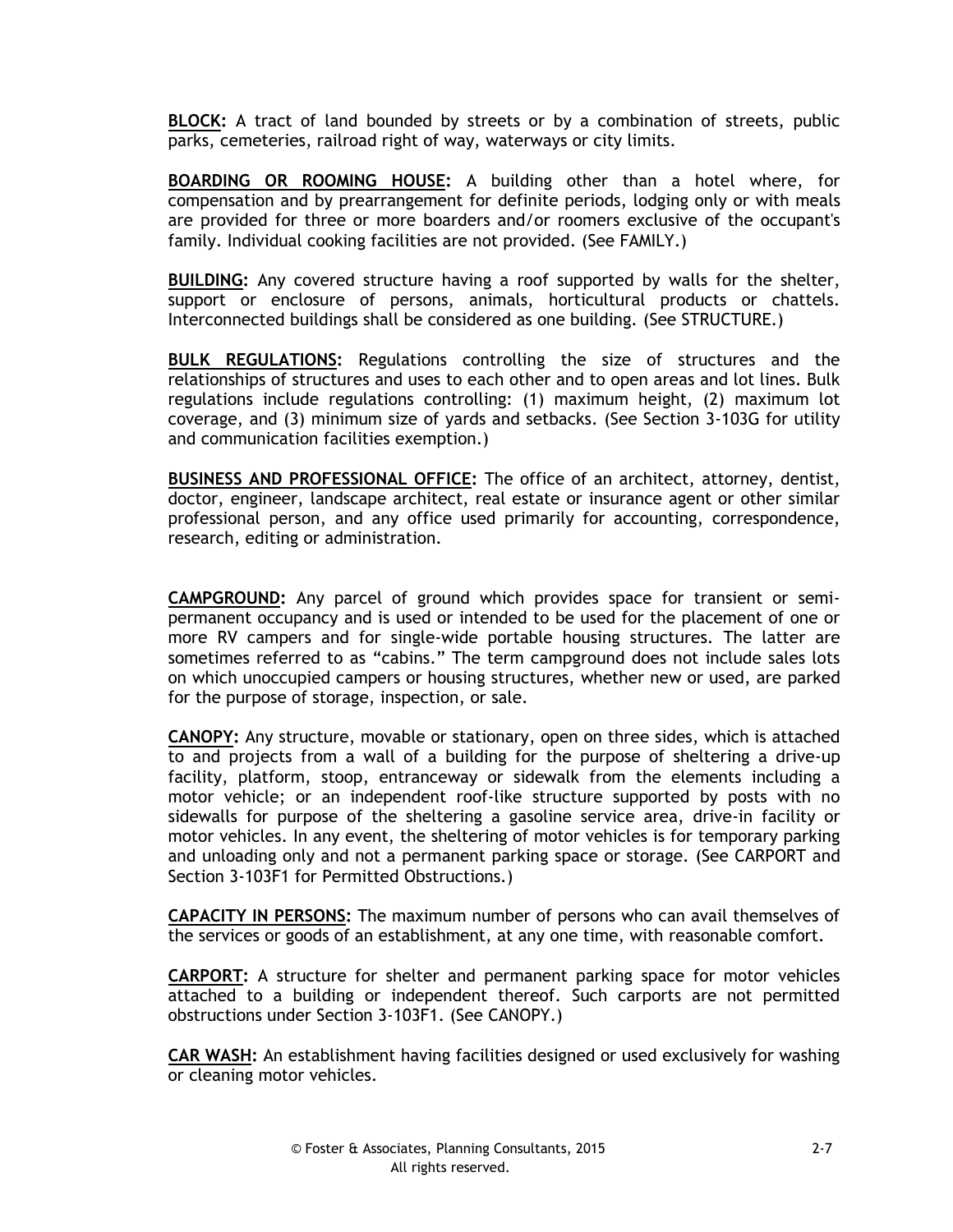**CELLULAR TOWER:** A telecommunication structure with an attached antenna(s) which creates a cell site for a wireless transmission service that permits customers to use mobile telephones to connect either to the public switched network or to other mobile cellular phones. Such definition shall also include structures which provide "personal communication services" (PCS) that are similar to cellular, but allow for both data and voice transmission.

**CHILD CARE FACILITIES:** Standards and requirements for facilities which provide care for children are established by State law and promulgated by regulations of the Kansas Department of Health and Environment. The following facilities are licensed or registered by the department and all requirements, as may be amended from time to time, must be met:

- 1. Group Boarding Home: A non-secure facility providing 24-hour residential care for not less than five nor more than 10 persons unrelated to the caregivers. Emergency shelter and maternity care may be provided.
- 2. Child Care Center: A facility in which care and educational activities for 13 or more children two weeks to 16 years of age are provided for more than three, but less than 24 hours per day, including before and after school care for school age children.
- 3. Preschool: A facility such as a "nursery school" providing learning experiences for children of less than kindergarten age, but who are 30 months or older, where sessions do not exceed three hours per day.
- 4. Day Care Home: A home or facility in which care is provided for a maximum of 10 children under 16 years of age.
- 5. Group Day Care Home: Similar to day care homes except that care is provided to a maximum of 12 children under 16 years of age.
- 6. Family Day Care Home: A home in which care is provided for less than 24 hours per day for a maximum of six children who are less than 16 years of age, but of whom not more than three children are less than 18 months.

(See Section 6-100B11 for child care facilities for employees and Sections 6-102C and D for home occupations permitted and prohibited.)

**CLUB:** An organization licensed as a Class A or B club for the purpose of consuming alcoholic beverages either for or not for profit under K.S.A. 41-2601, et seq., as amended. (See FRATERNAL OR SERVICE CLUB and TAVERN AND DRINKING ESTABLISHMENT.)

**CONDITIONAL USE:** A use of a structure or land which is not permitted outright within a zoning district because of possible adverse effects upon surrounding properties, but which with conditions placed upon it by application to the Board of Zoning Appeals as an exemption such a conditional use may become compatible to the area at particular locations within the district. (See Section 10-108 for Conditional Uses.)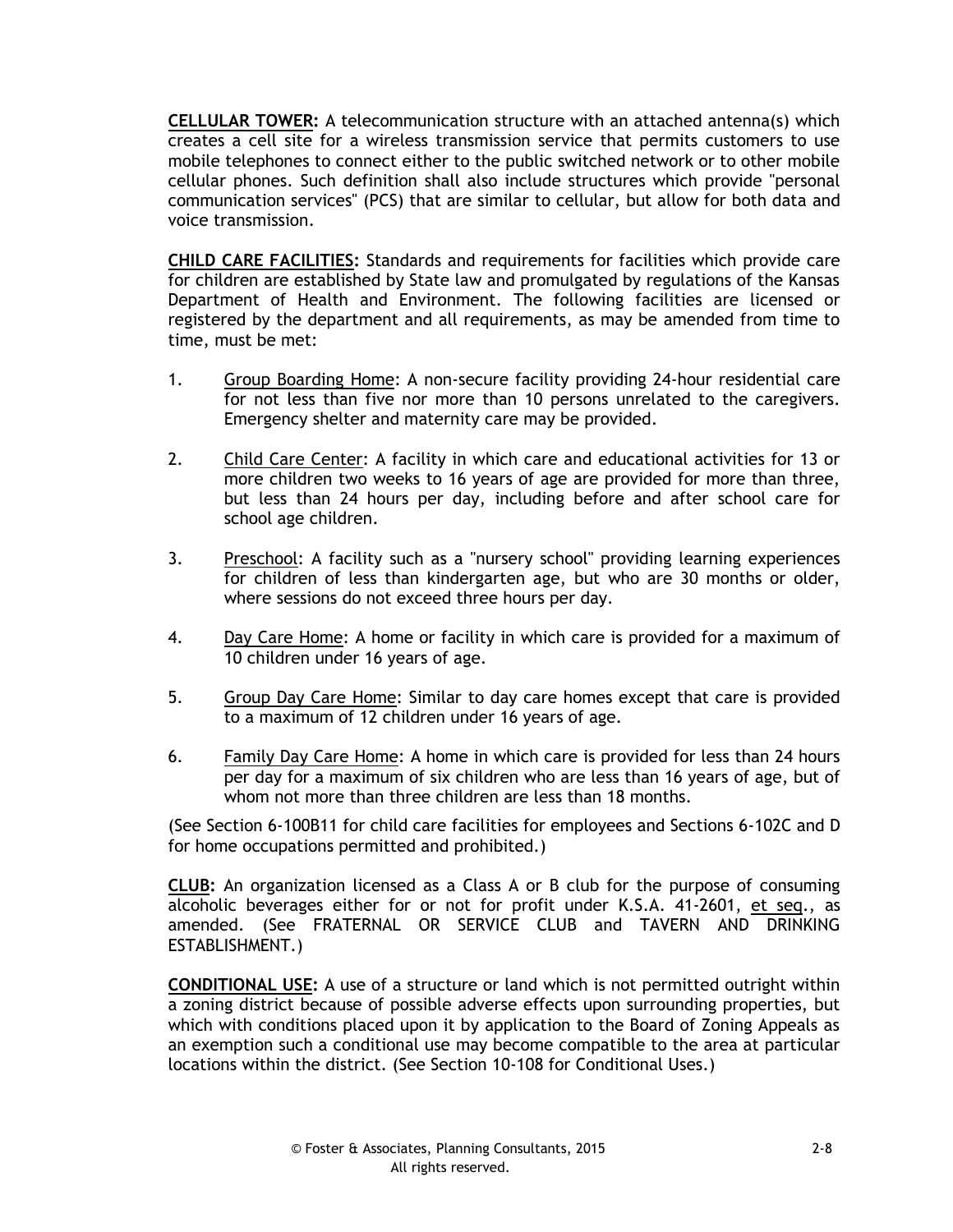**CONDOMINIUM:** A structure and related common areas and facilities designed to meet the provisions of the Apartment Ownership Act cited in K.S.A. 58-3101, et seq., which governs the ownership, management, taxation, contents of the declaration and other matters related to the sale and operation of such structures and the independent units therein. Independent condominium units, as defined in the Act, may be used for residential, office, business, industrial and other uses as permitted by the respective zoning districts. The contents of the declaration as required by K.S.A. 58-3111 shall also include a provision for the City to carry out the obligation to maintain the common areas and facilities in order to avoid having them become a public nuisance. In the event that such responsibilities are assumed by the City, the costs for such maintenance shall be assessed against the condominium units and shall become a tax lien thereon. The Zoning Administrator must be satisfied that such a provision is included in the declaration before a zoning permit or occupancy certificate will be approved.

**DENSITY:** Restrictions on the number of dwelling units that may be constructed per acre or per square feet of a zoning lot area.

**DEVELOPER:** The legal or beneficial owner or owners of all of the land proposed to be included in a planned development or the duly authorized agent thereof. The holder of an option or contract or purchase, a lessee having a remaining term of not less than 40 years or other person having an enforceable proprietary interest in such land, shall be deemed to be a developer for the purpose of these regulations.

**DISTRICT:** A section or sections of the zoning jurisdiction for which the regulations governing the use of buildings and land, the height of buildings, the size of yards, and the intensity of use are uniform.

**DOG KENNEL:** Any place where five or more dogs are kept, maintained, boarded, bred for a fee or offered for sale. A "dog" is defined as any member of any canine species over six months of age. This definition includes dogs which are kept or maintained as pets.

**DRIVE-IN ESTABLISHMENT:** An enterprise which accommodates the patrons' parked automobiles and from which the occupants may make purchases, transact business or view motion pictures or other entertainment. Such definition does not include a drivethrough facility such as located at banks or restaurants.

**DWELLING:** A building, or portion thereof, which is designed or used for residential occupancy including a condominium and a modular home, but not a group home as herein defined, an earth-sheltered dwelling, a residential-design manufactured home or a manufactured or mobile home, unless any of the latter are specifically permitted.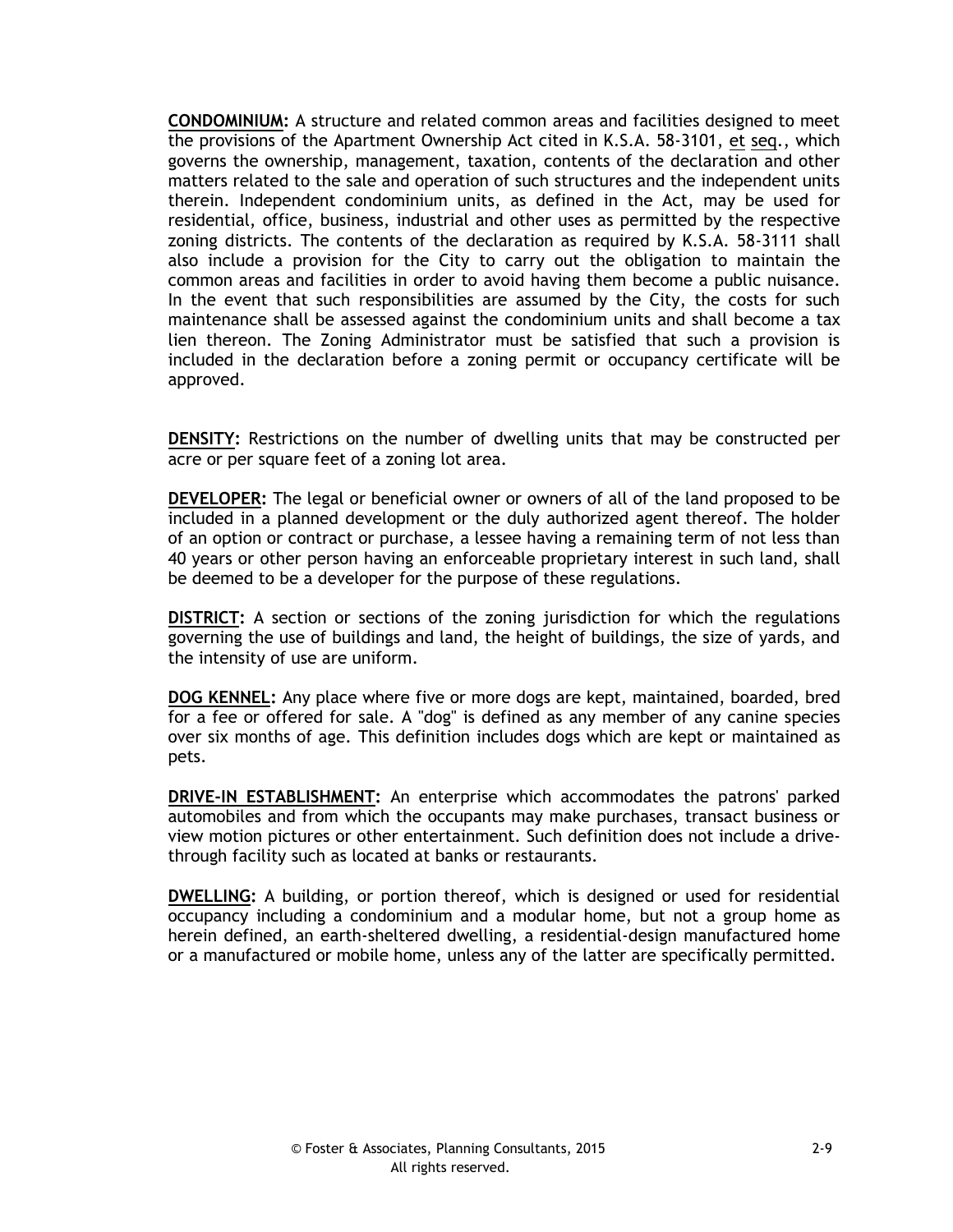**DWELLING, ATTACHED:** A residential building which is joined to another dwelling at one or more sides by a party wall or walls, including walls of an attached garage. Separate ownership of attached dwelling units known as common lot line housing or "twin homes" shall be accompanied by a recorded lot split unless already platted into individual lots. All utilities and facilities must be independent of each other, unless provided by an association of town house or condominium owners under K.S.A. 58-3101 et seq. or 58-3701 et seq. respectively and platted as common ownership.

**DWELLING, DETACHED:** A residential building which is entirely surrounded by open space on the same lot.

**DWELLING, MULTIPLE-FAMILY:** A residential building containing three or more dwelling units.

**DWELLING, SINGLE-FAMILY:** A residential building containing one dwelling unit only or a group home as defined herein.

**DWELLING, TWO-FAMILY:** A residential building containing two dwelling units only, which also may be referred to as a duplex.

**DWELLING UNIT:** One or more rooms in a residential building or residential portion of a building which are arranged, designed, used or intended for use by one family, and which includes cooking space and lawful sanitary facilities reserved for the occupants thereof.

**EARTH-SHELTERED DWELLING:** A single-family dwelling constructed so that 50% or more of the exterior surface area of the building, excluding garages and other accessory structures, is covered with earth. Such a dwelling is a complete structure that does not serve just as a foundation or substructure for above-grade construction. A partially completed building shall not be considered earth-sheltered. Bulk regulations shall be measured from the structural part of the dwelling as distinguished from the earth covering.

**EASEMENT:** A public dedication or private grant by the property owner of the specific use of a strip of land by others. Limitations apply on what type of principal or accessory buildings or structures can be located on a public easement. (See Section 9-101A for Zoning Permits.)

**FAMILY:** Either (1) an individual or two or more persons related by blood, marriage or adoption, living together as a single housekeeping unit in a dwelling unit; or (2) a group of not more than six adult persons who need not be related by blood, marriage or adoption, living together as a single, housekeeping unit in a dwelling unit; plus in either case, domestic servants. A family may include any number of gratuitous guests or minor children not related by blood, marriage or adoption. No more than two boarders or roomers are permitted as part of a housekeeping unit. (See BOARDING OR ROOMING HOUSE and Section 6-102B3 for home occupation limitations.)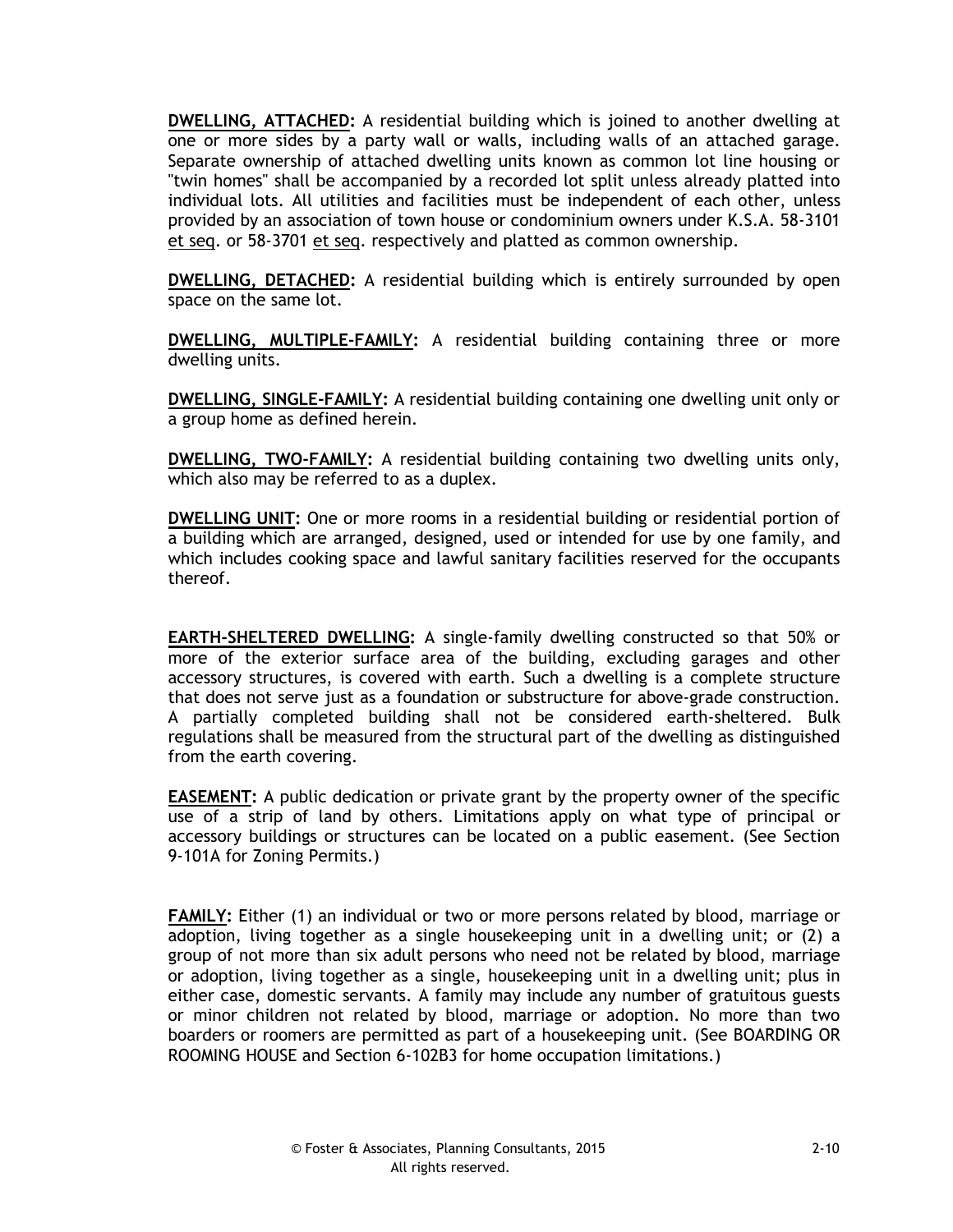**FEEDLOT:** Any tract of land or structure, pen or corral wherein livestock or fowl are maintained in close quarters for the purpose of feeding such livestock or fowl for shipment to market. Such confined areas are not used normally for raising crops and no vegetation is grown therein which is intended for feed. The lot may or may not be regulated by the Kansas Department of Health and Environment. (See AGRICULTURE, inside and outside the City.)

**FENCE:** A free-standing structure of customary materials such as metal, masonry, glass, plastic or wood or any combination thereof, resting on or partially buried in the ground including a berm and rising above ground level, and used for confinement, screening, or partition purposes, but which does not pose a threat to public safety or health and is designed and constructed in such a manner as to produce an aesthetically pleasing appearance. Fences constructed of fork-lift pallets, portions of vehicles or appliances, concrete bags or metal roofing material and the like are not permitted. In determining the location of a fence, consideration must be given to its effect upon proper drainage. (See Section 3-103F2-5 for fences as Permitted Obstructions.)

**FLOODPLAIN:** See Appendix for definitions in the Floodplain Management Regulations.

**FLOOR AREA:** For computing off-street parking requirements, floor area shall mean the gross floor area of the building measured from the exterior faces of the exterior walls or from the centerline of walls separating two buildings and shall include all floors, except that space which is used for storage or for group meeting rooms.

**FRATERNAL AND SERVICE CLUB:** An association formally organized for either fraternal, social, educational, philanthropic or other similar purposes, including union and professional organizations and operated not for profit for persons who are bona fide members paying annual dues, which owns, hires or leases premises, the use of which premises is restricted to such members and their guests. The affairs and management of such association are conducted by a board of directors, executive committee or similar body chosen by the members. Food, meals and beverages may be served on such premises, provided adequate dining space and kitchen facilities are available. Alcoholic beverages may be sold or served to members and their guests, provided such service is secondary and incidental to the promotion of some other common objective of the organization, and further provided that such sale or service of alcoholic beverages is in compliance with all federal, state, county and local laws. (See CLUB.)

**FRONTAGE:** The property on one side of a street between two intersecting streets (crossing or terminating) measured along the line of the street; or with a dead-end street, all property abutting one side of such street measured from the nearest intersecting street and the end of the dead-end street.

**GARAGE, PRIVATE:** A building for the private use of the owner or occupant of a principal building situated on the same lot as the principal building for the storage of motor vehicles with no facilities for mechanical service or repair of a commercial or public nature.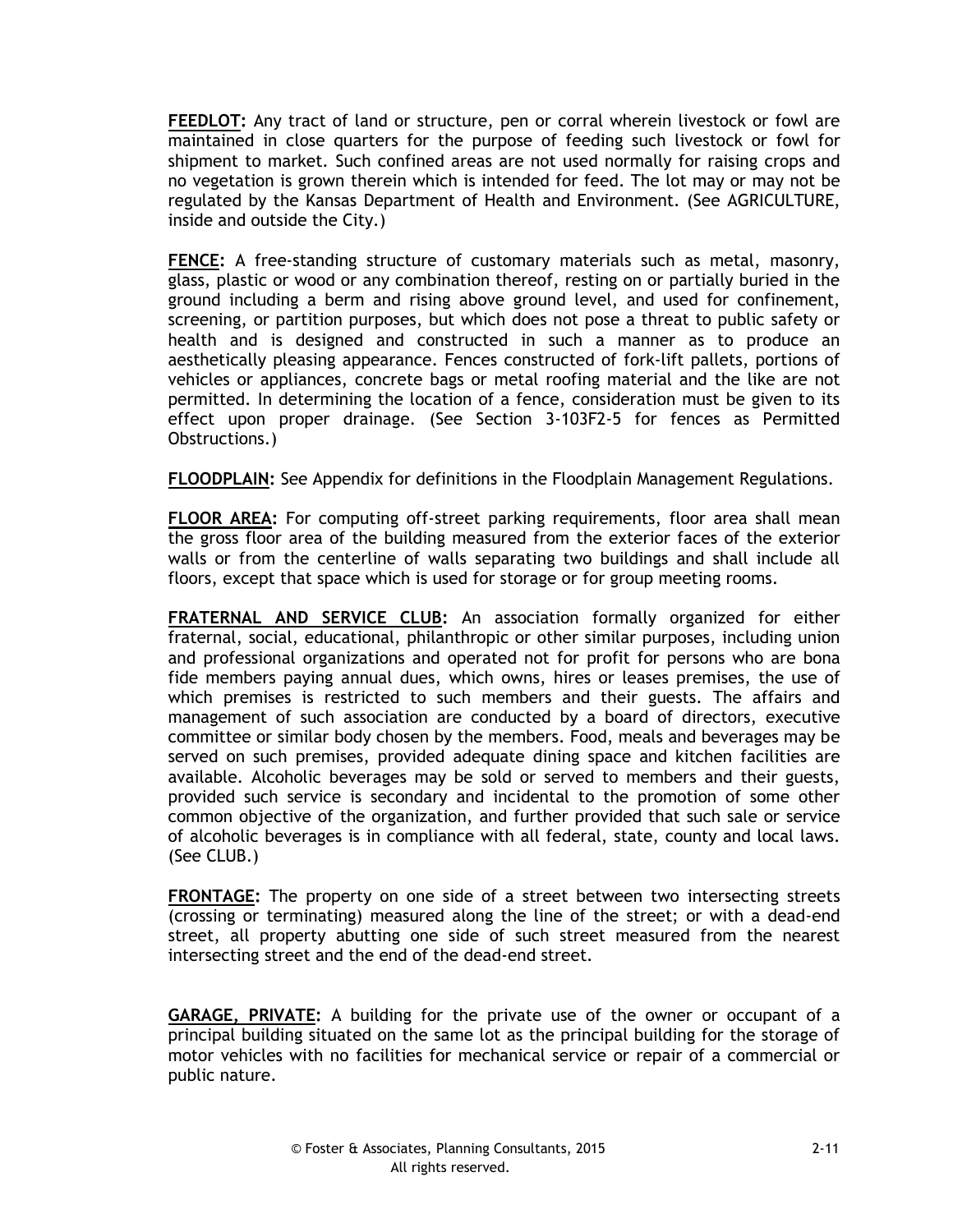**GARAGE, REPAIR:** A building designed and used for the storage, care, repair or refinishing of motor vehicles including both minor and major mechanical overhauling, paint and body work.

**GARDEN STORE:** A store which sells growing plants, seeds, bulbs, shrubs and gardening and landscaping tools, implements and supplies, including lawn furniture.

**GROUP HOME:** A dwelling occupied by not more than 10 persons, including eight or fewer persons with a disability which is a physical or mental impairment as defined by K.S.A. 12-736. The two staff residents need not be related by blood or marriage to each other or to the other residents of the home. Such a dwelling must be licensed by the Kansas Department of Social and Rehabilitation Services or the Kansas Department of Health and Environment. (See DWELLING, SINGLE-FAMILY.)

**HAZARDOUS WASTE FACILITY:** An on-site or off-site facility or part of a facility or modification of an existing facility which includes all contiguous land, structures and other appurtenances and improvements on the land utilized for the purpose of treating, storing or disposing of hazardous waste. Such term shall also mean a hazardous waste injection well. In addition to this definition of facility, all related definitions pertaining to hazardous wastes as contained in K.S.A. 65-3430 and as may be amended from time to time are hereby incorporated by reference into the definitions of these regulations.

**HEIGHT, MAXIMUM:** A horizontal plane above and parallel to the average finished grade of the entire zoning lot at the height shown in the district regulations. No part of any structure shall project through such plane except:

- 1. Chimneys, flues, stacks, fire escapes, gas holders, elevator enclosures, ventilators, skylights, solar panels, water tanks and similar roof structures needed to operate and maintain the building on which they are located and signs where permitted by Article 7;
- 2. Flagpoles, water towers and tanks, steeples, bell towers, carillons, monuments, cupolas, electric transmission line towers and private wind energy conversion systems; (See Section 6-100B14 for private wind energy conversion systems.) and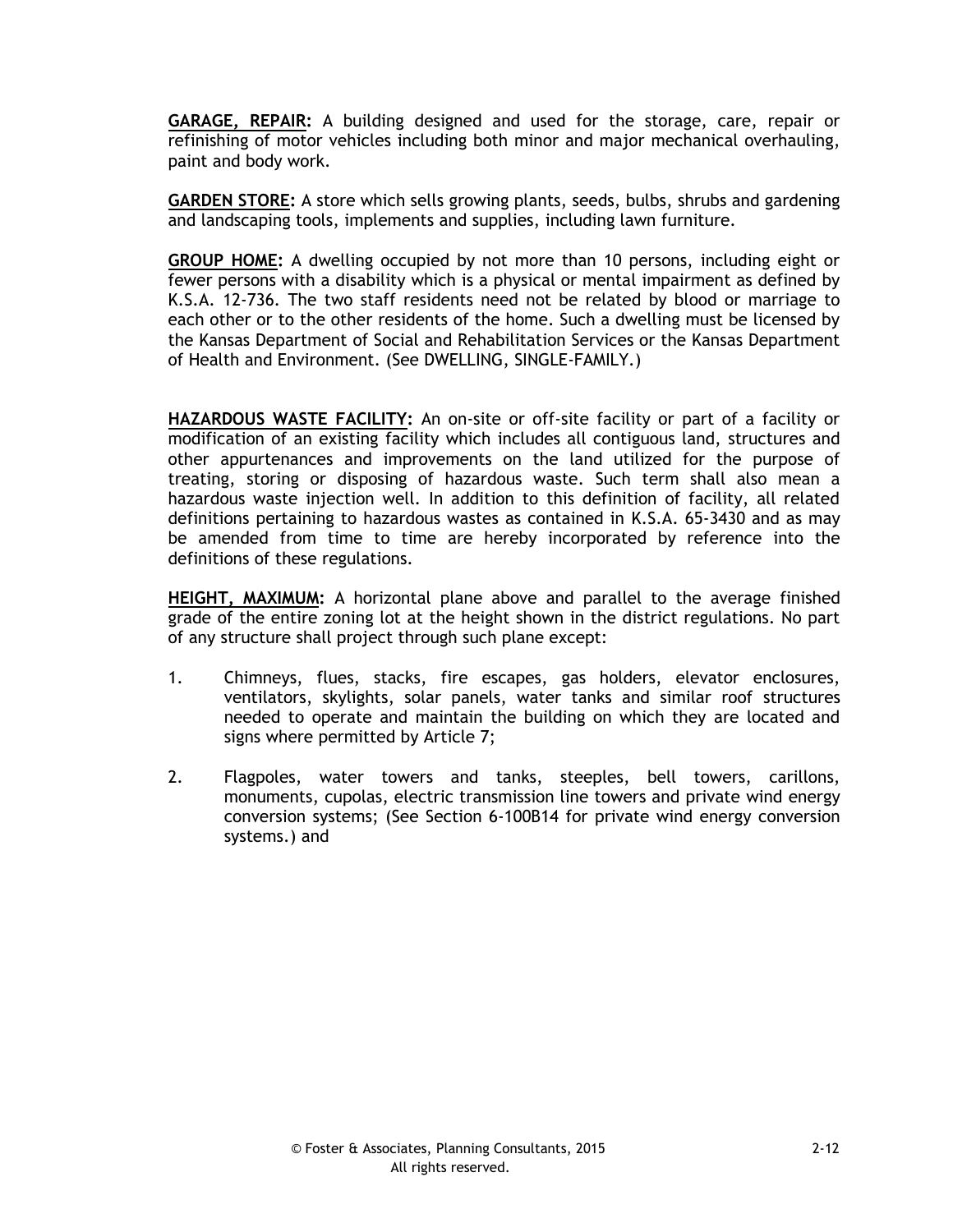3. Communication structures which do not exceed 60 feet in height in agricultural and industrial districts only. Also, an exception to the maximum height in all districts are antennas for licensed amateur radio and citizens band operators, as well as wireless cable TV antennas on masts. Communication structures include (1) antennas, and (2) broadcasting and microwave transmitting and relay towers for television, radio and cellular telephone systems and other similar forms of electronic communication. In all districts, applicants may apply for a special use to construct a communication structure as a principal use which may exceed the height limitations for such structures. The Planning Commission may adopt criteria in the form of a policy statement to assist in the review of such special use applications. (See Section 6-100B6 for satellite dish antennas, Section 6-100B7 for communication structures, antennas and aerials and Section 3-103G for lot size and bulk regulations exemption.)

# **HOME OCCUPATION:** As defined in Article 6.

**HOTEL:** A building or portion thereof, or a group of buildings, which provides sleeping accommodations for transients with or without meals, whether such establishments are designated as a hotel, inn, automobile court, motel, motor inn, motor lodge, tourist cabin, tourist court or otherwise, but not a bed and breakfast home or inn.

**LANDFILL, SANITARY:** A disposal site employing an engineering method of disposing of solid wastes in a manner that minimizes environmental hazards by spreading, compacting to the smallest volume, and applying cover material over all exposed waste at the end of each operating day in accordance with a definite plan. All such landfills must be approved by the Kansas Department of Health and Environment.

**LANDSCAPING:** The improvement of a lot, parcel or tract of land with grass and shrubs and/or trees. Landscaping may include pedestrian walks, flower beds, ornamental objects such as fountains, statuary and other similar natural and artificial objects designed and arranged to produce an aesthetically pleasing effect.

**LOT:** See LOT, ZONING.

**LOT AREA:** The area of a horizontal plane bounded by the front, side and rear lot lines.

**LOT, CORNER:** A lot abutting upon two or more streets at their intersection. (See LOT LINE, REAR AND YARD, FRONT.)

**LOT COVERAGE:** That percentage of a lot which, when viewed directly from above, would be covered by a structure or structures or any part thereof, excluding projecting roof eaves and recreational activity areas for basketball, racquetball, swimming, tennis and similar activities. (See BUILDING.)

**LOT DEPTH:** The distance between the midpoint of the front lot line and the midpoint of the rear lot line.

**LOT, INTERIOR:** A lot other than a corner lot.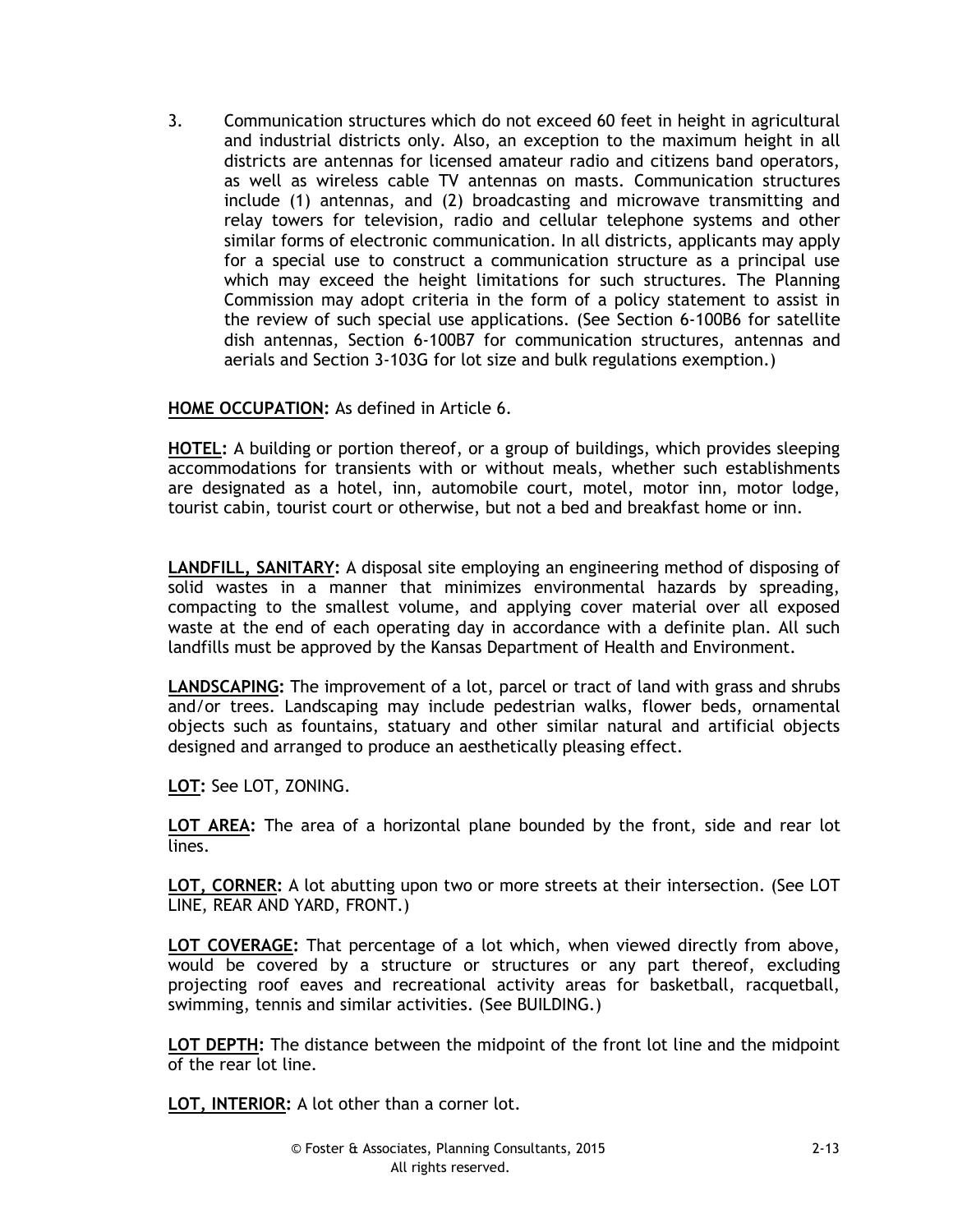**LOT LINE:** The boundary line of a zoning lot. (See LOT, ZONING.)

**LOT LINE, FRONT:** A street right of way line forming the boundary of a lot.

**LOT LINE, REAR:** The lot line that is most distant from and is or is most nearly, parallel to the front lot line. If a rear lot line is less than 10 feet long or if the lot comes to a point at the rear, the rear lot line shall be a line at least 10 feet long, lying wholly within the lot, parallel to the front line. If a zoning lot has two or more front lot lines, the owner or developer shall designate the yard which is to be the rear yard.

**LOT LINE, SIDE:** A lot line which is neither a front lot line nor a rear lot line.

**LOT OF RECORD:** A lot which is part of a subdivision, the plat of which has been recorded in the office of the County Recorder of Deeds or a parcel of land described by metes and bounds of which the deed was recorded prior to adoption of these regulations.

**LOT, REVERSE FRONTAGE:** A lot whose rear lot line also serves as the street line for a limited access highway or street. With complete access control on the rear lot line, the abutting yard is considered to be a rear yard. (See LOT, THROUGH and YARD, REAR.)

**LOT SIZE REQUIREMENTS:** Restrictions on the dimensions of lots including (1) minimum lot area, width and depth; and (2) maximum density. Lot area, width and depth establish the minimum size of the zoning lot on which a structure or use or two or more structures or uses, may be constructed or established. (See Section 3-103G for utility and communication facilities exemption.)

**LOT, THROUGH:** A lot which has a pair of opposite lot lines along two substantially parallel streets and which is not a corner lot. On a through lot, both street lines shall be deemed front lot lines, but in the case of two or more contiguous through lots, there shall be a common front lot line, sometimes referred to as a double frontage lot.

**LOT WIDTH:** The distance on a horizontal plane between the side lot lines measured at right angles to the lot depth at the established front yard setback line.

**LOT, ZONING:** A parcel of land that is designated by its owner or developer at the time of applying for a zoning permit as a tract all of which is to be used, developed or built upon as a unit under single ownership. As long as it satisfies the above requirements, such lot may consist of: (1) a single lot of record, or (2) a portion of a lot of record, or (3) a combination of complete lots of record, complete lots and portions of lots of record, or portions of lots of record.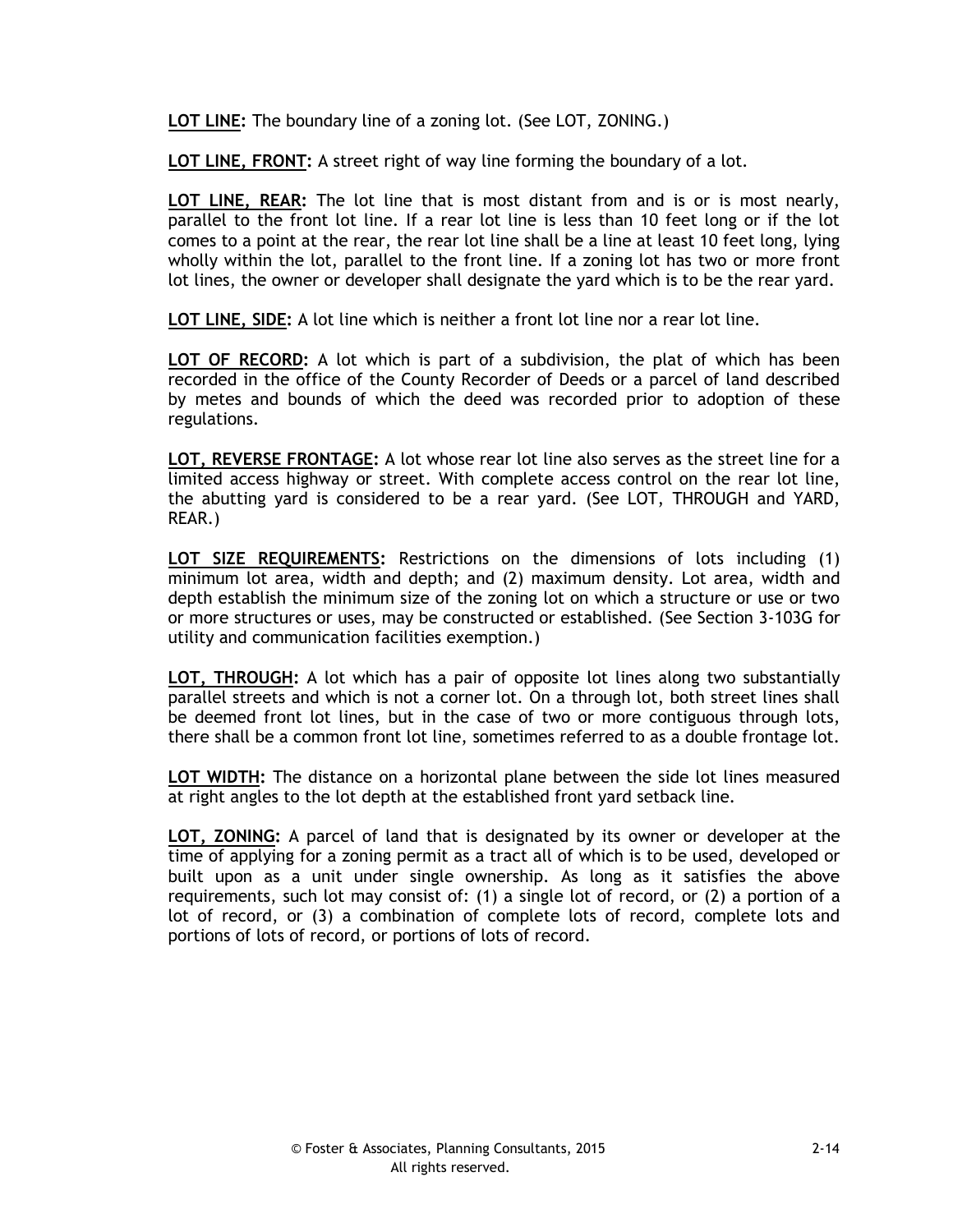**MANUFACTURED HOME:** A factory-built structure or structures equipped with the necessary service connections and made so as to be transportable as a unit or units on its own running gear and designed to be used as a dwelling unit with or without a permanent-type, enclosed perimeter foundation. The transportation system is designed so that the home may be moved from time to time at the convenience of the owner. The term shall also include two or more separately towed units which are designed to be bolted or otherwise fastened together to form a complete living unit. Such homes are built on a chassis consisting of drawbar and coupling mechanism, frame (e.g., steel I-beams), running gear assembly and lights. Removal of any or all of these component parts does not change the definition. All such homes shall be either skirted according to the manufacturer's design and construction standards or placed on a permanent-type, enclosed perimeter foundation and, according to standards of the State of Kansas under K.S.A. 75-1226, et seq., as amended, shall be anchored to the ground or secured to a permanent-type foundation. All manufactured homes must meet the standards of the National Manufactured Home Construction and Safety Standards of 1976, otherwise referred to as the "HUD Code". Additions may be made to such homes for patios, porches, carports, garages, storage structures and living space provided such additions are designed and constructed by a manufactured home factory or meet applicable City building codes. Overhead structures which cover or enclose a home are not permitted; however, a protective roof covering which is used to remedy a deteriorating roof condition is permitted. Under no circumstances shall two or more single-wide homes be permitted to connect together in any manner on the same zoning lot, nor shall such homes be attached to or integrated with the design of a sitebuilt dwelling unit. (See MOBILE HOME and RESIDENTIAL-DESIGN MANUFACTURED HOME.)

**MANUFACTURED HOME PARK:** Any area, piece, parcel, tract, or plot of ground equipped as required for support of manufactured homes and used or intended to be used by one or more mobile homes, RV campers and single-family portable manufactured homes. Some types of the latter may be identified as portable "cabins" and be leased for rent by the park owner. The parks shall be under one ownership and control, but offered for sale individually. The definition of a park does not include a sales area on which unoccupied homes, whether new or used, are parked for the purposes of storage, inspection or sale. A manufactured home or related structures may, however, remain on a space for purposes of sale by the resident owner.

**MEDICAL, DENTAL OR HEALTH CLINIC:** Any building designed for use by three or more full-time professional persons engaged in the diagnosis, care and treatment of physical or mental diseases or ailments of human beings; including, but not limited to doctors of medicine, dentists, chiropractors, osteopaths, optometrists, podiatrists and naturopaths, and in which no patients are lodged overnight, but which may include a pharmacy.

**MINI-STORAGE FACILITY:** A building or group of buildings that contain varying sizes of individual, compartmentalized and controlled-access stalls and/or lockers for the dead storage indoors of customer's goods or wares. Outdoor storage may be permitted, but only when specifically permitted by these regulations. The operation shall not include a transfer and storage business where the use of vehicles is part of such a business.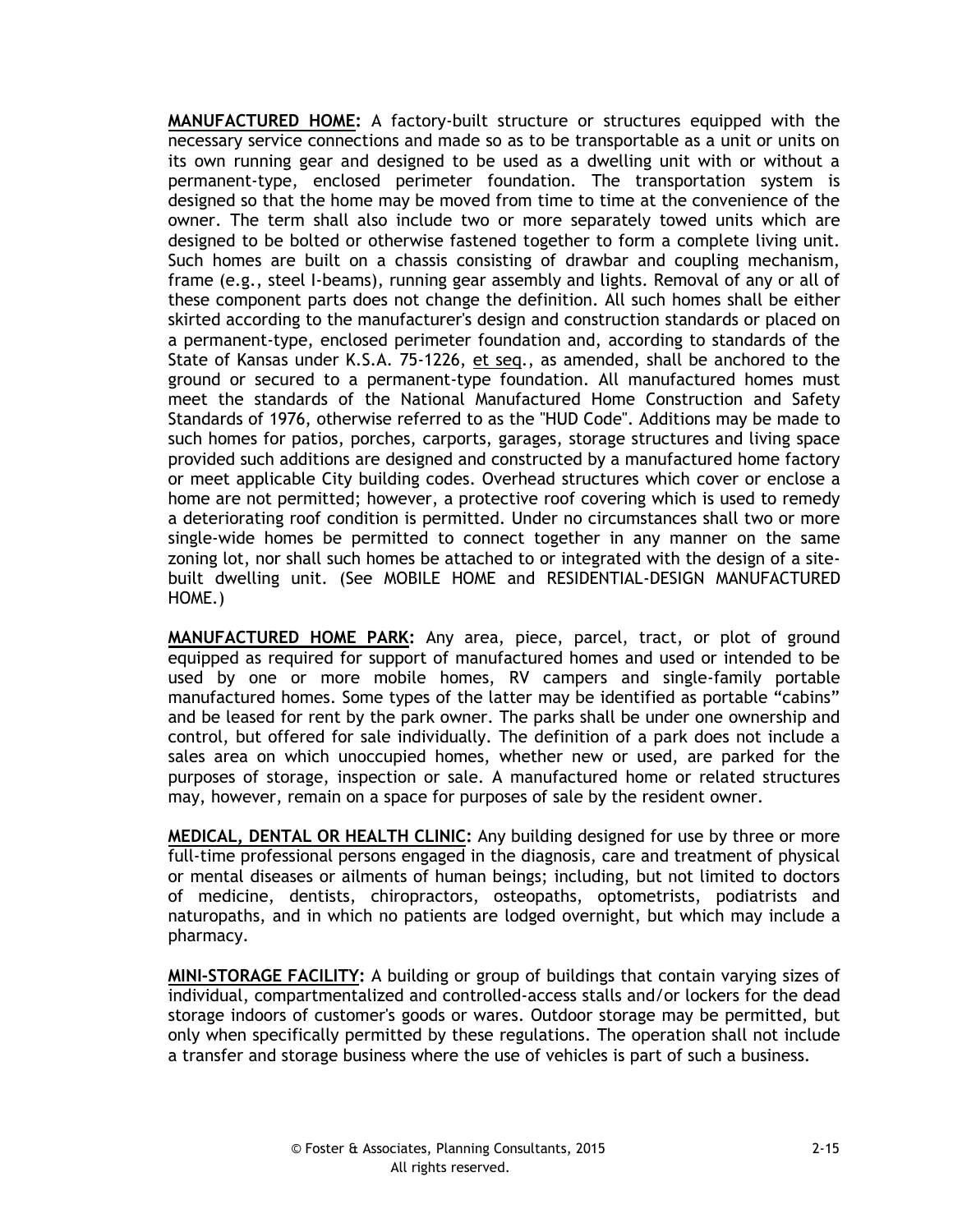**MOBILE HOME:** A factory-built structure or structures equipped with the necessary service connections and made so as to be transportable as a unit or units on its own running gear and designed to be used as a dwelling unit with or without a permanenttype, enclosed perimeter foundation. The transportation system is designed so that the home may be moved from time to time at the convenience of the owner. The term shall also include two or more separately towed units which are designed to be bolted or otherwise fastened together to form a complete living unit. Such homes are built on a chassis consisting of drawbar and coupling mechanism, frame (e.g., steel I-beams), running gear assembly and lights. Removal of any or all of these component parts does not change the definition. All such homes shall be either skirted according to the manufacturer's design and construction standards or placed on a permanent-type, enclosed perimeter foundation and, according to standards of the State of Kansas under K.S.A. 75-1226, et seq., as amended, shall be anchored to the ground or secured to a permanent-type foundation. Additions may be made to such homes for patios, porches, carports, garages, storage structures and living space provided such additions are designed and constructed by a manufactured home factory or meet applicable City building codes. Overhead structures which cover or enclose a home are not permitted; however, a protective roof covering which is used to remedy a deteriorating roof condition is permitted. Under no circumstances shall two or more single-wide homes be permitted to connect together in any manner on the same zoning lot, nor shall such homes be attached to or integrated with the design of a site-built dwelling unit. (See MANUFACTURED HOME and RESIDENTIAL-DESIGN MANUFACTURED HOME.)

**MODULAR HOME:** A single-family dwelling structure located on a permanent foundation and connected to public utilities, consisting of pre-selected, prefabricated units or modules, and transported to and/or assembled on the site of its foundation; in contrast to a residential building which is custom built on the site of its permanent location; and also in contrast to a manufactured or mobile home of any width which is located on a permanent foundation. In general, such modular homes shall have exterior building materials and somewhat similar appearance to custom-built residential buildings and meet the standards of any applicable City building codes.

**NONCONFORMING LOT OF RECORD:** A zoning lot which does not comply with the lot size requirements for any permitted use in the district in which it is located. (See Sections 8-100A and 101 for Nonconforming Lots of Record.)

**NONCONFORMING STRUCTURE OR USE:** A lawfully existing structure or use at the time these regulations or any amendments thereto became effective which does not conform to the requirements of the zone in which it is located. (See Sections 8-100B and C, 102 and 103 for Nonconforming Structures and Uses.)

**NURSING OR CONVALESCENT HOME:** An institution for the care of children or the aged or infirm, or a place of rest for those suffering bodily disorders, but not including institutions for the care and treatment of mental illness, alcoholism or narcotics addiction. Regulations of the Kansas Department of Health and Environment designate such homes as "Adult Care Homes."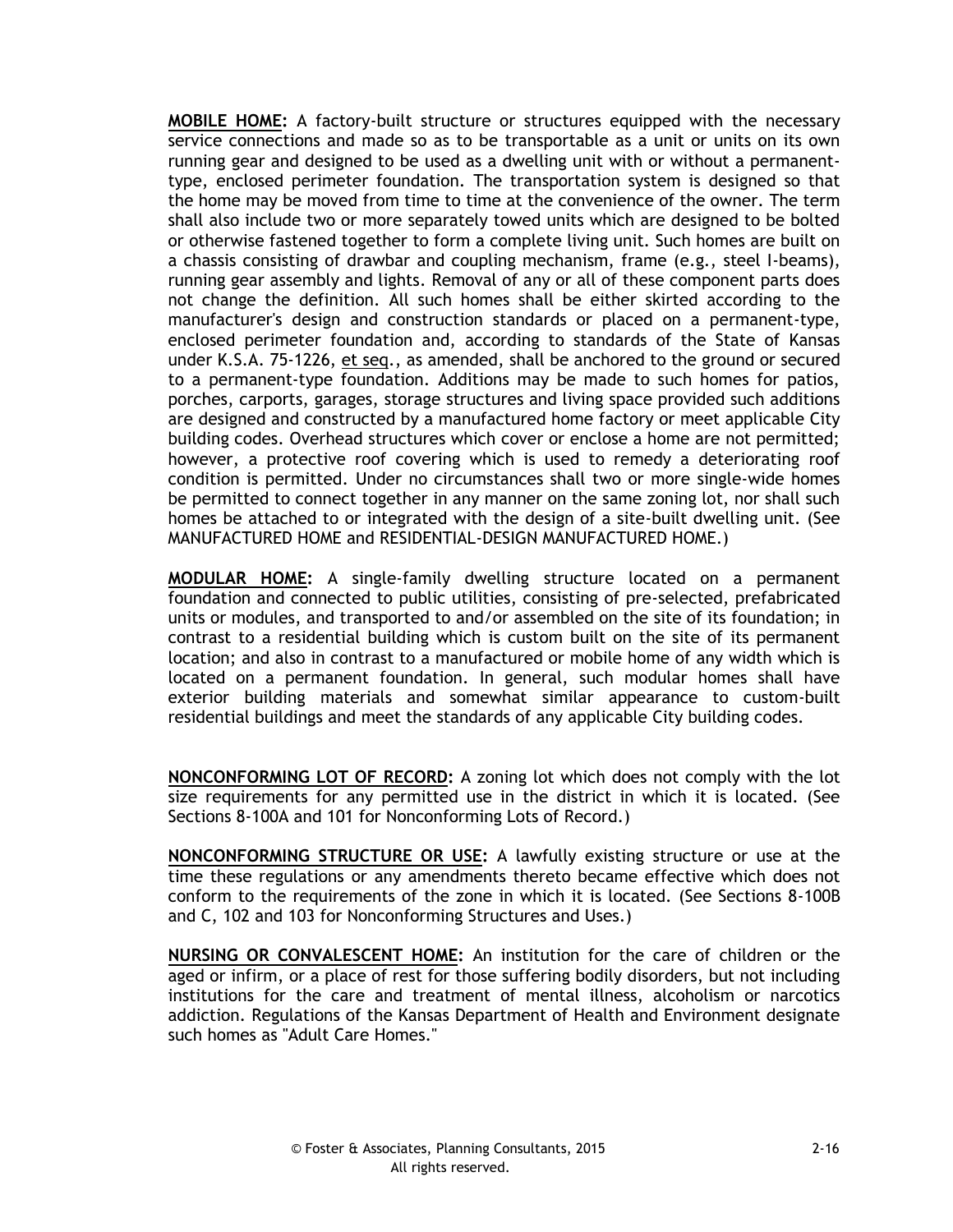**OCCUPANCY CERTIFICATE:** A certificate by which the Zoning Administrator certifies that upon completion of an applicant's proposed structure and/or use that it complies with these regulations and, therefore, may be occupied and/or used. When applicable, such a certificate may be combined with the issuance of a certificate of occupancy as required by a building code.

**PERMITTED USE:** A use of a structure or land which is permitted outright within a zoning district because of its suitability to the purpose of the other uses so designated. When a use may appear to be classified under more than one permitted use as well as a special or conditional use in any district, the most specific description or narrowly defined wording is applicable. The Zoning Administrator is authorized to issue zoning permits and occupancy certificates for such permitted uses when all other requirements of the regulations have been met.

**PORTABLE STORAGE UNIT:** A container specifically designed for storage or a converted former metal shipping container which is used for general storage purposes and painted a neutral color. Such a unit requires location on the ground, but is not permanently attached to the ground or to anything on the ground. Access is granted by doors on one or both ends. No other signage is permitted on the unit other than business identification signage of modest size. (See Section 2-102 for definition of STRUCTURE.)

**PREMISES:** A contiguous lot or tract of land together with all buildings and structures theron**.**

**PRINCIPAL STRUCTURE:** A structure in which a principal use of the lot on which the structure is located is conducted.

**PRINCIPAL USE:** The main use of land or structures as distinguished from a subordinate or accessory use.

**RECREATIONAL VEHICLE, (RV):** A vehicle or a unit that may be independently motorized or may be mounted on or drawn by another vehicle, which is primarily designed and used for travel, camping, recreation, temporary living or occasional use. Recreational vehicles include motor homes, mini-motor homes, converted buses, converted camper vans, pickup and truck campers, camping trailers, fifth-wheel trailers, boats and boat trailers, jet skis and jet ski trailers and similar vehicles. Conventional vans and pickup trucks with or without slide-in pickup campers or toppers are not considered to be recreational vehicles nor are small trailers used for hauling animals, equipment or household goods of the occupant of the dwelling whereon such trailer is parked. (See Section 6-100B4 for storage of recreational vehicles.)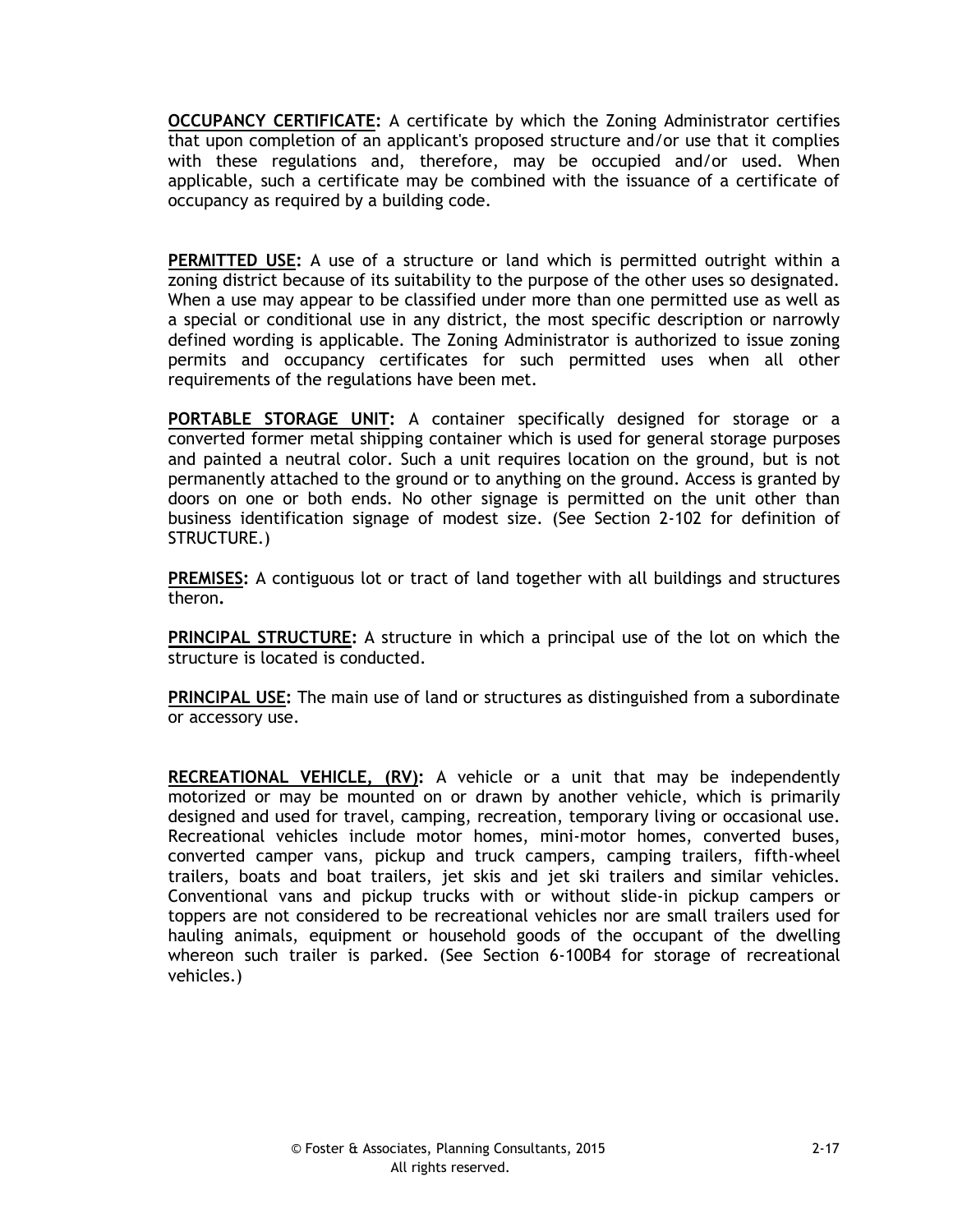**RECYCLING CENTER:** A location where clean, source-separated, recyclable materials are accepted or deposited by the public for transfer elsewhere. As distinguished from the operation of salvage yards or hazardous waste facilities, such recyclable materials consist only of aluminum and steel cans, glass, paper, plastic, reusable containers and materials capable of being composted. A center must be maintained in a litter-free condition on a daily basis. The name and phone number of a responsible party must be clearly posted in case a problem occurs. Such a center may be further classified as follows: (See Sections 6-100B12 and 101G for recycling centers.)

- 1. Small recycling collection center: A center for collection containers or reverse vending machines not exceeding 100 square feet in ground area which may be approved by the Zoning Administrator as an accessory use in all business and industrial districts and on church and public property. Such a center may be located in the required front yard in business and industrial districts and on public property if proper vehicular safety and parking standards can be maintained.
- 2. Large recycling collection center: A center for collection containers larger than 100 square feet in ground area, on-site trailers, bulk-feed reverse vending machines, vehicles on-site during operating hours only and the like. As an accessory use, such a center may be approved by the Board of Zoning Appeals as a conditional use in all business and industrial districts and on church and public property.
- 3. Recycling processing center: A principal use in industrial districts only for handling the collection and processing of large volumes of bulky materials, some of which may originate at other recycling centers. Mechanical equipment may be used such as forklifts, balers, smashers and other related equipment. Outdoor storage may be permitted including composting operations.

**REHABILITATION HOME:** A residential building which is used by an organized group to supervise the rehabilitation of the individual occupants. Sometimes such homes are known as "halfway houses" for the rehabilitation of wayward juveniles, drug or alcoholic addicts or former offenders. For new buildings or modifications of existing buildings, the overall appearance is to remain as a residential type building when located in a residential district.

**RESIDENTIAL BUILDING:** A building all or part of which contains one or more dwelling units, including single-family dwellings with or without accessory dwellings as defined herein, two-family dwellings, multiple-family dwellings, lodging houses, dormitories, sororities and fraternities, as well as modular homes. Such definition does not include manufactured or mobile homes of any type.

**RESIDENTIAL CENTERS:** A non-secure facility which provides 24-hour residential care for more than 10 residents unrelated to the caregivers including emergency shelter and maternity homes. Such a facility must be licensed by the Kansas Department of Health and Environment.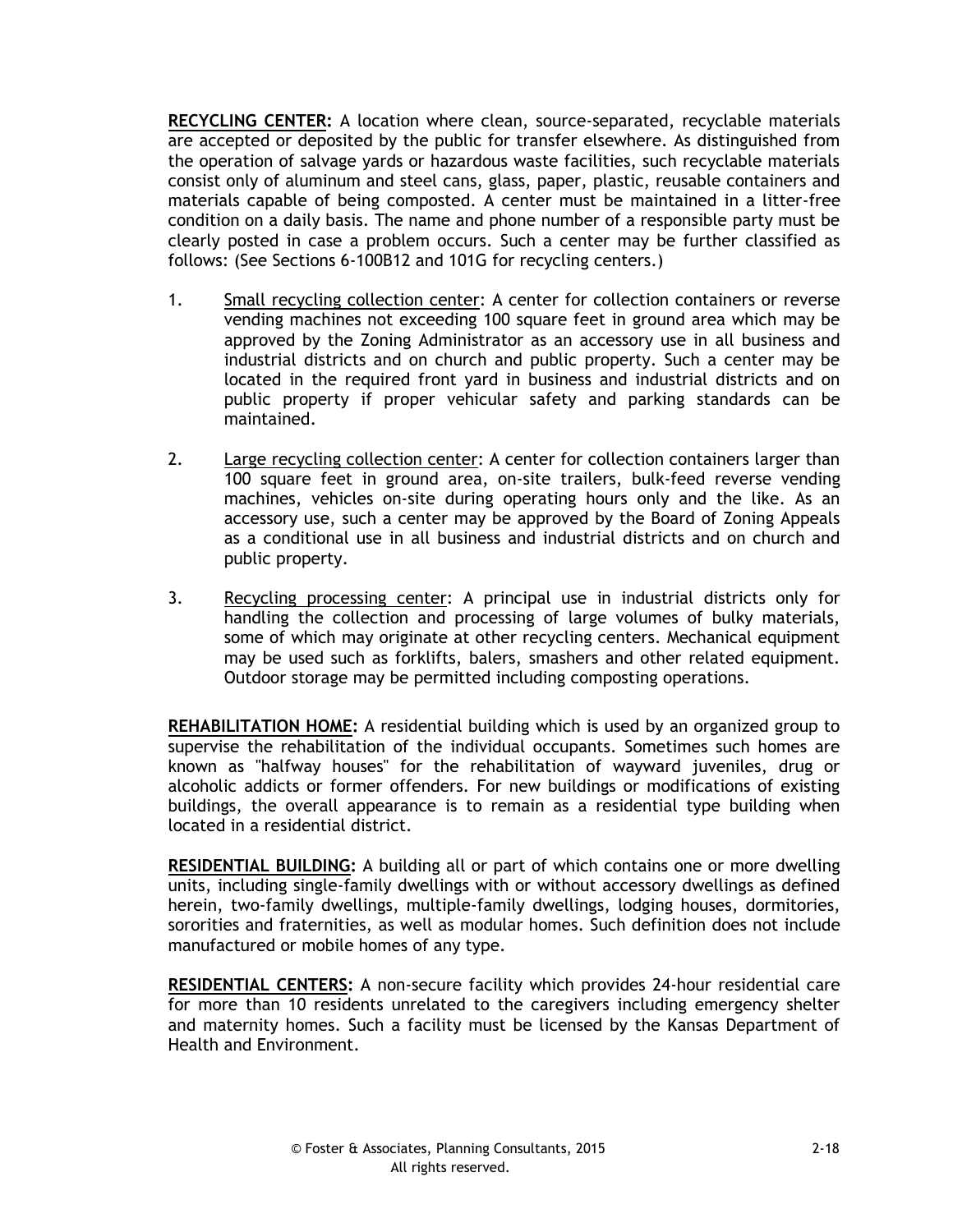**RESIDENTIAL-DESIGN MANUFACTURED HOME:** A structure manufactured to the standards embodied in the federal Manufactured Home Construction and Safety Standards generally known as the HUD Code established in 1976 pursuant to 42 U.S.C. Sec. 5403. Such units shall provide all of the accommodations necessary to be a dwelling unit and shall be connected to all utilities in conformance with applicable City regulations. Such a structure shall be on a permanent-type, enclosed perimeter foundation which has minimum dimensions of 22 body feet in width, a pitched roof, siding and roofing materials which are customarily used on site-built homes, and which complies with the following architectural or aesthetic standards so as to ensure their compatibility with site-built housing:

- 1. The roof must be predominantly double-pitched and have a minimum vertical rise of 3.0 inches for every 12 inches of horizontal run, and must be covered with material that is customarily used on site-built dwellings, including but not limited to approved wood, asphalt composition shingles or fiberglass, but excluding corrugated aluminum, corrugated fiberglass or metal roof. The roof shall have a minimum eave projection and roof overhang on at least two sides of 10 inches which may include a gutter.
- 2. Exterior siding shall be of a non-reflective material customarily used on sitebuilt dwellings such as wood, composition, simulated wood, clapboards, conventional vinyl or metal siding, brick, stucco, or similar materials, but excluding smooth, ribbed or corrugated metal or plastic panels. Siding material shall extend below the top of the exterior of the foundation or curtain wall or the joint between siding and enclosure wall shall be flashed in accordance with City building codes.
- 3. The home shall be installed in accordance with the recommended installation procedures of the manufacturer and the standards set by the City building codes. A continuous, permanent concrete or masonry foundation or masonry curtain wall, unpierced except for required ventilation and access which may include walk-out basements and garages, shall be installed under the perimeter of the home, also in accordance with the above guidelines.
- 4. At the main entrance door there shall be a landing that is a minimum of 25 square feet which is constructed to meet the requirements of City building code standards.
- 5. The moving hitch, axles, wheels and transporting lights must be removed at the time of installation of the home on the lot.
- 6. The finished floor of the home shall be a maximum of 18 inches above the exterior finish grade of the lot on which it is located, as measured at the main entrance into the dwelling.
- 7. Any attached addition to such a home shall comply with all construction requirements of any applicable City building codes, unless designed and constructed by a manufactured home factory.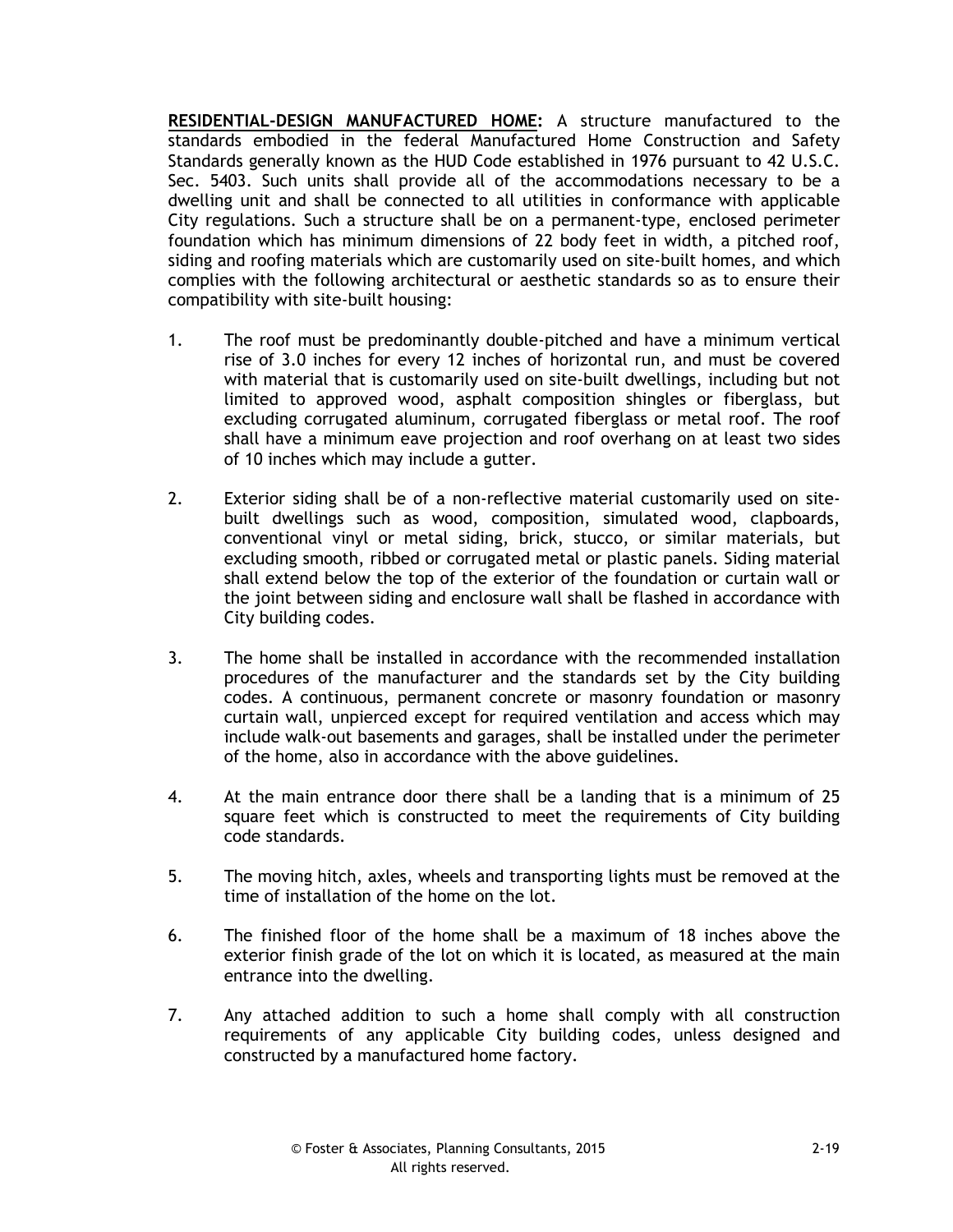8. 50% or more of the existing site-built housing on both sides of the street on which the residential-design manufactured home is to be installed have a garage and/or a similar percentage have a covered porch or recessed entry, such a home shall also provide a garage and/or porch or entry based on the percentages determined by the Zoning Administrator. On a corner lot, the street shall mean that street on which the facade has been designated for the household address number. External roofing and siding material of the garage and porch or entry shall be similar in appearance to the materials on the roofing and siding of the residential-design manufactured home.

For purposes of these regulations, the term "manufactured home", when used by itself, shall not include a "residential-design manufactured home" as herein defined. Nothing in these regulations shall be construed to preempt or supersede valid restrictive covenants running with the land as to the placement or location of a residential-design manufactured home. (See MANUFACTURED or MOBILE HOME.)

**RESTAURANT:** A public eating house, including but not limited to the types of business establishments customarily referred to as cafeterias, coffee shops, dairy bars, fast food restaurants and soda fountains, but not a drive-in establishment unless specifically permitted by the district regulations. Drive-through facilities such as service from a window, however, are permitted. (See DRIVE-IN ESTABLISHMENT.)

**RETAIL:** Selling on the premises in small quantities to the ultimate consumer for direct consumption and/or use and not for resale. Sales at auctions and sales lots for motorized vehicles and recreational vehicles and the like are not considered as retail sales.

# **SALVAGE YARD:**

- 1. Any land or building used for the collection or storage or sale of wastepaper, trash, rags, fibrous material, scrap metal or other discarded material; or for the collecting or dismantling or storing or salvaging of machinery or unlicensed motor vehicles not in operating condition, or for the sale of parts thereof, or materials from the demolition of buildings or structures.
- 2. (See City ordinance(s) pertaining to inoperable and unlicensed motor vehicles in the city limits.)
- 3. In residential districts in the unincorporated jurisdiction, this definition shall prevent the storing of any more than two inoperable or unlicensed motor vehicles for a period of more than 72 hours which are in the process of restoration to operating conditions, unless such vehicles are stored inside a structure or screened from public view including that of adjacent property owners.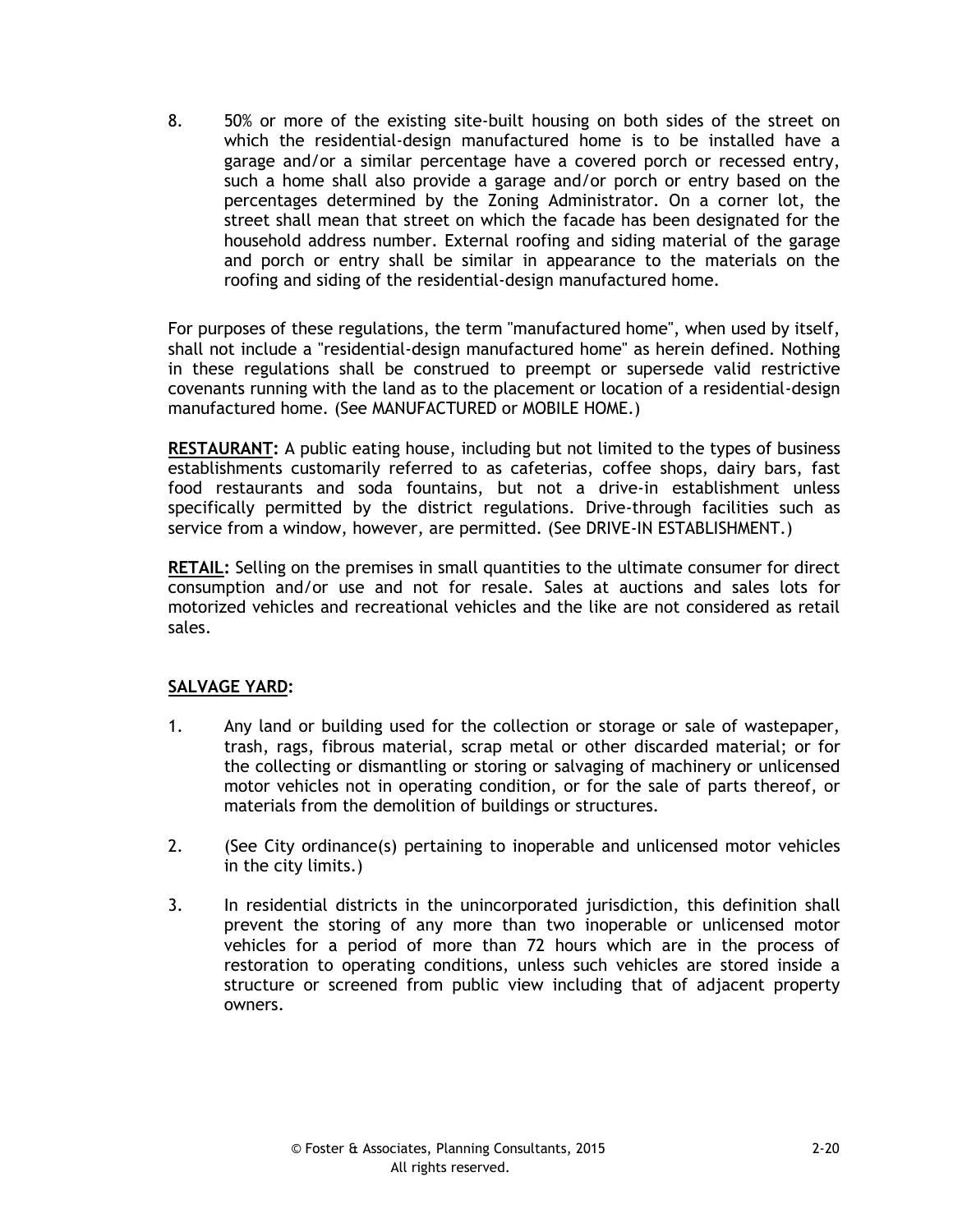**SCREENING:** Fencing or evergreen vegetation maintained for the purpose of concealing from view the area behind such fences or evergreen vegetation. When fencing is used for screening, it shall be not less than six nor more than eight feet high, unless otherwise provided.

**SERVICE STATION:** (See AUTOMOBILE SERVICE STATION.)

**SETBACK, BUILDING:** A line nearest the front of and across a lot or parcel of land establishing the minimum open space to be provided between the front line of a building or structure and the line of the front street right of way. The setback distance shall be measured from the existing right of way line or the proposed right of way line, whichever is the greater. (Note: Proposed right of way lines are based on the Comprehensive Plan and are further specified in the City Subdivision Regulations for arterial, collector, local and marginal access streets.)

**SEXUALLY ORIENTED BUSINESS:** An adult arcade, adult bookstore, adult novelty store, adult video store, adult cabaret, adult motel, adult motion picture theater, adult theater, escort agency, nude model studio or sexual encounter center as defined by K.S.A. 12-770, as amended.

**SIGN:** Any writing (including letters, words or numerals), pictorial representation (including illustrations or decorations), emblem (including devices, symbols or trademarks), flag, banner, streamer, pennant, string of lights or display calculated to attract the attention of the public or any other figure of similar character which:

- 1. Is a structure or any part thereof or a portable display, or is attached to, painted on, or in any other manner represented on a building or other structure or on the ground; and
- 2. Is used to announce, direct attention to, or advertise; and
- 3. Is not located inside a building.

**SPECIAL USE:** A use of a structure or land which is not permitted outright within a zoning district because of characteristics that might have an adverse effect upon nearby properties or the future development of the district unless certain conditions can be placed on the use which would make it suitable to the purpose of the district and compatible to the other uses so designated. Such uses are "special" in that they are often large, one-of-a-kind, private or public uses serving as community facilities and/or whose location would have planning implications for a neighborhood or the entire City. Designated special uses are processed in the same manner as zoning amendments for the hearing; except that a particular use is applied for within a district and conditions may be recommended by the Planning Commission and attached to their approval by the Governing Body. (See Section 11-101 for Special Uses.)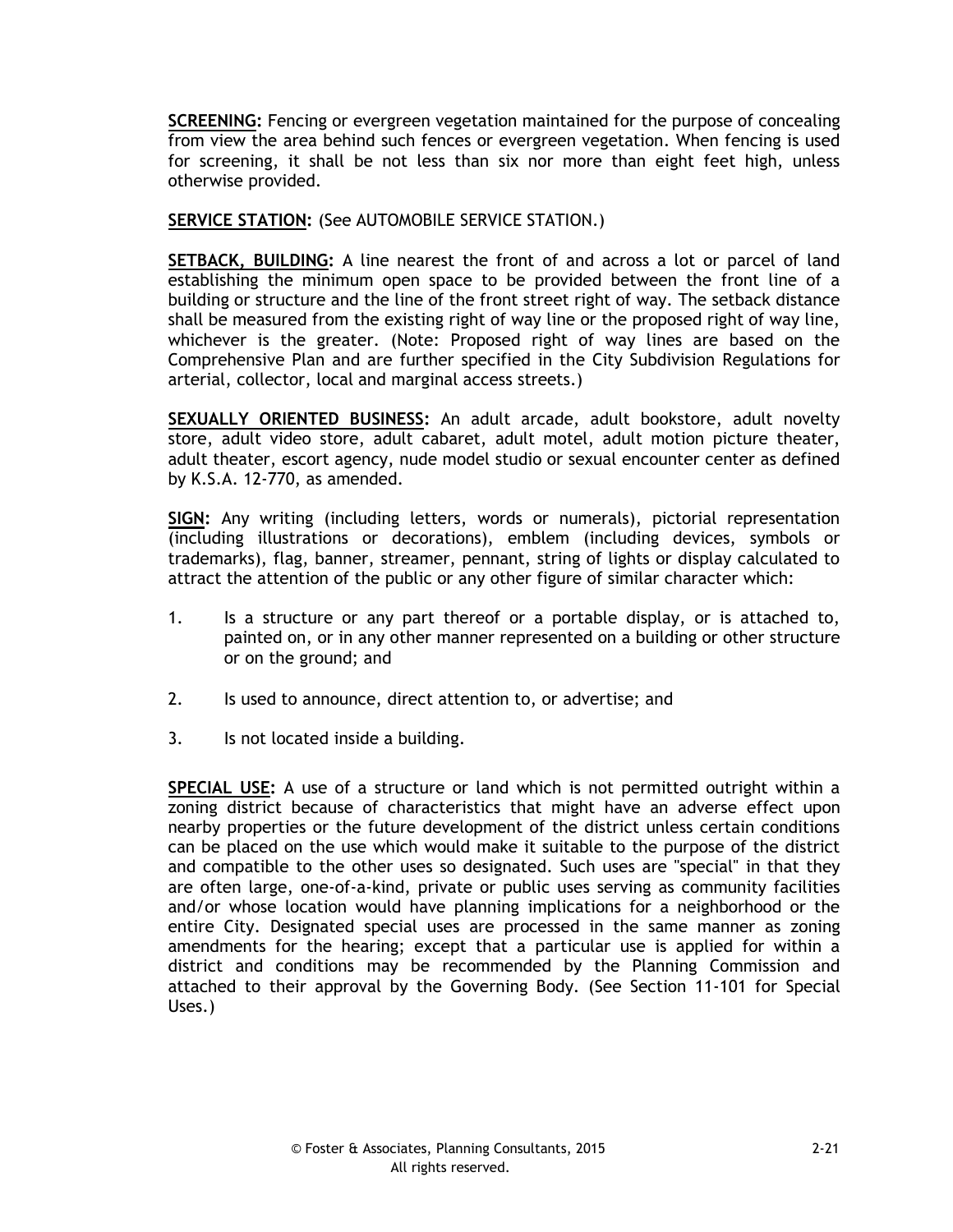**STORAGE, OUTDOOR:** The storage of goods and materials outside of any building or structure when specifically permitted by these regulations, but not including storage of a temporary or emergency nature or of new or used goods and materials on display for sale except when such display is permitted. Such storage does not permit the storing or parking of motor vehicles including recreational vehicles or utility trailers for sale at any location in any residential district. (See Section 5-100A1 for utilization of parking facilities exemption and Section 6-100B13 for outdoor storage.)

**STREET:** The entire right of way width between the boundary lines of every way which provides for public use for the purpose of vehicular and pedestrian traffic, and the placement of utilities and including the term "road", "highway", "land", "place", "avenue", "alley" or other similar designation.

**STRUCTURAL ALTERATION:** Any change in a structure other than normal repairs and maintenance which may prolong its useful life; or the useful life of its supporting members such as bearing walls or partitions, columns, beams, girders or foundations; or any complete rebuilding of the roof; or the exterior walls; or the construction of any addition to or enlargement of a structure; or the removal of any portion of a structure. For the purpose of these regulations, the following shall not be considered a structural alteration:

- 1. Attachment of a new front where structural supports are not changed.
- 2. Addition of fire escapes where structural supports are not changed.
- 3. New windows where lintels and support walls are not materially changed.
- 4. Repair or replacement of non-structural members. (See Section 3-100C for Structural Alterations and Section 3-103F for Permitted Obstructions in Required Yards regarding fire escapes.)

**STRUCTURE:** Anything constructed or erected which requires location on the ground or attachment to something having a location on the ground, but not including hard surfaced walks, mailboxes, utility poles, fire hydrants, street light fixtures or street signs. Buildings, fences, driveways, parking spaces and signs other than street signs are considered to be structures. (See BUILDING.)

**TAVERN AND DRINKING ESTABLISHMENT:** An establishment which may be open to the general public wherein alcoholic liquor or cereal malt beverages are sold by the individual drink to customers for consumption on the premises. Such establishments shall include a Class B club. (See CLUB.)

**USE:** Any purpose for which a structure or a tract of land may be designed, arranged, intended, maintained or occupied; also, any activity, occupation, business or operation carried on, or intended to be carried on, in a structure or on a tract of land.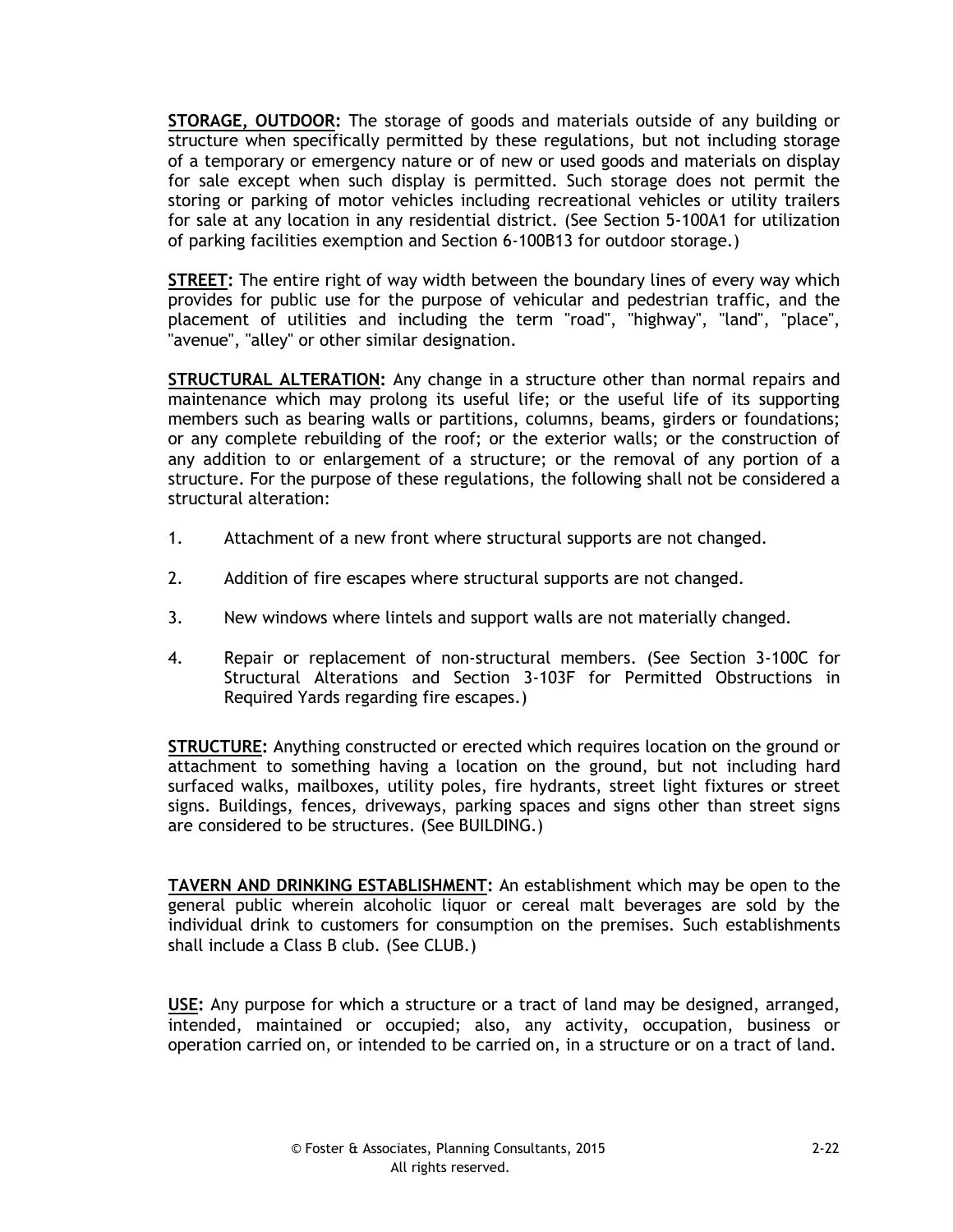**USE REGULATIONS:** The provisions of these regulations which identify permitted, special and conditional uses, impose use limitations, and regulate accessory and temporary uses and home occupations.

**VARIANCE:** See Section 10-107 for description.

**VISION TRIANGLE:** A triangular area as defined by the City Subdivision Regulations and to include automobiles, trucks and other large vehicles or trailers as obstructions to vision, except as otherwise provided for in Section 7-102J2. Such area on a corner lot shall have two sides which are measured from the center of the lot line intersection and a third side across the lot joining the ends of the other two sides. Where the lot lines at intersections have rounded corners, the lot lines will be extended in a straight line to a point of intersection. In all residentially zoned districts, the two sides forming the lot line intersection shall be a minimum distance of 30 feet and in all other zoning districts such distance shall be 20 feet except that there shall be no vision triangle requirements in the B-2 Central Business District.

**YARD:** Open space on a lot which is unoccupied and unobstructed from its lowest level to the sky, except for the permitted obstructions listed in Section 3-103F.

**YARD, FRONT:** A yard extending along a full length of a front lot line and back to a line drawn parallel to the front lot line at a distance therefrom equal to the depth of the required front yard. On a corner lot, each yard that abuts a front lot line shall be considered a front yard. (See LOT LINE, FRONT and SETBACK, BUILDING.)

**YARD, REAR:** A yard extending along the full length of the rear lot line and back to a line drawn parallel to the rear lot line at a distance therefrom equal to the depth of the required rear yard. (See LOT LINE, REAR and LOT, REVERSE FRONTAGE.)

**YARD, SIDE:** A yard extending along a side lot line and back to a line drawn parallel to the side lot line at a distance therefrom equal to the width of a required minimum side yard, but excluding any area encompassed within a front yard or rear yard. Dimensions of minimum side yards specified in the district regulations of these regulations refer to the required width of each side yard rather than to the total width of both side yards, unless otherwise specified. (See LOT LINE, SIDE.)

**ZONING ADMINISTRATOR:** The person appointed and authorized by the Governing Body to administer and enforce the requirements of these regulations. (See Section 9-100 for Office of the Zoning Administrator.)

**ZONING PERMIT:** A certificate by which the Zoning Administrator certifies to an applicant that their proposed structure and/or use are in conformance with these regulations. When applicable, such a certificate may be combined with the issuance of a building permit as required by a building code. (See Section 9-101A for Zoning Permits.)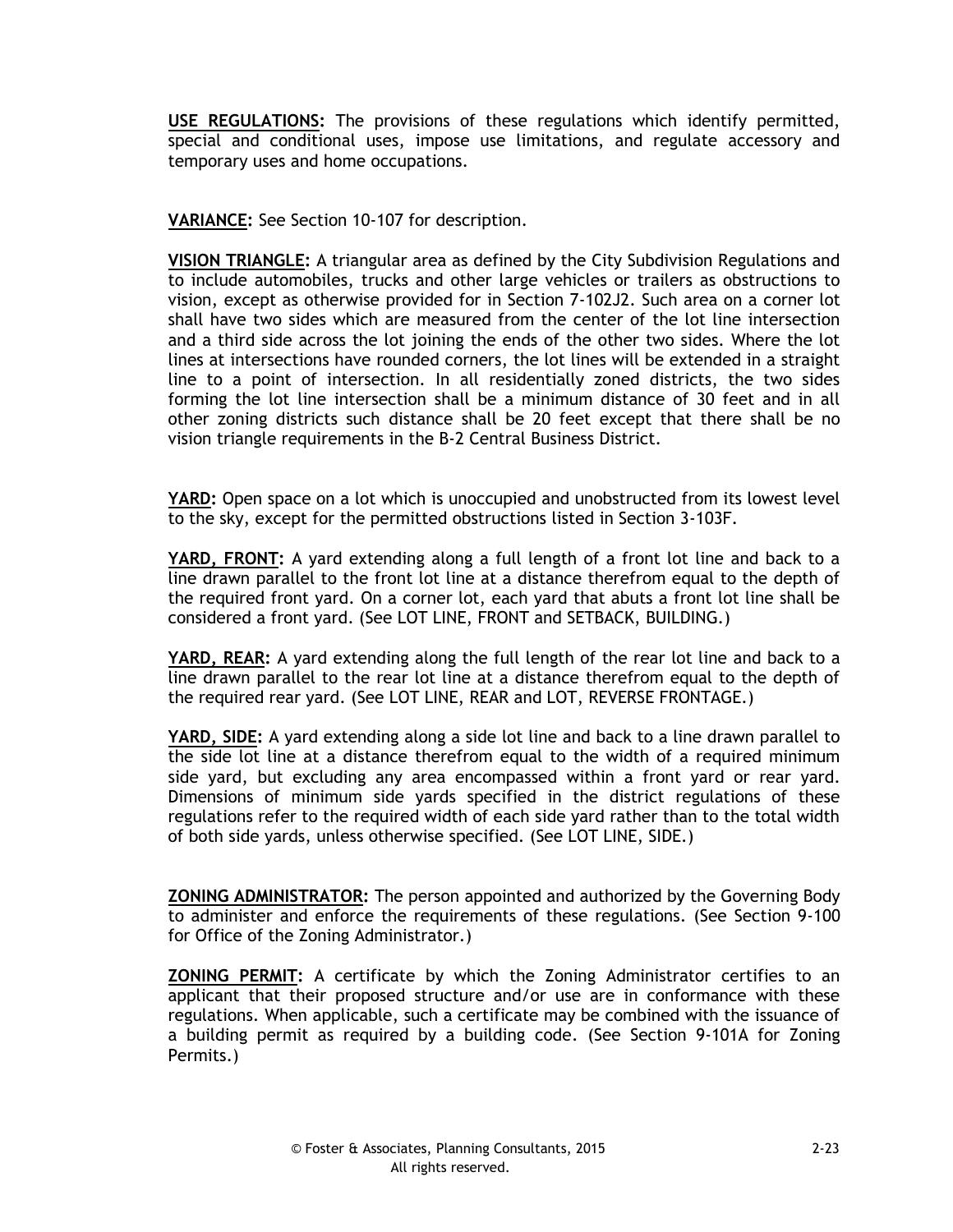# **ARTICLE 3. GENERAL PROVISIONS**

## **100 Activities Governed by these Regulations.**

- A. New Structures All structures built hereafter shall comply with all of the provisions of these regulations. Any structure hereafter moved from one site to another site shall be considered to be a structure built hereafter. Any structure rebuilt or restored after damage, by any means, shall be considered to be a structure built hereafter, unless Article 8 of these regulations permits such structures to be rebuilt or restored. (See Section 2-102 for definition of STRUCTURE.)
- B. New Uses of Old Structures. If a use of any structure is hereafter changed to another, then the new use must comply with the use regulations of these regulations, unless permitted by provisions in Article 8. The mere establishment of the new use does not require an existing structure to conform to the lot size requirements or the bulk regulations.
- C. Structural Alterations. If any structure is hereafter structurally altered as defined in Section 2-102:
	- 1. The entire structure as altered shall comply with the use regulations of these regulations.
	- 2. Any alterations, enlargements or additions to the structure shall comply with the bulk regulations of these regulations, except as permitted by Section 8-102B for nonconforming structures.
	- 3. The off-street parking facilities shall not be reduced below or if already less than, shall not be further reduced below the requirements applicable to a similar new structure or use.
- D. Uses of Open Land. If any use of open land is hereafter established or if any use of open land is hereafter changed to another use, such new use shall comply with all the provisions of these regulations, unless permitted by Sections 8-103 and 106.
- E. Exemptions. The following structures and uses shall be exempt from the provisions of these regulations:
	- 1. Poles, wires, cables, conduits, vaults, lift stations, laterals, pipes, mains, valves or other similar equipment for the distribution to consumers of telephones or other communications, electricity, gas or water, or the collection of sewage or surface water, but not including major utility substations located on or above the surface of the ground. (See Section 3-103G for lot size and bulk regulations for utility facilities.)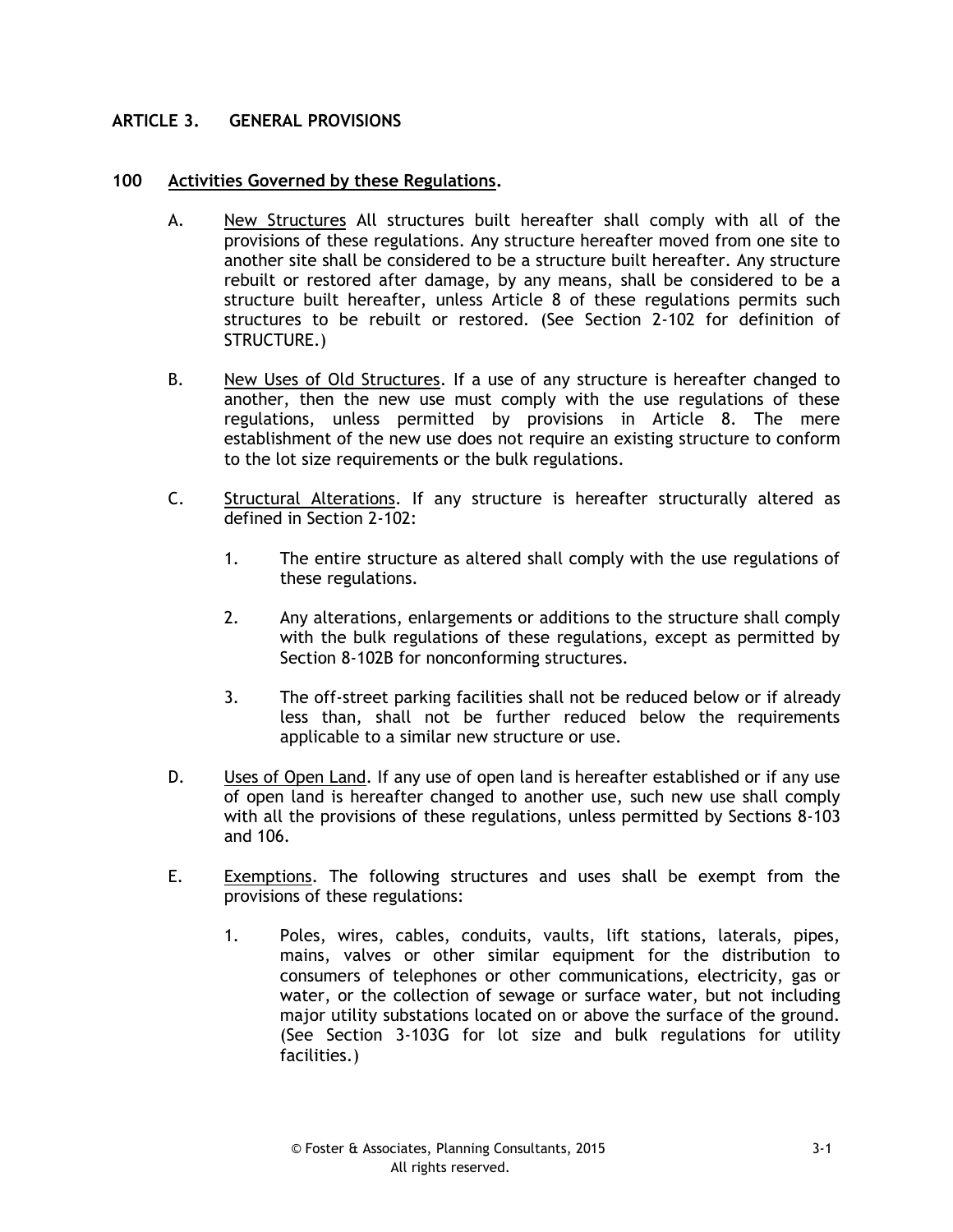- 2. Railroad tracks, signals, bridges and similar facilities and equipment located on railroad rights of way, and maintenance and repair work on such facilities and equipment.
- 3. Buildings, structures or land used, but not just leased, by the federal government.
- 4. Use of land for agricultural purposes as defined in Section 2-102, both inside and outside the City, including accessory buildings and structures thereon not in a designated floodplain. When any land or accessory buildings or structures cease to be used only for agriculture, then it shall be subject to the applicable provisions of these regulations.
- 5. Drilling and operation of oil and gas wells outside the City.

# **101 Districts, Zoning Maps and Boundaries.**

A. Establishment of Districts. The zoning jurisdiction is hereby divided into the districts as described in Article 4. References to "agricultural districts" shall mean those districts in which agricultural uses are the predominant activity. References to "residential districts" shall mean those districts in which residential uses are the main permitted use. References to "business districts" shall mean those districts in which commercial uses are the main permitted uses. References to "industrial districts" shall mean those districts in which industrial uses are the main permitted use. The Floodplain Management Regulations in the Appendix are considered as an overlay zone to be used in conjunction with the other districts.

# B. Zoning Maps.

- 1. The boundaries of the districts described in Article 4 are as indicated on the Official Zoning Map(s) which is on file with the Zoning Administrator and identified on its face as part of these regulations. The zoning map(s) with all notations, references and other matters shown thereon is as much a part of these regulations as if specifically set forth herein. (See Section 9-100A9 for zoning map(s) certificate and revisions.)
- 2. It is the intent of these regulations that the entire area of the zoning jurisdiction, including all the land and water areas, rivers, streets, alleys and railroads and other rights of way, be included in the districts established in these regulations. Any area not shown on the zoning map(s) as being included in any district shall be deemed to be in the most restrictive district.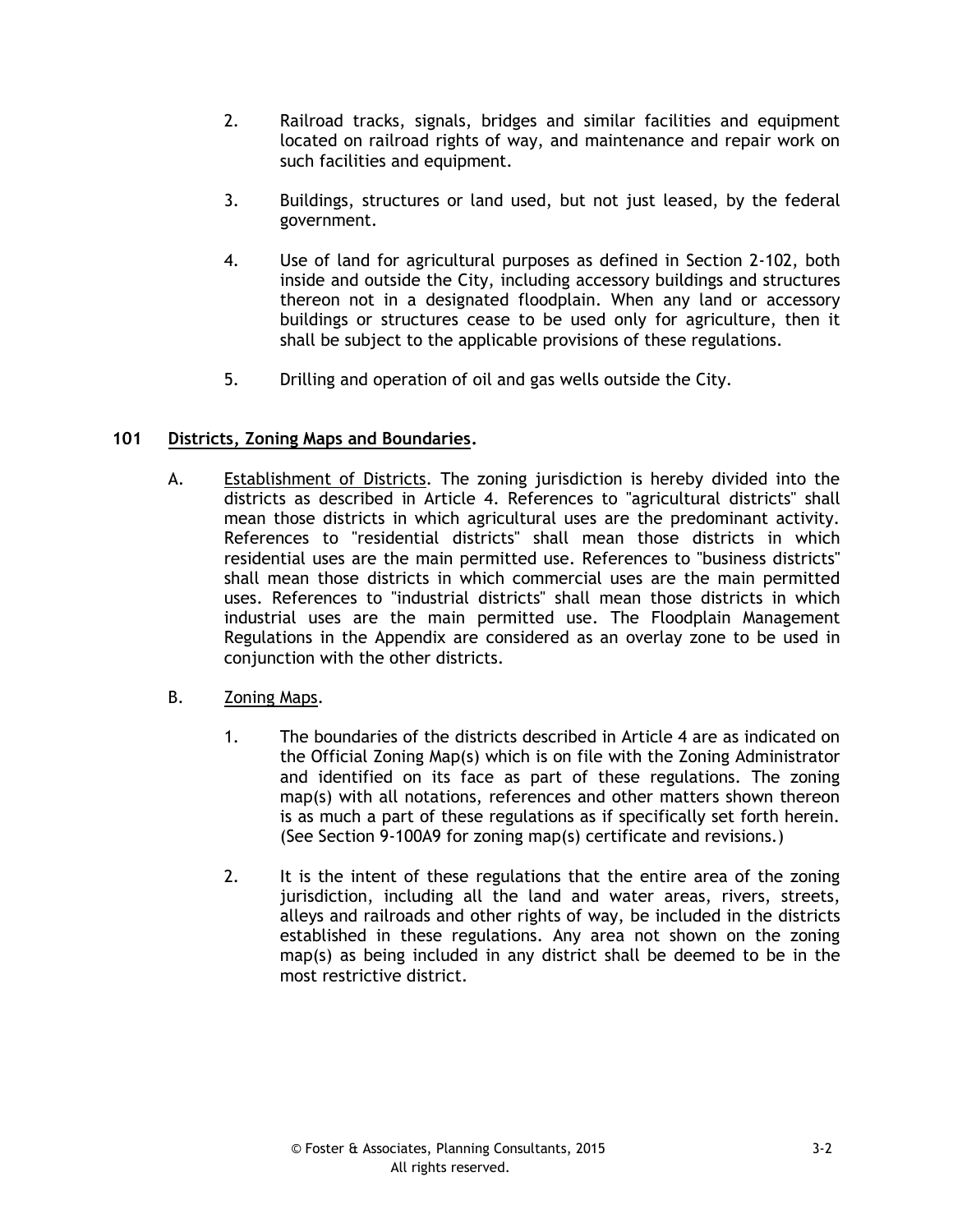- C. Boundaries. In the event that uncertainties exist with respect to the intended boundaries of the various districts as shown on the zoning map(s), the following rules shall apply:
	- 1. Where boundary lines are indicated as approximately following roads, streets, alleys, easements, railroads, rivers, streams or lakes, such boundaries shall be construed as following the centerlines thereof, unless otherwise indicated.
	- 2. Where boundary lines are indicated as approximately following lot lines; or section, half-section or quarter-section lines; such lines shall be construed to be said boundaries.
	- 3. Where the district boundaries do not coincide with the location of boundaries as stated in Sections 3-101C1 or 2 above, the district boundaries shall be determined by the use of the scale shown on the zoning map, unless an exact distance is shown.
- D. Zoning of Rights of Way. All streets, alleys, public ways, waterways and railroad rights of way, if not otherwise specifically designated, shall be deemed to be in the same zone as the property immediately abutting them. Where the centerline of a street, alley, public way, waterway or railroad right of way serves as a district boundary, the zoning of such areas, unless otherwise specifically designated, shall be deemed to be the same as that of the abutting property up to such centerline.

# **102 General Requirements for All Zoning Districts.**

- A. Permitted Uses. No structure shall hereafter be built, moved or structurally altered and no structure or land shall hereafter be used, occupied or designed for use or occupancy except for a use that is permitted within the zoning district in which the structure or land is located or provided for otherwise in these regulations. (See Section 2-102 for definition of PERMITTED USE.)
- B. Special Uses. No use of a structure or land that is designated as a special use in any zoning district shall hereafter be established, and no existing special use shall hereafter be changed to another special use in such district, unless a special use is approved in the same manner as for an amendment to a zoning district, except that the Official Map is not amended. The latter procedure is set forth in Section 11-101 with the additional requirement that all conditions further imposed upon the special use be made a part of the effectuating ordinance. (See Section 2-102 for definition of SPECIAL USE.)
- C. Conditional Uses. No use of a structure or land that is designated as a conditional use in any zoning district shall hereafter be established, and no existing conditional use shall hereafter be changed to another conditional use in such district, unless a conditional use as an exception is approved by the Board of Zoning Appeals as provided for in Section 10-108. (See Section 2-102 for definition of CONDITIONAL USE.)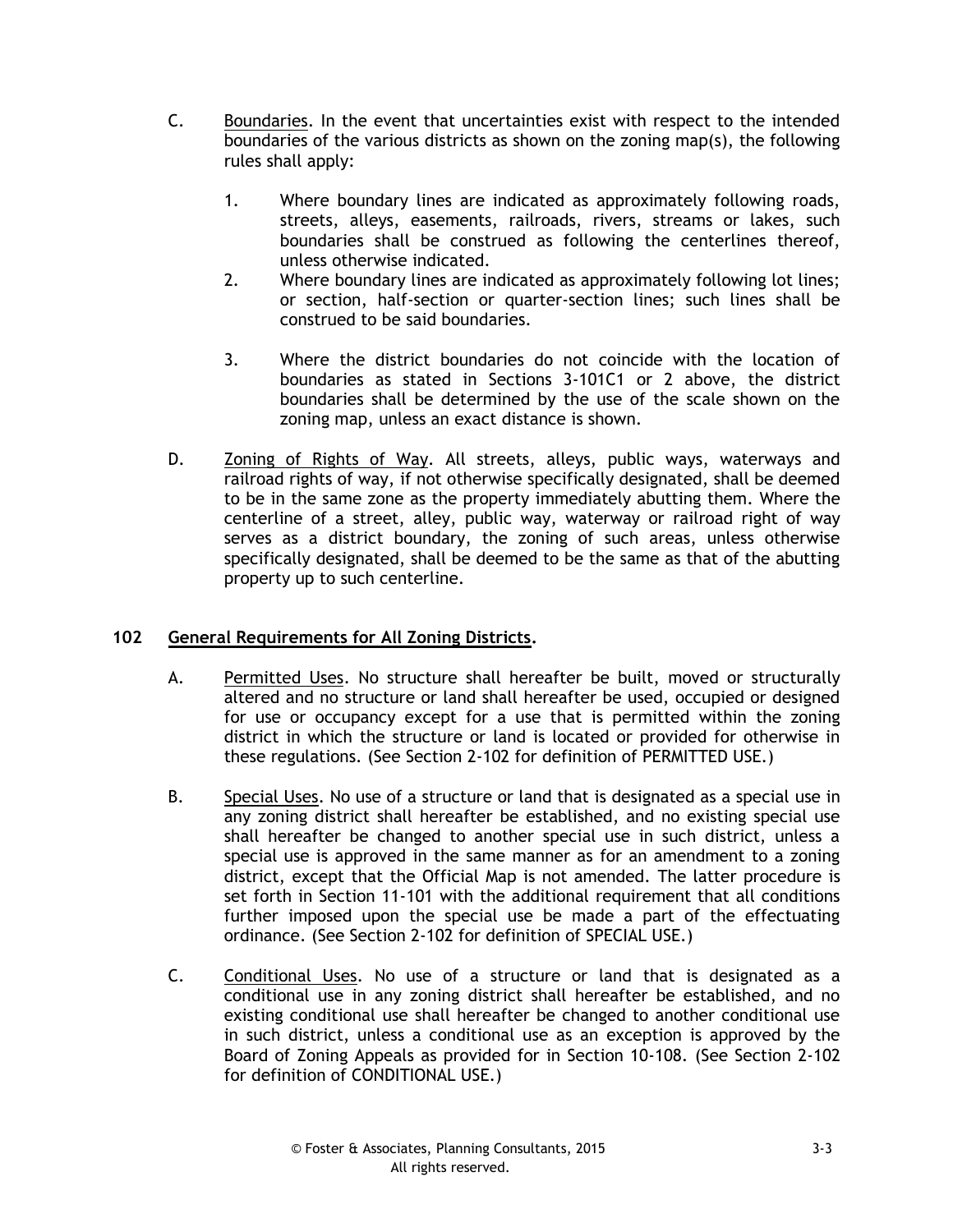# D. Lot Sizes.

- 1. No structure, or part thereof, shall hereafter be built, moved or structurally altered and no structure or land shall hereafter be used, occupied, arranged or designed for use of occupancy on a zoning lot, unless otherwise provided for in these regulations, which in its district is:
	- a. Smaller area than the minimum area or minimum lot area per dwelling unit required;
	- b. Narrower than the minimum lot width required; or
	- c. Shallower than the minimum lot depth required.
- 2. Where independent dwelling units are to be sold as condominiums, minimum lot size requirements shall not apply to each individual ownership, but shall be applied collectively to the common open space surrounding the structure(s) such that the total open space is an aggregate of the minimum lot area required for each dwelling unit; however, the minimum lot width and depth for the district shall be applied to the entire zoning lot.
- E. Bulk Regulations. In these regulations, bulk requirements are expressed in terms of maximum structure height, maximum lot coverage, minimum setbacks and minimum front, side and rear yards.
	- 1. No structure, or part thereof, shall hereafter be built, moved or structurally altered and no structure or land shall hereafter be used, occupied or designed for use or occupancy:
		- a. That would exceed the maximum lot coverage percentage or the maximum structure height specified for the zoning district in which the structure is located, unless exempted by the definition of maximum height, or
		- b. That would provide any minimum setback of a front, side or rear yard that is less than that specified for the zoning district in which such structure or use of land is located or maintained, except as front yard setbacks may be applied in Sections 3-103B and 103C and front and side yard setbacks for nonconforming structures and uses in Article 8.
	- 2. Where independent dwelling units are to be sold as condominiums, bulk regulations shall not apply to each individual ownership, but shall be applied to the entire zoning lot.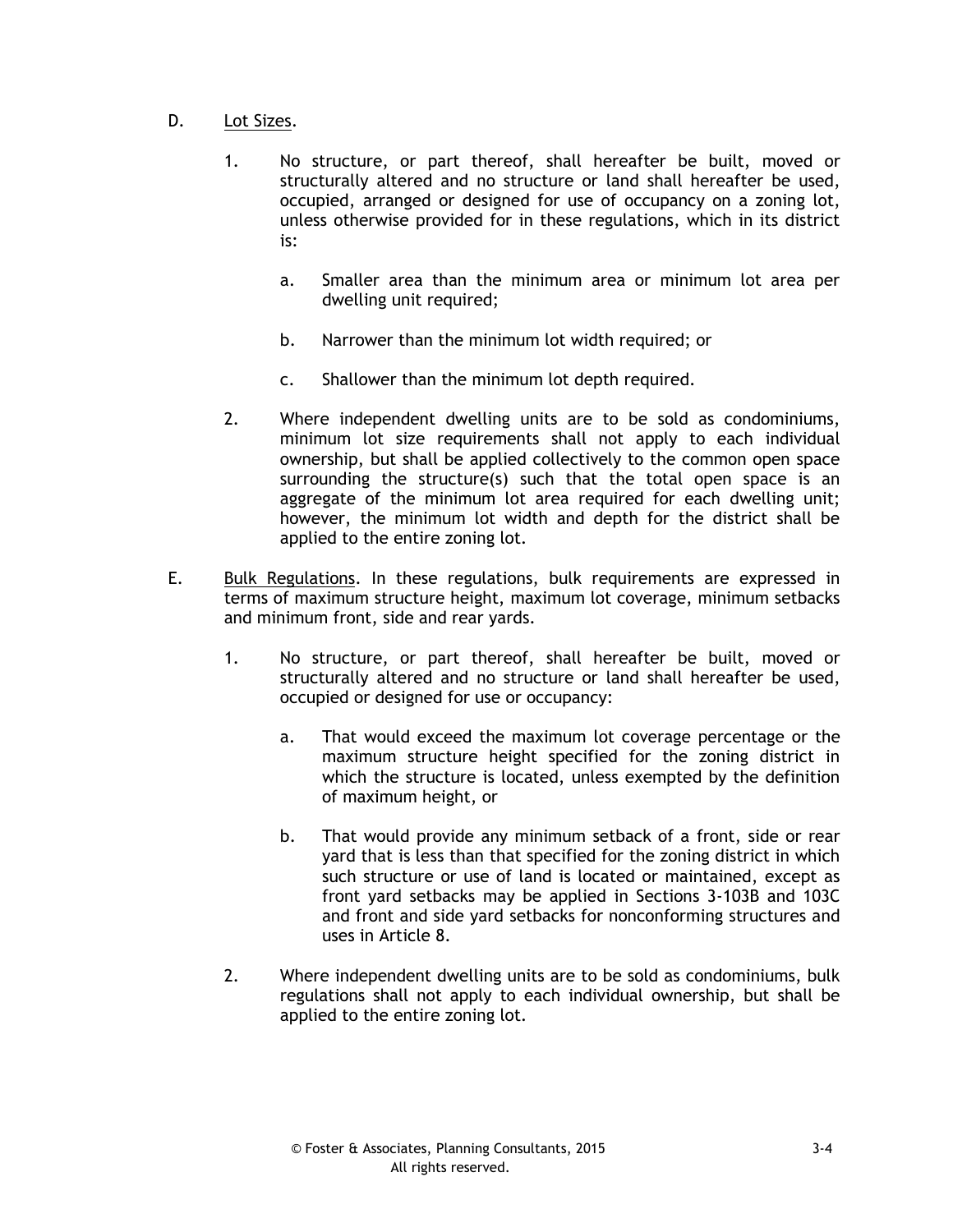- F. Use Limitations. No permitted, special or conditional use hereafter established, altered, extended, enlarged or moved shall be operated or designed so as to conflict with the use limitations for the zoning district in which such use is, or will be located. No permitted, conditional or special use or exception already established on the effective date of these regulations shall be altered, extended or enlarged so as to conflict, or further conflict with, the use limitations for the zoning district in which such use is located. (See Sections 8-102, 103 and 106.)
- G. Off-Street Parking and Loading. No structure shall hereafter be built or moved and no structure or land shall hereafter be used, occupied or designed for use or occupancy, unless the minimum off-street parking and off-street loading space required by Article 5 are provided. No structure or use already established on the effective date of these regulations shall be enlarged, unless the minimum off-street parking and loading space which would be required by Article 5 are provided.
- H. Accessory Structures or Uses. No accessory structures or use, as defined in Article 6, shall hereafter be built, altered, extended, enlarged or moved, unless such accessory structure or use is permitted by Article 6.
- I. Temporary Structures or Uses. No temporary structure or use shall hereafter be built, altered, extended, enlarged or moved, unless such temporary structure or use is permitted by Article 6 of these regulations.
- J. Home Occupations. No home occupation, as defined by Article 6, shall hereafter be established, altered, extended, enlarged or moved in any residential district, unless such home occupation complies with the permitted uses, conditions and use limitations as provided for in Article 6.
- K. Signs. No signs shall hereafter be built, and no existing signs shall be altered, enlarged or moved, unless such sign complies, or will thereafter comply, with the restrictions imposed by Article 7.

### **103 Supplemental Requirements.**

- A. Number of Structures and Uses on a Zoning Lot.
	- 1. Whenever a zoning lot is used for a single-family detached or attached dwelling, two-family dwelling or any type of manufactured or mobile home, only one principal structure and use may be located on the lot, but only when the structure and use conform to all requirements of the district in which the lot is located.
	- 2. Whenever a zoning lot is used for other than a residential unit as described in Section 3-103A1 above, more than one principal structure and use may be located on the lot in common ownership, but only when the structures and uses conform to all requirements of the district in which the lot is located.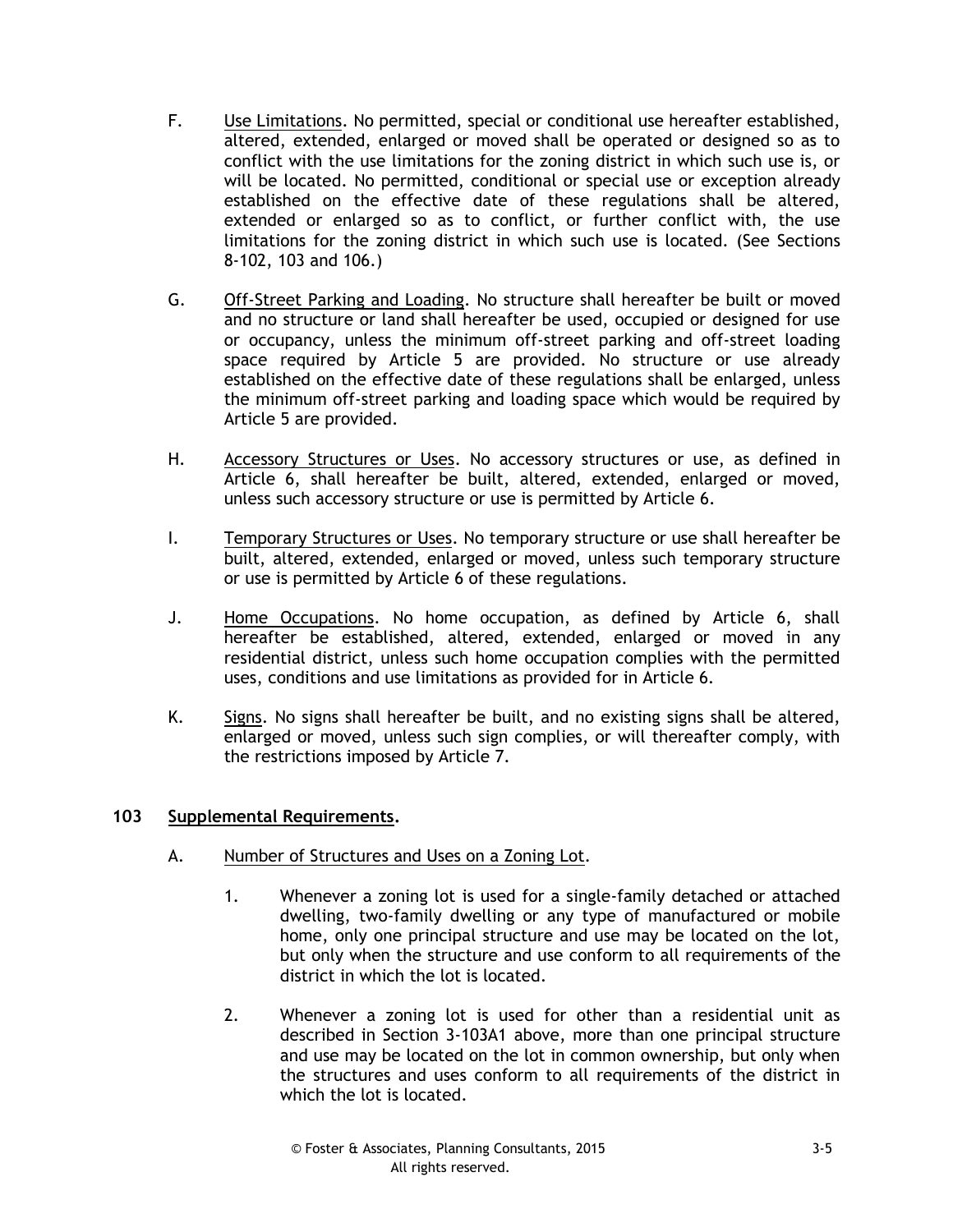- 3. Whenever any structures are developed as condominiums, more than one principal structure may be located on the lot; provided, the definition of a condominium in Section 2-102 is met as well as the requirements of Sections 3-102D2 and E2.
- B. Platted Building and Setback Lines. If a recorded subdivision plat imposes a building or setback line for a lot which is different from the minimum setback or yard required by the applicable section of these regulations, then, notwithstanding any other provision of these regulations, the minimum setback or minimum yard shall be the same as that shown on such subdivision plat; provided, that it has been recorded and not otherwise been officially vacated.
- C. Average Setback in Existing Residential Districts.
	- 1. On streets where a front yard more than that required by these regulations has been maintained for existing structures on lots having a frontage of 50% or more of the total frontage on one side of that portion of the street line between two intersecting streets, there shall be maintained a front yard setback of not less than the average setback of the existing structures; provided, that these regulations shall not be interpreted to require a front yard setback of more than 50 feet.
	- 2. On streets where a front yard less than that required by these regulations has been maintained for existing structures on lots having a frontage of 50% or more of the total frontage on one side of that portion of the street line between two intersecting streets, the front yard setback need not be greater than the average setback of the existing structures; provided, that these regulations shall not be interpreted to permit a front yard setback of less than 15 feet, but not less than 20 feet in front of a garage or carport.
- D. Yard Requirements for Open Land. If a zoning lot is, or will be, occupied by a permitted use without structures, then the minimum front, side and rear yards that would otherwise be required for the zoning lot shall be provided and maintained, unless some other provision of these regulations requires or permits a different minimum front, side or rear yard. Such yards shall not be required on zoning lots used for open public recreation areas.
- E. Restrictions on Allocation and Disposition of Required Yards or Open Space.
	- 1. No part of the lot area, or of a yard, or other open space, or off-street parking or loading space provided in connection with any structure or use in order to comply with these regulations shall, by reason of change of ownership or otherwise, be included as part of the minimum lot area, or of a yard, or open space, or off-street parking or loading space required for any other structure or use, except as specifically provided herein.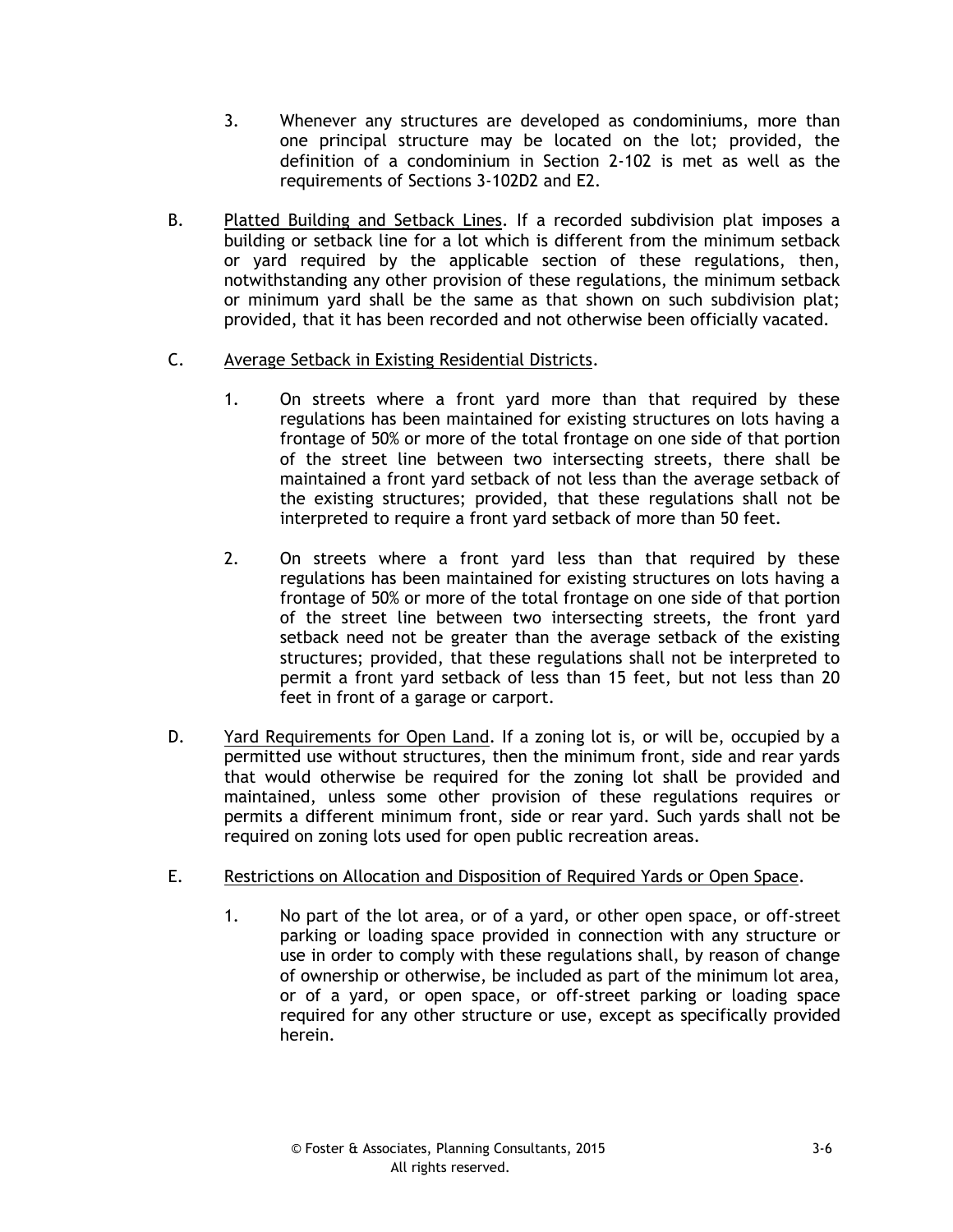- 2. All of the lot area and all yards and other open spaces provided in connection with any structure or use in order to comply with these regulations shall be located on the same zoning lot as such structure or use.
- 3. No part of the lot area, or of the yard, other open space, or off-street parking or loading space provided in connection with any structure or use (including but not limited to, any structure or use existing on the effective date of these regulations or of any amendment thereof) shall be subsequently reduced below, or further reduced if already less than, the minimum requirements of these regulations for the equivalent new construction.
- F. Permitted Obstructions in Required Yards. The following shall **not** be considered to be obstructions when located in a required yard: (See Section 9-101A3 for principal or accessory buildings or structures or uses locating on or projecting over public easements.)
	- 1. In all yards: Open terraces or patios not over four feet above the average level of the adjoining ground, but not including a permanent roof over a terrace or patio; awnings; canopies including underlying islands for petroleum pumps; steps four feet or less above grade which are necessary for access to a permanent structure or for access to a lot or to a lot from a street or alley including access to conform to the standards of the federal Americans with Disabilities Act of 1990 as incorporated into state statutes; fire escapes, one story bay windows and overhanging eaves and gutters projecting 24 inches or less into the yard; chimneys, entrance hoods, window wells and daylight windows projecting 24 inches or less into the yard; arbors and trellises; flagpoles and basketball goals; ornamental light or gas fixtures; parking, when permitted by Article 5; accessory and temporary uses, when permitted by Article 6; signs, when permitted by Article 7; and when otherwise specifically permitted by the district regulations. Attached garages, carports, patio covers, porches, wing walls and decks are not permitted obstructions.
	- 2. In any yard except a front yard: Accessory uses permitted by Article 6; children's recreational and laundry drying equipment; and open and closed fences not exceeding six feet in height with additional height permitted for security design measures.
	- 3. Fences in a front yard: On lots with single or two-family dwellings and residential-design manufactured homes, fences not exceeding 3' 6" in height are permitted which are constructed with at least 75% open space. In all other circumstances, including decorative walls as entryways to subdivisions open and closed fences are permitted which do not exceed six feet in height with additional height permitted for security design measures. (See Section 6-100B for required zoning permit for fences.)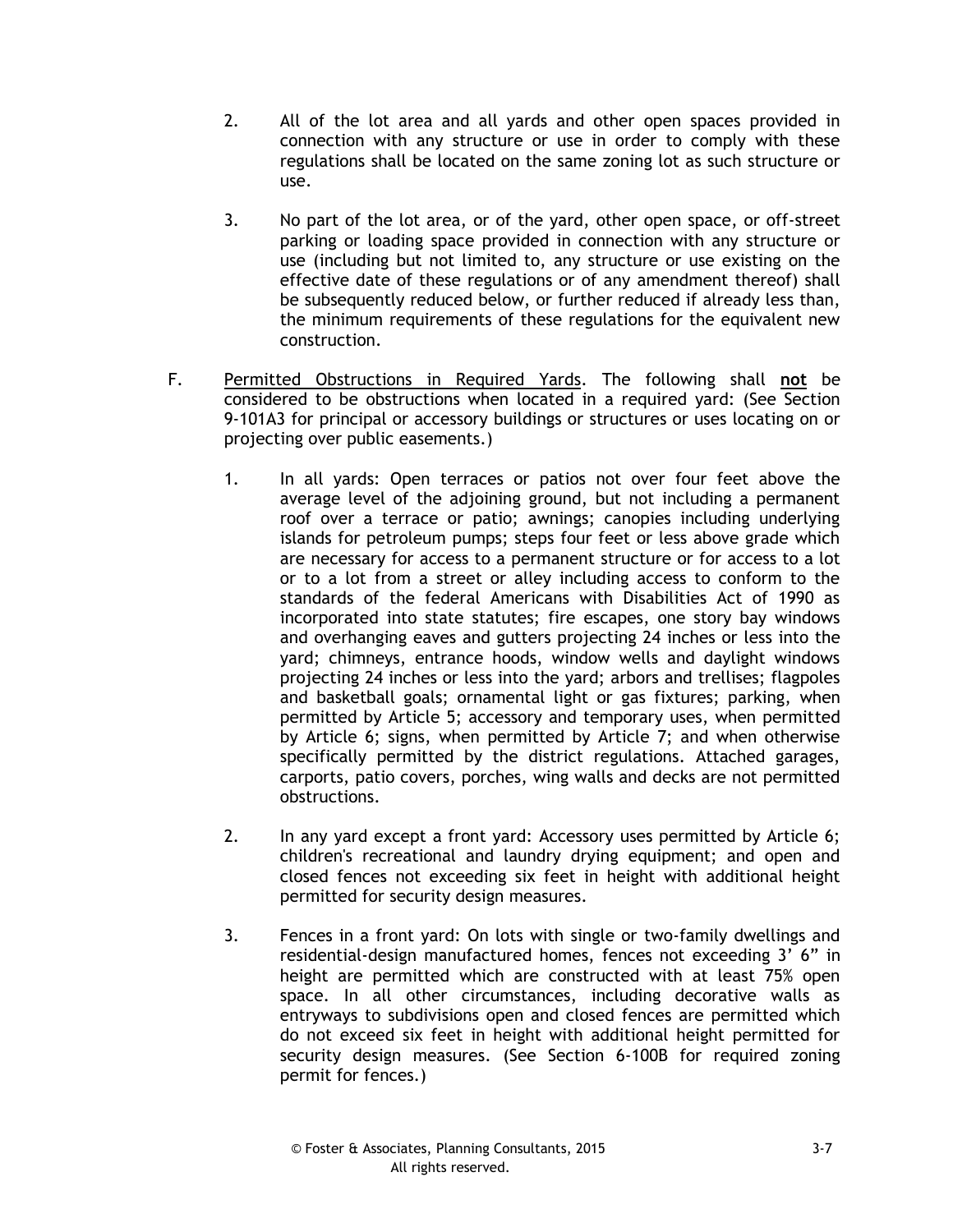- 4. Construction standard for all fences: No fence shall be constructed which will constitute a hazard to traffic or a danger to persons or animals. Fences on land outside the City used for agricultural purposes are exempt from these regulations. (See Section 3-100E4 for Exemptions.)
- 5. Conditional use for fences: The Board of Zoning Appeals may as a conditional use approve the construction of higher fences and/or less open space in all yards and in any district if the Board finds that the public welfare is preserved.
- G. Lot Size Requirements and Bulk Regulations for Utility and Communication Facilities. Notwithstanding any other provision of these regulations, none of the following utility or communication facilities shall be required to comply fully with the lot size requirements and bulk regulations of the zoning district in which they are located: (See Subsection three of the definition for HEIGHT, MAXIMUM in Section 2-102 for exemptions to the height limitations for communication structures.), (See Section 3-100E1 for Exemptions.)
	- 1. Communication structures.
	- 2. Electric and telephone substations.
	- 3. Gas regulator stations.
	- 4. Pumping stations.
	- 5. Water towers or standpipes.
- H. Access to Business and Industrial Districts. No land which is located in a residential district shall be used for a driveway, walkway or access purpose to any land which is located in any business or industrial district.
- I. Annexed Land. All land which may hereafter be annexed to the City from the zoning jurisdiction in Rice County shall remain in its current zoning classification until such time as the property owner, Planning Commission or Governing Body may file an application for rezoning to a City zoning classification. Rezoning may also be considered during the process of annexation. While the Planning Commission may hold their required public hearing on a rezoning amendment or a special use prior to annexation, the zoning ordinance of the Governing Body approving the amendment or special use cannot be effectuated until the land is first officially annexed by a separate annexation ordinance. While both ordinances may be published on the same day, the annexation ordinance must be published first if they are published on separate days.
- J. Sewer and Water Facilities. All principal structures built hereafter within the city limits and on adjacent zoning lots shall be served by and connected to the City's sewer and water system, if such facilities can be feasibly provided as may be determined by the Governing Body.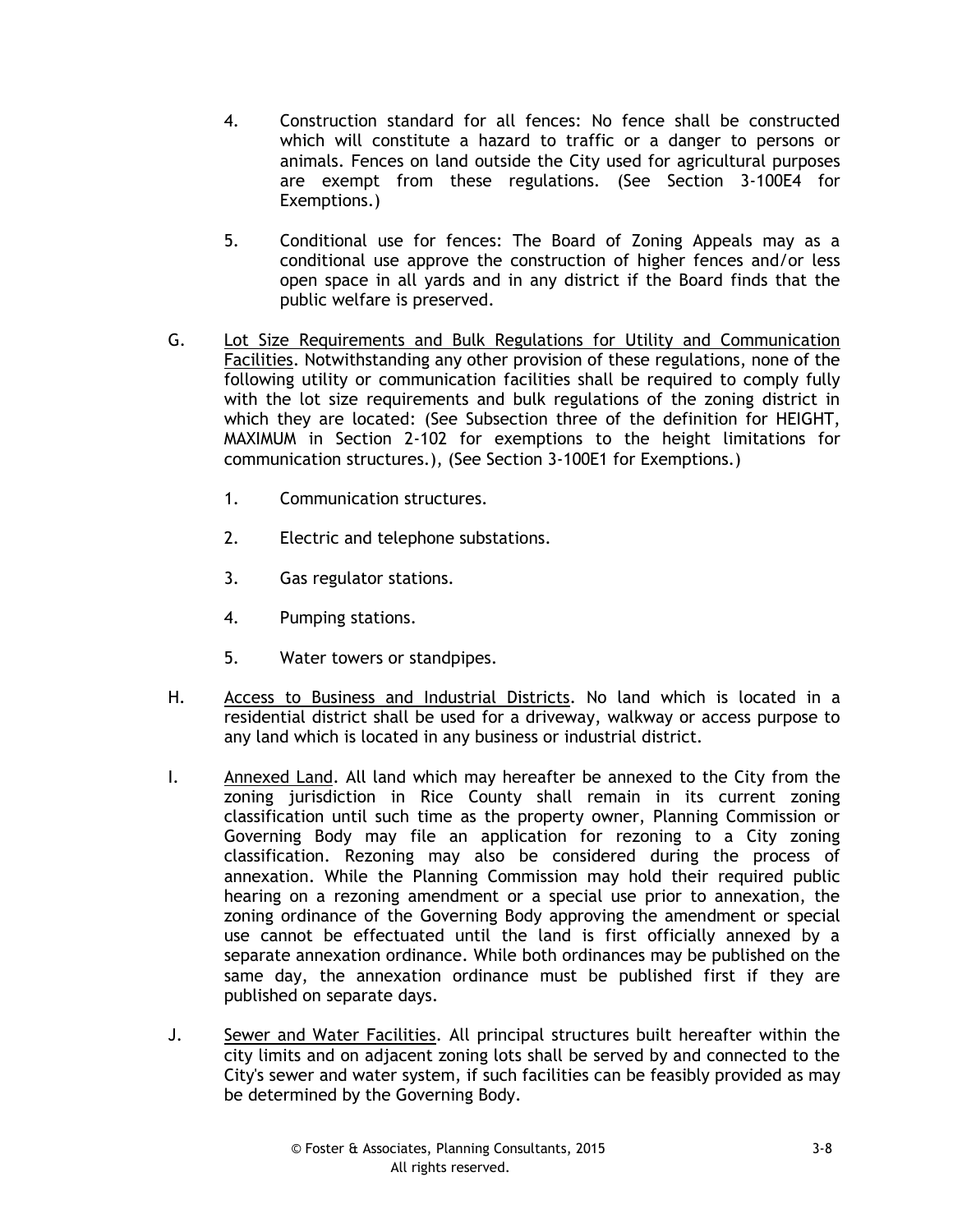- K. Dedication of Rights of Way and Easements. As a condition related to a rezoning amendment or a special use, the dedication of additional street rights of way; easements for utilities, drainage, access control, fire lanes, building setback lines and other purposes; and the construction, removal or replacement of public improvements necessary to the proper development of the property, may be required either by platting or replatting the land according to the City Subdivision Regulations or, in lieu of platting, by a legal document effectuating such dedications and improvements. Such condition may be required whether the property is being divided or held in single ownership. A stated time limit not exceeding one year may be established to ensure compliance with the above conditions during which time the effectuation of the zoning amendment or special use having been approved with such conditions by the Governing Body shall be withheld from publication by the Clerk. Failure to comply with the conditions during the stated period shall result in making the zoning amendment or special use null and void. No extension of the time period may be granted without reapplication.
- L. Floodplain Requirements. Within any floodplain area as delineated by the Federal Emergency Management Agency, no use of land shall commence or no structure shall hereafter be constructed, structurally altered, extended, enlarged or moved under these regulations, unless it also complies with the floodplain regulations. (See Appendix for Floodplain Management Regulations.)
- M. Moving Structures. No structure shall be moved into, nor from one location to another location within the zoning jurisdiction, unless such structure shall, when relocated, be made to conform fully with these regulations and applicable City building codes. No zoning permit shall be issued unless, in the opinion of the Zoning Administrator, the height, age, architectural style and texture of the materials pertaining to the outward appearance of such structure reasonably conform to other buildings in the block to which it is to be moved and in the block opposite or to surrounding land owners in the rural area, to such an extent that its relocation shall not be detrimental to the appearance or have no substantial adverse effect on property values to the adjacent properties.
- N. Status of Moving Manufactured and Mobile Homes and RV Campers. Notwithstanding other provisions of these regulations, the Zoning Administrator is authorized to issue a zoning permit for various types of manufactured and mobile homes and RV campers under the following provisions; except, that all such homes must meet the floodplain district requirements and none may be replaced in a floodway overlay boundary:
	- 1. Wherever a manufactured or mobile home is moved from a zoning lot within a district in which it is a permitted use or exempted from these regulations in an agricultural district, another manufactured or mobile home meeting the requirements of the district may be moved onto the lot at any time.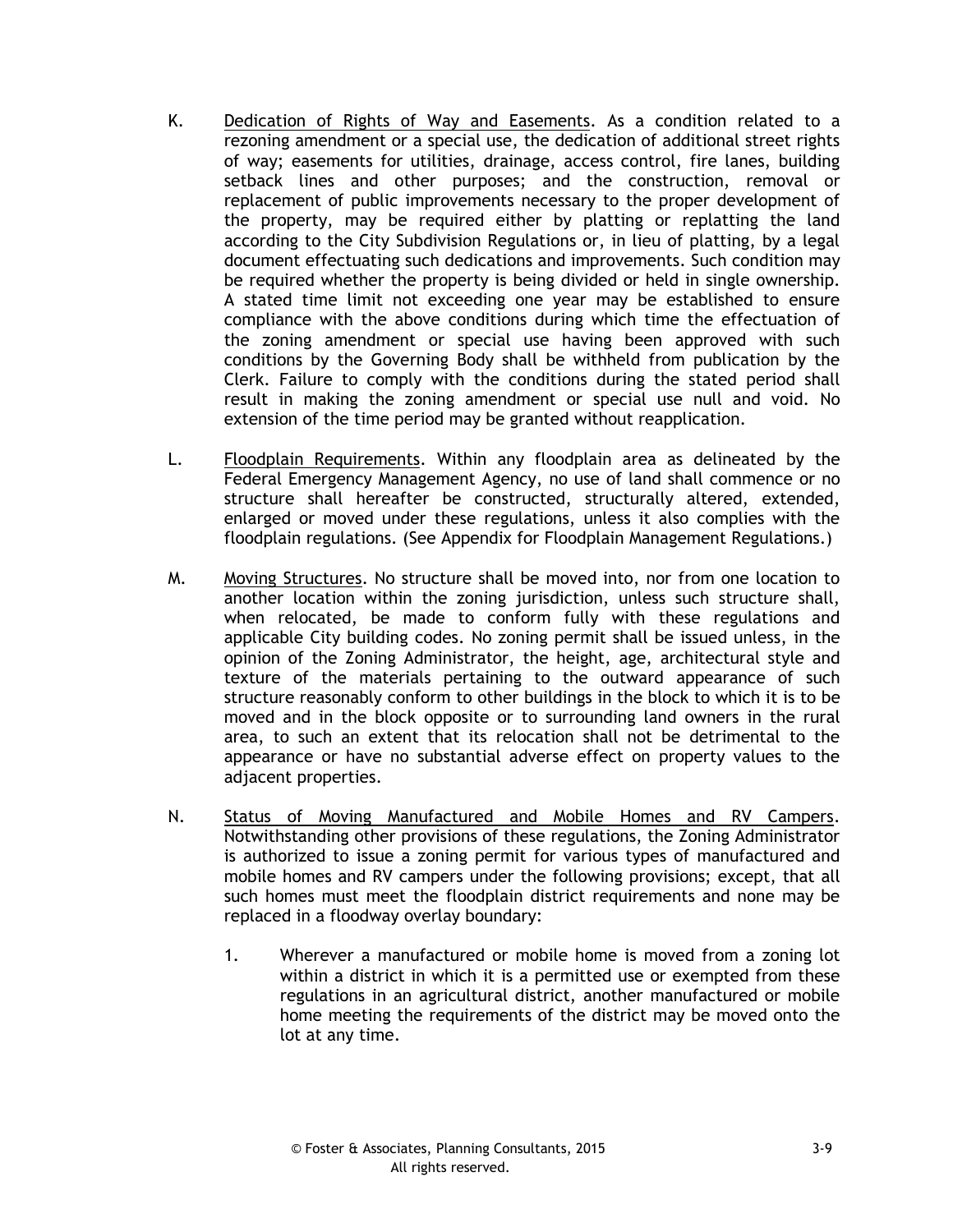- 2. In the case of a lawful, nonconforming manufactured or mobile home use, such a move must take place within six months from the date that the previous home was moved off the lot, otherwise such use shall not thereafter be re-established and, when so moved in, shall be skirted or placed on a permanent-type enclosed perimeter foundation within 60 days. The replacement must be a manufactured home type only and not more than 10 years old. In re-establishing such a home use, any existing nonconforming lot size requirements or bulk regulations shall not be increased in nonconformity and no newly acquired land can be used for placement of such a home. Lawful, nonconforming mobile homes would not be allowed to be replaced if they are moved off their lot unless they were agriculturally exempt.
- 3. No manufactured or mobile home, or portion thereof, shall be moved onto any lot or parcel or an existing home converted for storage or any other purpose than for a residence in any district and no such home shall be temporarily or permanently located in any district not otherwise permitting such homes. These provisions do not preclude the use of prefabricated mobile structures designed for offices in business or industrial districts, but not manufactured or mobile homes unless specifically permitted.
- 4. In the event of disasters, such as fires, tornados or floods, whereby expediency is an important factor, a manufactured home or RV camper may be located temporarily in any district at the discretion of the Zoning Administrator with appropriate conditions attached and for a stated period of time.
- 5. Where an unusual hardship is shown, the Board of Zoning Appeals may approve a conditional use as an exception for a manufactured home or a RV camper as an accessory use to be located on a lot or tract with an existing dwelling for a stated period of time. A time period may be extended upon request to the Board of Zoning Appeals without further notice or fee.
- 6. As an accessory use to a principal farm dwelling on agricultural land as defined herein for outside the City, application may be made to the Board of Zoning Appeals for a conditional use for locating a manufactured home with such an existing dwelling for additional assistance on the farm or ranch. A certificate of compliance may be necessary to determine the status of the land for the agricultural land exemption. A zoning permit is required. (See Section 2-102 for definition of AGRICULTURE [Outside the City].) (See 9-101C for Agricultural Compliance Certificate.)
- O. Vision Triangle. On all corner lots in all districts, no use of land shall commence or no structure shall hereafter be constructed, structurally altered, extended, enlarged or moved after the effective date of these regulations unless it also conforms to the requirements of the vision triangle as defined by Section 2-102.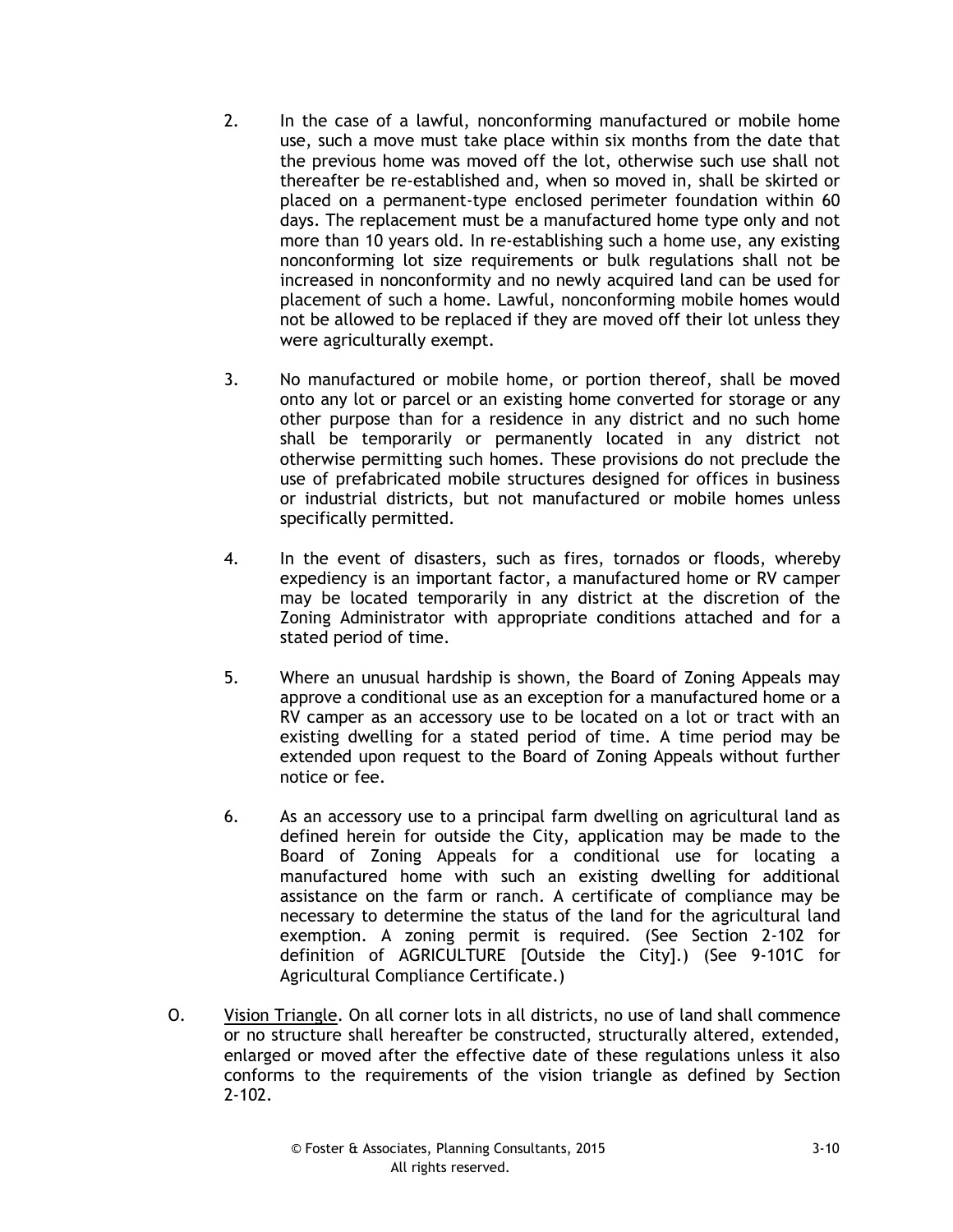- **104 Screening and Landscaping**. Screening and/or landscaping shall be provided when a zoning permit is issued on all properties developed for multiple-family, manufactured home park and all nonresidential uses when such uses are established on property within or adjacent to any residential districts in accordance with standards and procedures as listed below. In anticipation of a need for screening, such matters are proper subjects to be discussed and, if deemed desirable, decided at any hearing for a zoning district amendment or a special use. In addition to the requirement for screening as stated above, screening may further be required at such a hearing to preserve the value of an existing use or the potential for future development of any adjacent land or land across a right of way.
	- A. Screening shall be provided along all side or rear lot lines adjacent to such residential districts.
	- B. Landscaping shall be provided along a front lot line to the depth of at least 10 feet whenever such front lot line is adjacent to or across from such residential districts. No other uses except driveways and signs as permitted by Article 7 shall be allowed in such a landscaped area.
	- C. Screening shall be provided on all required development sufficient to reasonably hide from ground level view all loading docks, trash receptacles, outdoor storage, outdoor display, outdoor working areas, parking spaces and similar uses from such residential districts.
	- D. Screening on the side or rear lot line may be reduced in height and intensity in the front yard area extending to the front lot line, i.e., the street right of way; however, screening shall not be required along such lot lines in that portion of the front yard which may be landscaped.
	- E. Whenever properties are developed adjacent to an alley, screening may be omitted at driveways deemed essential for ingress and egress to uses established on the property.
	- F. Screening may consist of fencing and/or landscaping provided that such screening will serve to adequately reduce:
		- 1. The visual effects on the environment caused by adjacent nonresidential or higher density residential uses;
		- 2. Noise;
		- 3. Lighting;
		- 4. Glare; and
		- 5. Blowing trash
	- G. All screening and landscaping shall meet the requirements of Section 3-104.
	- H. Landscaping along the front lot line shall involve bringing the soil surface to a smooth finished grade and installing sufficient trees, shrubs, ground cover and grass to soften building lines, provide shade and generally produce a pleasing visual effect of the premises.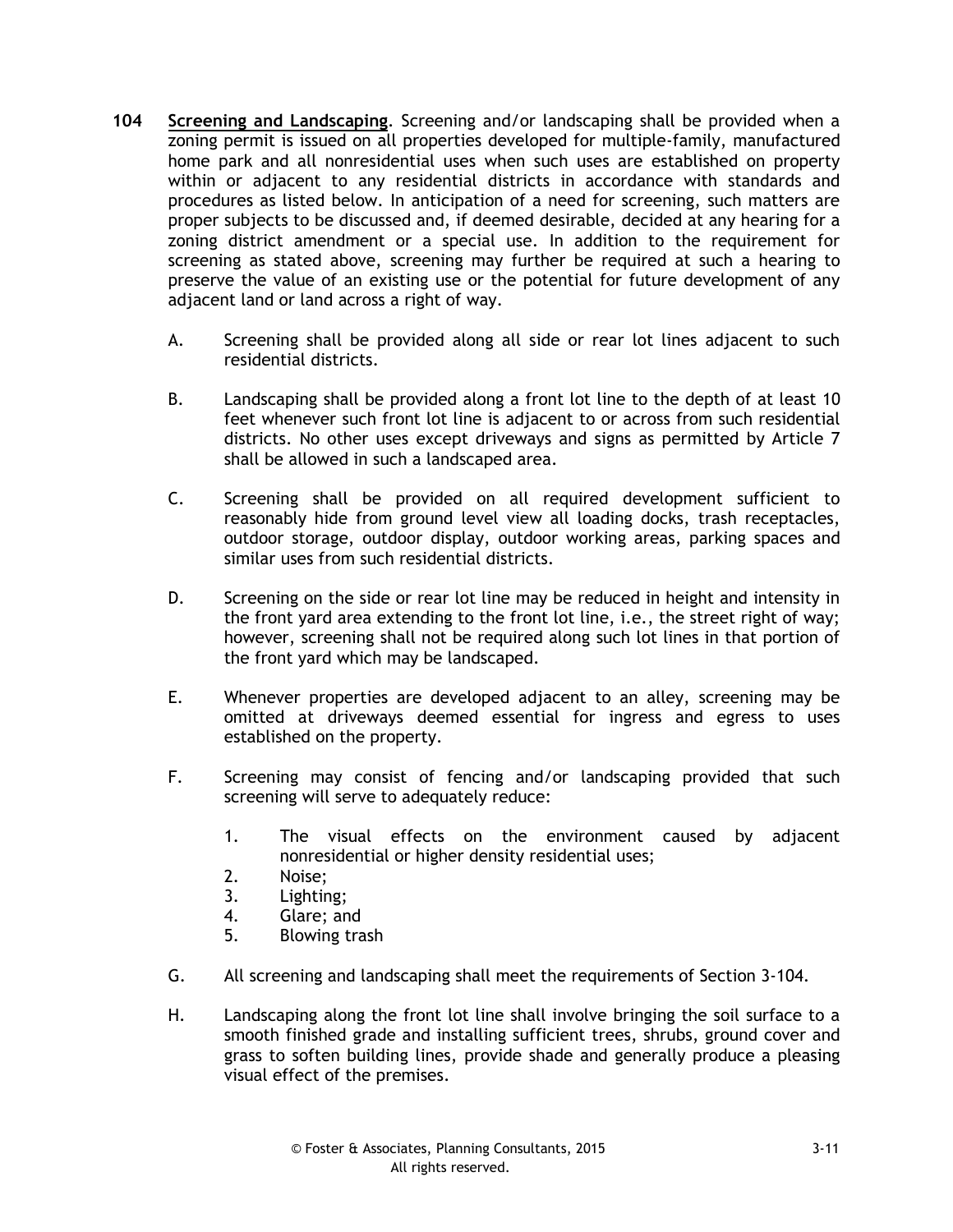- I. The selection of landscape materials shall take into consideration the "mature" growth and habit of such plants so that vegetation will not overhang or obstruct the public street or a sidewalk area in such a manner as to conflict with pedestrian and vehicular access.
- J. The type of fencing should be compatible with the kind and intensity of the land use and the architectural style of the development and adjacent properties.
- K. Whenever such screening is required, a screening plan for the area shall accompany the application for a zoning permit. Such plan shall be transmitted to the Planning Commission for their review and approval prior to the issuance of the zoning permit.
- L. The screening plan shall be in such detail as to provide enough information to determine if the plan meets the above criteria. Such plan shall contain the location, type and height of any fence and the location, mature size and the type of any plant materials along with their common and botanical names. The sizing, grading and condition of the plant materials shall be specified according to the American Standard for Nursery Stock.
- M. The Planning Commission may, in its discretion, temporarily or permanently waive the requirements for screenings and/or landscaping if:
	- 1. The adjacent land use in the residential district may not necessitate nor benefit from such a requirement; or
	- 2. The adjacent land use may already have provided adequate screening for which additional screening may be a duplication; or
	- 3. The future land use for the adjacent area can not readily be determined at this time and that upon mutual agreement of the Planning Commission and the applicant, that the requirements may be waived and the matter reviewed at a specified date in the future. In the meanwhile, the Planning Commission shall require that either a letter of assurance or a covenant be submitted to run with the land; or a guarantee in the form of a corporate security bond, cashier's check, escrow account or other security be submitted to ensure that such requirements will be met when a determination is made. The Planning Commission may determine the sufficiency of the assurance based on the length of time anticipated before a decision, the size and cost of the potential work involved, and the need to ensure that the requirement is met regardless of any change in ownership.
	- 4. Section 3-104M3 above shall not prevent the Planning Commission from requiring temporary screening on all or a portion of a side or rear yard wherein a nonresidential use is proposed for development adjacent to an existing single-family dwelling and thereby a potential nuisance or hazard may be created for the homeowner.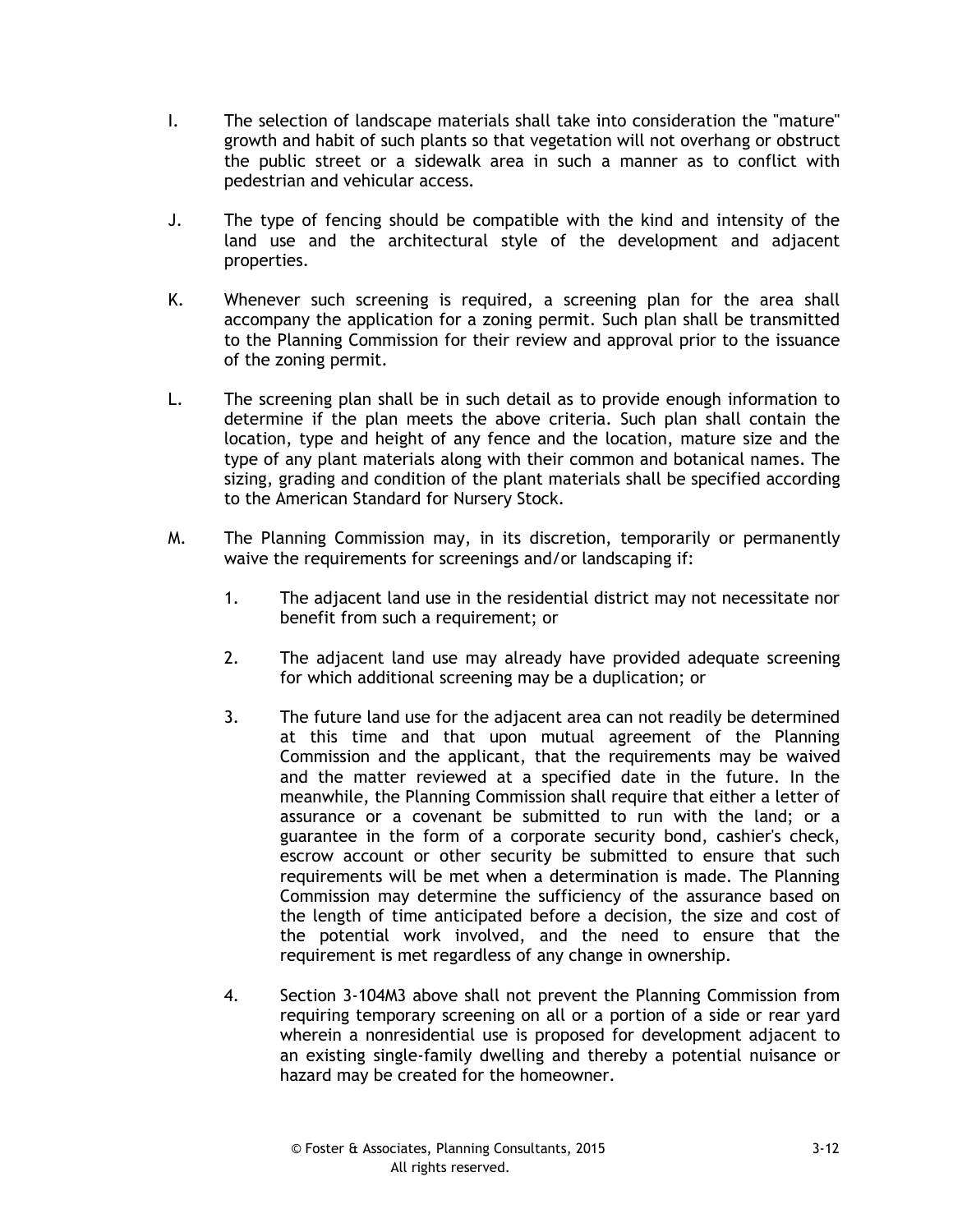- N. All plant materials shall be healthy and/or fencing in place prior to issuance of an occupancy certificate. A temporary certificate may be issued as provided for in Section 9-101B2 without the landscaping installation; provided, written assurances are given satisfactory to the Zoning Administrator that the planting will take place when the proper season arrives.
- O. Maintenance.
	- 1. It shall be the responsibility of the property owner to maintain in good condition all of the required screening and landscaping improvements on his property. When it is determined by the Zoning Administrator that improvements required by Section 3-104 are not being maintained, it is his duty to give notice in writing to the property owner. Such notice shall specify in what manner the improvements are in need of maintenance and a date for compliance. The owner shall have not less than 30 days to comply with the notice; provided, however, that any person aggrieved by any such order and disagreeing with any of the requirements of the notice, may file an appeal under Section 10-106 within the 30-day period with the Board of Zoning Appeals.
	- 2. If the owner of the land has failed, refused or neglected to make the necessary maintenance repairs within the time of the notice or time designated by the Board, then the Zoning Administrator shall cause such maintenance to be done to the property. The cost of maintenance shall be certified by the Administrator to the Clerk, who shall cause the costs to be assessed against the property on which the maintenance repairs were made.
- P. To assist in reviewing screening and landscape plans, the Planning Commission may from time to time adopt design criteria in the form of policy statements which may include illustrations.
- **105 Site Plan Approval.** The purpose and intent of requiring site plan approval is to encourage the compatible arrangement of buildings, off-street parking and loading, lighting, signage, landscaping, ingress and egress and drainage on and from the site, any or all of these, in a manner that will promote safety and convenience for the public and will preserve property values of surrounding properties. Once a site plan has been reviewed and approved by the Planning Commission, no changes shall be made except for minor revisions due to unforeseen circumstances as may be determined and approved by the Zoning Administrator. If other than minor revisions are requested, the changes must be shown on a revised plan, transmitted to and approved by the Planning Commission.
	- A. Applicability. All principal land uses shall submit site plans for approval by the Planning Commission except single-family dwellings and duplexes, unless the latter are arranged in courtyard or grouped settings. Such plans are applicable to all new developments, and for major alterations to an existing site or structure(s) which intensify factors affecting the overall design relationships.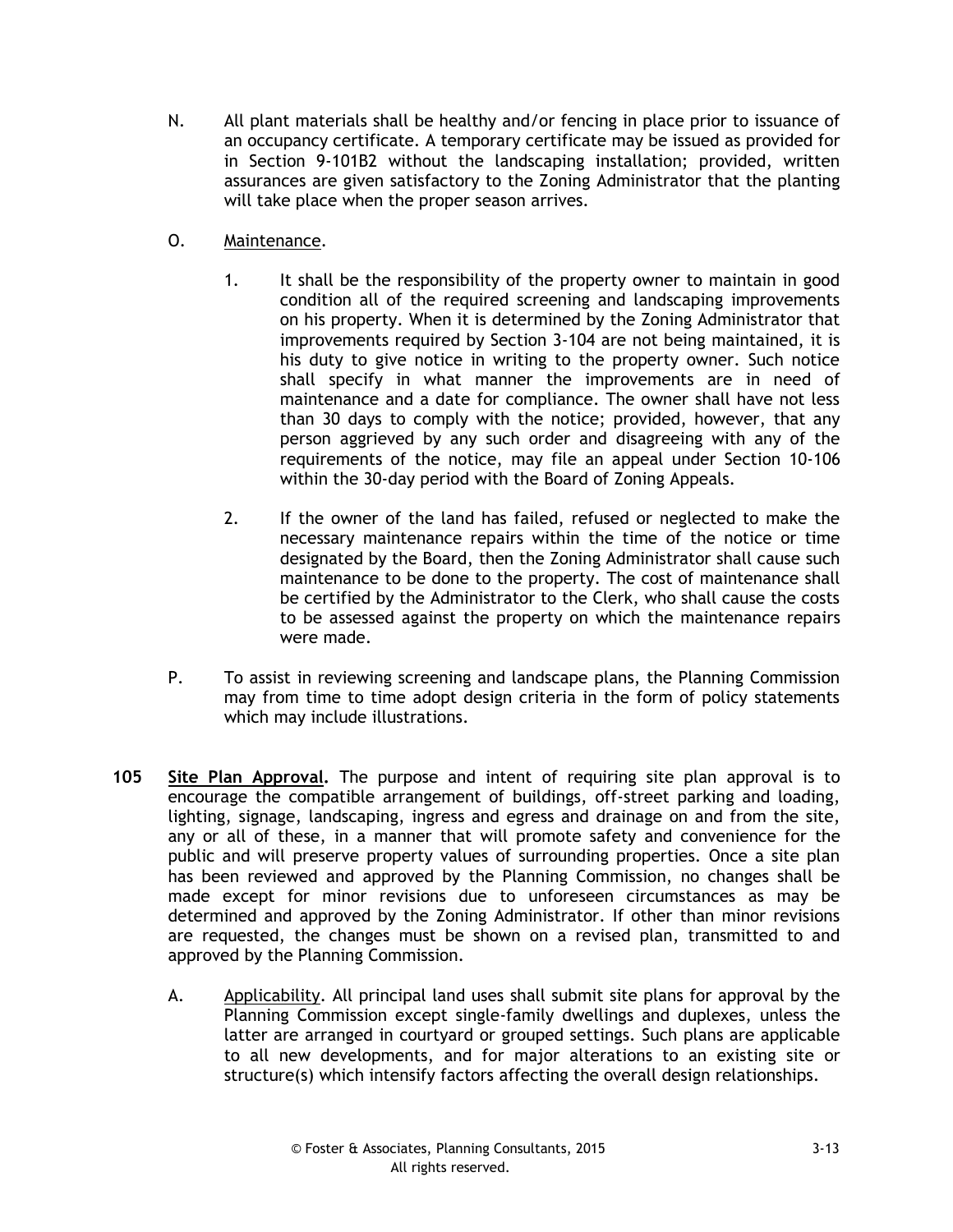- B. Enforcement and Appeal. No zoning permit shall be issued by the Zoning Administrator until the related site plan is approved by the Planning Commission. Anyone aggrieved by a decision of the Planning Commission may appeal to the Governing Body within 30 days for a determination based on the reasonableness of the site plan decision including any conditions attached thereto. Notification shall be given in the same manner as required for an appeal case to the Board of Zoning Appeals. (See Section 10-103.)
- C. Fees. Processing fees are included in the Fee Schedule.
- D. Submittal Time and Review Comments. Site plans should be submitted to the Zoning Administrator 30 days before a regular Planning Commission meeting so that they can be distributed to interested parties for review and the resulting comments summarized by the Administrator for a report to the Commission.
- E. Number of Plan Copies. A minimum of 11 legible copies are needed for proper review unless otherwise determined by the Zoning Administrator.
- F. Site Plan Requirements:
	- 1. Oriented to north with north arrow and scale plus dimensions and boundary lines for the zoning lot.
	- 2. Show the location and dimensions of all rights of way, access control, easements and setback lines either required by these regulations or by platting.
	- 3. Topography by contour lines required only if slopes exceed 5% or buffer berms are used.
	- 4. Show flow of storm drainage by directional arrows.
	- 5. Locate existing and proposed structures by bulk dimensions plus number of stories, gross floor area and entrances.
	- 6. Show existing and proposed curb cuts, aisles, off-street parking, loading spaces and walkways, including type of surfacing and number of parking spaces.
	- 7. Indicate location, height and materials for screening walls or fences and landscaped areas, including grass, trees and shrubs.
	- 8. Show location, direction and intensity of proposed lighting.
	- 9. Locate all major signs by type, height and approximate size.
	- 10. Indicate location of outdoor display, storage and trash disposal areas.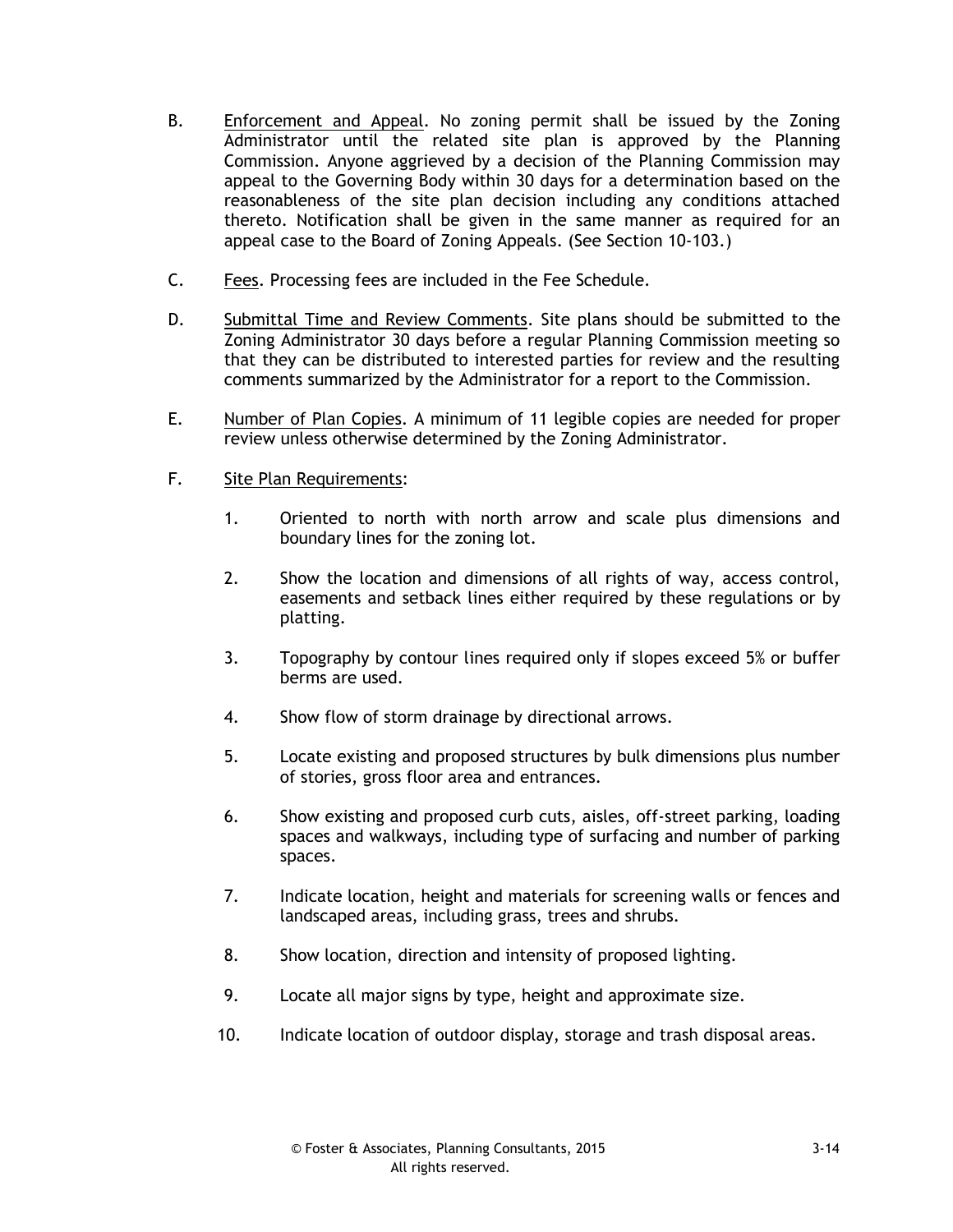- G. Conditions of Approval. All site plans must meet the applicable standards contained in both the Zoning and Subdivision Regulations as well as other relevant regulations including the following:
	- 1. Proposed uses are permitted in the district in which the property is located.
	- 2. Proposed arrangement of buildings, off-street parking, loading, access, lighting, signage, landscaping and screening, and drainage is compatible with adjacent land uses.
	- 3. Within the B-2 Central Business District only, to ensure compatibility and harmony with adjacent uses, structures and streetscape elements, the following criteria shall be considered for approval:
		- a. architectural treatment of structures such as colors, materials and scale.
		- b. site design elements such as lighting; benches and signage.
	- 4. Vehicular ingress and egress to and from the site and circulation within the site provides for safe, efficient and convenient movement of traffic not only within the site but on adjacent roadways as well.
	- 5. Site plan provides for the safe movement within the site of pedestrians, pedalcyclists, and mobility devices for people with mobility disabilities. Consideration shall be given for connections with existing or future sidewalks and/or pathways.
	- 6. There is a sufficient mixture of grass, trees and shrubs within the interior and perimeter (including public right of way) of site so that the proposed development will be in harmony with adjacent land uses and will provide a pleasing appearance to the public. Any part of the site plan area not used for buildings, structures, parking, loading or access ways shall be landscaped with a mixture of grass, trees and shrubs.
	- 7. All outdoor trash disposal areas are screened and outdoor storage areas screened where necessary.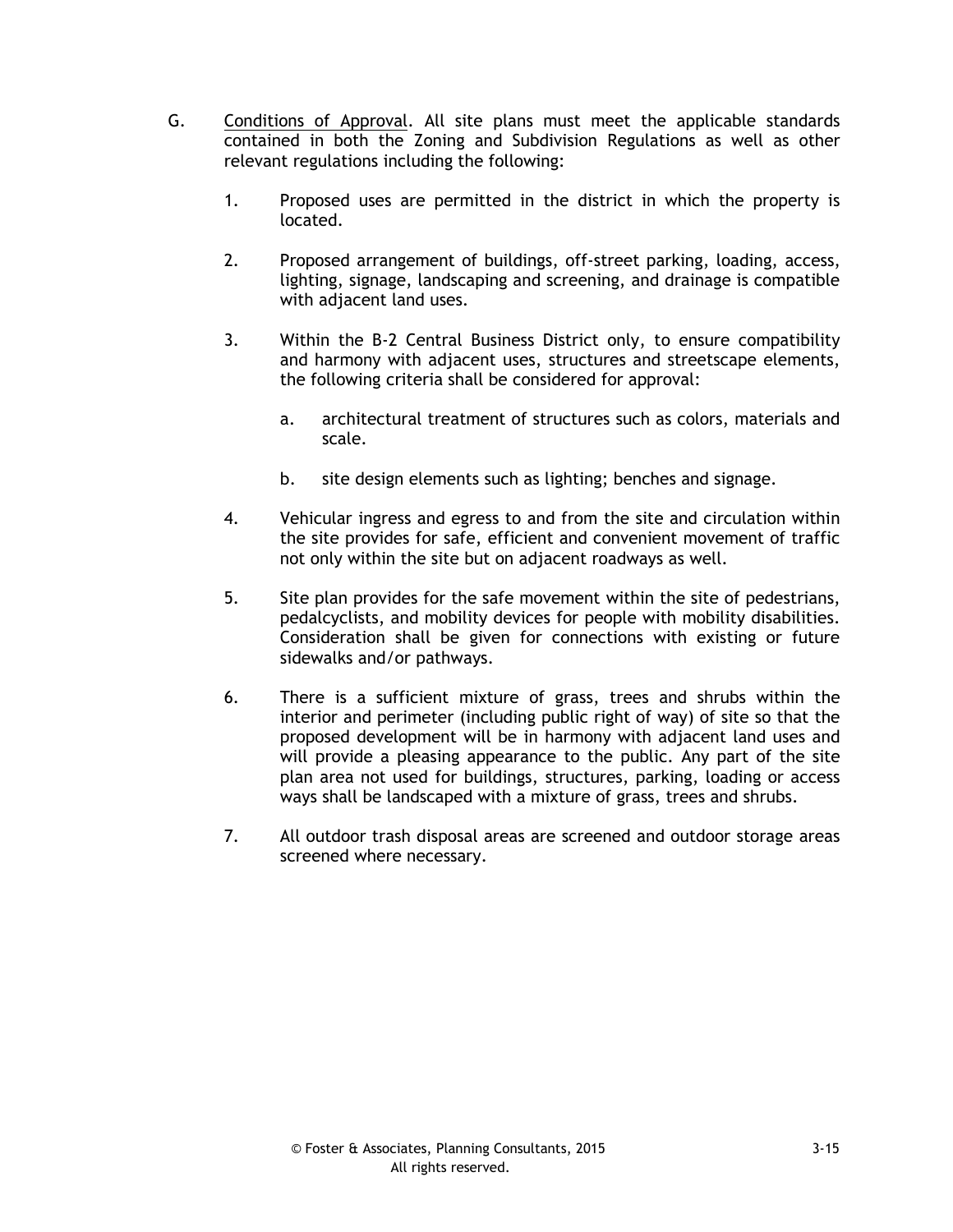H. Assurances. Site plan performance is assured by issuance of a zoning permit and occupancy certificate. The site plan drawing must include the following certificates:

## Owner's Certificate

As the developer of this project approved by this site plan, I do hereby certify that I understand that the project is to be constructed as shown on this final approved plan and that no occupancy certificate will be approved by the Zoning Administrator for the project until all required items have been completed. I further certify that since these requirements run with the project, I will supply a copy of this approved site plan to any successors or assigns who may follow me in ownership of the project.

Signed: \_\_\_\_\_\_\_\_\_\_\_\_

(Print name and title)

## Planning Commission Certificate

Official Site Plan as (approved) (modified) to the conditions approved by the Sterling City Planning Commission at their meeting of \_\_\_\_\_\_\_\_\_\_\_\_\_\_\_\_, 20\_.

SIGNED:

ATTEST:

Chairperson

Secretary

Completion of conditions required by the Planning Commission for approval:

Zoning Administrator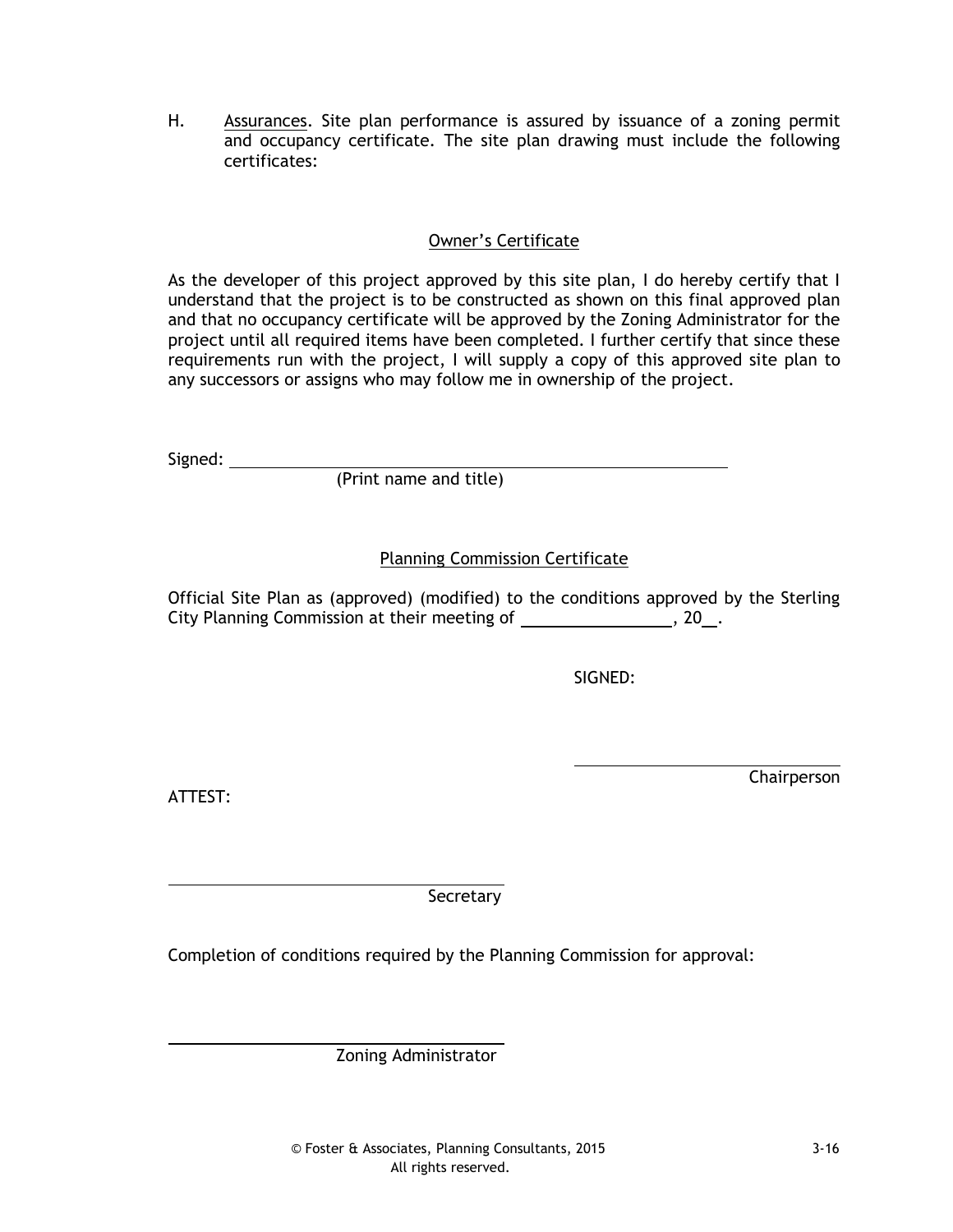Landscaping must be maintained in a healthy, disease-free and debris-free condition or it will be considered a violation of these regulations similar to the provisions of Section 3-104O.

I. Design Criteria. From time to time, the Planning Commission may adopt additional design criteria in the form of policy statements to assist in reviewing site plans. All site plans must be in accordance with adopted Site Plan Review Criteria.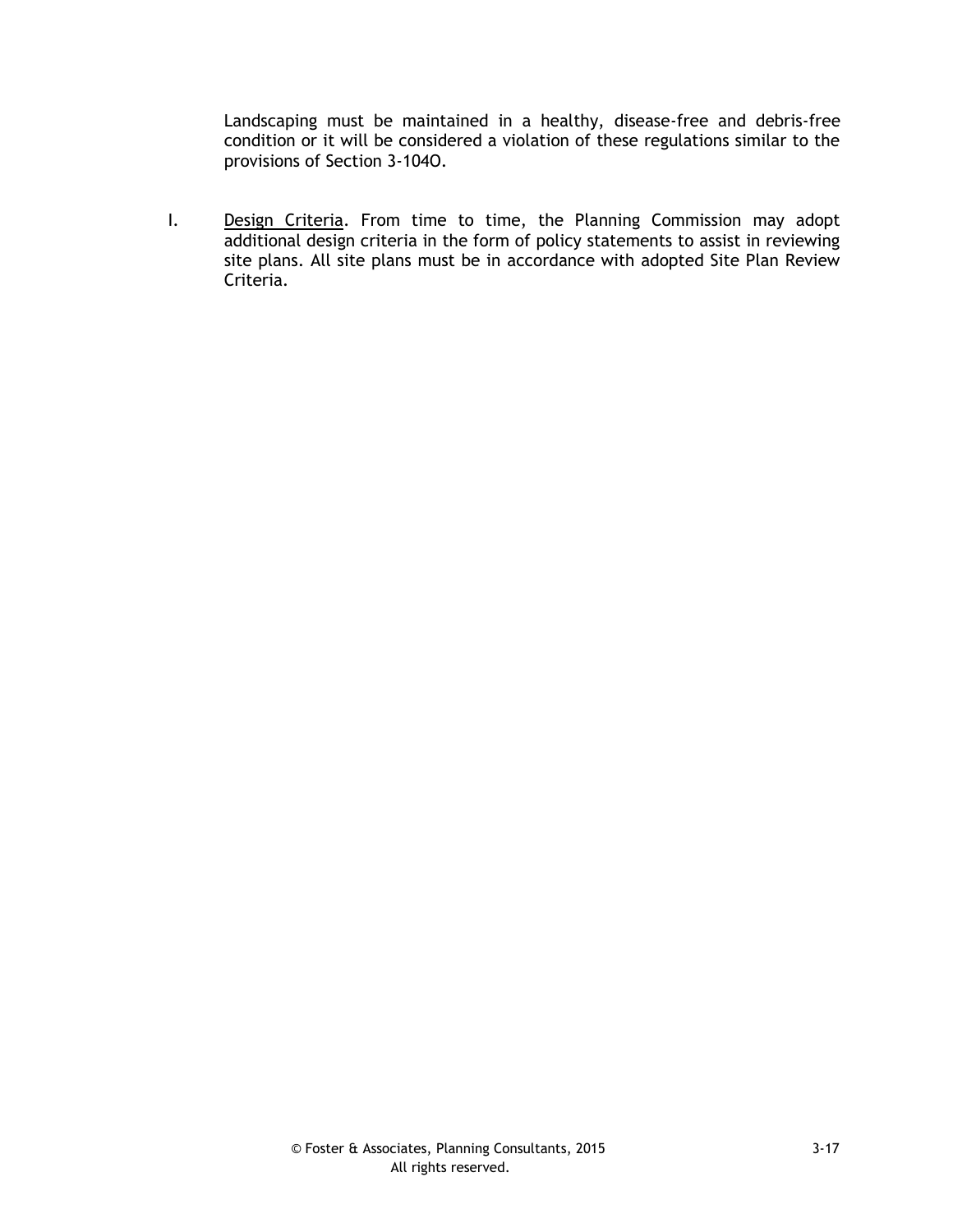### **ARTICLE 4. ZONING DISTRICTS**

### **100 Permitted Uses in All Districts.**

- A. Off-street parking and loading as required by Article 5.
- B. Accessory and temporary uses and home occupations as permitted by Article 6.
- C. Signs as permitted by Article 7.
- **101 R-1 Single-Family Residential District.** This district is established for the purpose of medium density single-family dwelling units with both public sewerage and water supply and to allow certain community facilities. It is intended that no uses be permitted in this district that will tend to devalue property for residential purposes or interfere with the health, safety, order or general welfare of persons residing therein. Regulations are intended to control density of population and to provide adequate open space around buildings and structures to accomplish these purposes. (See Section 5-101A1 for required off-street parking spaces.)
	- A. Permitted Uses.
		- 1. Single-family detached dwellings and residential-design manufactured homes and group homes as defined in Section 2-102. (See Section 3-103N for conditions under which manufactured or mobile homes or RV campers are permitted in this district.)
		- 2. Churches, chapels, temples and synagogues.
		- 3. Golf courses, including accessory club houses, but not driving ranges and miniature golf courses operated for commercial purposes.
	- B. Special Uses.
		- 1. Public buildings erected or land used by any agency of a city, township, county or state government.
		- 2. Cemeteries, private or public.
		- 3. Public and private schools: educational buildings for primary, intermediate and secondary schools including administrative centers, transportation centers, recreation areas, spectator sports facilities and the like. All such uses must be located on land which is platted according to the City Subdivision Regulations.
		- 4. Utility substations, pumping stations and water towers, publicly and privately owned. (See Section 3-103G for lot size and bulk regulations.)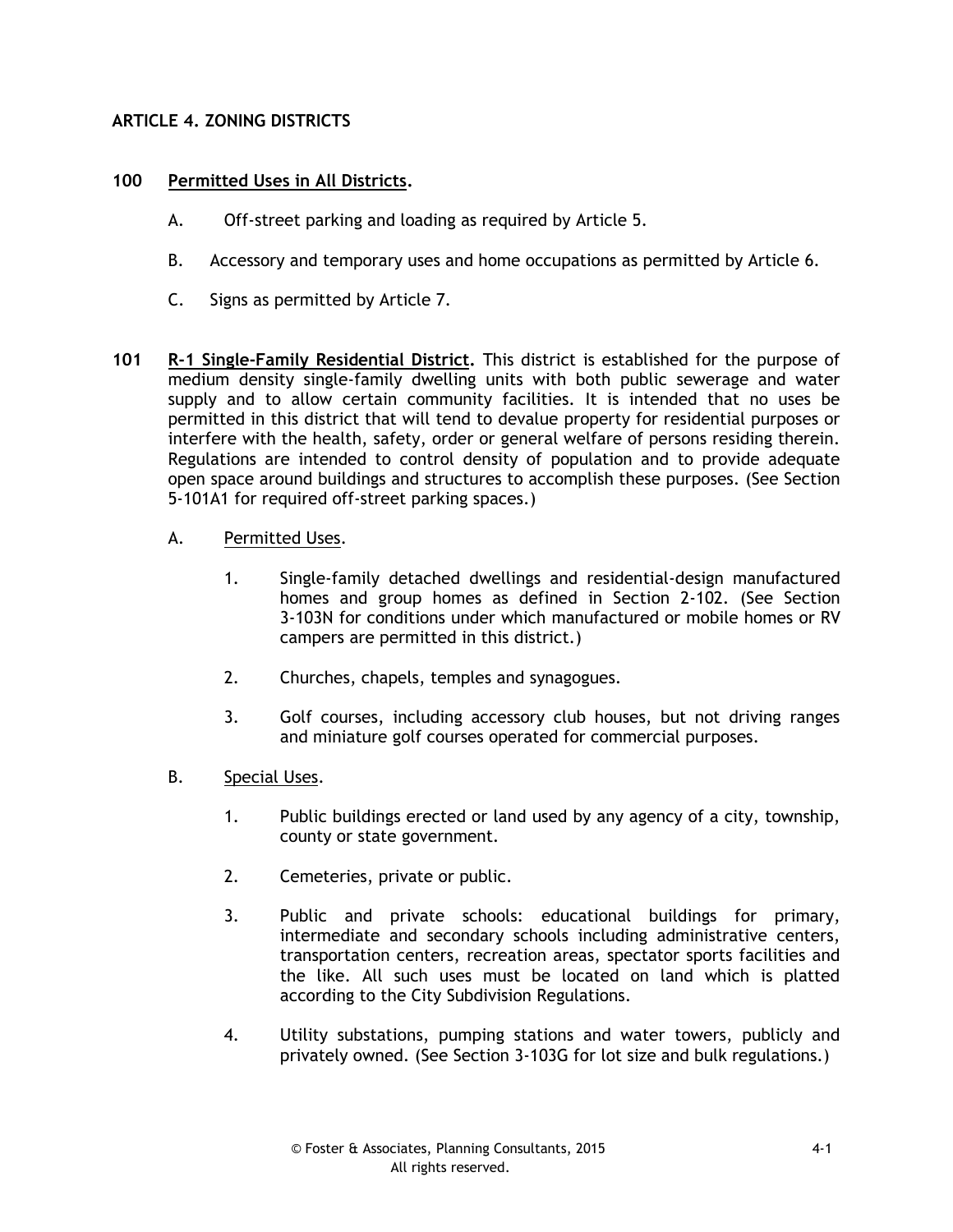## C. Conditional Uses.

- 1. Accessory dwellings.
- 2. Adult and child care centers and preschools.
- 3. Bed and breakfast homes.
- 4. Boarding and rooming houses.
- 5. Earth-sheltered dwellings, provided that the design is compatible with adjacent properties including such features as drainage, parking and accessory structures.
- 6. Large recycling collection centers. (See Section 2-102 for definition.)
- 7. Metal buildings specifically designed for use as single-family detached dwellings; provided, that the design is compatible with adjacent properties including such items as aesthetic appearance, parking and accessory structures.
- 8. Swimming, tennis, racquetball and similar recreational club activities and related clubhouses.
- D. Lot Size Requirements.
	- 1. Minimum lot area:
		- a. Residential buildings: 6,500 square feet.
		- b. All other uses: 10,000 square feet.
	- 2. Minimum lot width:
		- a. Residential buildings: 60 feet.
		- b. All other uses: 80 feet.
	- 3. Minimum lot depth: 100 feet.
- E. Bulk Regulations.
	- 1. Maximum structure height: 35 feet.
	- 2. Yard requirements:
		- a. Minimum front yard: 25 feet on all sides abutting a street.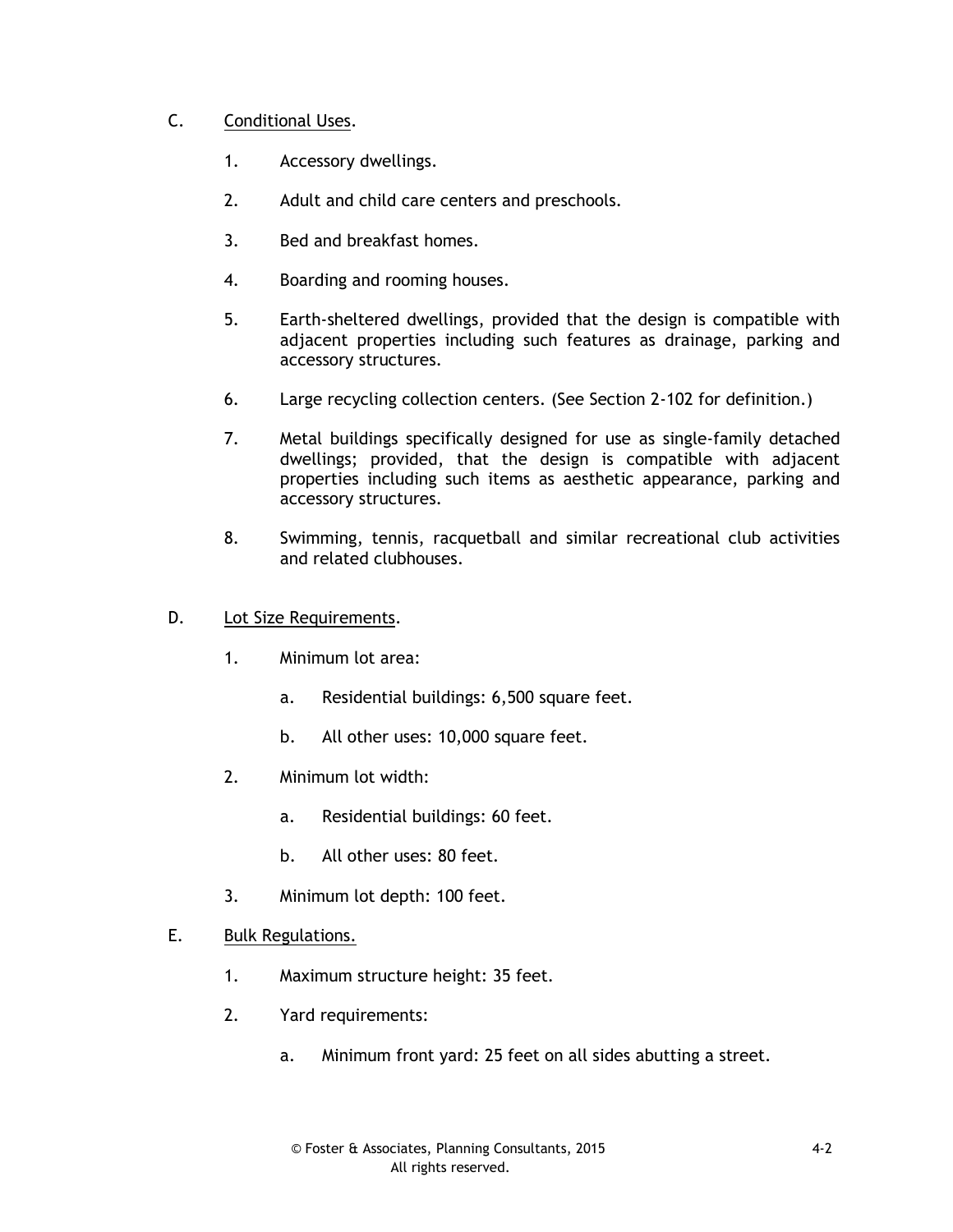- b. Minimum side yard:
	- (1) Residential buildings: 7 feet on both sides.
	- (2) All other permitted uses: 7 feet on both sides.
- c. Minimum rear yard: 25 feet.
- 3. Maximum lot coverage: 35%
- F. Use limitations.
	- 1. No outdoor storage shall be permitted as defined by Section 2-102.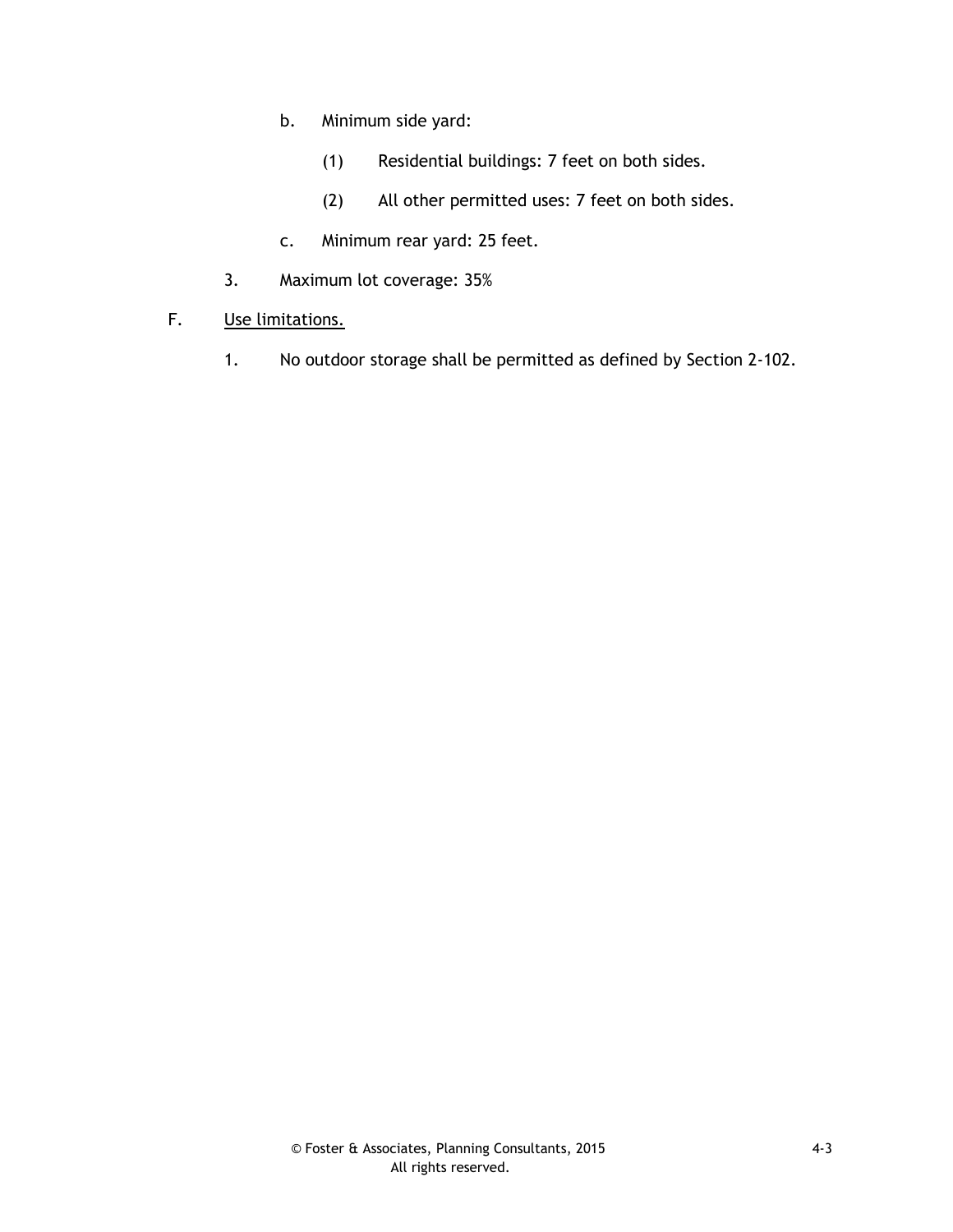- **102 R-2 Multiple-Family Residential District.** This district is established to permit various types of low density two-family and multiple-family dwelling units with compatible community facilities and certain special and conditional uses, yet retain a basic residential quality. It is not intended generally for single-family type use, except as incidental to the area.
	- A. Permitted Uses.
		- 1. Any permitted use allowed in the R-1 Residential District.
		- 2. Single-family attached, not exceeding two, and two-family dwellings.
		- 3. Multiple-family dwellings.
		- 4. Adult and child care centers and preschools.
		- 5. Boarding or rooming houses.
	- B. Special Uses.
		- 1. Any special use allowed in the R-1 Residential District except cemeteries.
		- 2. Funeral homes and mortuaries including live-in facilities.
		- 3. Hospitals; medical, dental and health clinics; and professional medical offices.
		- 4. Multiple dwelling units for the elderly and handicapped whereby density and parking requirements may be varied from the standards otherwise required by these regulations.
		- 5. Nursing and convalescent homes, retirement centers and assisted living facilities.
		- 6. Rehabilitation houses and residential centers.
	- C. Conditional Uses.
		- 1. Adult care homes exceeding the limit on the number of adults as a home occupation.
		- 2. Bed and breakfast homes.
		- 3. Swimming, tennis, racquetball and similar recreational club activities and related clubhouses.
	- D. Lot Size Requirements.
		- 1. Minimum lot area:
			- a. Dwellings permitted by Section 4-102A1: 6,000 square feet.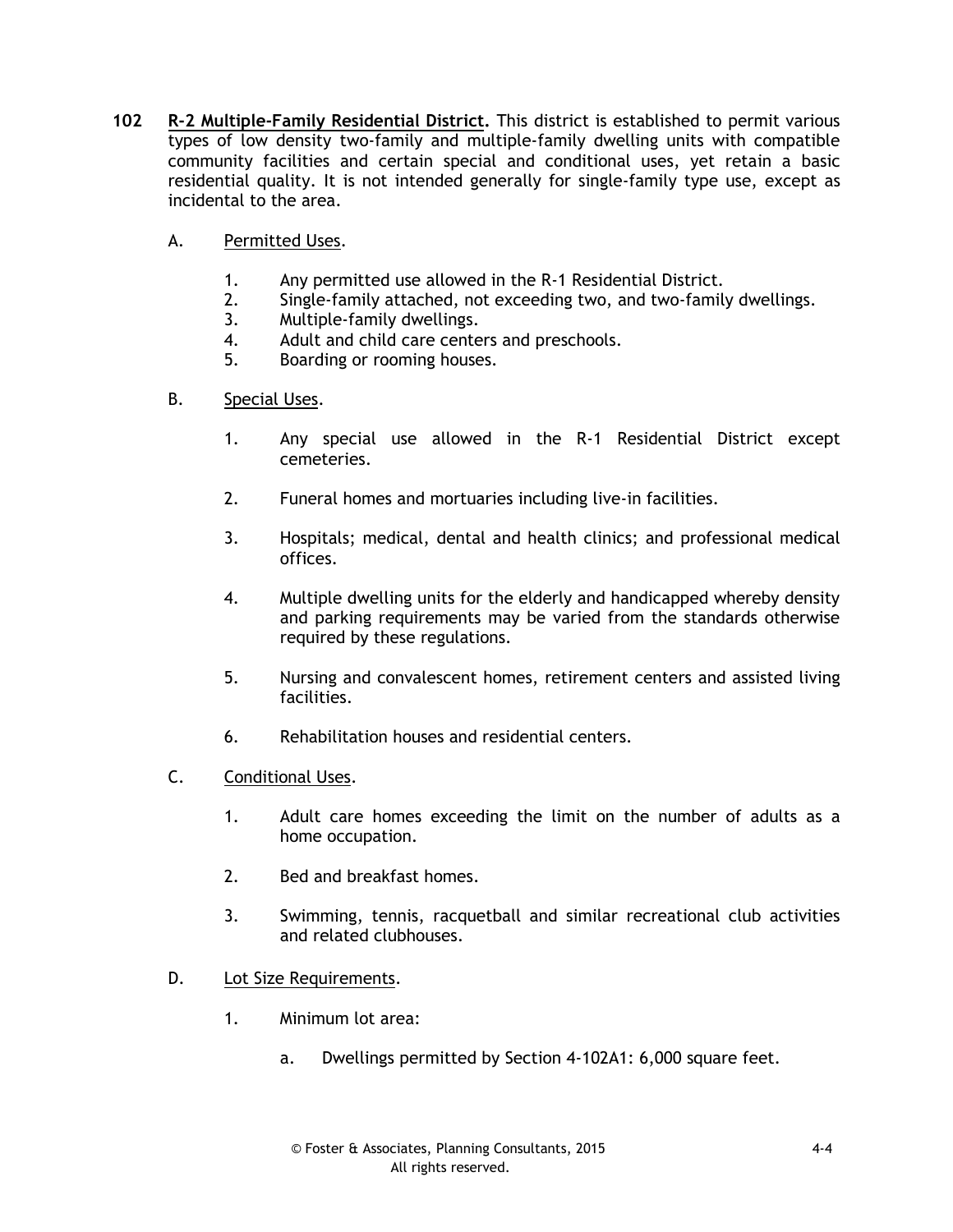- b. Single-family attached and two-family dwellings: 7,500 square feet.
- c. Multiple-family attached dwelling units: 3,000 square feet per dwelling unit, but no zoning lot shall be less than 10,000 square feet.
- d. All other uses: 10,000 square feet.
- 2. Minimum lot width:
	- a. Dwellings permitted by Section 4-102A1: 60 feet.
	- b. Two-family dwellings: 70 feet.
	- c. Multiple-family dwellings: 80 feet.
	- d. All other uses : 70 feet.
- 3. Minimum lot depth: 90 feet.
- E. Bulk Regulations.
	- 1. Maximum structure height: 45 feet.
	- 2. Yard requirements:
		- a. Minimum front yard: 25 feet on all sides abutting a street, except that on corner lots one of the yards may be reduced to 15 feet; however, 20 feet shall still be required for driveway access to a permanent parking space, e.g., a garage.
		- b. Minimum side yard:
			- (1) Dwellings permitted by Section 4-102A1: 6 feet.
			- (2) Single-family attached and two-family dwellings: 7 feet on each side, except for the common lot line of an attached dwelling.**\*** (See Section 2-101 for definition of dwelling, attached.)
			- (3) Multiple-family dwellings: 7 feet.
			- (4) All other uses: 8 feet.
		- c. Minimum rear yard: 20 feet.
	- 3. Maximum lot coverage: 40%.

**\_\_\_\_\_\_\_\_\_\_\_\_\_\_ \*** See City Subdivision Regulations for procedures for approval of lot splits.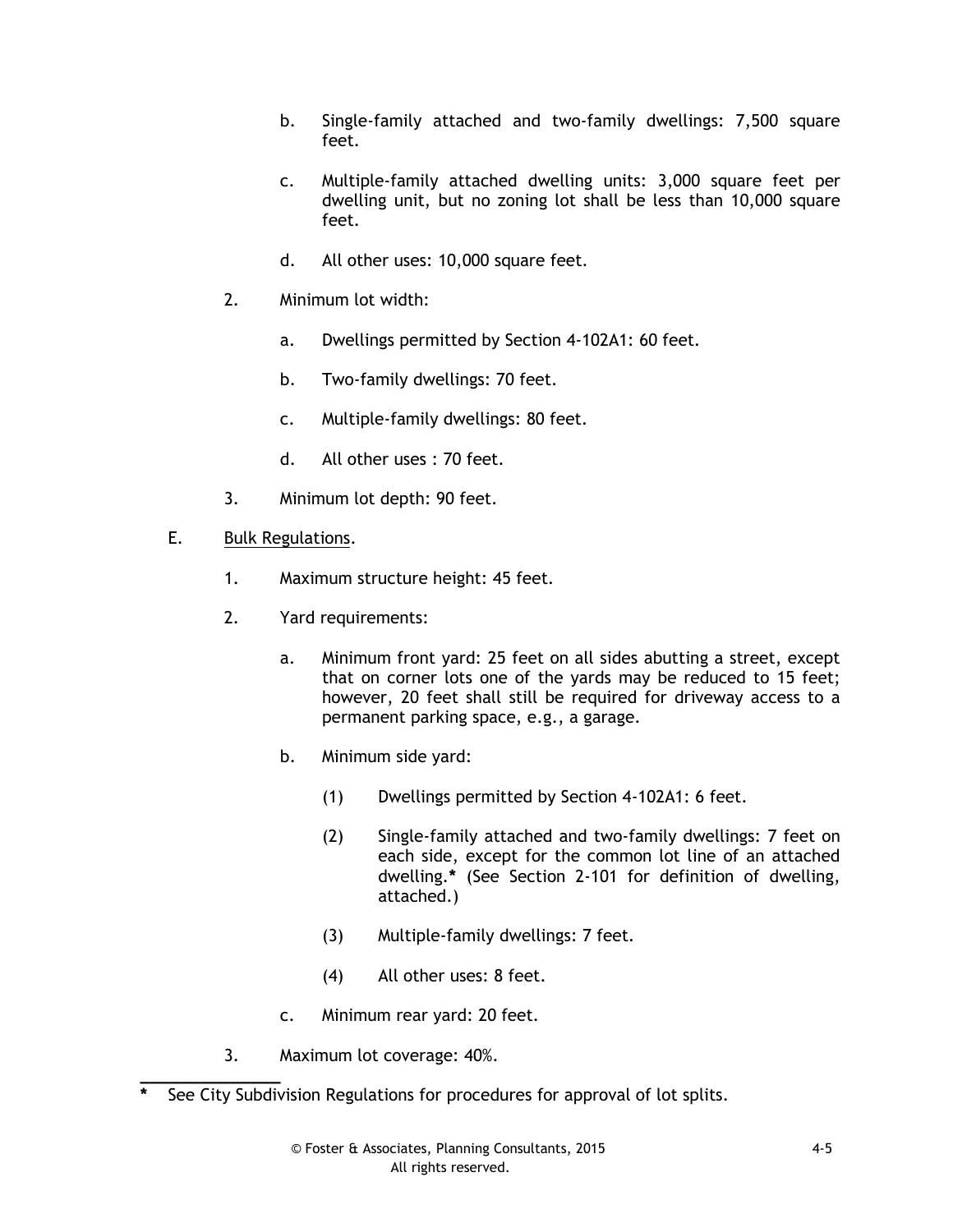# F. Use limitations.

1. No outdoor storage shall be permitted as defined by Section 2-101.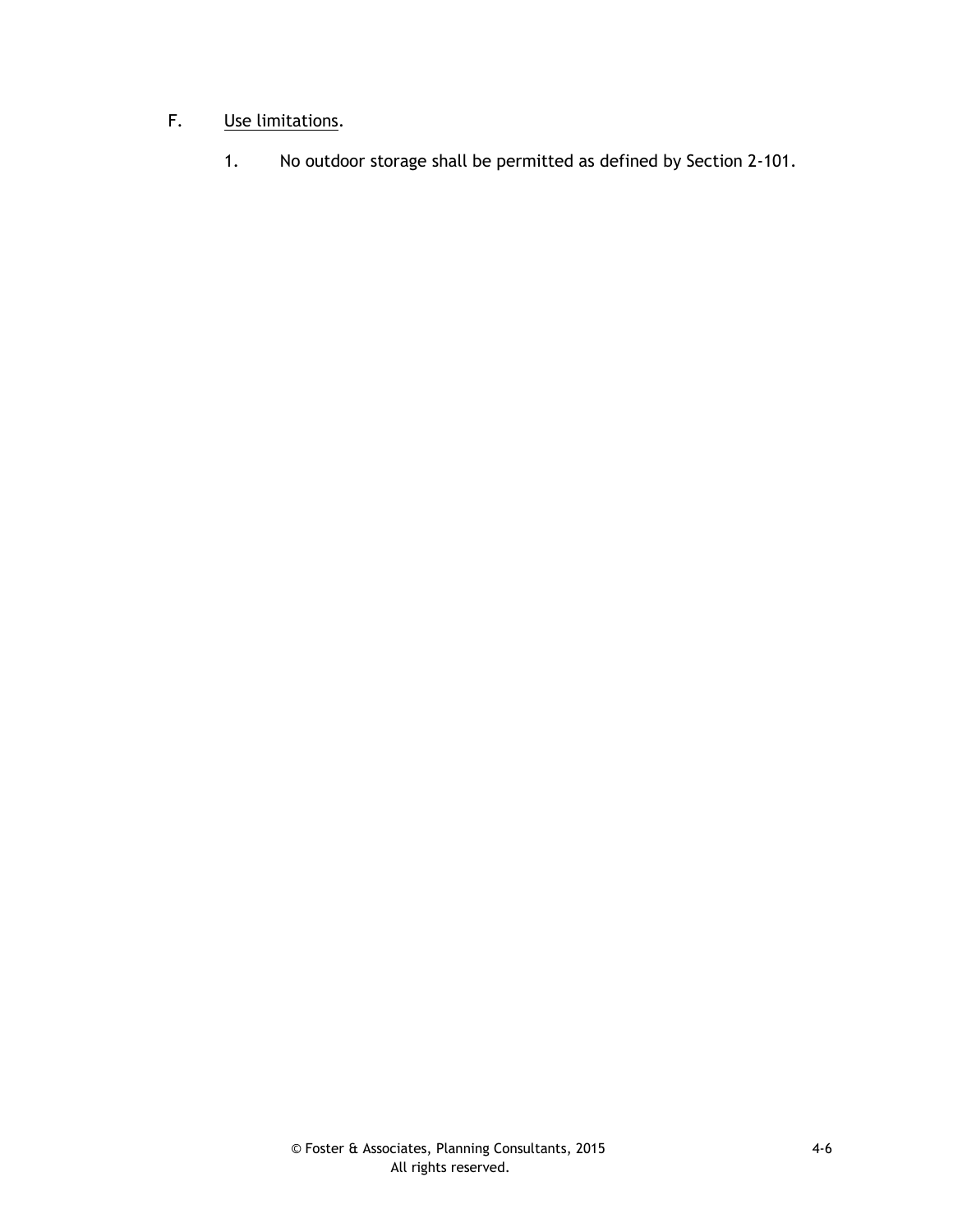- **103 MH-1 Manufactured Home Park District.** This district is designed to provide for medium density manufactured home parks where all types of manufactured homes plus RV campers and single-family portable housing structures are located on individually rented lots which have access by an internal driveway to a paved public street with public water and sewer.
	- A. Permitted Uses.
		- 1. Manufactured home parks including related facilities for the residents, such as:
			- a. Child care centers, preschools and day care homes.
			- b. Recreational facilities such as playgrounds, swimming pools, tennis courts, shuffleboards, ball fields, and lakes providing boating and fishing for residents of the park to the exclusion of the general public.
			- c. Recreation or community buildings, washrooms, rest rooms, laundry facilities, storm shelters, outdoor storage areas for motor vehicles and recreational vehicles, and offices for the park.
	- B. Special Uses. None.
	- C. Conditional Uses. None.
	- D. Lot Size Requirements for Manufactured Home Parks.

| 1. | Minimum lot area:  | 40,000 square feet for park.<br>3,500 square feet for each home or<br>housing structure. |
|----|--------------------|------------------------------------------------------------------------------------------|
|    |                    | 1,250 square feet for each RV camper.                                                    |
| 2. | Minimum lot width: | 35 feet for each home or housing structure.<br>25 feet for each RV camper.               |
| 3. | Minimum lot depth: | 100 feet for home or housing structure.<br>50 feet for each RV camper                    |

### E. Bulk Regulations.

- 1. Maximum structure height: 35 feet.
- 2. Yard requirements:
	- a. Minimum front yard: 25 feet on all sides abutting a street.
	- b. Minimum side yard: 10 feet, unless otherwise established by the standards of Section 4-103F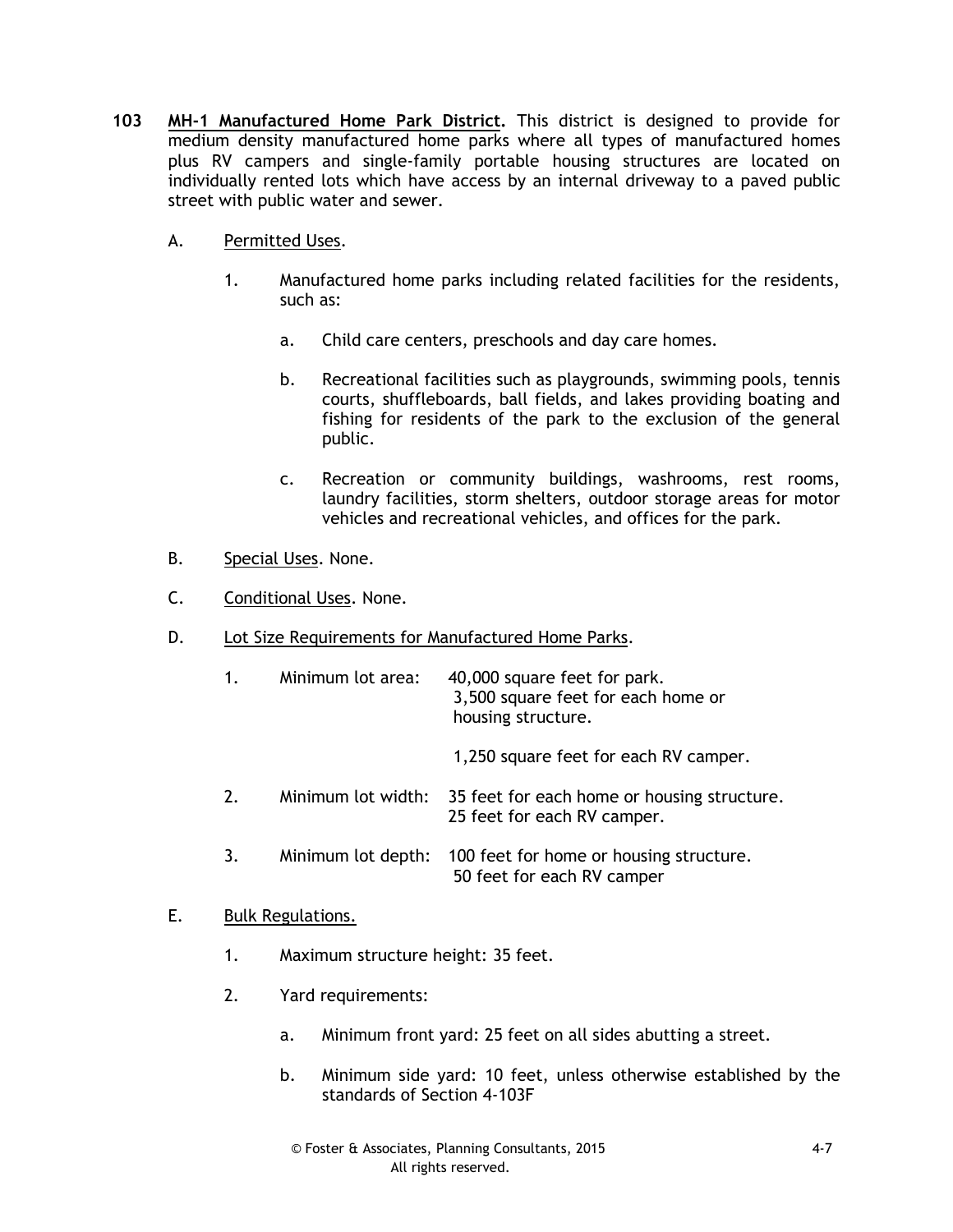- c. Minimum rear yard: 20 feet, unless otherwise established by the standards of Section 4-103F.
- d. Maximum lot coverage: 40%.
- F. Standards for Manufactured Home Parks. Each manufactured home park shall be designed so as to comply with the following standards:
	- 1. The park shall be located on a well-drained site which is properly graded to insure rapid drainage and freedom from stagnant pools of water.
	- 2. Each park shall provide rental lots for their respective types of living accomodations. Each such lot shall be clearly defined and delineated on a drawing to scale which shall show all dimensions necessary to determine whether the lot size requirements and bulk regulations have been met as required by these regulations. Each type of living accomodation shall have separately defined areas.
	- 3. All manufactured home lots shall abut on a paved or graveled internal driveway of at least 28 foot width leading to a public street. Each lot shall provide for at least one on-site paved or graveled parking space.
	- 4. All electric distribution systems, plumbing systems and telephone service systems to each lot, except outlets and risers, shall be underground. Both 120 and 240 volt outlets shall be provided.
	- 5. Park owners are encouraged to construct or provide nearby access to a storm shelter for the residents and a park for the recreational use and enjoyment of the occupants.
	- 6. In all other respects, parks shall comply with all of the applicable ordinances and regulations of the City.
- G. Unused Manufactured Home Park. Whenever a property, zoned for the MH-1 District ceases to be used for such purposes for a period of one year, the Planning Commission may initiate an application to rezone such property to some other district compatible with the neighborhood area.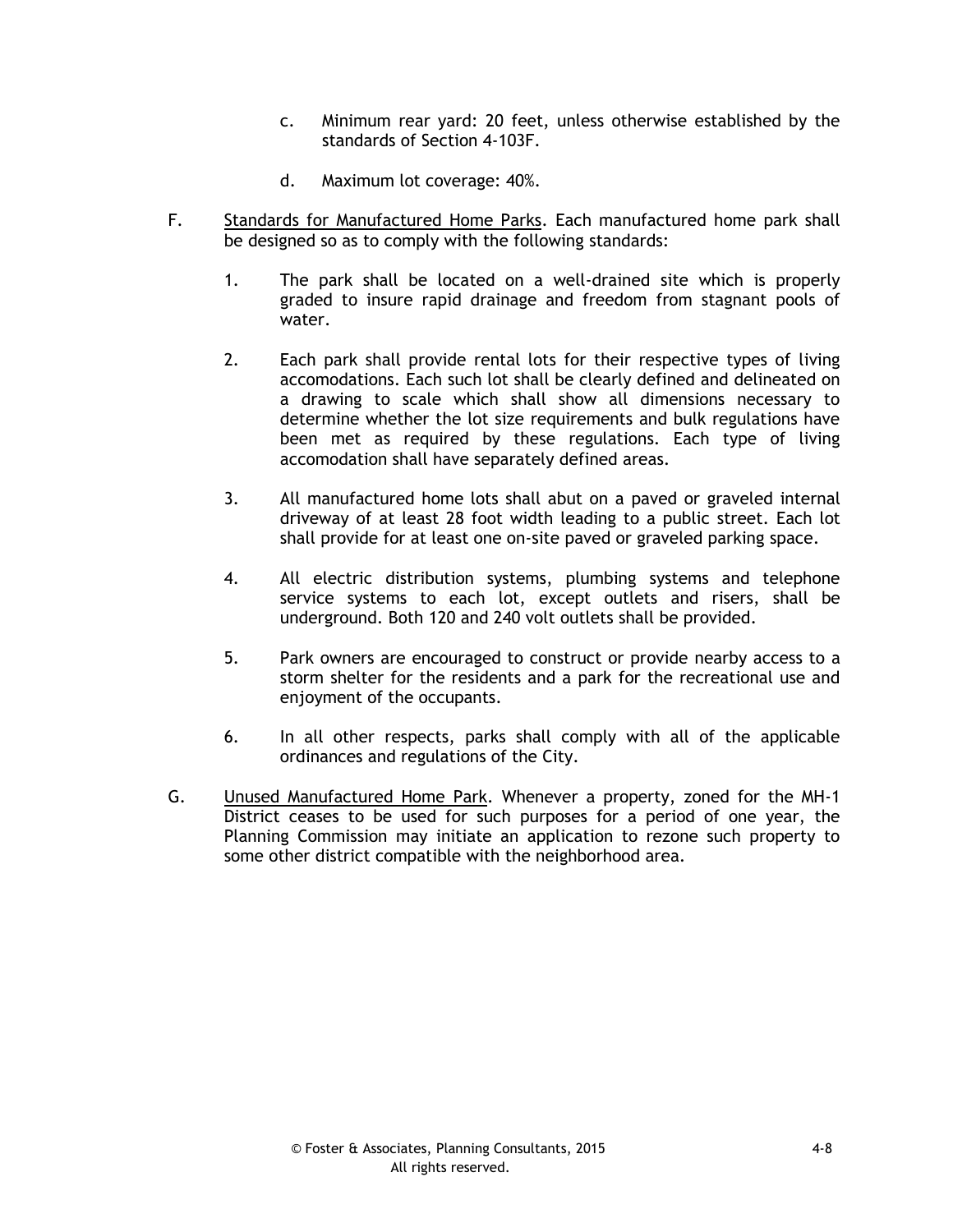- **104 B-1 General Business District**. This district is designed to provide for certain retail trade and for service establishments not generally in the Central Business District and to recognize existing businesses and the needs and convenience of people in adjacent residential areas. Off-street parking is required and also screening where necessary to reduce possible adverse environmental effects on adjacent residential properties.
	- A. Permitted Uses.
		- 1. Animal hospital or clinic with all activities indoors. (See Section 2-101 for definition.)
		- 2. Automobile service stations and supply stores.
		- 3. Barber and beauty shops and related personal care services.
		- 4. Business and professional offices and financial institutions including drive up windows and automatic teller machines.
		- 5. Child care centers and preschools.
		- 6. Department and variety stores.
		- 7. Garden stores.
		- 8. Grocery and convenience stores for food and related items.
		- 9. Hotels, motels and bed and breakfast homes and inns.
		- 10. Liquor stores.
		- 11. Rental centers including appliances, furniture, tools and construction equipment. (See Section 4-104F3 for outside storage.)
		- 12. Restaurants including drive-up windows.
		- 13. Self-service laundries.
	- B. Special Uses.
		- 1. Public buildings erected or land used by any agency of the City or a township, county or state government.
		- 2. Assembly places both private and public including churches and similar places of worship and fraternal and service clubs.
		- 3. Other special uses not otherwise specifically listed as a permitted, special or conditional use, but which are in keeping with the intent of Section 4-104 and compatible with the uses permitted in Section 4-104A.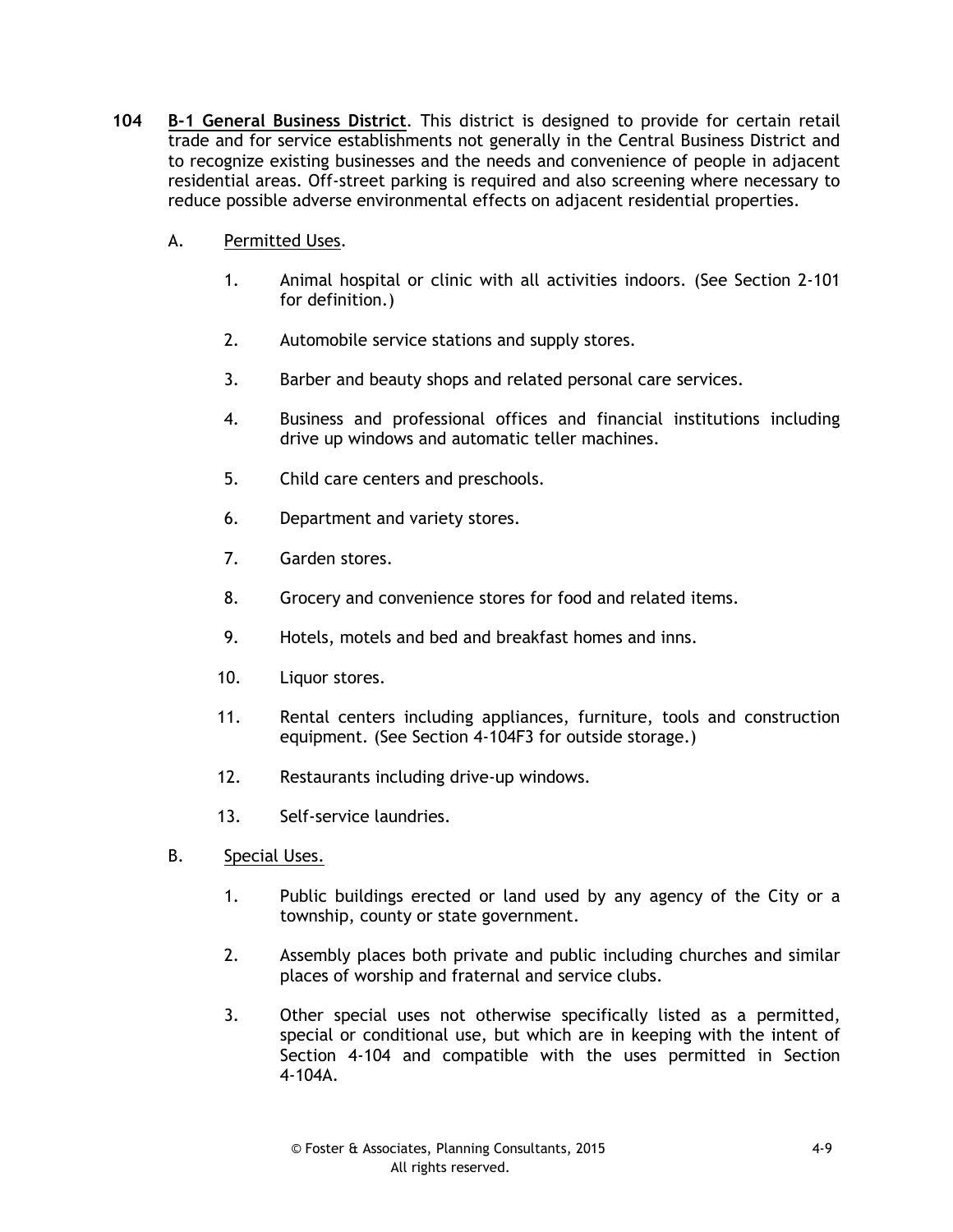## C. Conditional Uses.

- 1. Car washes.
- 2. Commercial recreational activity and amusement centers, both indoor and outdoors. (See Section 2-101 for definition.)
- 3. Drive-in restaurant establishments. (See Section 2-101 for definition.)
- 4. Garages, repair. (See Section 2-101 for definition.)
- 5. Mini-storage facilities for inside rental storage only and personal storage structures.
- 6. Sales lots for new and/or used vehicles including recreational vehicles.
- D. Lot Size Requirements.
	- 1. Minimum lot area: 5,000 square feet.
	- 2. Minimum lot width: 50 feet.
	- 3. Minimum lot depth: 100 feet.
- E. Bulk Regulations.
	- 1. Maximum structure height: 35 feet.
	- 2. Yard requirements:
		- a. Minimum front yard: 35 feet on all sides abutting a street.
		- b. Minimum side yard: None, but if a side yard is provided it shall not be less than 10 feet.
		- c. Minimum rear yard: None, but if a rear yard is provided, it shall not be less than 10 feet.
	- 3. Maximum lot coverage: A building, structure or use may occupy all that portion of the zoning lot not otherwise required for off-street parking or the yard regulations.
- F. Use Limitations.
	- 1. No new building shall be used for residential purposes.
	- 2. Exterior lighting fixtures shall be shaded so that no direct light is cast upon any property located in a residential district.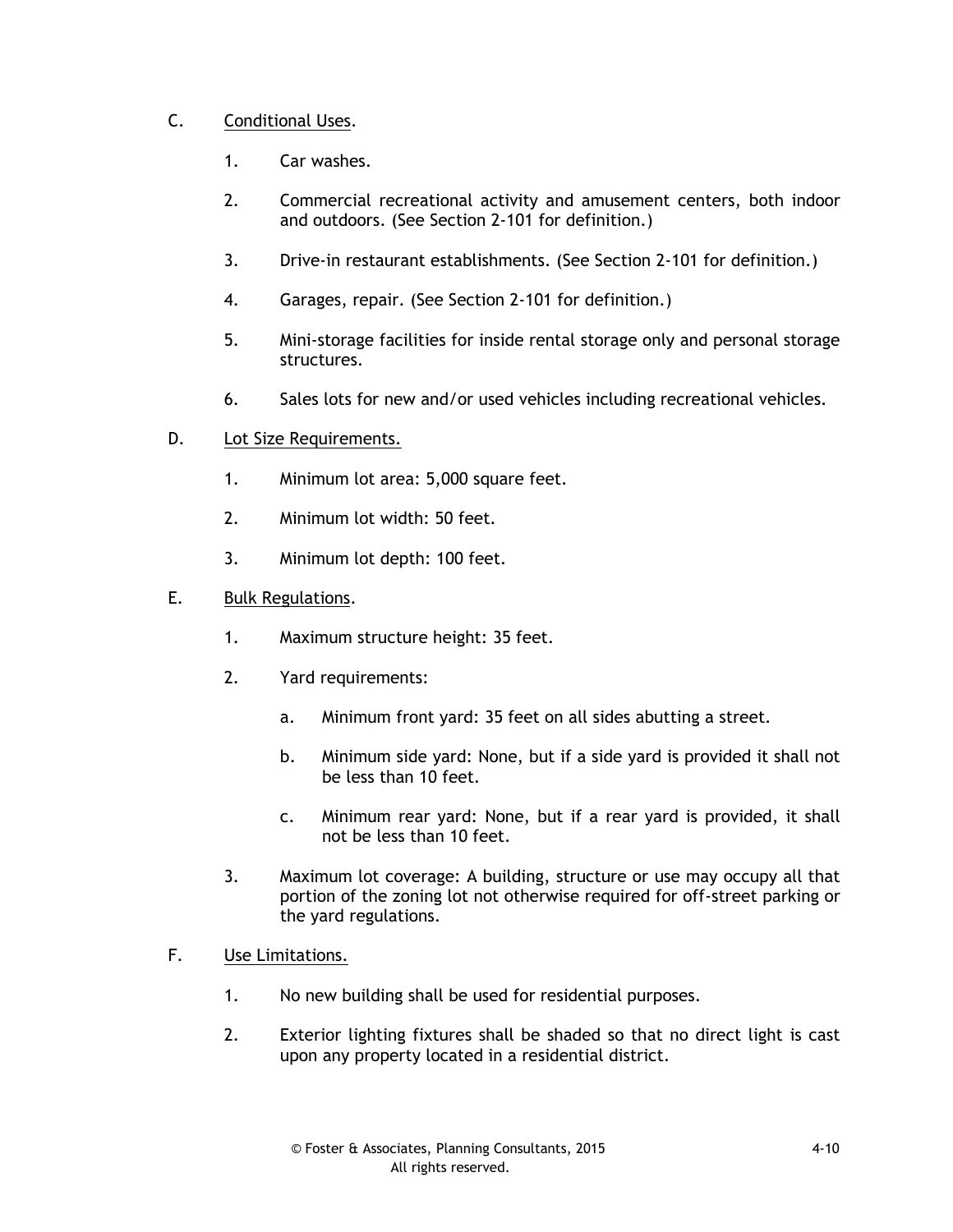3. All related business, servicing, storage and display of goods shall be conducted within completely enclosed structures or screened from public view, unless approved as a conditional use by the Board of Zoning Appeals or as part of an application for a special or conditional use.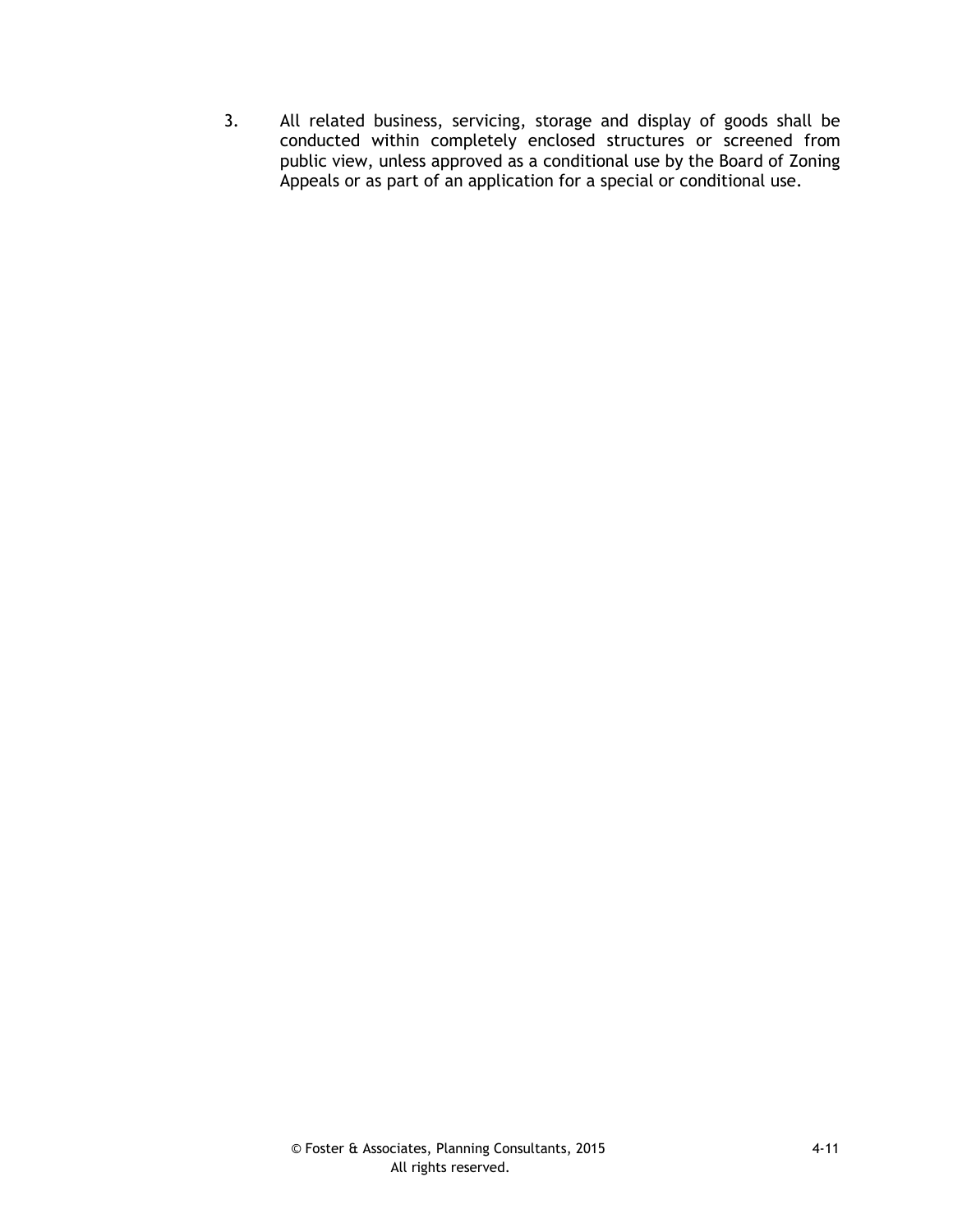- **105 B-2 Central Business District.** This district is designed to group the main retail merchandising activities into a concentrated area serving the general shopping needs of the City and its trade area. The grouping of related activities which are compatible is intended to strengthen the Central Business District. (See Section 3-105G3 for Conditions of Approval of Site Plan Approval.)
	- A. Permitted Uses.
		- 1. Antique, art, craft and gift shops wherein some production of related products may occur.
		- 2. Assembly places both private and public including churches and similar places of worship and fraternal and service clubs.
		- 3. Business and professional offices and financial institutions including drive-through service at windows and automotive teller machines.
		- 4. Bus stations and taxicab stands.
		- 5. Clubs, taverns and drinking establishments. (See Section 2-102 for related definitions.)
		- 6. Department and variety stores.
		- 7. Establishments employing not more than five persons in service businesses working on the premises such as cleaning and laundry establishments, appliance repairs, watch and shoe repairing, barber and beauty shops and the like.
		- 8. Hotels and motels.
		- 9. Microbreweries.
		- 10. Dwelling units constructed in conjunction with and above the first floor of business establishments.
		- 11. Newspaper, publishing and printing firms.
		- 12. Restaurants, but not drive-in establishments.
		- 13. Retail businesses. (See Section 2-101 for definition.)
		- 14. Theaters.
	- B. Special Uses.
		- 1. Public buildings erected or land used by any agency of a city, township, county or state government.
		- 2. Business and technical schools with related off-street parking facilities.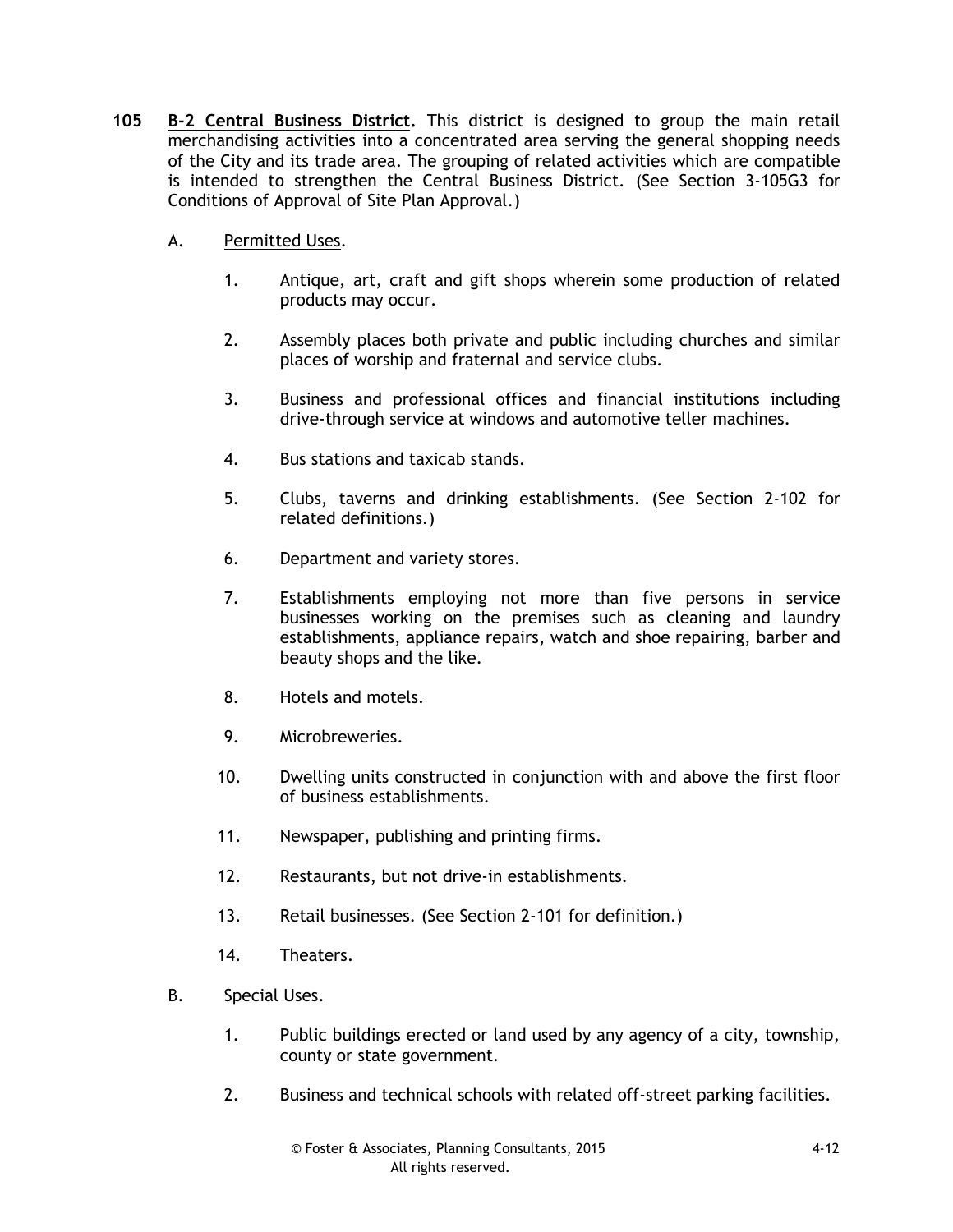- 3. Sexually oriented business which are not established within 1,000 feet of a residence, park, church, elementary or secondary school or child care facility as the latter is defined herein. (See Section 2-102 for definition.)
- 4. Shops employing not more than five persons for manufacturing items of which some portion are sold at retail on the premises.
- 5. Utility substations, pumping stations and water towers, publicly and privately owned. (See Section 3-103G for lot size and bulk regulations.)
- 6. Other uses not specifically listed as a permitted, special or conditional use, but which are in keeping with the intent of Section 4-105 and compatible with the uses permitted in Section 4-105A.
- C. Conditional Uses.
	- 1. Amusement centers.
	- 2. Automobile service stations.
	- 3. Car washes.
	- 4. Commercial recreational activities, indoor only.
	- 5. Garages, repair.
	- 6. Large recycling collection centers. (See Section 2-102 for definition.)
	- 7. Storage warehouses, but not mini-storage facilities.
- D. Lot Size requirements:
	- 1. Minimum lot area: None required.
	- 2. Minimum lot width: 25 feet.
	- 3. Minimum lot depth: 50 feet.
- E. Bulk Regulations.
	- 1. Maximum structure height: 45 feet.
	- 2. Yard requirements:
		- a. Minimum front yard: None
		- b. Minimum side yard: None, but if there is one provided, it shall not be less than 5 feet.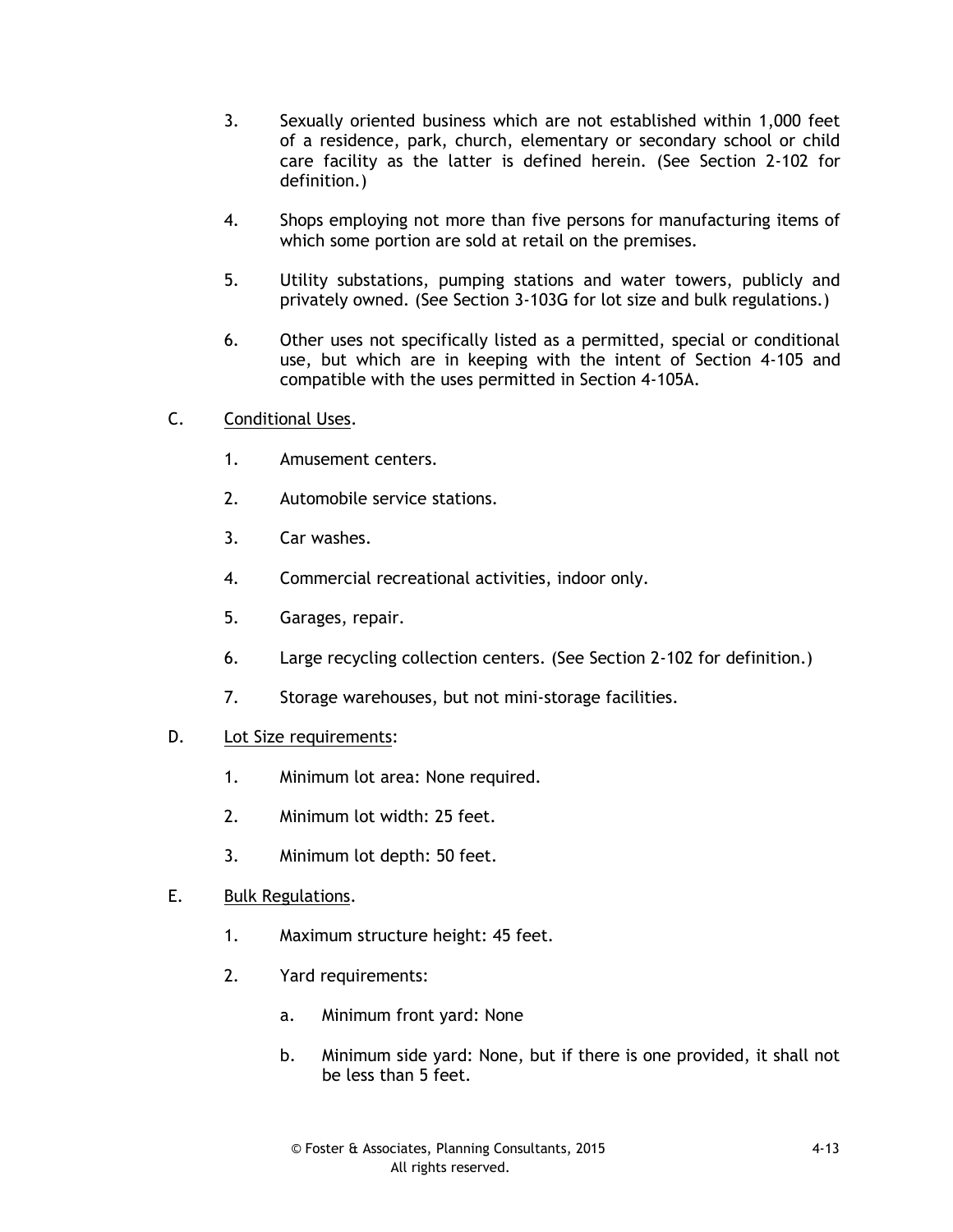- c. Minimum rear yard: None, but if there is one provided, it shall not be less than 5 feet.
- 3. Maximum lot coverage: A building, structure or use may occupy all that portion of the lot not otherwise required for the yard regulations.
- F. Use Limitations.
	- 1. Exterior lighting fixtures shall be shaded so that no direct light is cast upon any property located in a residential district.
	- 2. All related business, servicing, storage and display of goods shall be conducted within completely enclosed structures or screened from public view, unless approved as a conditional use by the Board of Zoning Appeals or as part of an application for a special or other conditional use.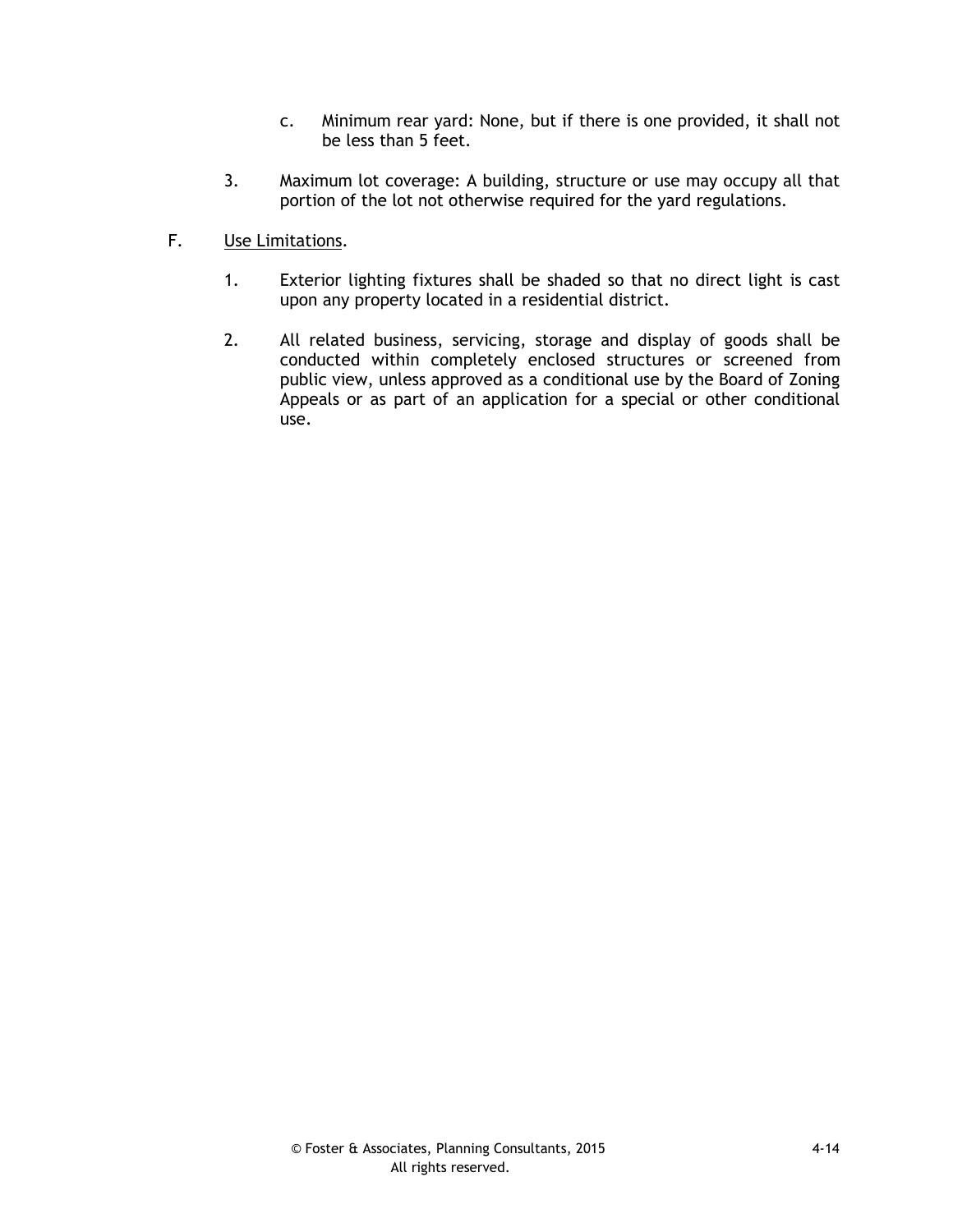- **106 I-1 Industrial District.** This district is designed for industrial uses which do not require large amounts of land; generate modest amounts of traffic; are consistent with the capacity and availability of public and private services; create limited environmental problems in the way of odor, smoke, dust, glare, vibration or sounds; and do not permit the intermixing of residential uses.
	- A. Permitted Uses.
		- 1. Agricultural feed, grain and fertilizer mixing, storage and sales.
		- 2. Agricultural and oil equipment sales, repairs and storage.
		- 3. Animal hospitals or clinics with indoor or outdoor facilities.
		- 4. Assembly, manufacture or repair of electrical and mechanical appliances, instruments, machinery and the like.
		- 5. Automobile, truck and recreational vehicle sales, storage, repairs, garages and washing facility.
		- 6. Building material production, storage and sales including manufactured housing and lumberyards.
		- 7. Clothing and textile manufacturers.
		- 8. Construction equipment distribution, repair, storage and sales.
		- 9. Contractor's buildings and offices, including equipment and storage area.
		- 10. Food manufacture, distribution and storage.
		- 11. Furniture manufacture and repair and upholstery shops.
		- 12. Garden stores, greenhouses and hydroponic farming.
		- 13. Laundry, dry cleaning and dyeing works.
		- 14. Manufactured products such as: bags, brooms, concrete products, jewelry, paper goods, pharmaceutical products, plastics, sporting and office equipment, and the like.
		- 15. Metal fabrication and assembly.
		- 16. Printing and publishing companies.
		- 17. Sale lots for new and used vehicles as well as manufactured homes, recreational vehicles and portable storage structures.
		- 18. Sign shops and service.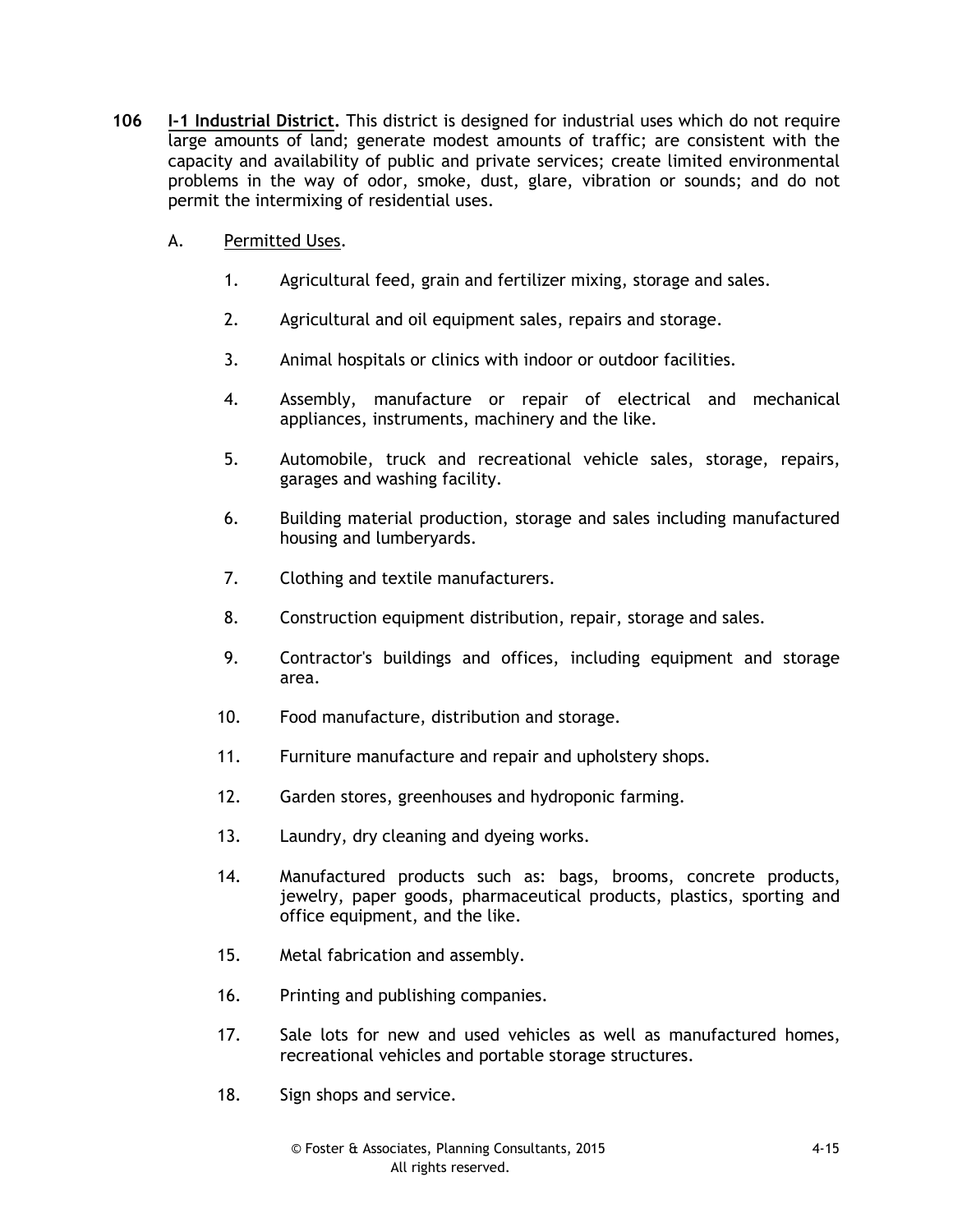- 19. Transportation firms including vehicle storage areas.
- 20. Utility substations, pumping stations and water towers, publicly and privately owned. (See Section 3-103G for lot size and bulk regulations.)
- 21. Wholesale businesses; storage warehouses; mini-storage facilities, including indoor and outdoor storage; and personal storage structures.
- B. Uses Not Permitted.
	- 1. Acid manufacture.
	- 2. Cement, lime, gypsum or plaster of Paris manufacture.
	- 3. Creosote or tar treatment.
	- 4. Distillation of bones.
	- 5. Explosives manufacture or storage, including fireworks.
	- 6. Fat rendering.
	- 7. Fertilizer manufacture.
	- 8. Garbage, offal or dead animal incineration or reduction.
	- 9. Glue or soap manufacture.
	- 10. Petroleum processing and refining.
	- 11. Primary smelting of base metals from ore.
	- 12. Stockyards or slaughterhouses.
	- 13. Tanning, curing or storage of rawhides or skins.
- C. Special Uses.
	- 1. Public buildings erected or land used by any agency of the City or a township, county or state government.
	- 2. Bulk storage for retail or wholesale distribution and not used as an accessory part of a normal manufacturing process of such items as anhydrous ammonia and other products which may be considered as highly explosive, combustible or of a volatile nature.
	- 3. Recycling processing centers. (See Section 2-101 for definition.)
	- 4. Salvage yards. (See Section 2-101 for definition.)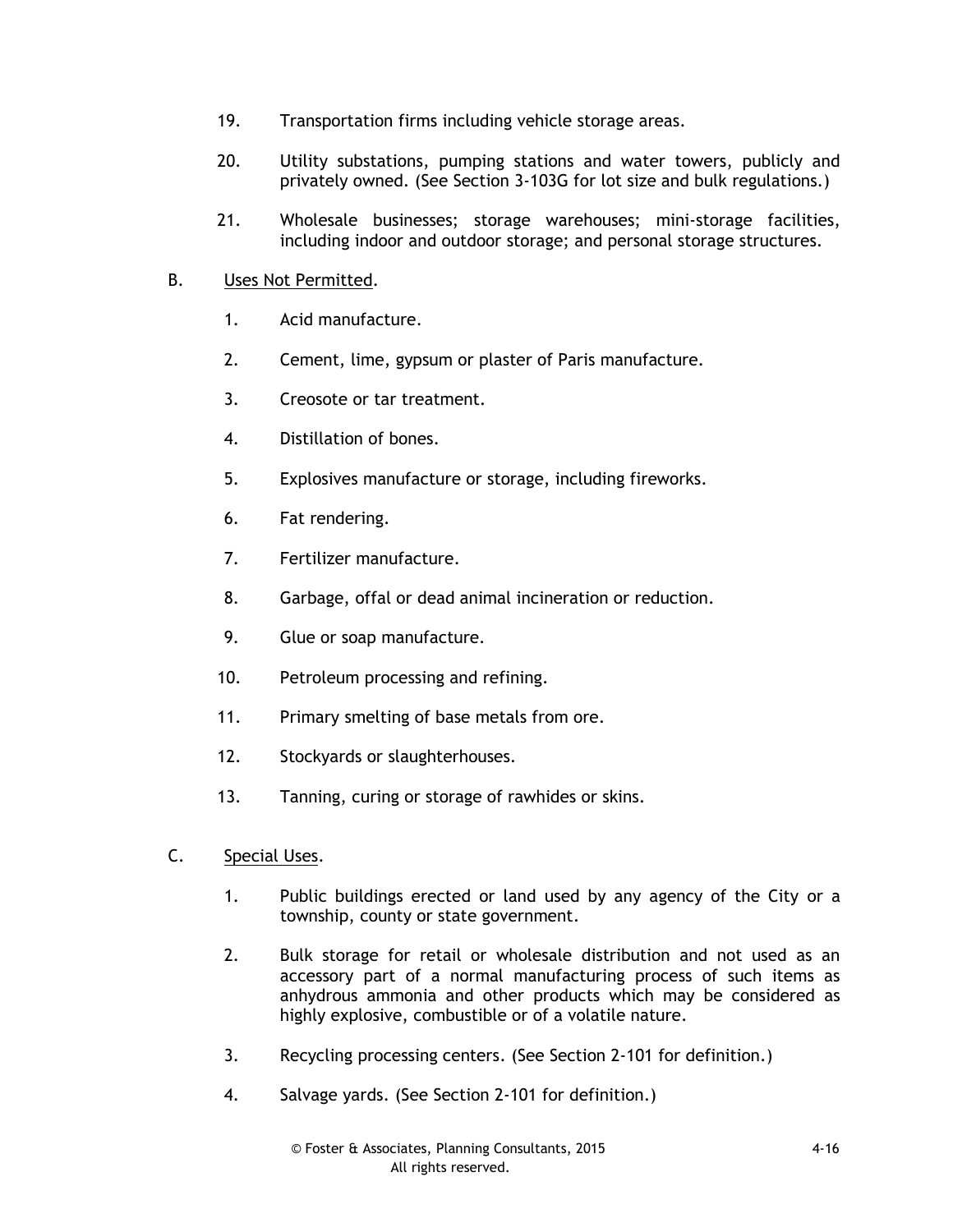- 5. Public and private hazardous waste facilities. (See Section 2-101 for definition.)
- 6. Other uses not specifically listed as a permitted, special or other conditional use, but which are in keeping with the intent of Section 4- 106 and compatible with the uses permitted in Section 4-106A. Such other uses may also include retail and service businesses which provide a particular direct service to the industrial uses or serve as a convenience to the employees thereof or the community as a whole.
- D. Conditional Uses.
	- 1. Asphalt and concrete mixing plants.
	- 2. Dog kennels, including outside runs.
	- 3. Large recycling collection centers. (See Section 2-101 for definition.)
- E. Lot Size Requirements.
	- 1. Minimum lot area: None.
	- 2. Minimum lot width: None.
	- 3. Minimum lot depth: None.
- F. Bulk Regulations.
	- 1. Maximum structure height: 45 feet exclusive of grain elevators.
	- 2. Yard requirements:
		- a. Minimum front yard: 35 feet on all sides abutting a street.
		- b. Minimum side yard: No minimum requirement, but if a side yard is provided, it shall be not less than 15 feet.
		- c. Minimum rear yard: No minimum requirement, but if a rear yard is provided, it shall be not less than 15 feet.
	- 3. Maximum lot coverage: 75%.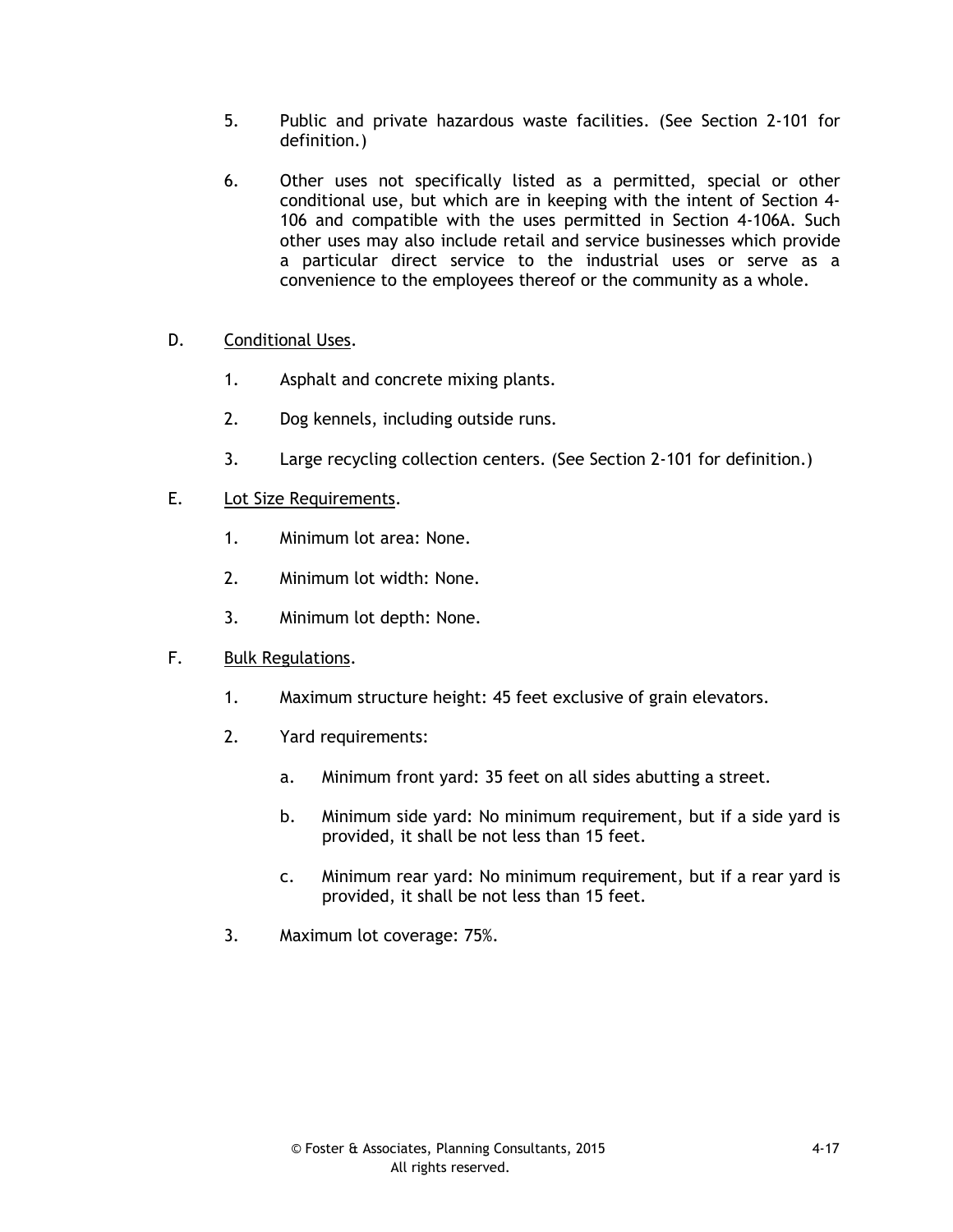## G. Use Limitations.

- 1. No new building shall be used for residential purposes except that a watchman or custodian may reside on the premises inside an industrial use structure or in a manufactured home or RV camper.
- 2. Outdoor operations, display and storage is permitted which is related activity to the principal use; except that only parking and display areas are permitted in the minimum front yard setback.
- 3. There shall be no emission of dust, noise, odor or vibration which shall be detectable as a nuisance beyond the lot line.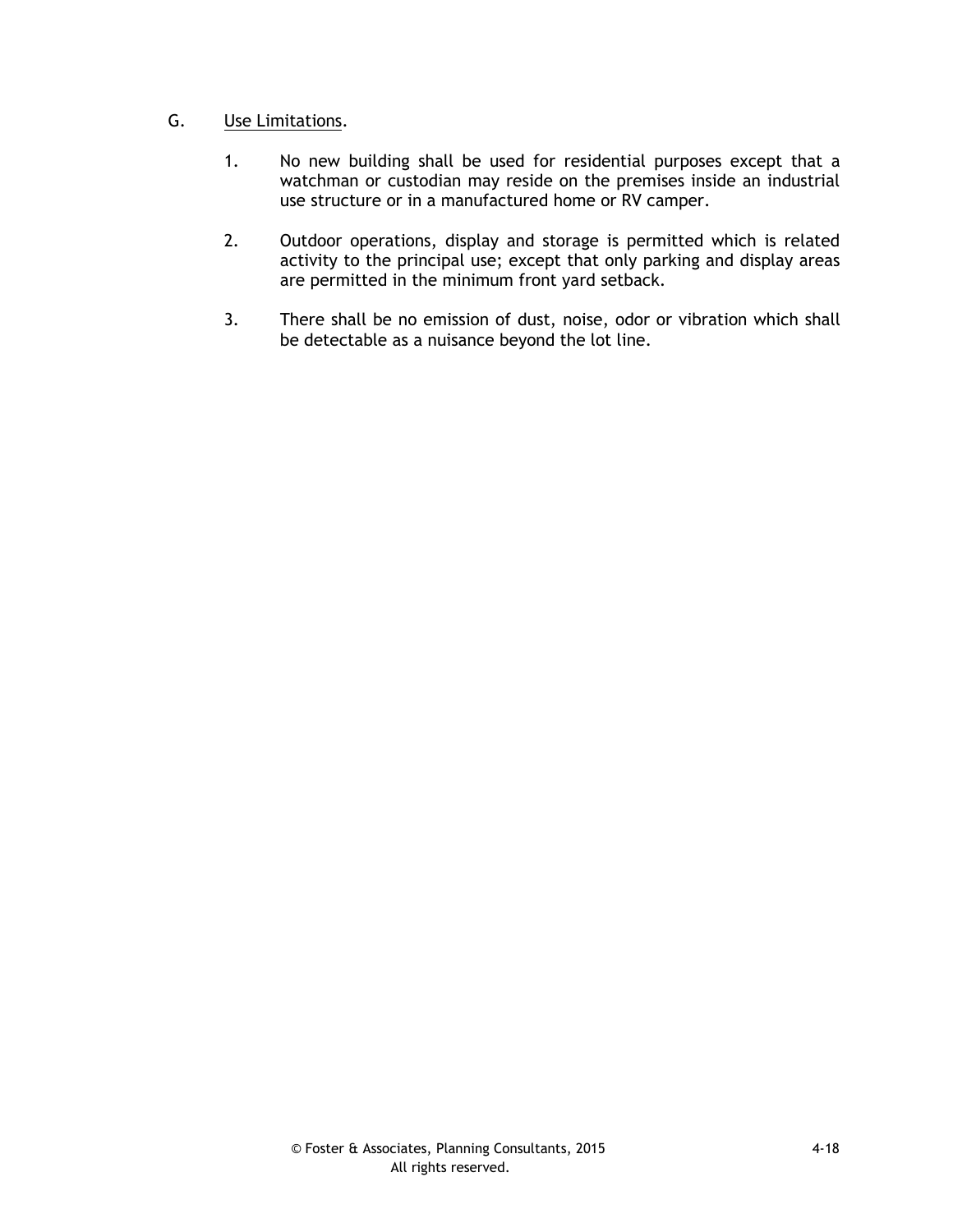- **107 P-O Protective Overlay District.** This district may be applied as an overlay district in combination with any underlying zoning district. By limiting specific uses or requiring more restrictive development standards to individual projects or specific properties, this district is intended to:
	- (1) ensure compatibility among incompatible or potentially incompatible land uses;
	- (2) ease the transition from one zoning district to another;
	- (3) address sites or land uses with special requirements; and
	- (4) guide development of unusual situations or unique circumstances.

Development standards include, but are not limited to, lot sizes, bulk requirements, use limitations, off-street parking and loading provisions, accessory structures and uses, sign standards, miscellaneous requirements of Section 3-103 and screening and landscape requirements of Section 3-104.

- A. Use and Development Standards. This district can be used to modify and restrict the use and development standards of an underlying zoning district. All requirements of this district are in addition to and supplement all other applicable standards and requirements of these regulations. Restrictions and conditions imposed by this district shall be limited to the following:
	- 1. Prohibiting otherwise permitted or special or conditional uses and accessory uses; or making an otherwise permitted use a special or conditional use;
	- 2. Decreasing the number or average density of dwelling units that may be constructed on the site;
	- 3. Increasing minimum lot size or lot width;
	- 4. Increasing minimum setback requirements in any yard;
	- 5. Restrictions on access to abutting properties and streets, including specific design features; and
	- 6. Any other development standards required or authorized by these regulations.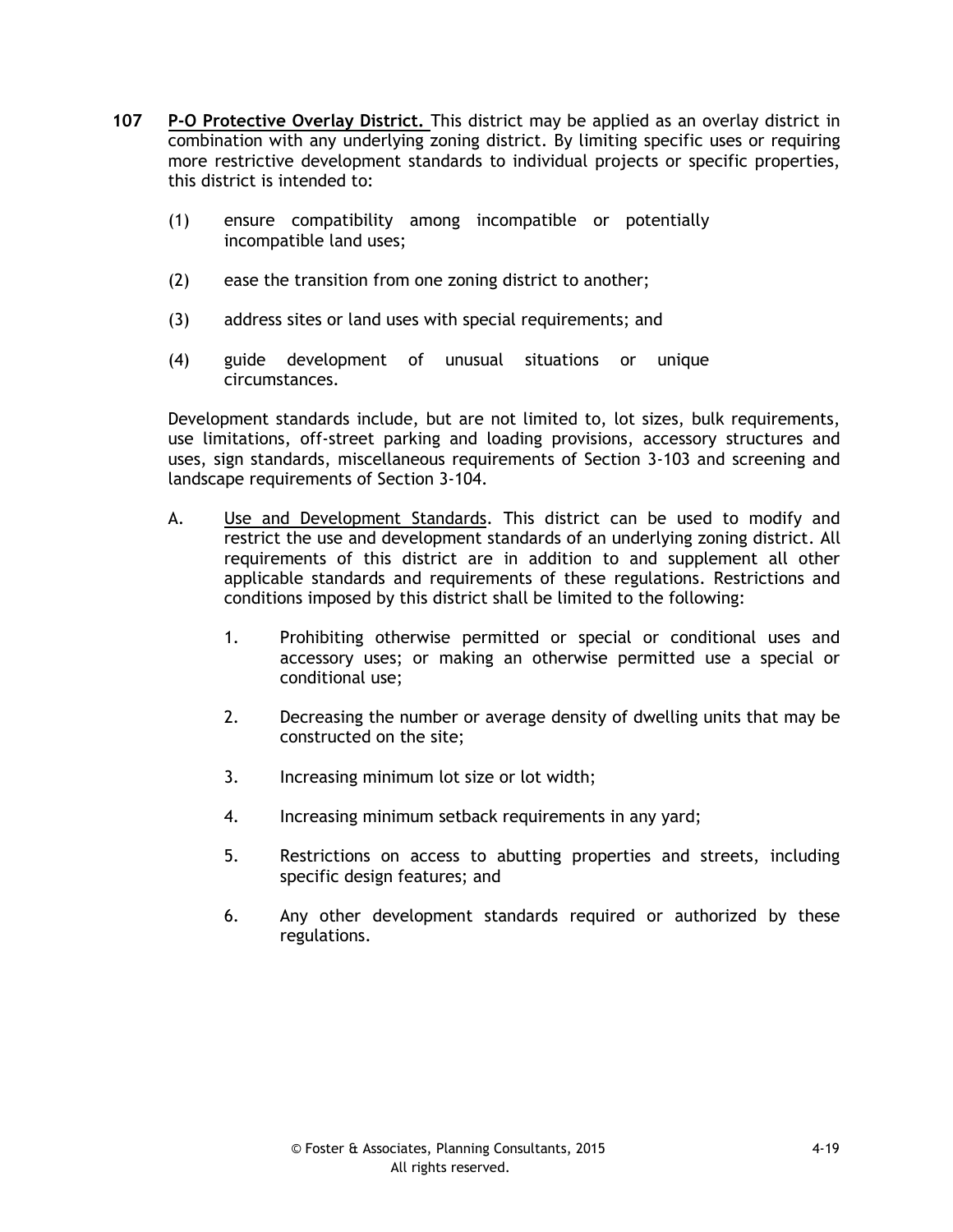- B. Method of Adoption. Modifications and restrictions imposed through this district are considered part of this zoning text and accompanying map. All property included in the district shall be identified on the Official Zoning Maps by adding the letters "P-O" and a number to the base zoning district symbol. The number shall be assigned when the application is filed and numbers shall run consecutively beginning with number 1. The effectuating ordinance for zoning or rezoning property to the P-O district shall specifically state the modifications or restrictions imposed pursuant to Section 4-107A. Such modifications and restrictions imposed shall be considered part of the text of these regulations and a violation of them shall be a violation of these regulations. The modifications and restrictions shall continue in full force and effect until revised in accordance with the same amendment procedures as for the approval of the original P-O District.
- C. Effect of P-O District Designation. When the P-O District zoning designation is applied in combination with an underlying zoning district, it shall always be considered to result in a more restrictive designation than if the district did not have the P-O classification. In the event that the P-O designation was not originally requested as part of the rezoning application, but is added instead during the public hearing process, renotification and readvertisement of the requested zoning amendment shall not be required.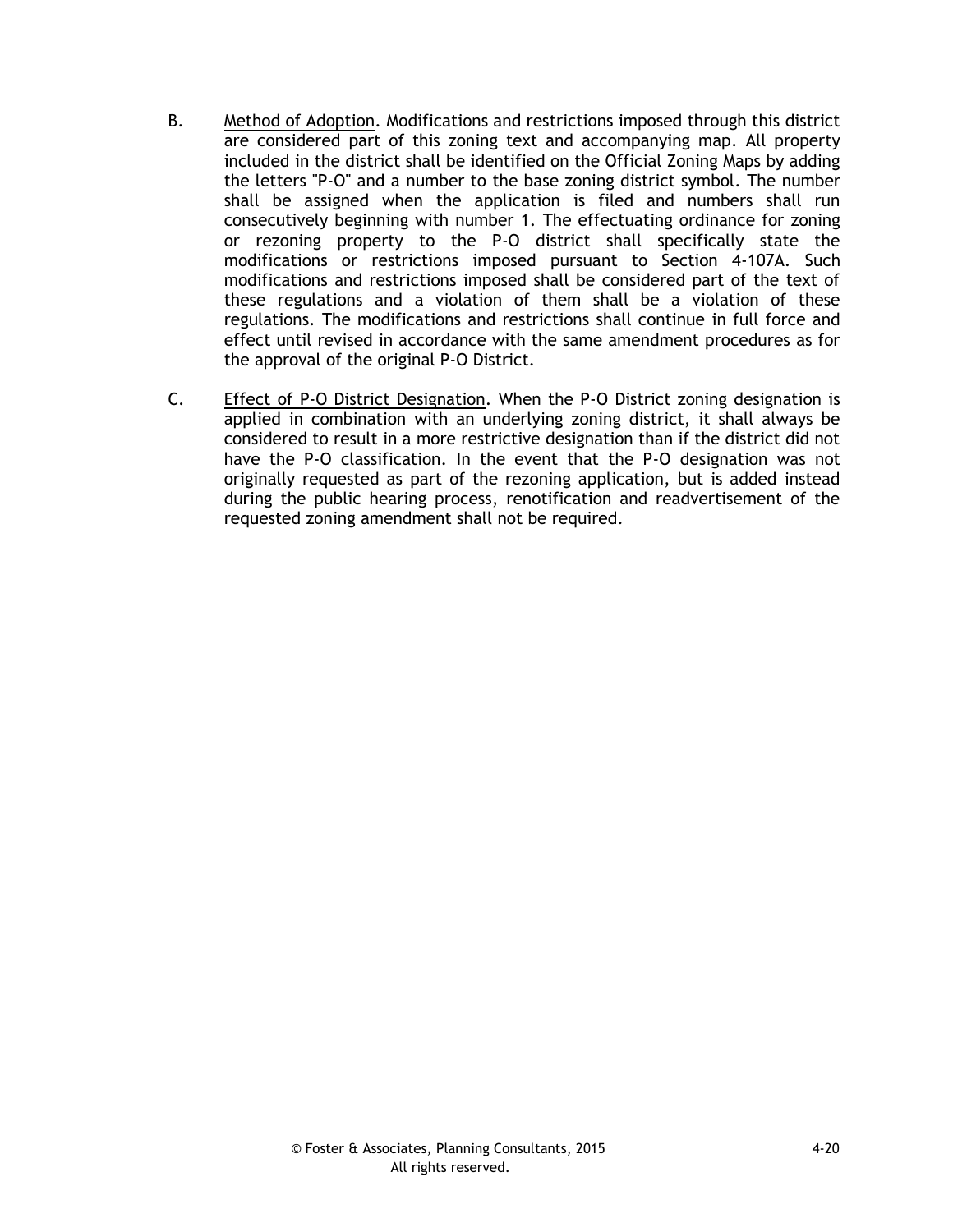**108 PUD Planned Unit Development District**. The purpose of the Planned Unit Development District, herein referred to as a PUD District is:

(1) to encourage innovation in residential, commercial and/or industrial development by permitting greater variety and flexibility in type, design and layout of buildings; (2) to encourage a more efficient use of land reflecting changes in the technology of land development; (3) to encourage development which incorporates the best features of modern design, while conserving the value of land; and (4) to provide a procedure which relates the type, design and layout of residential, commercial and/or industrial development to the particular site and the particular demand for housing at the time of development in a manner consistent with the preservation of property values. The PUD District operates as an overlay zone in conjunction with all of the other districts in that it is necessary for an area to concurrently be zoned for one or more of the other districts in addition to the PUD District designation; however, such other districts may differ in one or more respects when utilized for the PUD District.

- A. General Provisions.
	- 1. The Governing Body may by ordinance approve the establishment of a PUD District on any parcel or tract of land which is suitable for and of sufficient size to be planned and developed, or redeveloped, as a unit and in a manner consistent with the intent and purpose of these regulations and with the Comprehensive Plan.
	- 2. A PUD District may be established for a residential development or for a general development. A development shall be deemed to be a residential development when it is limited to dwelling units in detached, attached or clustered, or multiple-storied structures, or any combination thereof; and nonresidential uses of a religious, cultural, recreational and business character that are primarily designed and intended to serve the residents of the residential development. A development shall be deemed to be a general development when it contains major business and/or industrial structures and uses exclusively, or when it blends residential structures or dwelling units in a unified plan with business and/or industrial structures and uses.
	- 3. Any development that is proposing any of the following criteria shall be required to be established by approval of a PUD District:
		- a. To use multiple zoning classifications;
		- b. Land uses or standards that would not otherwise be allowed in an existing zoning district;
		- c. Innovation in a development, but which will preserve property values in the area;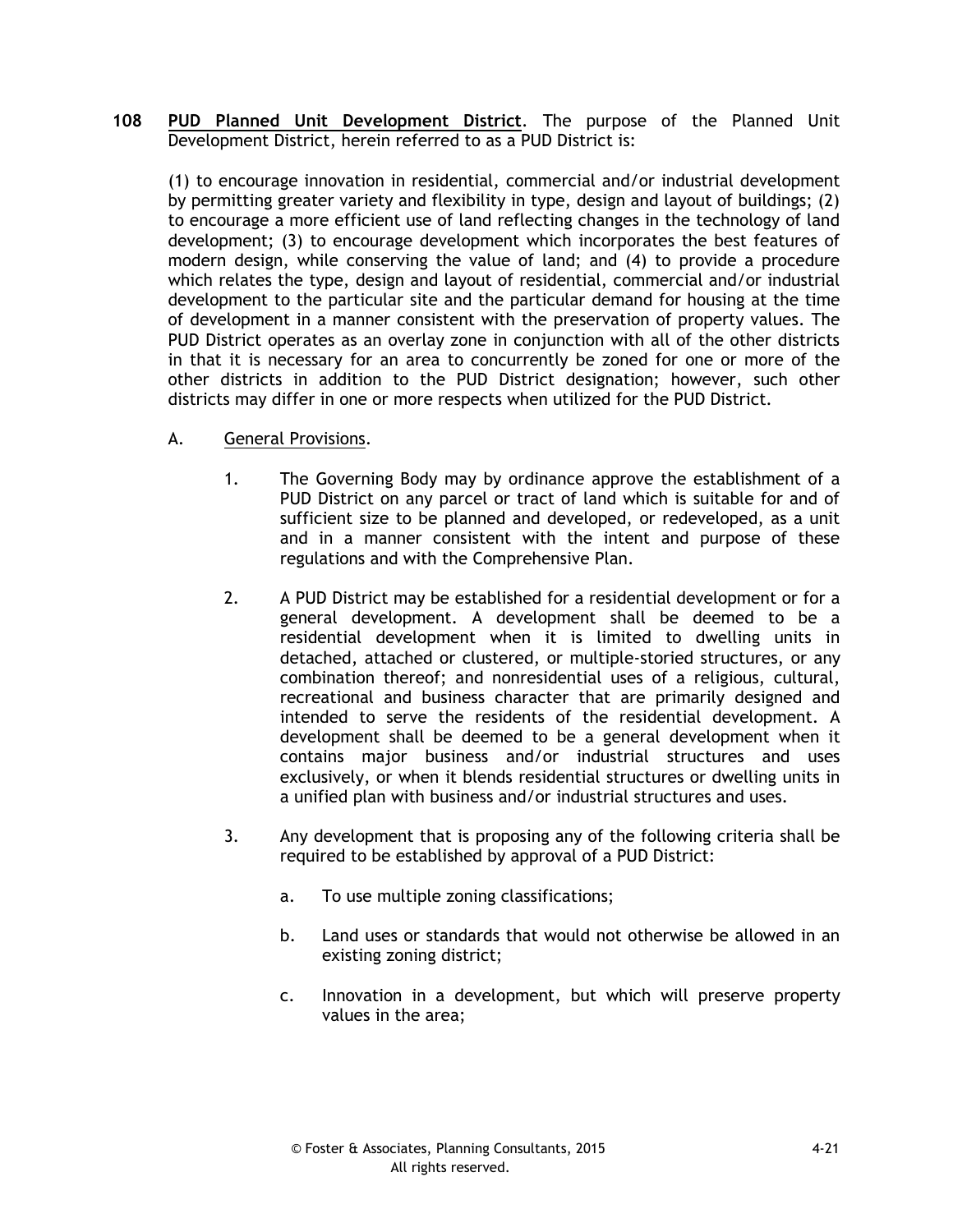- d. A development of such a large size and/or intensity of land uses that, in the opinion of the Zoning Administrator, the design and processing of such a development would be facilitated by the establishment of a PUD District; or
- e. Any combination of the above;

This does not preclude a developer from applying for a PUD District even though these regulations do not require it.

### B. Standards and Criteria for Planned Unit Developments.

- 1. For all planned developments:
	- a. A development plan of the site that is not inconsistent with the standards set out in this section or with such general policies or specific rules and regulations for PUD Districts as may be adopted from time to time by the Planning Commission or the Governing Body and placed on public record in the office of the City Clerk shall prima facie be deemed to have qualified for preliminary approval. No such policies, rules or regulations shall be revised or added to which would be applicable to a specific proposal for a PUD District after an application for preliminary approval of a specific PUD plan has been filed. A PUD plan shall not be inconsistent with the following general standards for use of land, and the use, type, bulk, design and location of buildings, the density or intensity of use, the common open space, the public facilities and the development by geographic division of the site:
		- (1) The PUD District will not substantially injure or damage the use, value and enjoyment of surrounding property nor hinder or prevent the development of surrounding property in accordance with the Comprehensive Plan.
		- (2) The site will be accessible from public roads that are adequate to carry the traffic that will be imposed upon them by the proposed development and the streets and driveways on the site of the proposed development will be adequate to serve the residents or occupants of the proposed development. Traffic control signals will be provided without expense to the City when it is determined that such signals are required to prevent traffic hazards or congestion in adjacent streets.
		- (3) The PUD District will not impose an undue burden on public services and facilities such as fire and police protection.
		- (4) The entire parcel of land to be occupied by the PUD District shall be held by a single landowner, or if there are two or more landowners, the application for such district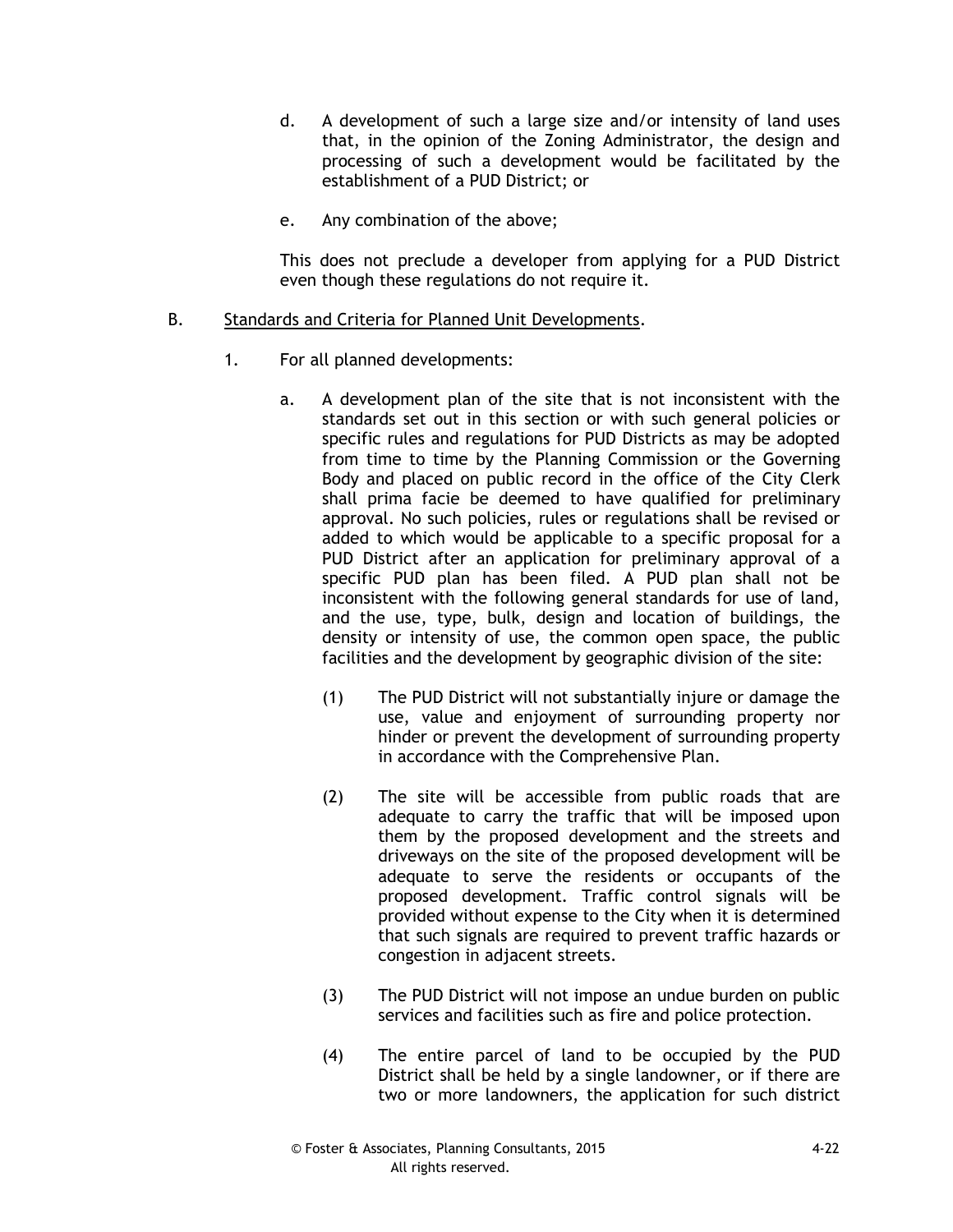shall be filed jointly by all such landowners; however, the holder of a contract to purchase or other person having an enforceable proprietary interest in such land shall also be deemed a landowner for purposes of these regulations.

- (5) The PUD plan shall contain such proposed covenants, easements and other provisions relating to the bulk, location and density of residential buildings, nonresidential uses and structures, and public facilities as are necessary for the welfare of the PUD District and are not inconsistent with the best interests of the area. Such covenants, easements and other provisions, if part of the PUD plan as finally approved, may be modified, removed or released only with the consent of the Governing Body after a public hearing before and recommendations by the Planning Commission as provided in Section 4-108C. All such covenants shall specifically provide for enforcement by the City in addition to the landowners within the development.
- (6) The Planning Commission may designate divisible geographic units of the entire parcel of land to be developed as a unified plan. In the case of residential PUD plans and general PUD plans which contain residential buildings, the Planning Commission may permit in each unit deviations from the number of dwelling units per acre established for the entire plan; provided that, such deviation shall be adjusted for in other units of the plan so that the number of dwelling units per acre authorized for the entire PUD plan is not affected.
- (7) For all business and industrial uses proposed for development within the plan, the standards and extent of uses shall not exceed the least restrictive requirements for the specific use as provided for in the business and industrial districts of these zoning regulations unless they meet the provisions of Sections 4-108B1a(12) and 4-108C9.
- (8) The location and arrangement of structures, parking areas, walks, lighting and appurtenant facilities shall be compatible with the surrounding land uses, and any part of a PUD plan not used for structures, parking and loading areas, or access ways, shall be landscaped or otherwise improved.
- (9) When business or industrial structures or uses in a PUD District abut a residential district or residential buildings in the same development, screening shall be provided. In no event shall a business or industrial structure in a PUD District be located nearer than 100 feet to a residential building.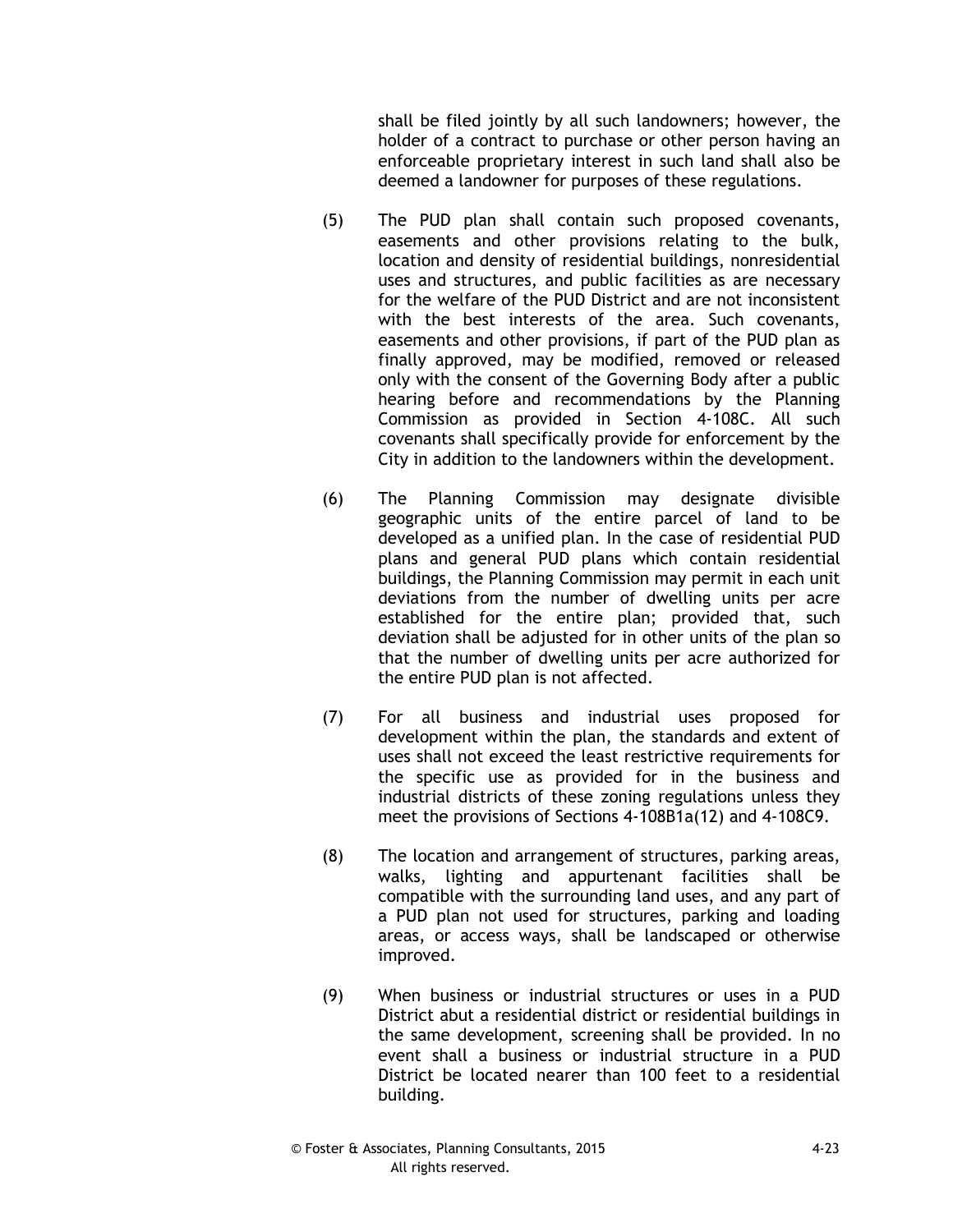- (10) Notwithstanding any of the other provisions of these regulations, when a shopping center is developed as a PUD District, such shopping center shall have 300 square feet of space devoted to off-street parking for each 100 square feet of floor area in the structures located in the planned shopping center development. Such off-street parking facilities shall otherwise comply with the provisions of Section 5-100A of these regulations.
- (11) The specifications for the width and surfacing of streets, alleys, ways for public utilities, for curbs, gutters, sidewalks, public parks and playgrounds, school grounds, reserves, storm water drainage, water supply and distribution, sanitary sewers and sewage collection and treatment adopted in the City Subdivision Regulations as amended from time to time, may, within the limits hereinafter specified, be waived or modified by the Planning Commission where the Commission finds that such specifications are not required in the interests of the residents or occupants of the planned development and that the waiver or modification of such specifications for PUD plans would not be inconsistent with the interests of the City. The Commission shall require guarantees for required public improvements and the filing of comparable engineering and survey data on final development plans.
- (12) Any modifications of the zoning or other regulations that would otherwise be applicable to the site shall be warranted by the design of the PUD plan, and the amenities incorporated in it, and shall not be inconsistent with the interest of the public generally.
- 2. Standards for Residential Planned Developments and General Planned Developments Containing Residential Buildings:
	- a. Any PUD plan that does not propose to increase the number of dwelling units per acre that would otherwise be permitted on the property under the maximum zoning regulations otherwise applicable thereto in the districts which permit residences shall be prima facie qualified for preliminary approval insofar as residential density is concerned. A PUD plan may provide for a greater number of dwelling units per acre than would be permitted by these district regulations otherwise applicable to the site, but if the number of dwelling units per acre exceeds by more than 10% of that permitted by the zoning regulations otherwise applicable to the site, the developer has the burden to show that such excess will not have an undue and adverse impact on existing public facilities and on the reasonable enjoyment of neighboring property. The Planning Commission, in determining the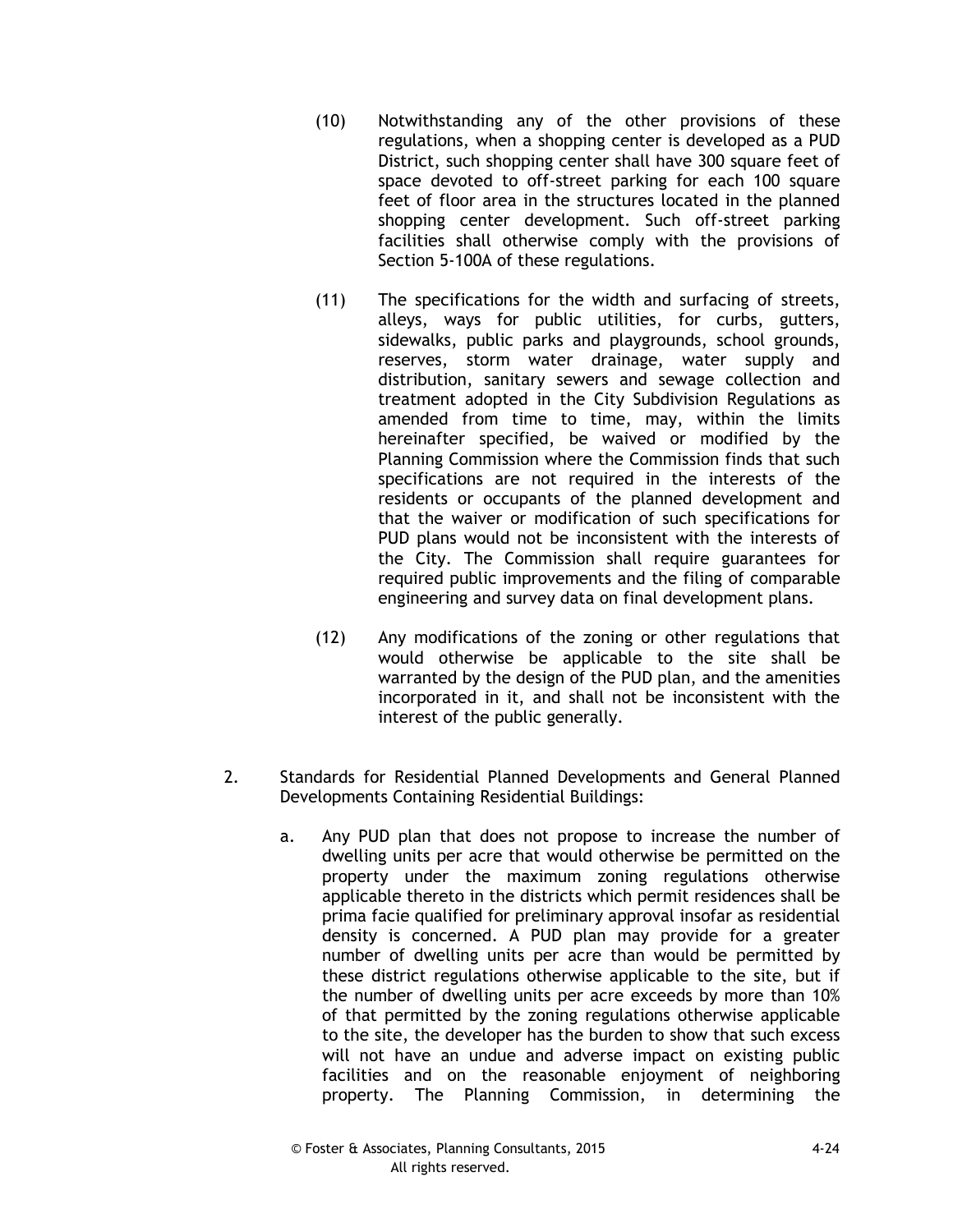reasonableness of a proposed increase in the number of dwelling units per acre, shall recognize that increased density may be compensated for by additional private amenities and by increased efficiency in public services to be achieved by: (1) the amount, location and proposed use of common open spaces; and (2) the location, design and type of dwelling units. The Planning Commission shall also consider that the physical characteristics of the site may make increased densities appropriate in the particular location. In addition to establishing a maximum density, the plan shall specify either the minimum number of dwelling units and commercial or industrial uses or the minimum acreage allowances for each specific PUD District.

- b. When common open space is provided in a PUD plan, the amount and location of such common open space shall be consistent with the declared type of development as described in Section 4-108A2 for a PUD District. The PUD plan shall include such provisions for the ownership and maintenance of the common open space as are reasonably necessary to ensure its continuity, care, conservation and maintenance, and to ensure that remedial measures will be available to the City if the common open space is permitted to deteriorate or is not maintained in a condition consistent with the best interest of the PUD plan or of the City. If the City finds it necessary to carry out the obligations required to maintain the open space in order to avoid having it become a public nuisance, the costs shall be assessed against the properties within the development and shall become a tax lien on said properties.
- c. When a PUD plan includes common open space, such common open space shall never be used for the construction of any structure, nor shall such open space ever be computed as a part of the required minimum lot area, or any required yard, of any other structure. Adequate safeguards, including recorded covenants, shall be provided to prevent subsequent development of, and the future construction of structures on, such open space.
- d. The total ground area occupied by buildings and structures shall not exceed 35% of the total ground area of the PUD plan unless previous development in the neighborhood has a greater lot coverage, in which case the PUD plan may increase the lot coverage of buildings and structures to correspond with the bulk of the other structures in the neighborhood.
- e. Nonresidential uses of a religious, educational or recreational nature shall be designed or intended primarily for the use of the residents of the PUD plan.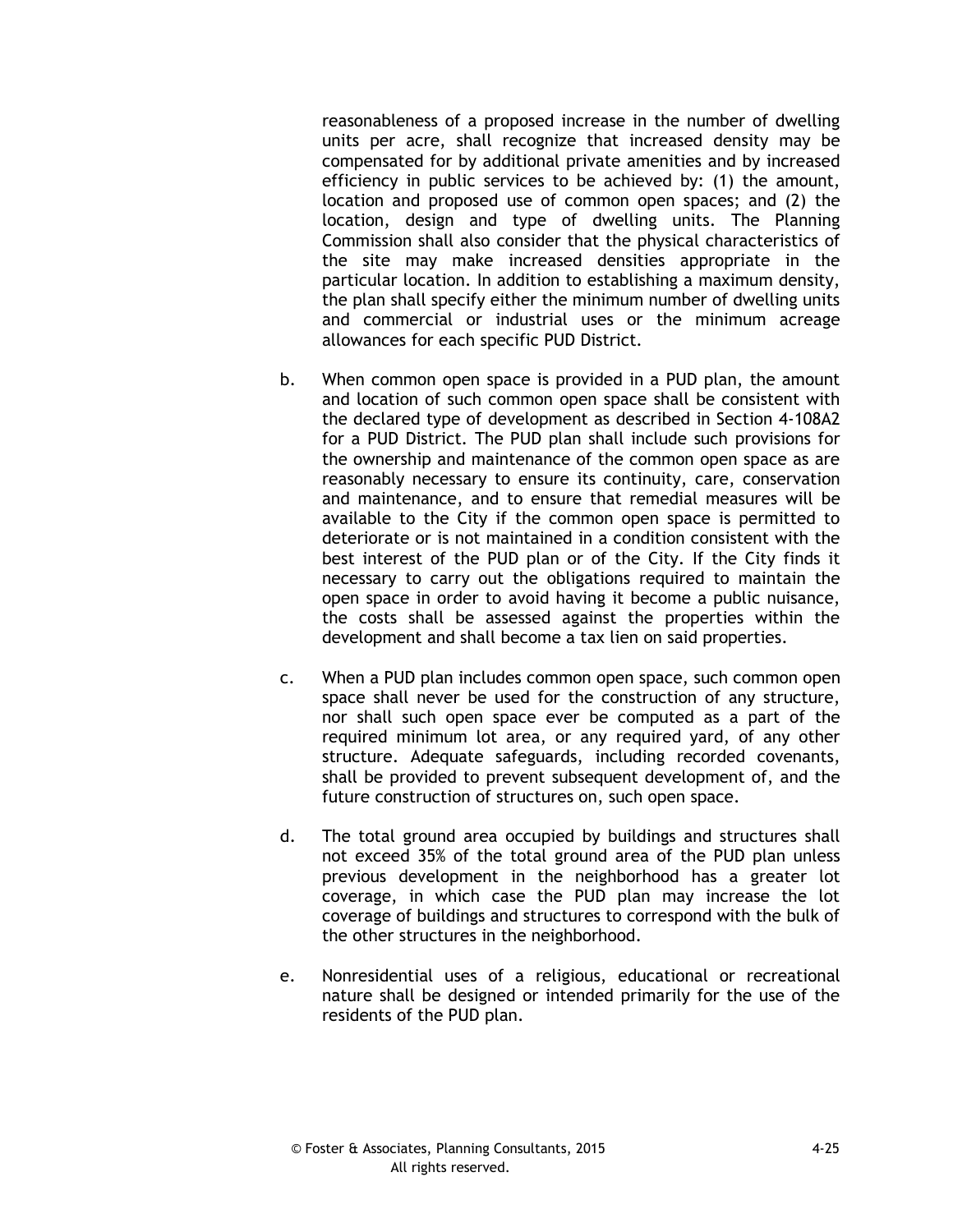- C. Preliminary PUD Plan Contents. An application to establish a PUD District shall be processed in the same manner prescribed for amending these Zoning Regulations. The same requirements for notice to property owners, advertisement of public hearing, protest petitions, and adoption by the Governing Body shall be required as in conventional zoning. (See Article 11.) The applicant shall also concurrently prepare and submit a preliminary PUD plan for review and recommendation by the Planning Commission which shall contain the following information and documents:
	- 1. A development plan of the site showing the location, arrangement, bulk, type and use of all existing and proposed structures, the proposed traffic circulation pattern within and surrounding the development, the areas to be developed for parking, the points of ingress and egress, access streets where required, the relationship of abutting land uses and zoning districts, proposed lots and blocks, if any, and proposed public or common open space, if any, including reserves, parks, playgrounds, school sites and recreational facilities.
	- 2. Applicable information as required for a preliminary plat pursuant to provisions in the City Subdivision Regulations.
	- 3. A statement of the anticipated residential density (when applicable), the proposed total gross floor area of nonresidential uses, and the percentage of the development which is to be occupied by structures, i.e., total area of all such zoning lots.
	- 4. Preliminary sketches and/or description of the proposed screening and landscaping features.
	- 5. When a PUD plan is to be constructed in units the phasing of development for each unit in sequence shall be indicated. No such unit shall have a residential density that exceeds by more than 20% the proposed residential density of the entire PUD plan. When a PUD plan provides for common open space, the total area of common open space provided at any stage of development shall, at minimum, bear the same relationship to the total open space to be provided in the entire plan as the units completed or under development bear to the entire plan.
	- 6. Evidence that the applicant has sufficient control over the parcel of land to effectuate the proposed plan, including a statement of all the ownership and beneficial interests in the land and the proposed development.
	- 7. When it deems necessary, the Planning Commission may require a traffic survey setting out and analyzing the effect that the PUD plan will have upon traffic in the streets and thoroughfare adjacent to and in the vicinity of the proposed development.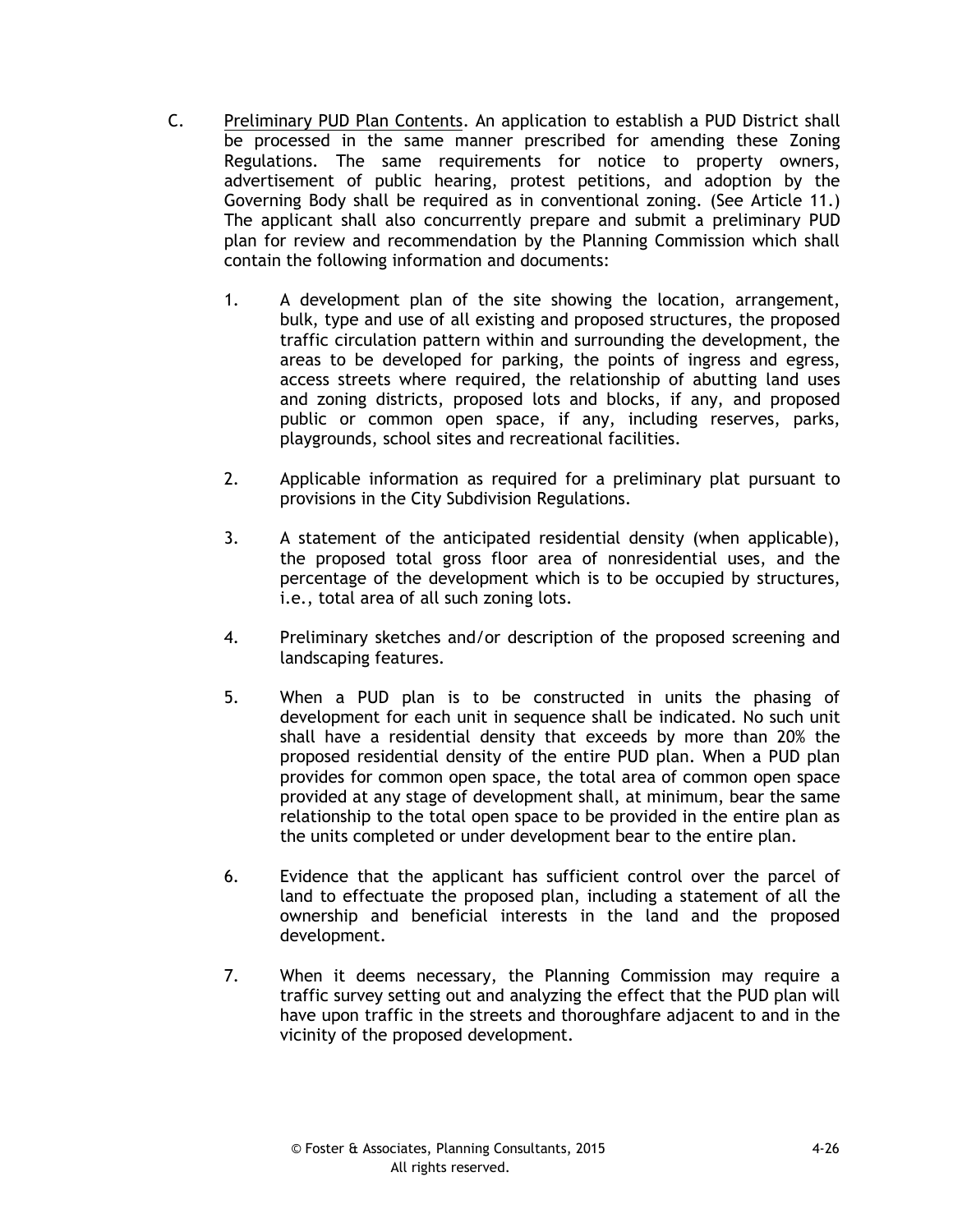- 8. A statement of objectives showing the relationship of the PUD plan to the Comprehensive Plan with respect to land use for various purposes, density of population, direction of growth, location and function of streets and other public facilities, and common open space for recreation or visual benefit or both, and such other factors as the City may find relevant in making a finding whether a PUD plan shall be authorized as being in general conformity to the Comprehensive Plan.
- 9. In the case of general planned developments, a statement identifying the principal types of business and/or industrial uses that are to be included in the proposed development.
- 10. When a PUD plan includes provisions for common open space, or recreational facilities, a statement describing the provision that is to be made for the care and maintenance of such open space or recreational facilities. If it is proposed that such open space be owned and/or maintained by any entity other than a governmental authority, copies of the proposed articles of incorporation and bylaws of such entity shall be submitted.
- 11. Copies of any restrictive covenants that are to be recorded with respect to property included in the PUD plan.
- D. Action on Preliminary PUD Plan.
	- 1. Hearing, Findings and Recommendation of Planning Commission. The Planning Commission shall, within 60 days after a preliminary PUD plan is filed with it, hold a public hearing on the plan after giving the notice required by Section 11-100D for hearings on amendments. Such public hearing shall consider all aspects of the preliminary PUD plan including all proposed units of development. Within 14 days after the last public hearing on such plan, the Commission shall prepare and transmit to the Governing Body and to the applicant specific findings of fact with respect to the extent to which the preliminary PUD plan complies with the standards set out in Sections 4-108B and C, together with its recommendations to the Governing Body with respect to the action to be taken on the PUD plan. The Commission may recommend approval, disapproval or approval with modifications, conditions or restrictions. Copies of the findings and recommendations of the Planning Commission shall be made available to any other interested persons.
	- 2. Action by the Governing Body. After a 14-day period following the public hearing in which to receive protest petitions as provided by Section 11-103, the Governing Body shall under the adoption procedures of Section 11-104 consider the approval or disapproval of the preliminary PUD plan after it receives the findings and recommendations of the Planning Commission thereon. If the preliminary PUD is disapproved, the applicant shall be furnished with a written statement of the reasons for disapproval of the plan. If the preliminary PUD is to be approved, the Governing Body shall, after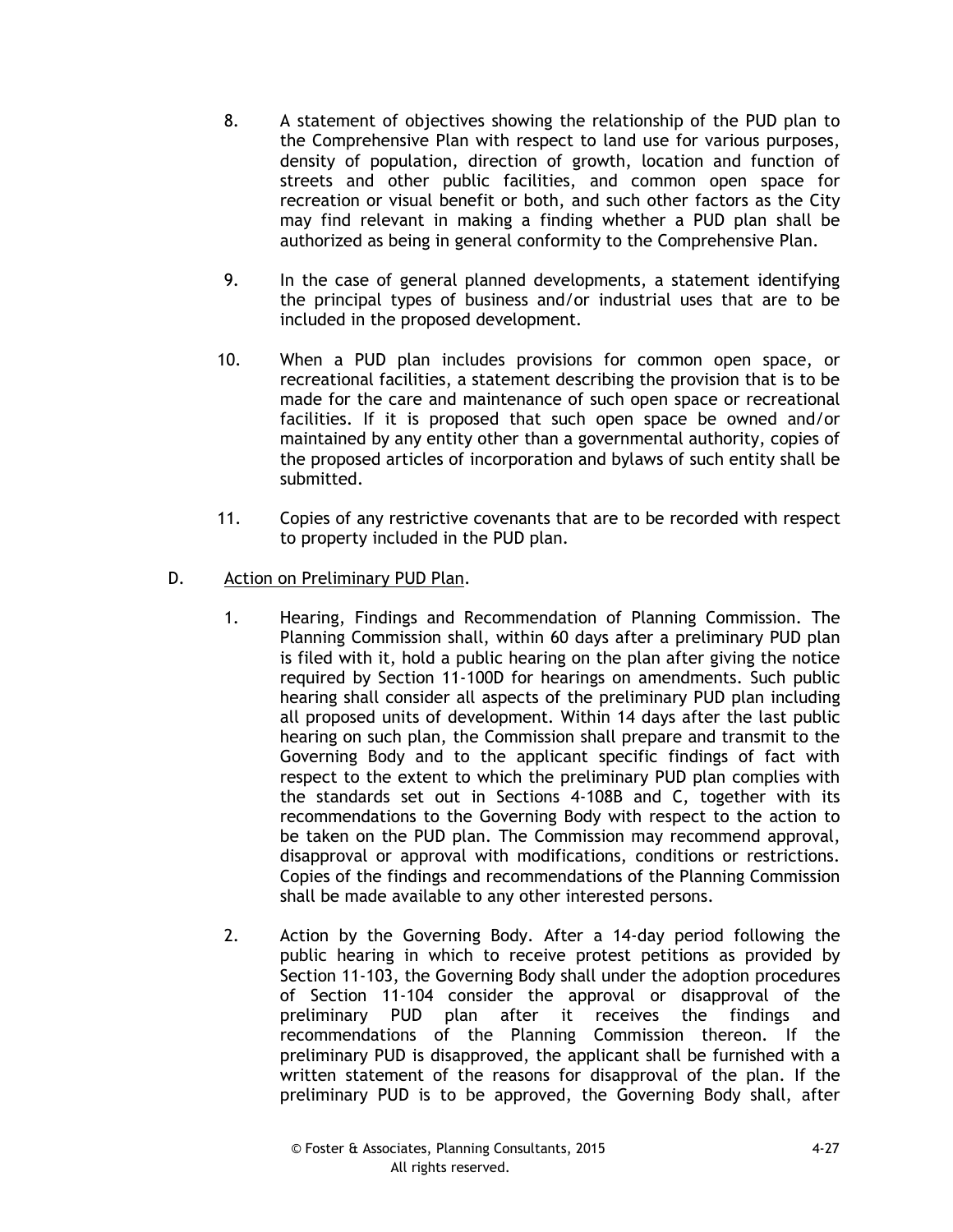receiving from the applicant any acceptance required by Section 4-108D3, adopt an ordinance approving the preliminary PUD plan, and establishing a PUD District for the parcel of land included in the preliminary PUD plan.

- 3. Restrictions and Conditions. The Governing Body may alter the preliminary PUD plan according to the procedures of Section 11-104 (2) or (3) and impose such conditions and restrictions on the PUD plan as it may deem necessary to ensure that the development will be in harmony with the general purpose and intent of these regulations and with the Comprehensive Plan. When the Governing Body alters the preliminary PUD plan, the applicant shall have 30 days within which to file an acceptance of such alterations, conditions or restrictions.
- 4. Form of Ordinance. An ordinance establishing a PUD District and approving a PUD plan shall specify the Zoning Regulations and restrictions that will, pursuant to the PUD plan, apply in the PUD District and shall describe the boundaries of such district or set such boundaries out on a map that is incorporated and published as a part of such ordinance. Such ordinance shall also specify the conditions and restrictions that have been imposed by the Governing Body on the PUD plan, and the extent to which the otherwise applicable district regulations have been modified.

### E. Status of Preliminary PUD Plan After Approval.

- 1. Within 15 days after the adoption of an ordinance establishing a PUD District and approving a preliminary PUD plan, a copy of such ordinance shall be filed by the City Clerk with the Zoning Administrator and a similar copy mailed to the applicant. When approval of such a preliminary plan has been granted, the establishment of the PUD District by name shall be noted on the Official Zoning Maps.
- 2. After being notified of the approval of a preliminary PUD plan by the Governing Body, the applicant shall within 15 days file with the County Register of Deeds a statement that such a plan has been filed with the City and has been approved and is applicable to certain specified legally described land and that copies of said plan are on file in the office of the Zoning Administrator. Such statement recorded with the Register of Deeds shall also specify the nature of the plan, the proposed density or intensity of land uses and other pertinent information sufficient to notify any prospective purchasers or users of land of the existence of such a plan. The recorded statement shall specify that the preliminary PUD plan shall become binding upon all successors and assigns unless amended in conformance with these regulations.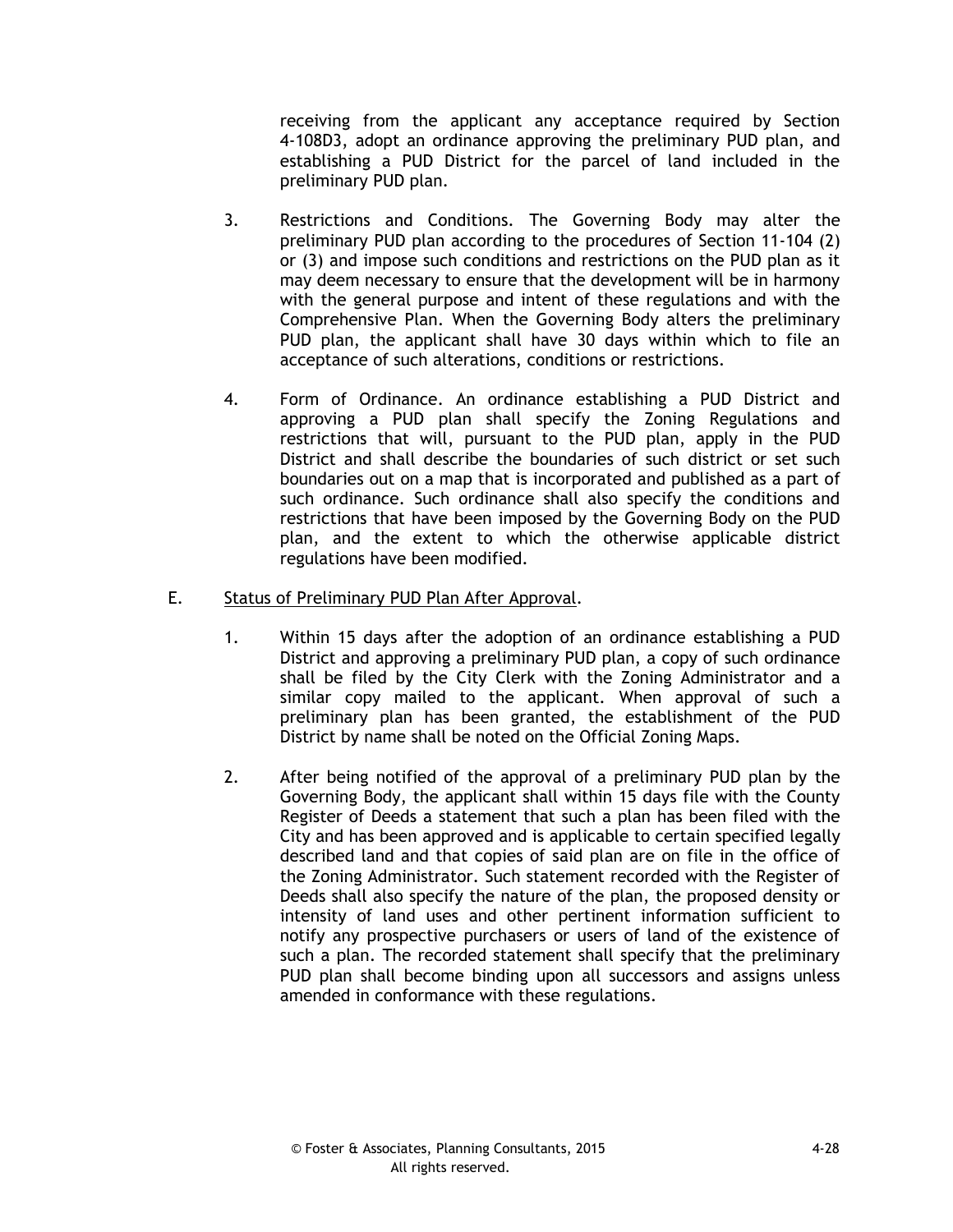- 3. Preliminary approval of a PUD plan shall not qualify such a plan for recording. A PUD plan which has been given preliminary approval as submitted or which has been given preliminary approval with alterations, conditions and restrictions, which have been accepted by the applicant (and provided that the applicant has not defaulted nor violated any of the conditions of the preliminary approval), shall not be modified or revoked nor otherwise impaired by action of the City pending an application or applications for approval of a final PUD plan without the consent of the applicant; provided that, an application for a final PUD plan approval is filed within one year of the date of approval of the preliminary PUD plan, or in the case of unit developments, that a final plan of at least one unit shall be filed within one year from the date of approval of such preliminary plan and final plans of all such units shall be filed within five years from the date that such preliminary plan was approved. The Planning Commission on application of the applicant, may from time to time, recommend extensions of time to the Governing Body for their decision within which an applicant may submit such final PUD plans. Each such extension shall not be for more than one year.
- 4. In the event that a PUD plan is given preliminary approval and thereafter, but prior to approval of a final PUD plan, the applicant shall: (1) choose to abandon said plan and shall so notify the Planning Commission in writing; or (2) shall fail to timely file an application, or applications, for approval of a final plan, it shall be deemed to be revoked. When a preliminary plan is revoked, all that portion of the preliminary plan for which final approval has not been given shall be subject to those provisions of the Zoning Regulations and other local ordinances that were applicable thereto immediately prior to the approval of the preliminary plan and as they may have been amended from time to time. The Governing Body shall forthwith adopt an ordinance repealing the PUD District and the preliminary PUD plan for that portion of the development that has not received final PUD plan approval and reestablishing the zoning and other regulatory provisions that would otherwise be applicable. When a PUD District is revoked, such revocation shall be noted on the Official Zoning Maps.

### F. Final PUD Plan Contents and Approval.

- 1. An application for approval of a final PUD plan may be filed for all the land included in a planned development or for a unit thereof. Such application shall be filed by the applicant with the Zoning Administrator within the specified time in Section 4-108E3, and shall be in substantial compliance with the preliminary PUD plan as approved. The application shall include:
	- a. A development plan of the site showing the physical layout and design of all streets, easements, rights of way, reserves, lots, blocks and common open space including statements, where applicable, on the residential densities, the types and uses of structures, the maximum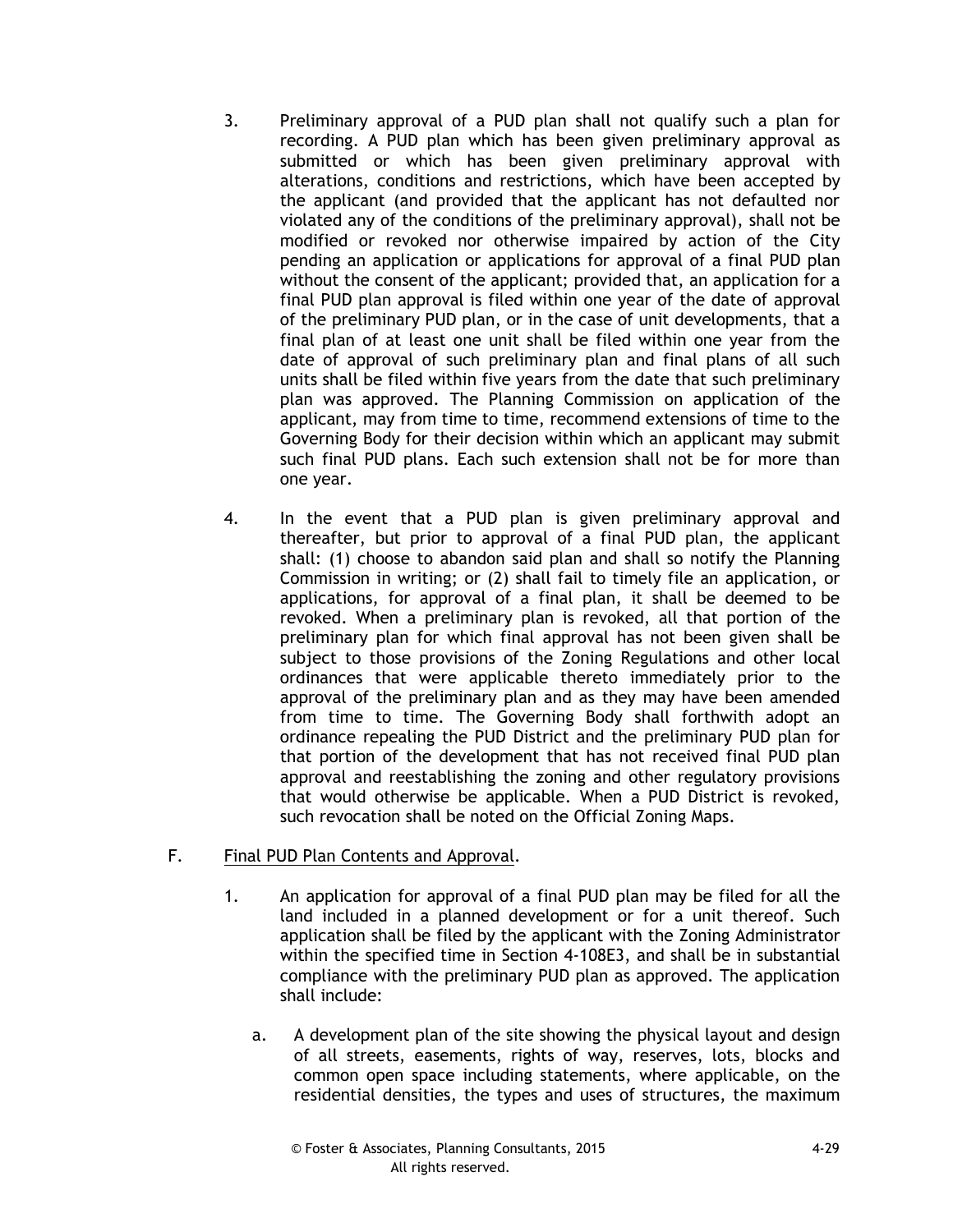gross floor area, the percentage of the development by total area of such zoning lots to be occupied by structures, the height of structures, the height and size of signs, the building setback lines, and the boundary of units within which the phasing of construction would be scheduled.

- b. Applicable information and certificates as required for a final plat pursuant to the provisions in the City Subdivision Regulations including such waivers and modifications as may have been agreed to in the preliminary PUD plan.
- c. Plans for landscaping and screening.
- d. A statement of dedication for easements or right of ways and a copy of any restrictive covenants.
- e. Proof of the establishment and activation of any entity that is to be responsible for the management and maintenance of any common open space.
- f. No lots, parcel or dwelling unit in such development shall be conveyed or leased prior to the recording of the final PUD plan.
- g. Such guarantees and agreements that are required by the provisions and procedures of the City Subdivision Regulations regarding final plats.
- 2. A PUD plan submitted for final approval shall be deemed to be in substantial compliance with the preliminary PUD plan, as approved; provided that, any modification by the developer of the preliminary plan, as approved, does not: (1) vary the proposed gross residential density or intensity of use by more than 5%; or (2) involve a reduction of the area set aside for common open space; or (3) increase by more than 10% the gross floor area proposed for nonresidential use; or (4) increase by more than 5% the total area of zoning lots used for buildings or a substantial change in their height. A public hearing shall not be held to consider modifications in the location and design of streets or facilities for water and for disposal of sanitary sewerage and storm water.
- 3. Although a public hearing shall not be required on an application for approval of a final PUD plan to determine if it is in substantial compliance with the preliminary PUD plan, as approved, the Planning Commission may receive public input related to the final plan if deemed desirable. The burden shall be upon the applicant to show the Planning Commission good cause for any variation between the preliminary plan, as approved, and the final plan as submitted. When the application for final approval has been filed, together with all drawings, specifications and other documents required in support thereof, the Commission shall make a recommendation on such final plan; provided, however, that in the event the final plan as submitted contains variations from the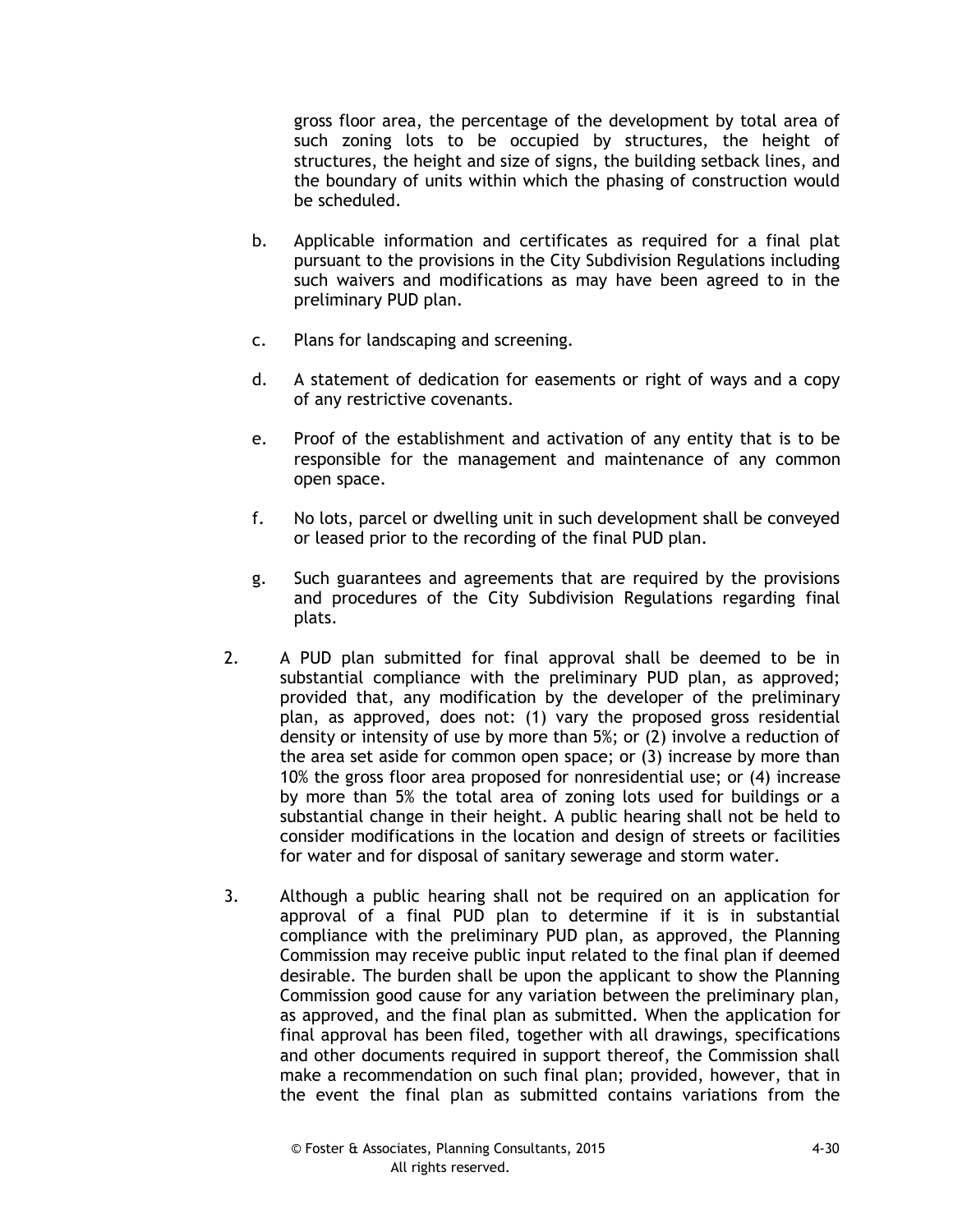preliminary plan as approved, but remains in substantial compliance with the preliminary plan, as approved, the Commission may, after a meeting with the applicant, refuse to recommend approval of the final plan and shall so advise the applicant in writing of such refusal, setting out the reasons why one or more of said variations are not in the public interest. In the event of such refusal, the applicant may refile his application for final approval without the variations objected to by the Commission at any time within which he shall be entitled to apply for final approval. If the time for applying for final approval shall have expired at the time when the Commission advised the applicant that the variations were not in the public interest, then the applicant shall have 60 additional days within which to refile an application for final approval without the said variation. If the applicant shall fail to refile within said period, he or she shall be deemed to have refused to accept such requirements and final approval shall be deemed to have not been approved.

- 4. In the event the final PUD plan, as submitted for approval, is not in substantial compliance with the preliminary PUD plan as approved, the Planning Commission shall so notify the applicant in writing, setting out the particular ways in which the final plan is not in substantial compliance with the preliminary plan as approved. The applicant may make such changes in the final plan as are necessary to bring it into compliance with the preliminary plan as provided for variations in Section 4-108F3, or may file an application for an amended PUD District and/or a preliminary PUD plan in order to bring the proposed final plan into substantial compliance with such an amended District or plan. The time limit within which to file such amendments shall be the same as for a variation in Section 4-108F3. Such public hearing shall be held, notice thereof shall be given, and the hearing shall be conducted in the manner prescribed in Sections 4-108D and E of these regulations including the provisions for protest petitions, Governing Body approval and filing a revised statement of the plan with the County Register of Deeds. In the event the applicant shall fail to take either of these alternate actions within said time, the applicant shall be deemed to have abandoned the plan.
- 5. After a final PUD plan, or any unit thereof, has been submitted for consideration by either the procedures prescribed in Sections 4-108F3 or 4, the plan shall be considered for final approval by the Governing Body within 30 days. A final PUD plan, or any part thereof, which has been given final approval by the Governing Body, shall be filed of record with the County Register of Deeds within 60 days following the satisfying of all conditions precedent and conditioned upon such approval as well as signatures for all certificates required for a final plat before recording. A copy of the recorded final plan shall also be filed with the Zoning Administrator before any building and/or zoning permits are issued or development takes place in accordance therewith. In the event the Governing Body fails to act, either by approval or by disapproval within the time prescribed, the final plan shall be deemed to be approved.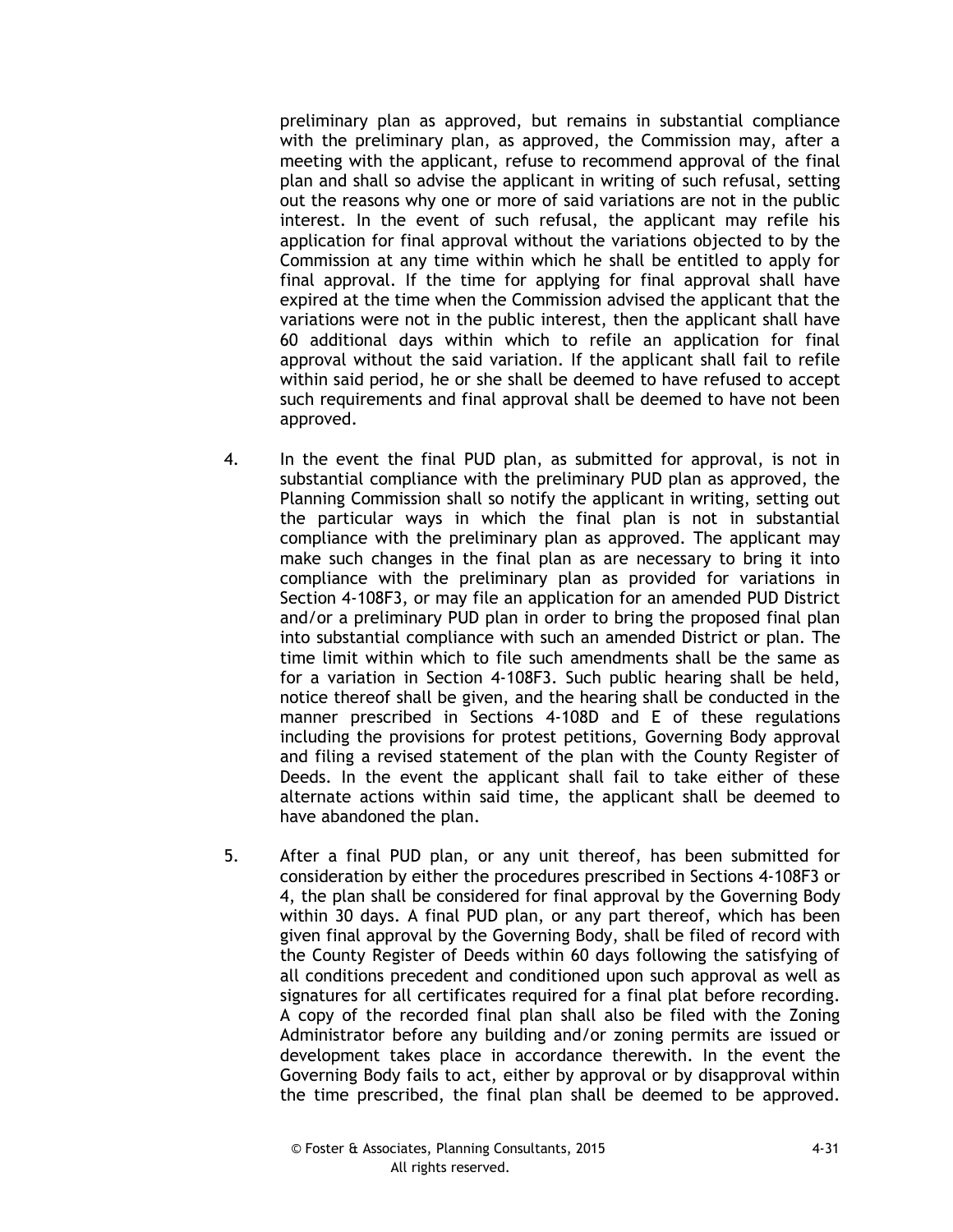Pending completion within a reasonable time of said PUD, or of any unit thereof, that has been finally approved, no modification of the provisions of said plan, or unit thereof, as finally approved, shall be made except with the consent of the applicant.

- 6. In the event that a final PUD plan or unit thereof is given final approval and thereafter the applicant shall abandon said plan or the unit thereof and shall so notify the City in writing, or in the event the applicant shall fail to commence the plan within 18 months after final approval, it shall terminate and shall be deemed null and void unless such time period is extended by the Governing Body upon written application by the applicant.
- G. Enforcement and Modification. To further the mutual interest of the residents and owners of the final PUD plan and of the public in the preservation of the integrity of the plan, as finally approved and to ensure that modifications, if any, in the plan shall not impair the reasonable reliance of the residents and owners upon the provisions of the plan, nor result in changes that would adversely affect the public interest, the enforcement and modification of the provisions of the plan as finally approved, whether recorded by plan, covenant, easement or otherwise, shall be subject to the following provisions:
	- 1. Enforcement by the City. The provisions of the final plan relating to:
		- a. The use of land and the use, bulk (height, yards and maximum coverage) and location of buildings and structures;
		- b. The quality and location of common open space; and
		- c. The intensity of use or the density of residential units shall run in favor of the City and shall be enforceable in law or in equity by the City without limitation on any powers or regulation otherwise granted the City by law.
	- 2. Enforcement by the residents and owners. All provisions of the final plan shall run in favor of the residents and owners of the planned development, but only to the extent expressly provided in the plan and in accordance with the terms of the plan and to that extent such provisions, whether recorded by plan, covenant, easement or otherwise, may be enforced at law or equity by residents and owners, acting individually, jointly, or through an organization designated in the plan to act on their behalf; provided, however, that no provisions of the plan shall be implied to exist in favor of residents and owners of the development except as to those portions of the plan which have been finally approved and have been recorded.
	- 3. Modification of the final plan by the City. All those provisions of the plan authorized to be enforced by the City under Section 4-108G1 may be modified, removed or released by the City (except grants or easements relating to the service or equipment of a public utility unless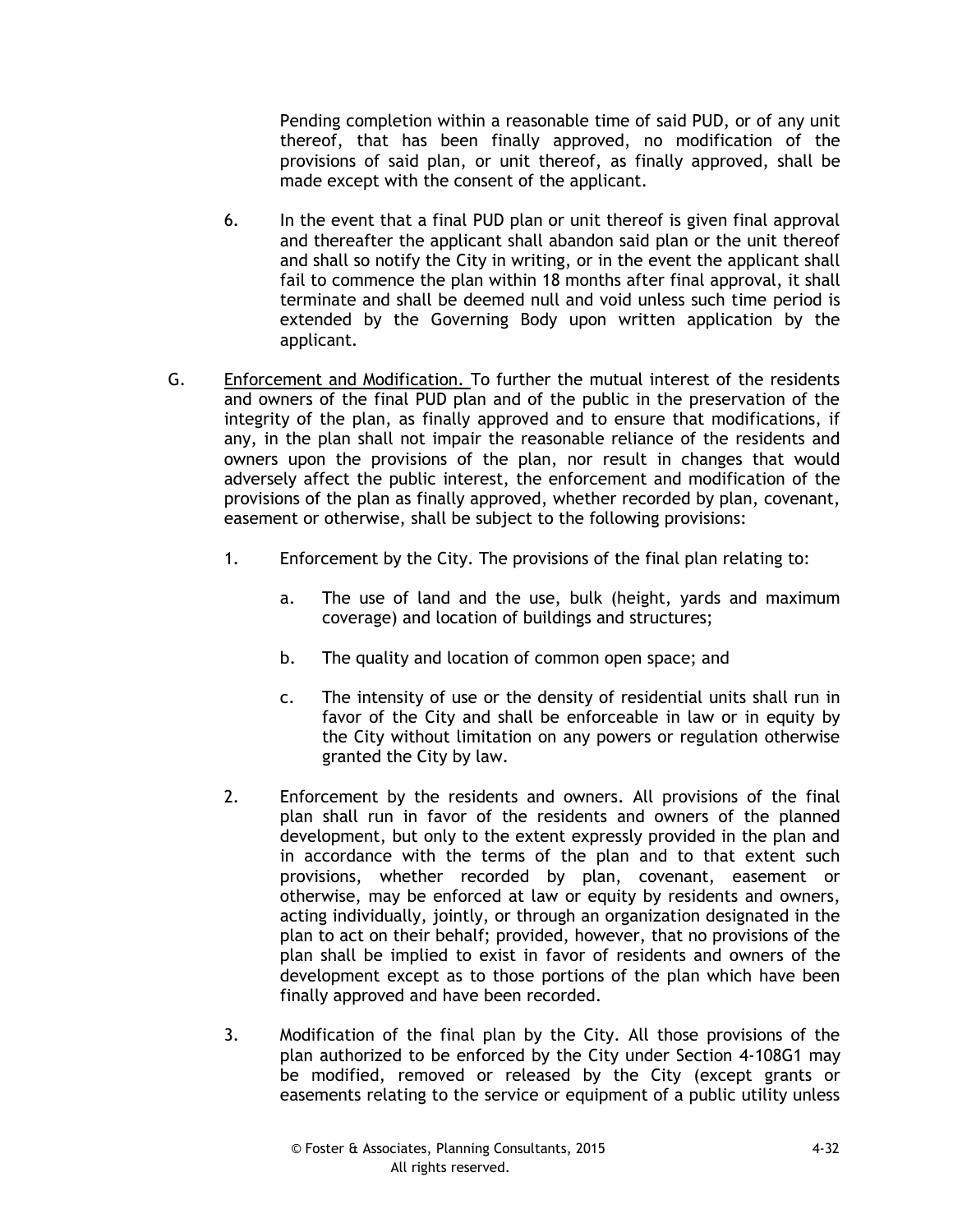expressly consented to by the public utility), subject to the following conditions:

- a. No such modification, removal or release of the provisions of the plan by the City shall affect the rights of the residents and owners of the planned development to maintain and enforce those provisions, at law or equity, as provided in Section 4-108G2.
- b. No modification, removal or release of the provisions of the plan by the City shall be permitted except upon a finding by the City, following notice of a public hearing called and held in accordance with the provisions of these regulations, that (1) the same is consistent with the efficient development and preservation of the entire final PUD plan; (2) does not adversely affect either the enjoyment of land abutting upon or across a street from the plan or the public interest; and (3) is not granted solely to confer a special benefit upon any person.
- 4. Modification by the residents and owners. Residents and owners of the planned development may, to the extent and in the manner expressly authorized by the provision of the plan, modify, remove or release their rights to enforce the provisions of the plan, but no such action shall affect the right of the City to enforce the provisions of the plan in accordance with the provisions of Section 4-108G1. If it is determined by the Zoning Administrator that such modifications would result in changes to the PUD District and/or the preliminary PUD plan, then application must be made for such amendment or amendments to be considered for re-approval of the district or plan in the same manner as the original. If it is determined that modifications resulting in changes to the final PUD plan are necessary and cannot be satisfied under Sections 4-108F2, 3, 4 and 5, then application must be made for such amendment or amendments to the original PUD District or preliminary PUD plan as may be necessary to consider such amendment(s).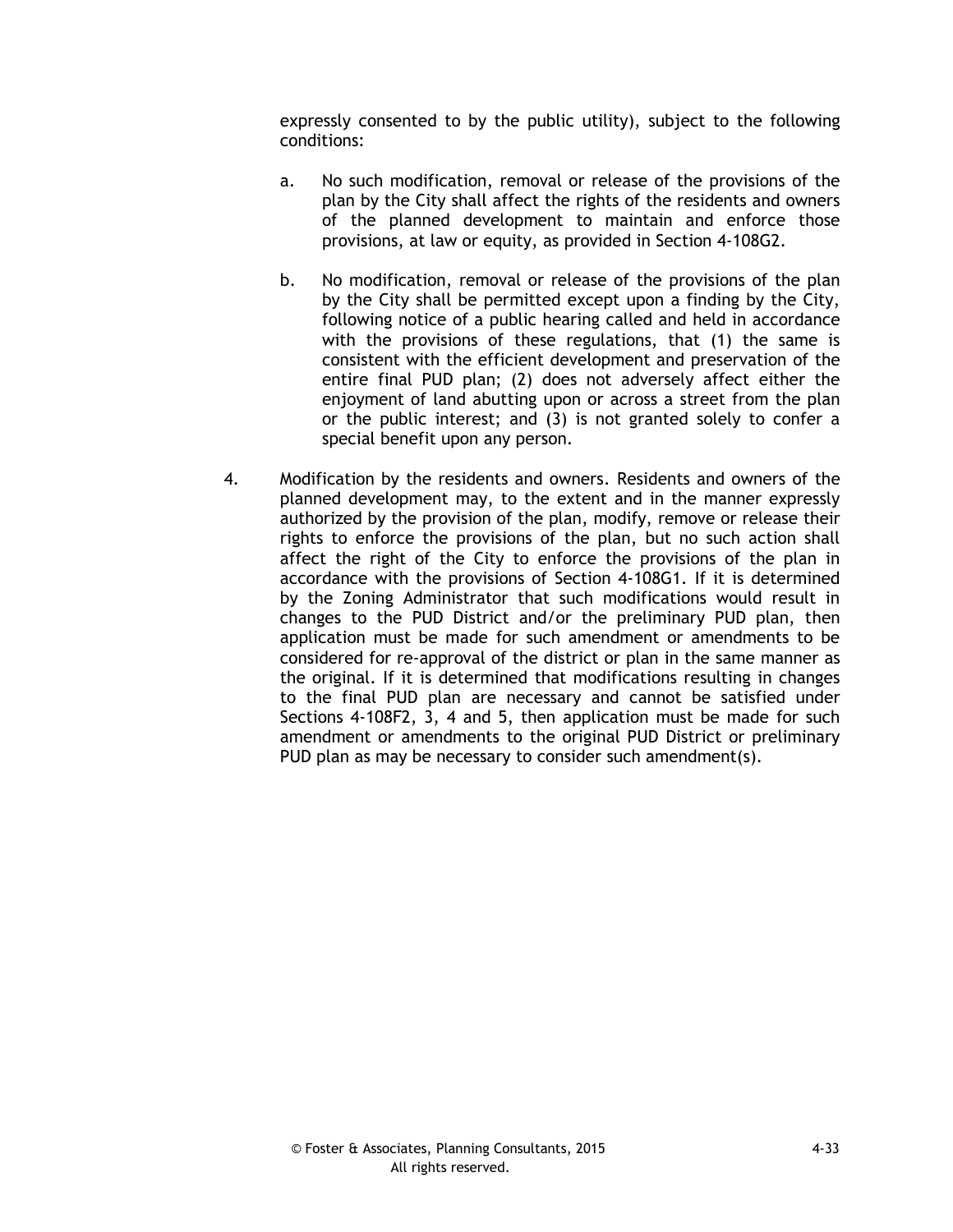- **109 C-O College Overlay District.** This district may be applied as an overlay district in combination with the underlying residential districts, i.e. the R-1 Single-Family and the R-2 Multiple-Family Residential district. More specifically, the C-O District is intended to accommodate the development of a college as an institution of higher education. This may be accomplished by serving both as a permitted use for the main campus owned or leased by the college as well as being applied on adjacent residentially zoned properties as individual special uses. By delineating the boundary of the district on the latter residential area, such area is recognized as a logical and desirable direction for the expansion of the college itself and its many potential related activities.
	- A. Permitted and Conditional Uses. When the C-O District is applied as an overlay district, the following uses shall be permitted by-right in addition to all the permitted and conditional uses in any underlaying residential district:

Colleges including their buildings owned or leased as principal and accessory structures for administrative and faculty offices; classrooms; laboratories; chapels; auditoriums; lecture halls; libraries; student, faculty, and alumni centers; athletic facilities; maintenance buildings and dormitories, group residences, and day care facilities for student and faculty housing. Permitted outside activities shall include marching, drilling, band, athletics, campus celebrations and displays, graduations, scientific research, music and drama presentations, off-street parking, and similar functions.

- B. Special Uses. When the C-O District is applied as an overlay district, the special uses allowed within the underlying residential district shall be special uses within the C-O overlay as well. In addition, the following uses related to the college activities shall also be designated as special uses in the C-O College Overlay District:
	- 1. Offices, meeting rooms, laboratories, and other facilities for educational, fraternal, professional, religious, service, and research organizations and institutions having a demonstrated relationship to the college.
	- 2. Libraries, art galleries, museums, and other nonprofit cultural groups.

Such special uses shall be expected to be accompanied by the parking space requirements of Article 5, the accessory uses allowed by Article 6, and the Signs of Article 7.

C. Property Development Standards. Each zoning lot developed under the C-O District provisions shall adhere to the Bulk Regulations, Lot Size Requirements, and Use Limitations of the underlying residential district, unless modified by processing the proposed new development as a special use case. Such cases shall be processed in the same manner as a zoning amendment in Article II, except not delineated on the Official Zoning Map.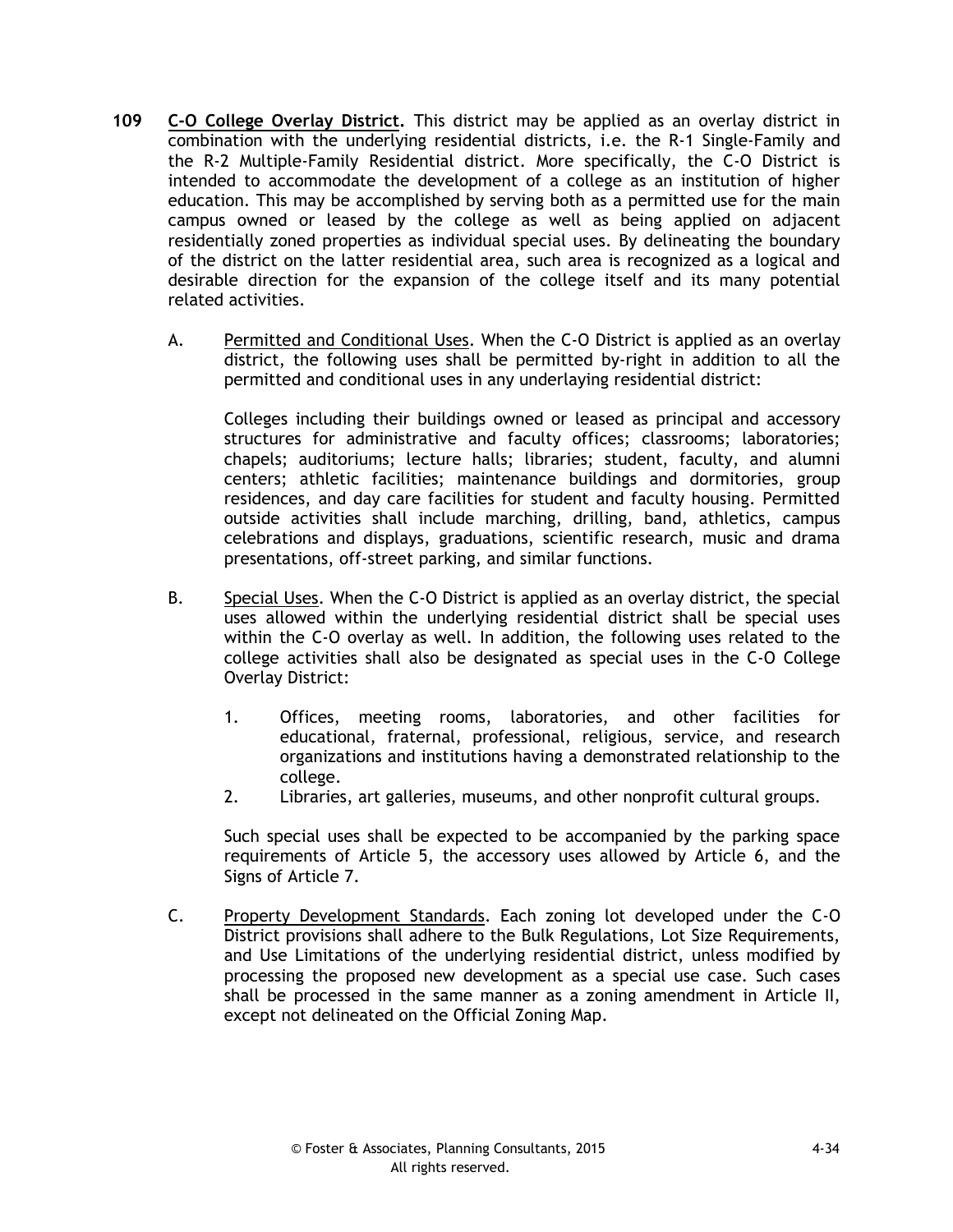## **ARTICLE 5. OFF-STREET PARKING AND LOADING**

- **100 Off-Street Parking.** In any applicable zoning district, all structures built and all uses established hereafter shall provide accessory off-street parking in accordance with the following regulations. When an existing structure or use is expanded, accessory offstreet parking shall be provided in accordance with the following regulations for the area or capacity of such expansion. Plans showing the layout and design of all offstreet parking spaces and loading areas must be submitted and approved by the Zoning Administrator before a zoning permit and/or occupancy certificate is issued for such spaces or areas.
	- A. General Provisions.
		- 1. Utilization: Accessory off-street parking facilities provided for the uses hereinafter listed shall be solely for the parking of motor vehicles in operating condition of patrons, occupants or employees of such uses. Such parking facilities or any vacant lot shall not be used to display or store motor vehicles including recreational vehicles and utility trailers for sale other than where permitted specifically in a district. Such provision shall not prevent the display of a small temporary for sale sign not exceeding two square feet in size on a personal vehicle when parked periodically on a driveway or an identifiable parking area on a zoning lot of a residence or a business location. (See Section 2-102 for definition of STORAGE, OUTDOOR.)
		- 2. Parking space dimension: An off-street parking space shall be at least eight feet six inches in width and at least 18 feet in length, exclusive of access drives or aisles, ramps or columns, unless special parking is designated for variable sizes of vehicles.
		- 3. Access: Each off-street parking space shall open directly upon an aisle or driveway of such width and design as to provide safe and efficient means of vehicular access to such parking space. No parking space shall be designed to exit or back directly onto a public street or use the public right of way for parking space, unless less specifically approved by the Governing Body. Such arrangements are to be discouraged, except in unusual circumstances wherein the traffic safety of the public can still be protected.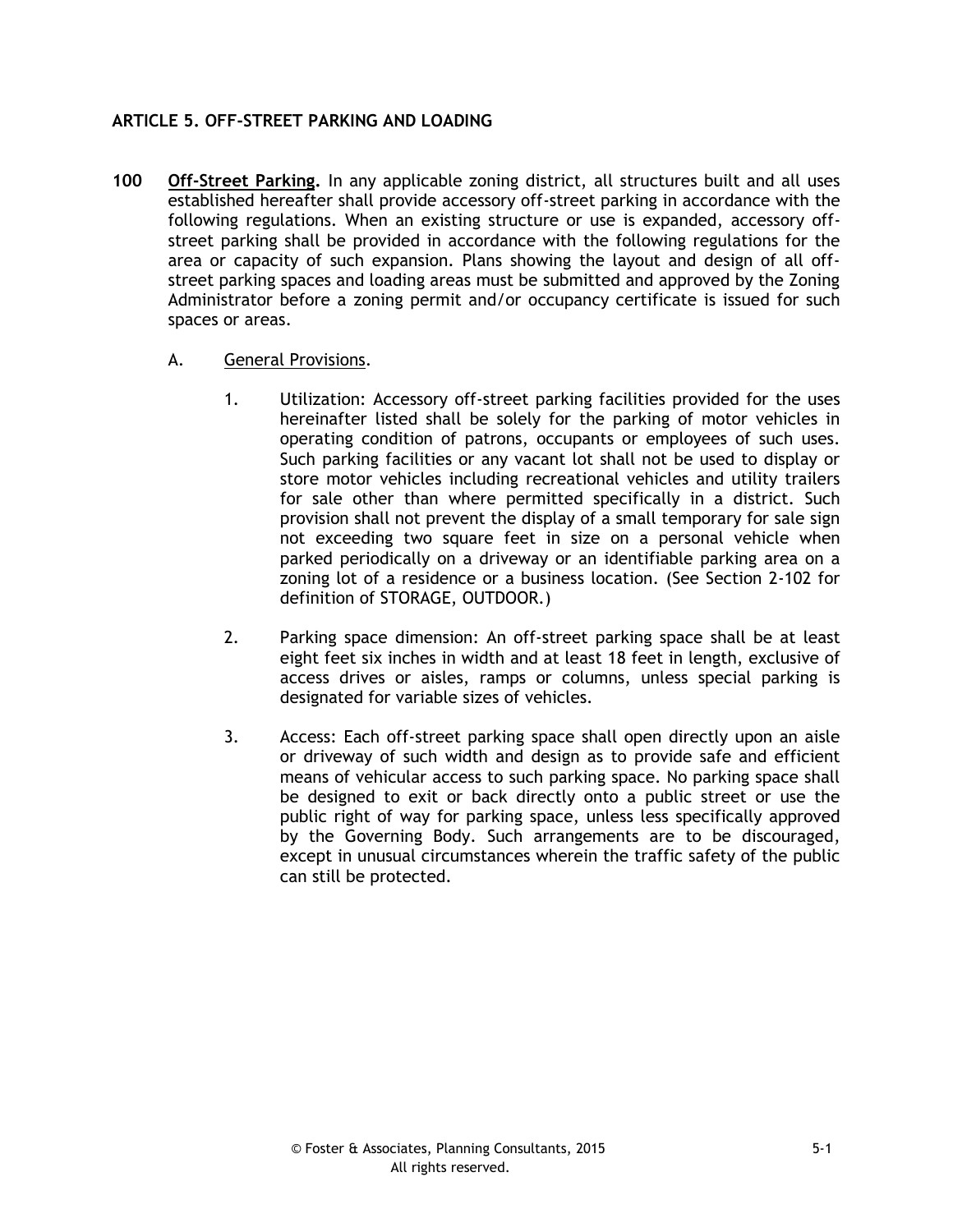- 4. Open and enclosed parking: Off-street parking spaces open to the sky may be located in any yard, except that in residential districts no such spaces shall be located in a front yard setback other than for multiplefamily dwellings. Principal buildings with garages and carports integrated into or attached to the buildings which contain or shelter offstreet parking spaces shall be subject to the yard setback requirements applicable in the district wherein the buildings are located. Detached garages and carports which contain or shelter off-street parking spaces shall be subject to the provisions of the accessory uses contained in Section 6-100 and, in particular, the bulk regulations of Section 6-100C. (See Section 3-103F1 for canopies.)
- 5. Design and Maintenance:
	- a. Design: Off-street parking spaces shall comply with such design standards relating to curb cuts and curb length, stall depth, driveway width, island width, barriers, and the location of ingress and egress as may be established from time to time by the City. Off-street parking spaces may be open to the sky or enclosed in a building or structure. Parking on driveways for single and twofamily dwellings and all types of manufactured and mobile homes is considered to be permitted temporary parking and required parking spaces on such lots are not to be in the front yard setback. All parking spaces must be in an identifiable area where all spaces are contained thereon. (See Section 5-100A5c for screening.)
	- b. Surfacing: All open off-street parking spaces, whether required spaces or not, and driveways shall be graded and paved with an asphalt, asphaltic concrete or concrete which shall be maintained in good condition; provided, however, graveled parking areas are permitted in the agricultural and industrial districts, for church parking lots and in manufactured home parks.
	- c. Screening: Screening for parking spaces and loading areas is incorporated into the general screening and landscaping provisions of Section 3-104.
	- d. Lighting: Any lighting used to illuminate off-street parking spaces shall be shaded so that direct light is not cast upon property located in a residential district and so that glare is not a problem to traffic on any public street.
	- e. Repair and service: No motor vehicle repair work or service of any kind shall be permitted in association with any off-street parking spaces or structures, except as incidental repairs to a personal vehicle. (See Section 2-102 for definition of SALVAGE YARD.)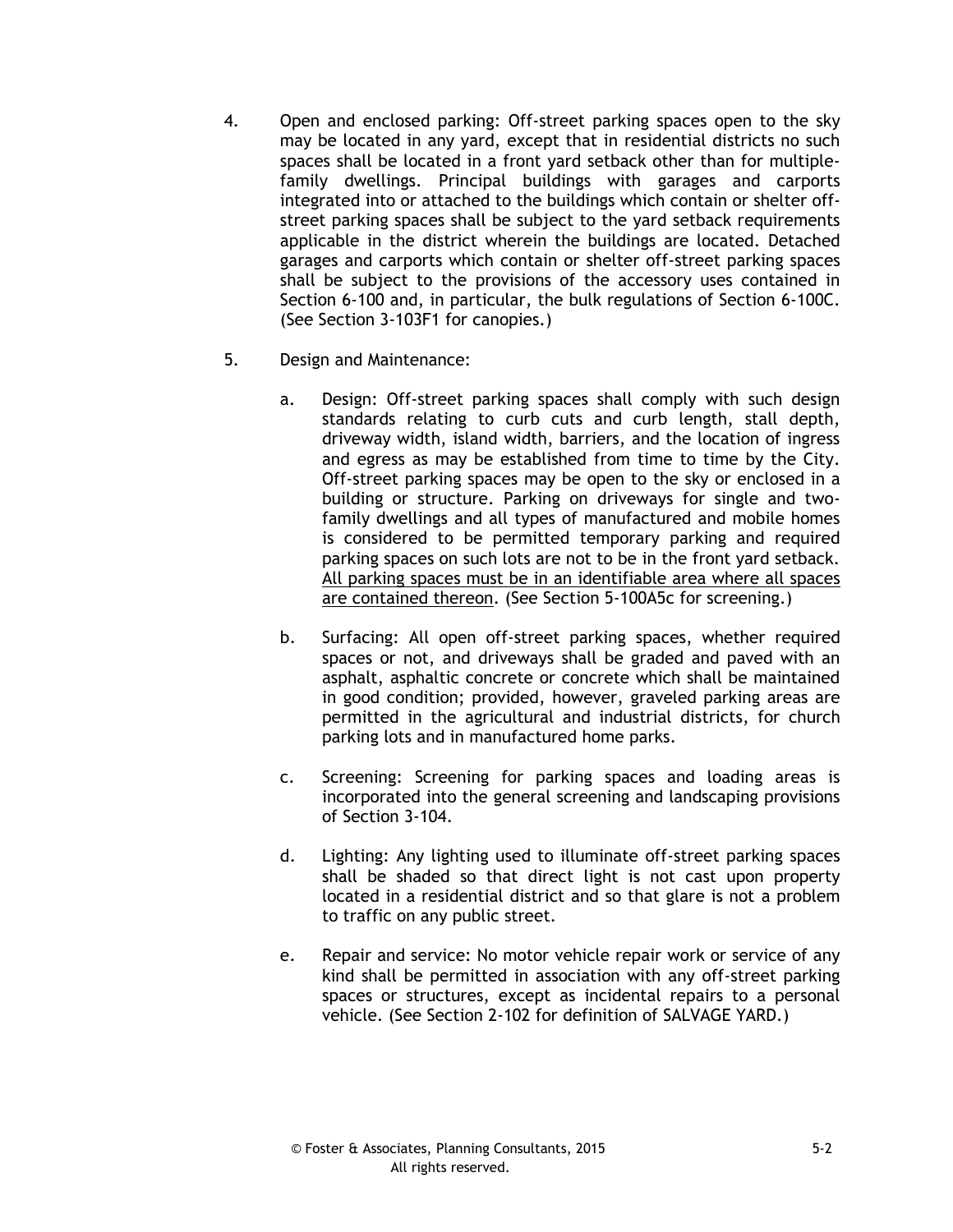- f. Computation: When determination of the number of off-street parking spaces required by these regulations results in a requirement of a fractional space, the fraction of one-half or less may be disregarded, and a fraction in excess of one-half shall be counted as one parking space.
- g. Collective provisions: Off-street parking facilities for separate uses may be provided collectively if the total number of spaces so furnished is not less than the sum of the separate requirements for each such use; provided, that wherever there is a common plan of parking for land in single ownership that the amount of required parking shall consider the joint use of such space whenever large places of assembly are present which vary in their times of use and season of the year to the end that all parking is contained on the site or on accessory parking lots except for infrequent periods of peak use. The off-street parking spaces required by Section 5-101 may be increased; however, where it is anticipated that peak parking periods will be a consistently reoccurring problem. All regulations must be adhered to which cover the location of accessory parking spaces in relation to the use served.
- h. Location: All parking spaces required to serve structures or uses shall be located on the same zoning lot as the structure or use served unless a conditional use permit is obtained under Section 5-102.
- i. Employee parking: Parking spaces required on an employee basis shall be based on the maximum number of employees on duty or residing, or both, on the premises at any one time.
- j. Handicapped parking: Parking spaces according to the number of spaces and their designated signage shall be provided for persons with a disability in conformance to the standards of the federal Americans with Disabilities Act of 1990 as incorporated into state statutes. (See K.S.A. 58-1311 and 42 USCA 12101 et seq.)
- 6. Plans and approval required: Plans showing the layout and design of all off-street parking spaces whether required spaces or not, including driveways and loading areas, shall be submitted and approved by the Zoning Administrator prior to issuance of a zoning permit and/or occupancy certificate for the parking lot itself or as part of an application for a larger related project. Before approving any parking layout, the Administrator shall determine that the spaces provided are usable and meet standard design criteria as well as all parking requirements of these regulations. Parking spaces shall be clearly indicated or otherwise marked to designate the individual spaces.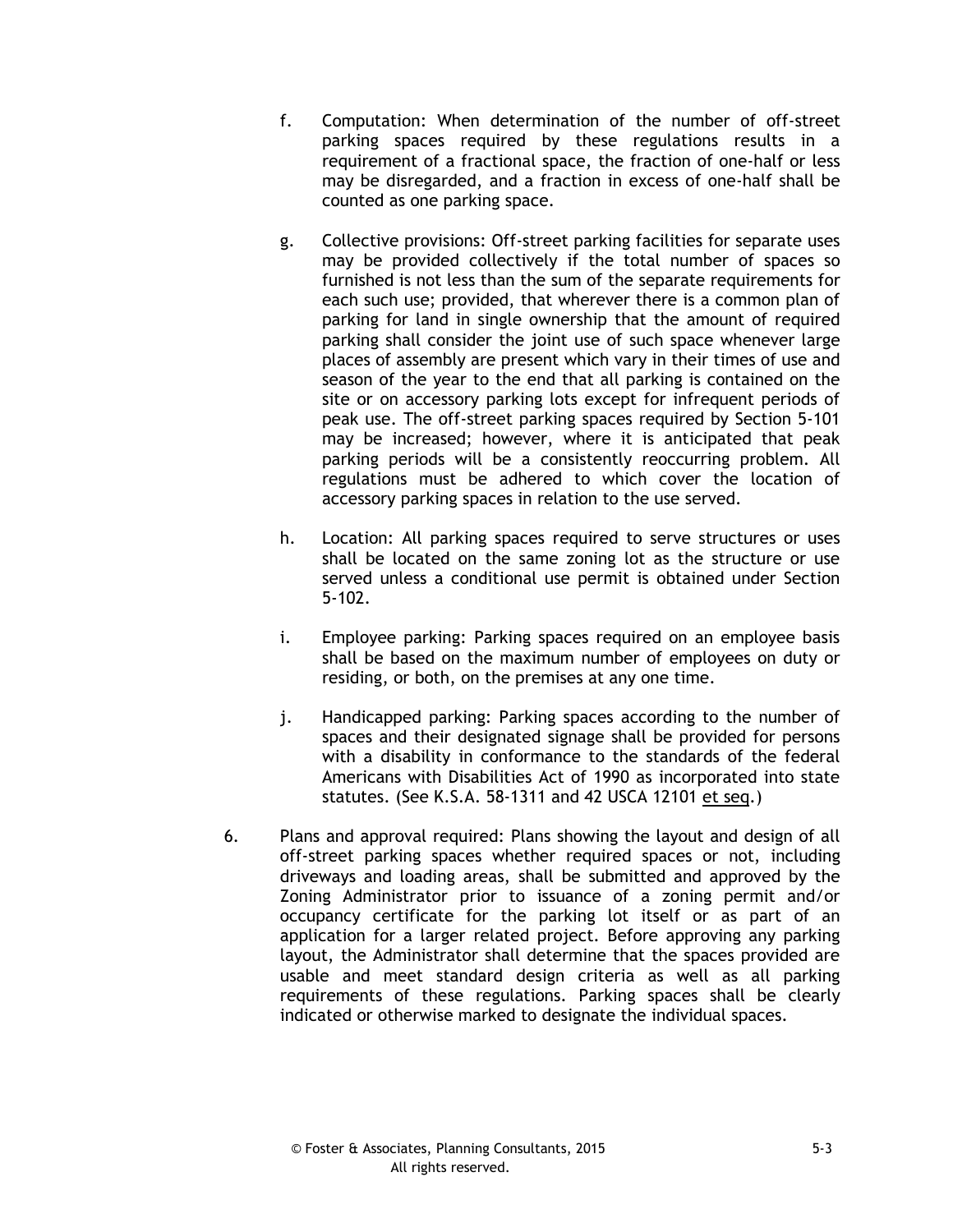- **101 Required Parking Spaces.** Off-street parking spaces accessory to the uses hereinafter designated shall be provided as follows, except no such spaces shall be required in the B-2 Central Business District except for dwelling units constructed in conjunction with business uses:
	- A. Dwelling and Lodging Uses:
		- 1. Single and two-family dwellings, earth-sheltered dwellings, residential-designed manufactured homes and manufactured and mobile homes: At least one parking space for each dwelling unit.
		- 2. Multiple-family dwellings: At least one and one-half parking spaces per unit, except in housing for the elderly, one space per two units.
		- 3. Boarding or rooming houses: One parking space for each two rooms.
		- 4. Hotels, motels and bed and breakfast homes and inns: One parking space for each rental unit, plus such additional spaces as are required for restaurants, assembly rooms and affiliated facilities.

### B. Business and Industrial Uses:

- 1. Automobile, truck, trailer and manufactured or mobile home sales and rental lots: One parking space for each 3,000 square feet of open sales lot area devoted to the sale, display and rental of such vehicles, plus one parking space for each service bay and employee.
- 2. Bowling alleys: Four parking spaces for each lane.
- 3. Business and professional offices: One parking space for each 300 square feet of floor area, not including meeting rooms.
- 4. Cartage, express, parcel delivery and freight terminal establishments: One parking space for each two employees.
- 5. Car washes: Two holding spaces for each car washing stall, plus one drying space for each car washing stall.
- 6. Funeral homes and mortuaries: One parking space for each four seats based upon the designed maximum capacity of the chapel, plus one additional parking space for each employee and each vehicle maintained on the property.
- 7. Furniture or appliance stores and service or repair shops: One parking space for each 400 square feet of floor area.
- 8. Manufacturing, production, processing, assembly, disassembly, cleaning, servicing, testing, or repairing of goods, materials or products: One parking space per two employees.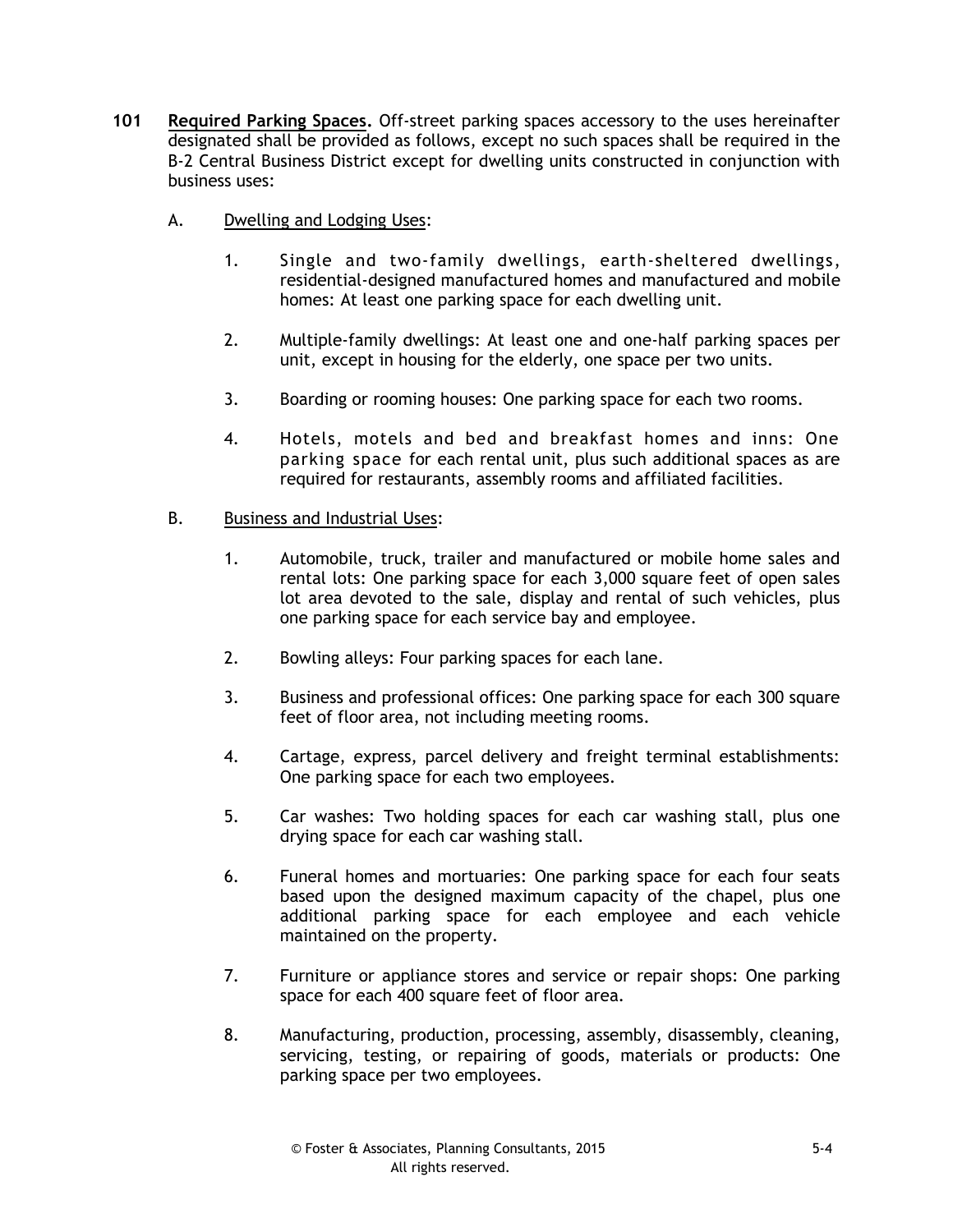- 9. Medical and dental clinics or offices: One and one-half parking spaces for each examining or treatment room, plus one for each doctor and employee.
- 10. Restaurants, private clubs and taverns: One parking space for each 2.5 seats based on the maximum designed seating capacity; provided, however, that drive-in restaurants shall have a minimum of least 10 parking spaces.
- 11. Retail stores and financial institutions: One space per 250 square feet of floor area, not including meeting rooms. (See Section 5-101B13 for places of assembly.)
- 12. Service stations: One parking space for each employee, plus two spaces for each service bay.
- 13. Theaters, auditoriums and places of assembly: One space for each three seats. (See Section 5-100A5g for collective provisions.)
- 14. Warehouses, storage and wholesale establishments: One parking space for each employee.
- C. Other Uses:
	- 1. Child care centers and preschools: One parking space for each employee.
	- 2. Churches: One parking space for each five seats based upon the maximum designed seating capacity in the main worship area, including choir lofts.
	- 3. Elementary, middle school and junior high public schools and equivalent parochial and private schools: One space for each faculty and staff person plus places of assembly. Regular parking spaces must be provided off the street for all buses serving the school. (See Section 5- 100A5g for collective provisions.)
	- 4. Hospitals: One parking space for each two beds, plus one parking space for each resident or staff doctor and one space for each two employees.
	- 5. Nursing homes, convalescent homes and retirement centers: One parking space per each five beds based on the maximum designed capacity of the building, plus one parking space for each employee.
	- 6. Private social and hobby clubs, associations and lodges: One parking space for each three seats based upon the maximum designed seating capacity.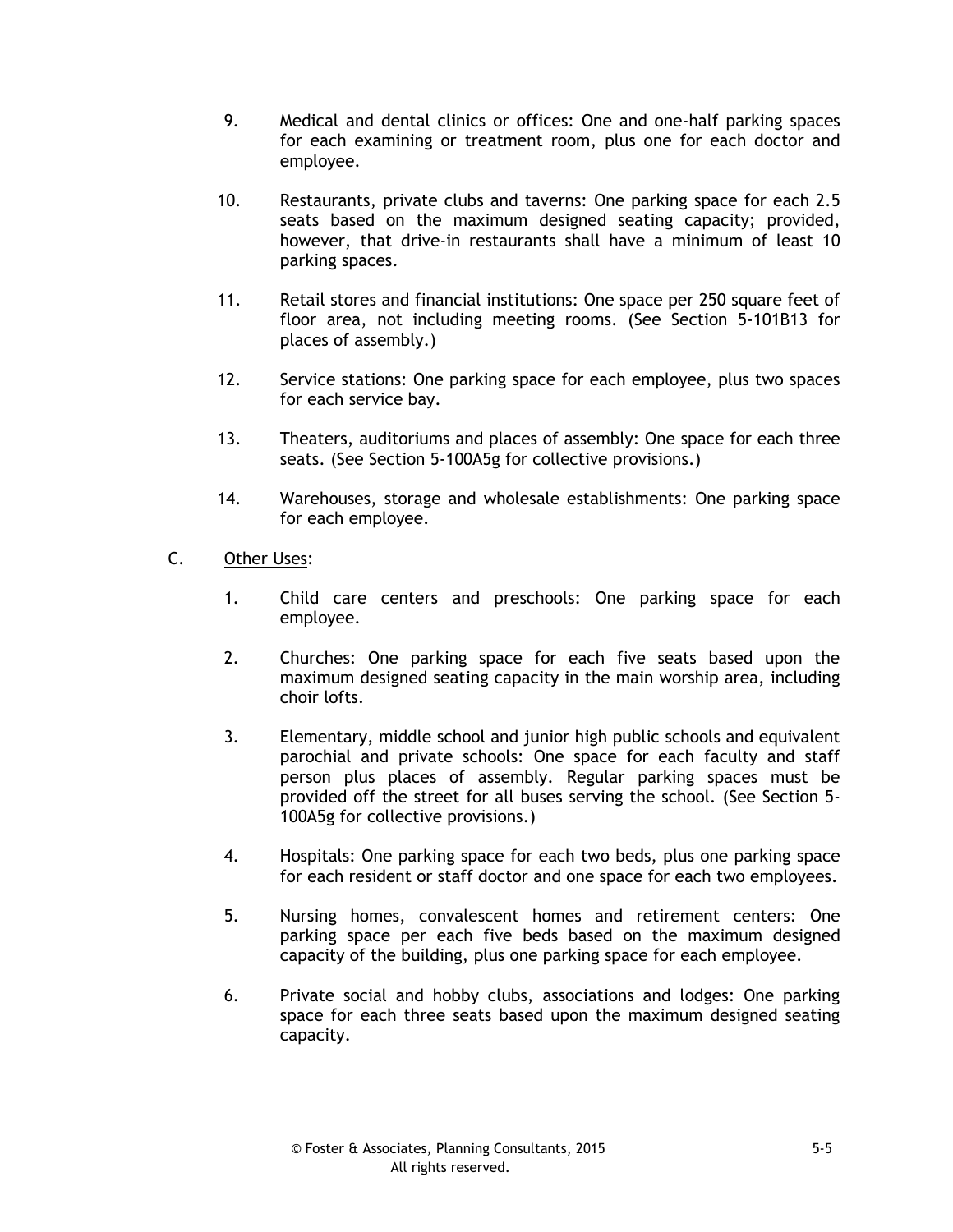- 7. Secondary public and private high schools: One parking space for every three pupils based on the maximum design capacity and one space for each faculty and staff person, plus places of assembly. Regular parking spaces must be provided off the street for all buses serving the school. (See Section 5-100A5g for collective provisions.)
- 8. Trade and commercial schools: Two parking spaces for each three students, plus one for each employee based on full-time equivalency.

Parking spaces for other permitted uses not listed above shall be provided in accordance with the determination of the Zoning Administrator with respect to the number of spaces that are required to serve employees and/or the visiting public at each such use. Parking for special and conditional uses may be established as part of processing their application or when issuing the zoning permit.

- **102 Conditional Use for Parking.** In order to provide off-premises required or additional off-street parking areas, the Board of Zoning Appeals may grant as a conditional use the establishment of parking areas in any zoning district under the following provisions: (See Section 2-102 for definition of PREMISES.)
	- A. Location: The nearest access to the parking area provided under this section must be within at least 300 feet (along lines of public access) from the boundary of the nearest entrance to the structure for which the parking is provided.
	- B. Use: The parking area shall be used for passenger vehicles only, and in no case shall it be used for sales, repair work, storage, dismantling or servicing of any vehicles, equipment, materials or supplies. Only such signs as are necessary for the proper operation of the parking lot shall be permitted.
	- C. Improvements:
		- 1. Parking spaces and driveways on private property providing ingress and egress to parking areas shall be surfaced with concrete, asphaltic concrete, asphalt or any other comparable surfacing which meets the approval of the Board and shall be maintained in good condition and free of weeds, dust, trash and other debris.
		- 2. Parking areas shall have adequate guards to prevent extension or the overhanging of vehicles beyond property lines or parking spaces. Such areas shall have adequate markings for channelization and movement of vehicles.
		- 3. If lighting facilities are provided, they shall be so arranged as to deflect or direct light away from any adjacent dwelling or residential district.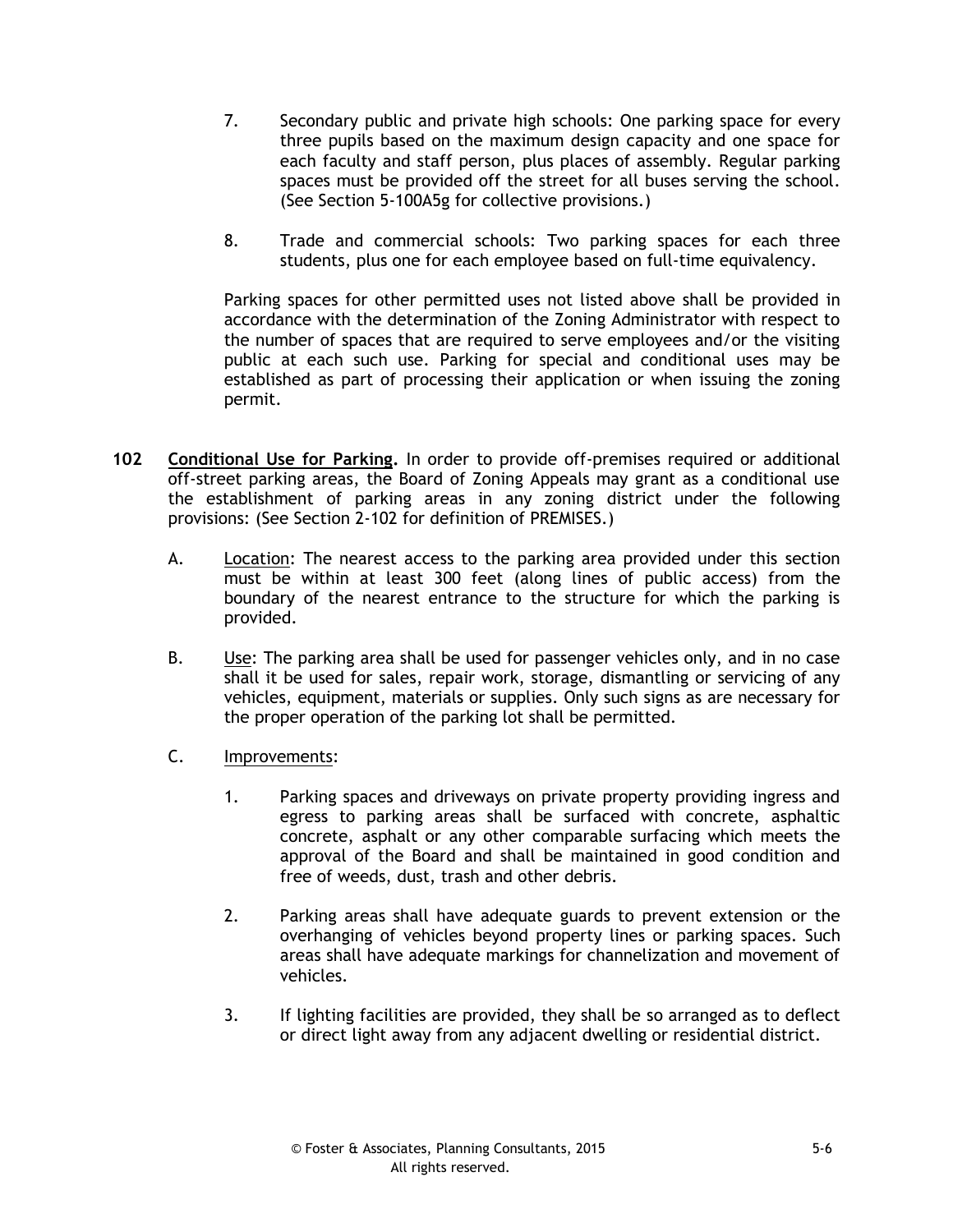- 4. A fence (such as solid-wall masonry, wood, louvered/wood, metal or other similar materials) not less than six feet high, may be required to be erected along any property line adjacent to or adjoining any residential district to reduce noise, eliminate the passage of light from vehicles and prevent the blowing of debris. Whenever a fence shall be required along a front yard which includes a driveway area, such fence shall not be higher than four feet.
- 5. When located in a residential district, parking shall not be located within a front yard and the front yard shall remain unpaved and shall be landscaped.
- 6. The Board shall determine the necessity of additional improvements in order to protect adjacent property owners and the public interest. Such improvements shall include, but not be limited to proper drainage, setbacks, screening, grass, shrubs, trees and the maintenance thereof, and the extent of access permitted to public streets and alleys.
- **103 Off-Street Loading and Unloading.** In all zoning districts except the B-2 Central Business District, loading and unloading space shall be provided off-street and on the same premises with every building, structure or part thereof, hereafter erected, established, or enlarged and occupied which requires the receipt or distribution of materials or merchandise by motor vehicle. The loading and unloading space shall be so located as to avoid undue interference with public use of streets, alleys and walkways. Such vehicular access shall be maintained in good condition and surfaced in such manner as required in Section 5-100A5b for parking spaces. When off-street parking space is used to fulfill this loading and unloading requirement, the latter shall be scheduled so as not to interfere with meeting the parking needs.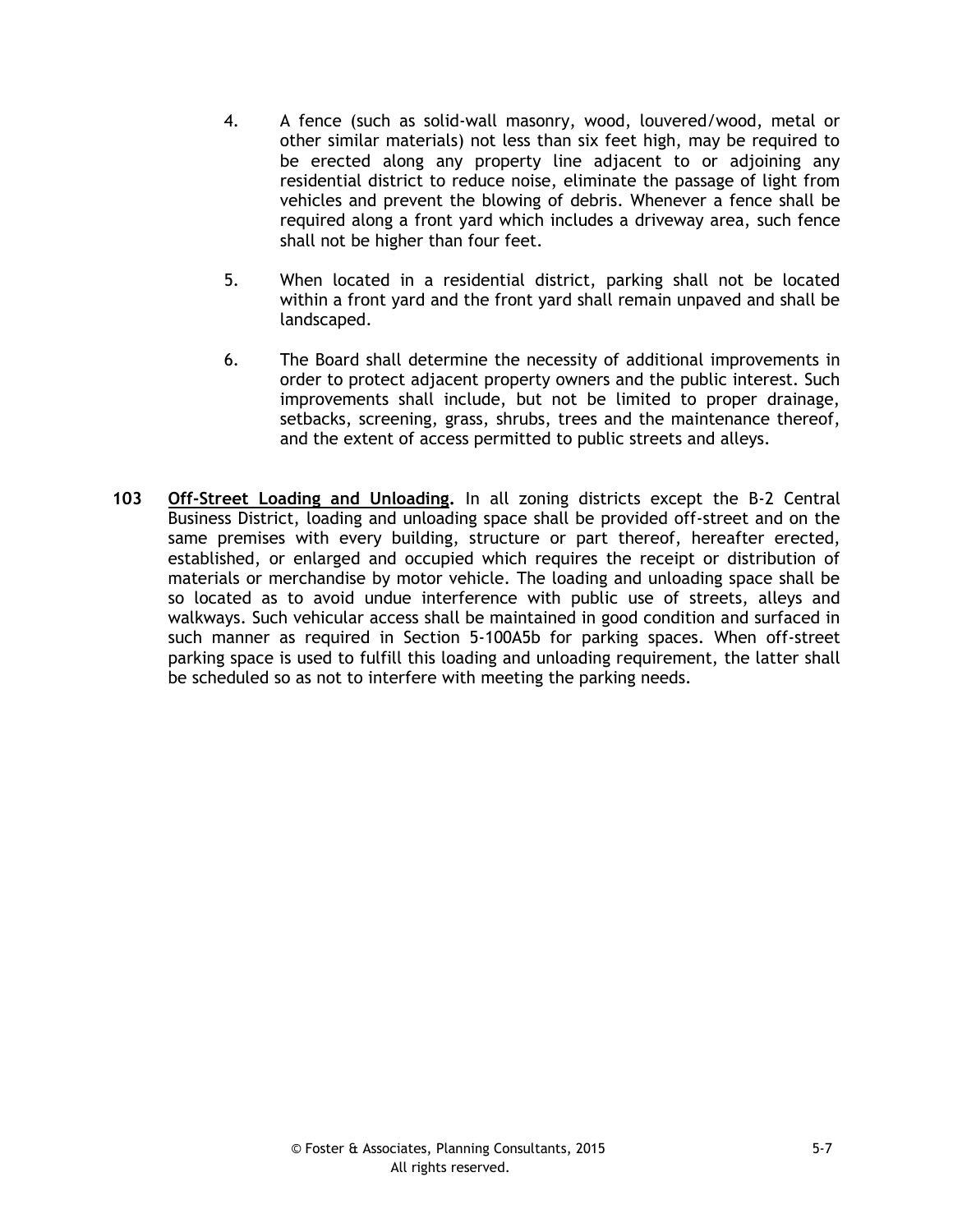# **ARTICLE 6. ACCESSORY USES, TEMPORARY USES AND HOME OCCUPATIONS**

- **100 Accessory Uses Authorization.** Accessory uses are permitted in any zoning district in connection with any principal use which is permitted.
	- A. Definitions. An accessory use is a structure or use which:
		- 1. Is subordinate to and serves a principal building or use;
		- 2. Is subordinate in area, extent or purpose to the principal building or use served; however, this does not preclude recreational areas for tennis, swimming, racquetball, basketball and similar activities;
		- 3. Contributes to the comfort, recreation, convenience or necessity of occupants, business or industry in the principal building or use served; and
		- 4. Is located on the same zoning lot as the principal structure or use served. (See Section 6-100D1 regarding beginning any accessory structure or use prior to the principal structure or use.)
	- B. Permitted Accessory Uses. Any structure or use that complies with the terms of Section 6-100A may be allowed as an accessory use or structure and may be included, but is not limited to the following list of examples:**\***
		- 1. Off-street parking and loading space as regulated by Article 5 of these regulations, including detached garages and carports. On lots which are not over 10,000 square feet in size for single and two-family dwelling units and all types of manufactured and mobile homes such structures may contain incidental space for storage and other uses and are limited to one each per zoning lot not over 960 square feet in gross floor area for a garage and 500 for a carport, unless a conditional use is approved by the Board of Zoning Appeals for a larger structure. Similarly, on lots over 10,000 square feet, detached garages and carports shall not be limited in size.
		- 2. Signs, when permitted by Article 7 of these regulations.

**\_\_\_\_\_\_\_\_\_\_\_\_\_\_**

**<sup>\*</sup>** Zoning permits are required only for accessory structures which exceed 100 square feet of ground area; however, permits are required for all fences in the front yard setback. (For other accessory zoning permits, see Section 6-101 for temporary uses, Section 6-102 for home occupations, Section 5-100 for parking spaces and loading areas and Article 7 for signs.)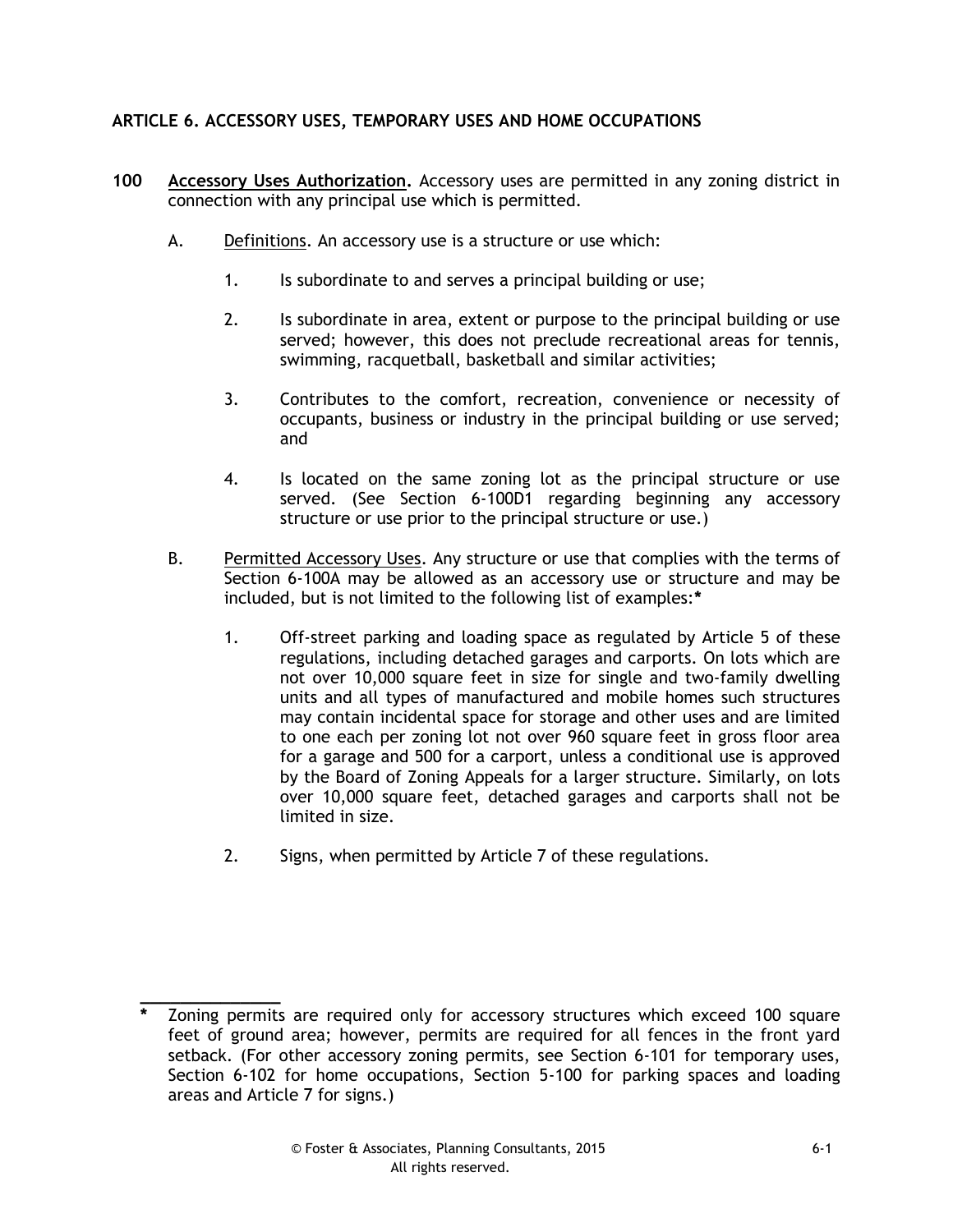3. Buildings for storage and other purposes; provided, that no such building on lots which are not over 10,000 square feet in size which is accessory to single and two-family dwelling units and all types of manufactured or mobile homes shall not exceed 400 square feet in gross floor area, unless a conditional use is approved by the Board of Zoning Appeals for a larger building. Similarly on lots over 10,000 square feet in size, such detached buildings are not limited in size.

No motorized vehicle of any type or any portion thereof such as a truck trailer may be used on a residential lot for storage or any purpose other than for periodic construction or vehicular parking according to Provisions of Article 5. Similarly, a railroad box car, construction trailer, dumpster, shipping container or portable storage unit are not permitted permanently on a residential lot. Motorized vehicles and portions thereof, construction trailers, dumpsters, shipping containers or portable storage units; however, may be used temporarily for refuse disposal or storage during a period of construction, reconstruction or moving including location on a driveway. Such storage containers placed for temporary use may be located at the front of any residential property, but may not be placed on the street or in such a way as to restrict the line of sight of any vehicle(s) leaving the property or entering in any direction on that street. (See Section 2-102 for definition of PORTABLE STORAGE UNIT.)

- 4. Storage of recreational vehicles; provided, that they shall not be utilized for living purposes, except for the convenience of temporary lodging only for not more than 15 days at any one time, and for not more than four times in a calendar year, i.e. not more than a total of 60 days in a year. When stored on the driveway or on a graveled or paved surface parallel and adjacent to the driveway of a residential lot by the occupant of the lot who is the vehicle owner, such vehicles shall be located not less than five feet from the front lot line and not otherwise stored in a front yard setback. (See Section 2-102 for definitions of RECREATIONAL VEHICLE (RV) and YARD, FRONT.)
- 5. Storage outside both above or below ground level of petroleum products for heating and power purposes or for fueling vehicles related to the operation of the principal use on commercial and industrial lots only and for sale at automobile and truck service stations. (See also State Fire Marshal's regulations.)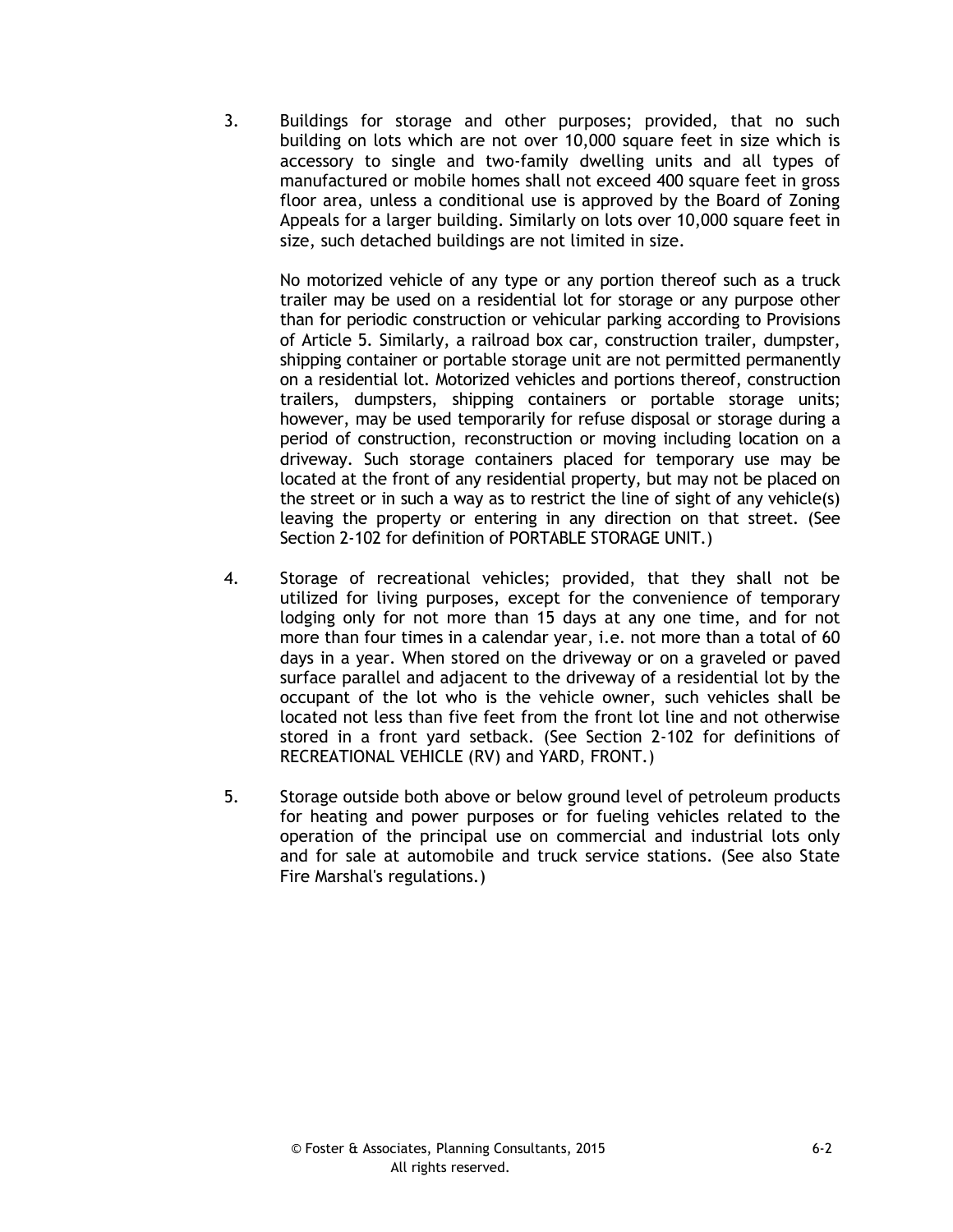- 6. Detached, rack mounted solar equipment; and satellite dish antennas; provided, that on lots with single-family and duplex dwelling units and all types of manufactured and mobile homes that the antenna structure shall not be located in any front yard setback nor in any portion of the area which is parallel to the front facade of the principle structure. Satellite antenna dishes exceeding one meter (39.37 inches) in diameter shall not be located on or attached to or mounted on masts (wireless cable) which are attached to dwelling units or manufactured or mobile homes nor their accessory garages or storage buildings. If an acceptable quality signal cannot be received under these restrictions to minimize visual impact and to provide safety, the Zoning Administrator may approve an alternative location suitable for reception. (See Section 2- 102 for definition of HEIGHT, MAXIMUM for wireless cable antenna height.)
- 7. Communication structures, antennas and aerials. (See Section 2-102 for definition of HEIGHT, MAXIMUM and Section 6-100B6 above for satellite antennas.)
- 8. Storm shelters, children's playhouses, statuary, arbors, trellises, barbecue stoves, flagpoles, fences, walls, bathhouses and permanenttype swimming pools; provided, the latter are enclosed by a securitytype fence for the protection of young children in residential districts only as approved by the Zoning Administrator regardless of whether the pool is above or below ground.
- 9. Guest houses without kitchen facilities or rooms for guests in accessory building; provided, such facilities are used for the occasional housing of guests of the occupants of the principal building and not as rental units for permanent occupancy as housekeeping units.
- 10. Restaurants, pharmacies, gift shops, beauty parlors, barber shops and newsstands when located in a permitted hotel or motel.
- 11. For employees only, child care centers and restaurants when located in a permitted business or industrial building.
- 12. Recycling collection centers, large and small. (See Section 2-102 for definition of RECYCLING CENTER.)
- 13. Outdoor storage shall not be permitted as an accessory use, except as specifically permitted in the district regulations. (See Section 2-102 for definition of STORAGE, OUTSIDE and Section 3-103N3 for manufactured or mobile homes as storage structures.)
- 14. Private wind energy conversion systems may be permitted in all districts as an accessory use if granted as a conditional use as an exception by the Board of Zoning Appeals. (See Section 2-102 for definition of HEIGHT, MAXIMUM for exemption from height limitation.)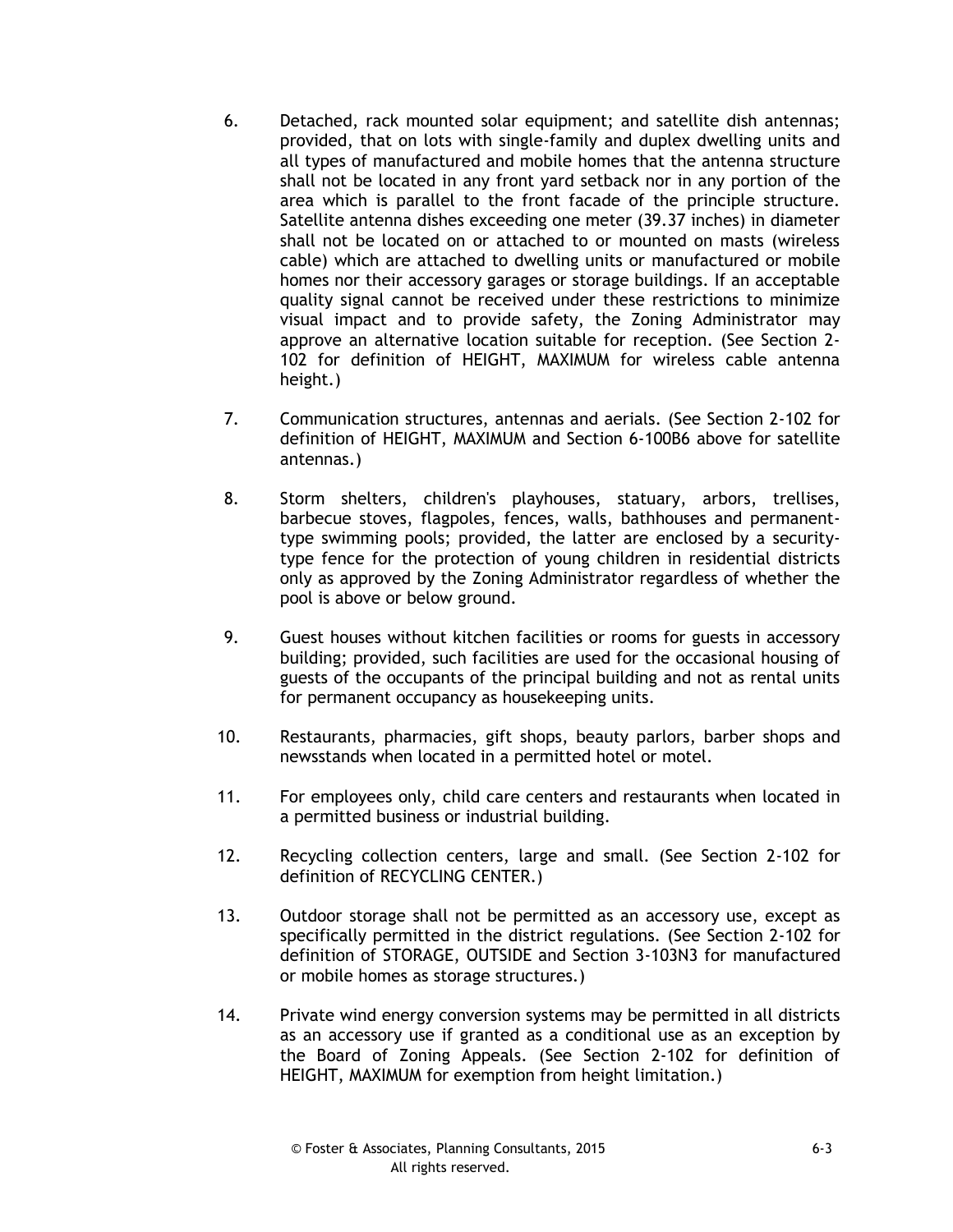## C. Bulk Regulations.

- 1. Accessory structures and uses shall maintain the same side and front yard setback as is required for the principal structure unless they are permitted obstructions within the provisions of Section 3-103F and 6-100B3.
- 2. Accessory structures shall be set back at least five feet from the rear lot line and garages with entrances facing alleys shall be set back at least 18 feet. (See Section 9-101A3 for zoning permits on easements.)
- 3. No part of any accessory building shall be located closer than five feet to any principal structure, unless it is attached to and forms a part of the principal structure.
- 4. Accessory structures and uses shall otherwise comply with the bulk regulations applicable in the district in which they are located, except that in residential districts no accessory building shall exceed 25 feet in height, unless application is made for a conditional use to the Board of Zoning Appeals.
- D. Use Limitations. All accessory structures and uses shall comply with the use regulations applicable in the zoning district in which they are located with the following additional use limitations:
	- 1. No accessory structure shall be constructed and occupied or a use started on any zoning lot prior to the time construction begins on the principal structure or use to which it is accessory. Conversely, no accessory structure shall continue to be used or occupied after the principal structure has been removed from a zoning lot. (See Section 6- 100A4 regarding same zoning lot.)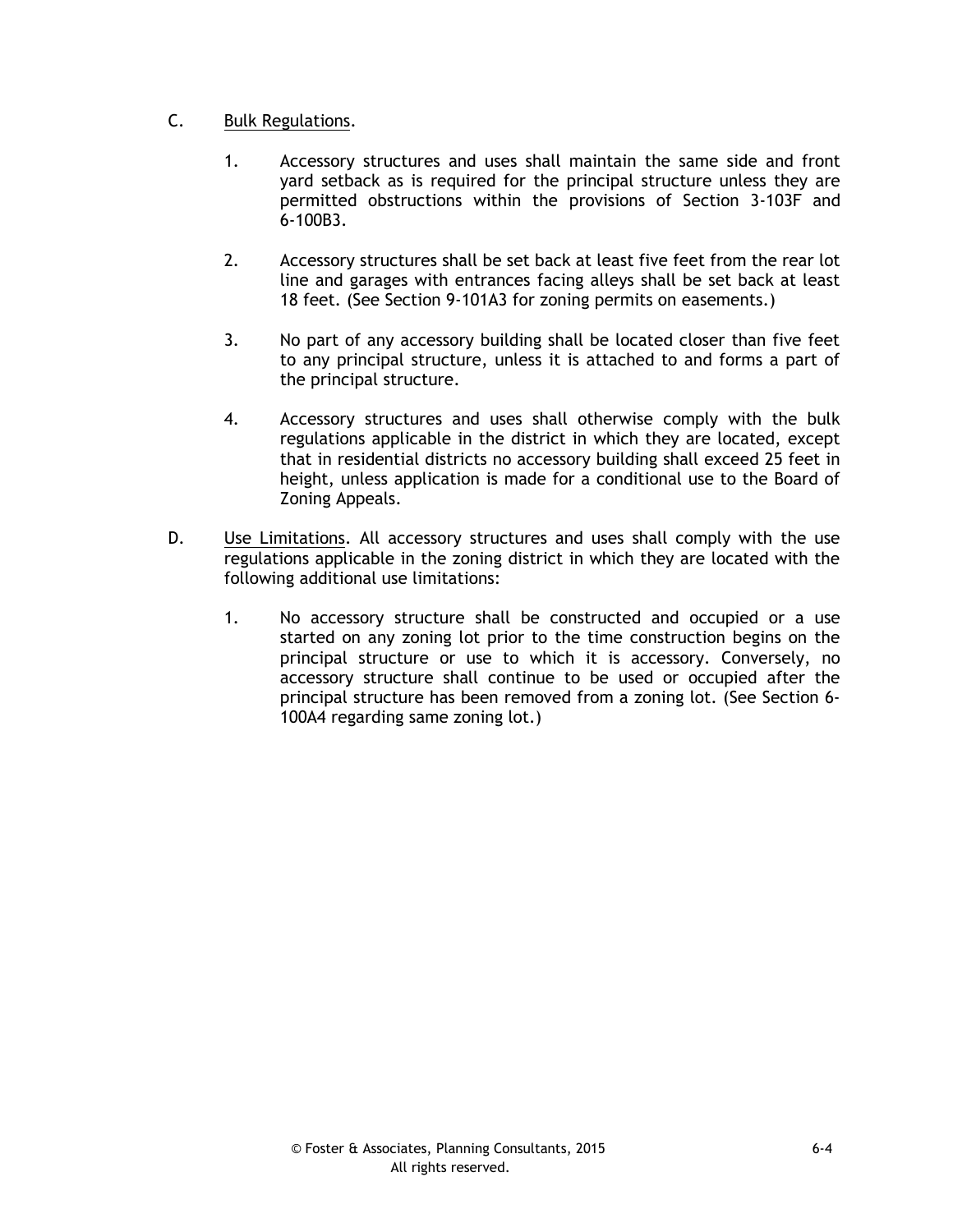- **101 Temporary Uses Permitted.** The following uses of land are permitted in each zoning district unless specifically restricted to particular zoning districts and are subject to the regulations and time limits which follow and to the other applicable regulations of the district in which the use is permitted:**\***
	- A. Temporary zoning permits for community celebrations, carnivals, circuses, farmers and arts and crafts markets, musical festivals, religious revival services or similar outdoor events and Halloween or haunted houses may be approved with conditions by the Governing Body or their designated representative. Such uses need not comply with the bulk or lot size requirements; provided that structures or equipment which might block the view of operators of motor vehicles on the public streets shall meet the requirements of the vision triangle. (See Section 2-102 for definition of VISION TRIANGLE.)
	- B. Christmas tree sales in any agricultural, business or industrial district for a period not to exceed 60 days. Display of Christmas trees need not comply with the yard and setback requirements of these regulations; provided, that no tree shall be displayed within the dimensions of a vision triangle. (See Section 2-102 for definition of VISION TRIANGLE.)
	- C. Contractors' offices, equipment sheds and open storage areas which are accessory to a construction project and remain on the site only during the duration of such project. Similarly, a model home or a portion thereof may be used as a real estate sales office on the site of large scale residential developments.
	- D. Seasonal sale of farm produce grown on the premises in a single-family residential district to continue for not more than six months per year. Small, temporary structures on private property incidental to such sale need not comply with the applicable front yard requirements.
	- E. Promotional activities of retail merchants involving the temporary display of goods and merchandise may be conducted outside of enclosed buildings for a period of not more than two consecutive weeks in any three month period in an area adjacent to the building subject to the following conditions:
		- 1. No portion of the display shall be on publicly owned property, unless the applicant shall first have obtained approval for such use from the City.

**\_\_\_\_\_\_\_\_\_\_\_\_\_\_**

**<sup>\*</sup>** Temporary zoning permits are required for events provided for in Section 6-101A, asphalt and concrete plants and fireworks stands. A recycling center is also required to obtain such a permit, but no fee is charged.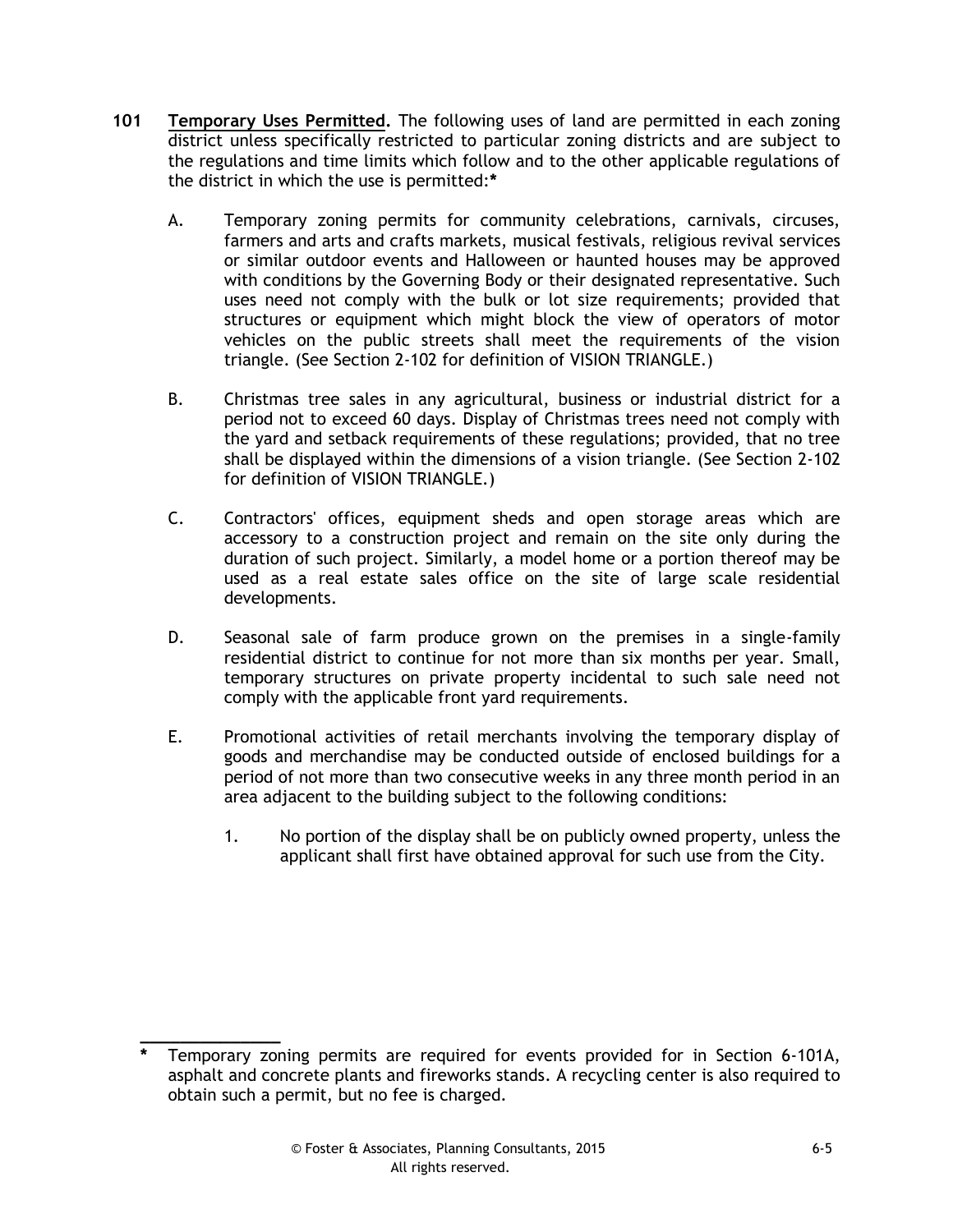- 2. These provisions shall in no way be deemed to authorize the outdoor display or the sale of used goods such as furniture, appliances, plumbing, house wares, building material or similar display or sale in any business or industrial districts unless permitted otherwise by these regulations.
- F. Periodic conduct of what is commonly called "garage or yard sales" which do not exceed a period of more than three days during any one sale and no more than two sales to be held at the same residence during any calendar year.
- G. Recycling centers, small and large, periodically operated not for profit in business and industrial districts only for not more than 10 days in one period and for no more than three times during any 12-month period consistent with adequate provisions for public health and safety.
- H. Fireworks may be sold from an outside stand as approved by State law and when all other applicable City or County regulations have been met and such stand removed at all other times of the year. (See Section 6-101 for temporary zoning permit and City Codes for fireworks sale dates and related rules.)
- I. Temporary permits may be approved by the Governing Body or their designated representative for an equipment and material yard including an asphalt or concrete mixing plant for stated periods of time with conditions attached as deemed necessary to accommodate working space for highway or road projects.
- **102 Home Occupations Authorization.** Home occupations that are customarily incidental to the principal use of a residential building or any type of manufactured or mobile home shall be permitted; provided, that the residential appearance of the building or home is maintained and no undue traffic or parking problems are created. If such a home occupation is conducted in a business or industrial district as a legal, nonconforming use, all the provisions of this section must be adhered to unless a zoning permit is obtained to operate the property and structure(s) thereon as a use meeting all the provisions of the applicable business or industrial district.**\***
	- A. Definition. A business, profession, occupation, or trade conducted for gain or support entirely within a residential building or manufactured or mobile home, or within a permitted structure that is accessory to such a building or home. This definition exempts gunsmithing and the sale of firearms and/or ammunition as a home occupation within these regulations; however, the standards for the size and location for a home occupation sign still apply as well as no related outdoor storage or displays are allowed. While no zoning permit is required, such uses are regulated by permits from the U.S. Bureau of Alcohol, Tobacco, Firearms and Explosives.

**\_\_\_\_\_\_\_\_\_\_\_\_\_\_**

**<sup>\*</sup>** Zoning permits are required only when a home occupation sign is displayed or an accessory structure is used.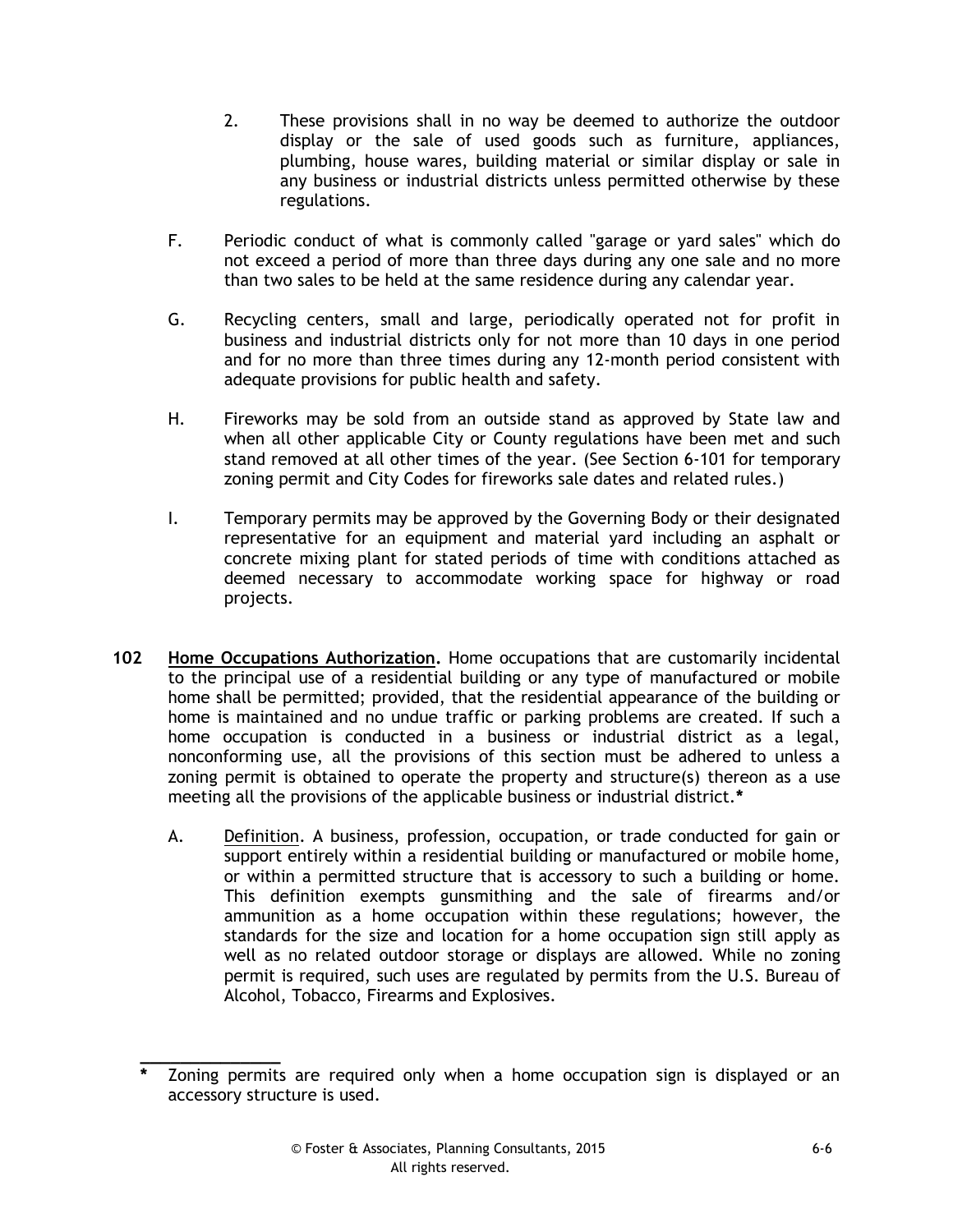- B. Use Limitations. In addition to all of the use limitations applicable to the district in which it is located, no home occupation shall be permitted unless it complies with the following restrictions:
	- 1. The home occupation shall be conducted entirely within the principal residential structure or a garage, swimming pool or an accessory structure. (See Sections 6-100B1 and 3 for limitations on detached accessory structures.)
	- 2. No exterior alteration of the principal residential structure shall be made which changes the character thereof as a residence or causes goods to be displayed visibly from the residence or on the premises.
	- 3. No more than 25% of the gross floor area of the residence shall be devoted to the home occupation; provided, that rooms let to boarders and roomers or used by child care facilities are not subject to this limitation. (See Section 2-102 for definition of BOARDING OR ROOMING HOUSE.)
	- 4. Goods or stock for sale on or off the premises may be stored in enclosed areas, except articles which may constitute a hazard to the safety of adjacent property owners or tenants.
	- 5. There shall be no outdoor storage of equipment or materials used in the home occupation.
	- 6. No equipment or process shall be used which shall create undue noise, smoke or particulate matter emission, vibrations or odors which are detectable to the normal senses off the lot. In case of electrical interference, no equipment or process shall be used which creates a visual effect or an audible interference off the premises in any radio or television receiver or transmitter or causes fluctuation in the voltage.
	- 7. No other person than a member of the immediate family occupying such residence shall be employed.
	- 8. No sign shall be permitted other than that permitted by the applicable regulations in Article 7.
- C. Home Occupations Permitted. Customary home occupations include, but are not limited to, the following list of occupations provided; however, that each listed occupation shall be subject to the requirements of Section 6-102A and B:
	- 1. Adult care center for not more than four adults, adult care home, group boarding home, day care home and family and group day care home.
	- 2. Artist, author, composer, photographer or sculptor.
	- 3. Barber or beautician; provided, that only one operator shall be permitted.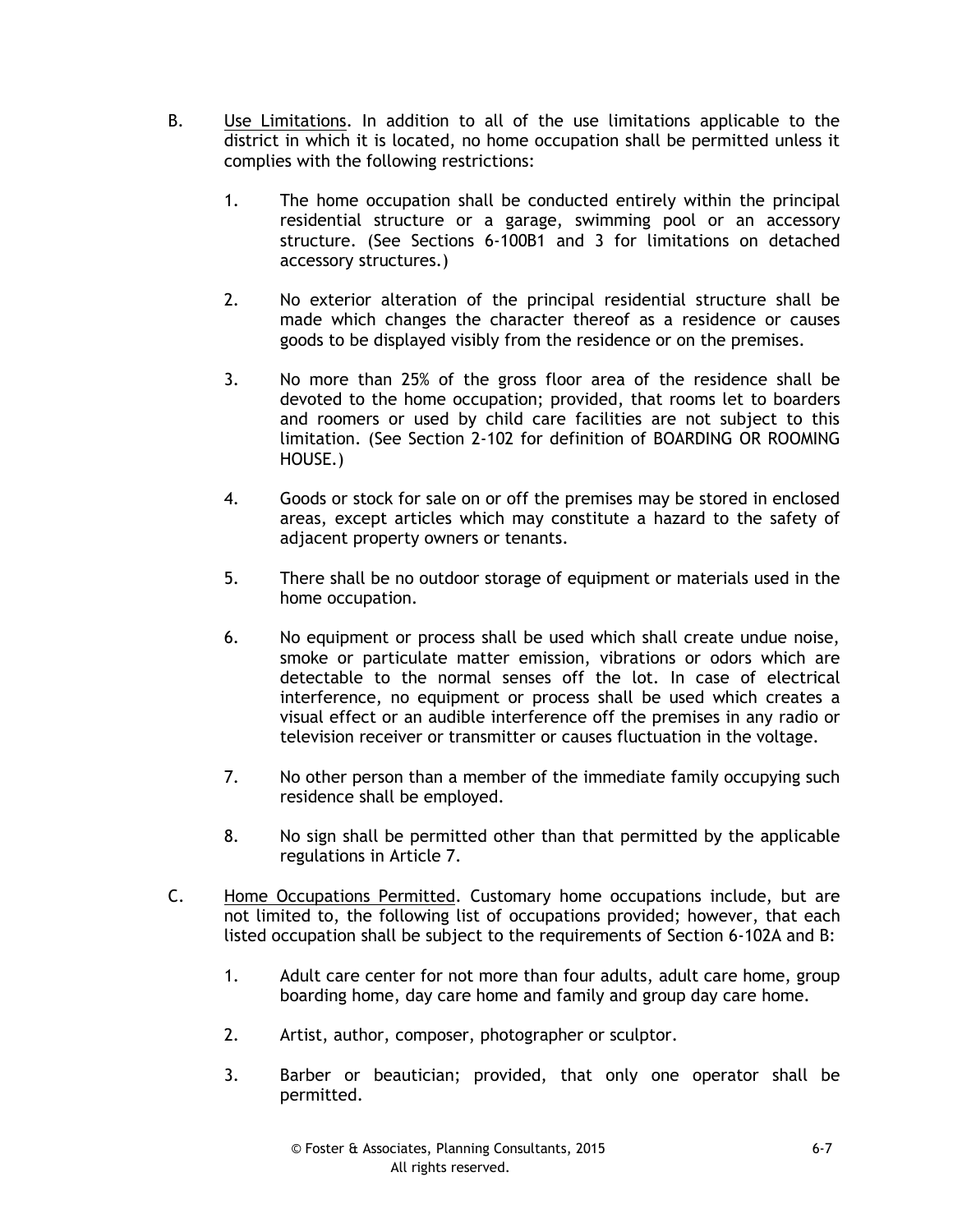- 4. Home crafts, such as cabinet making, model making, lapidary work, rug weaving and the like.
- 5. Minister, priest or rabbi.
- 6. Office for a route salesperson, sales representative or manufacturer's representative, where no exchange of tangible goods is made on the premises, including internet sales.
- 7. Professional office for an accountant, architect, attorney, building contractor, dentist, engineer, landscape architect, physician, real estate or insurance agent or a member of a similar profession.
- 8. Seamstress or tailor.
- 9. Teacher, including music and dance instructions; provided, that instructions shall be limited to two pupils at any time, except for occasional groups.
- D. Home Occupations Prohibited. Permitted home occupations, for example, shall not in any event be deemed to include:
	- 1. Animal kennels, or commercial stables.
	- 2. Automobile and other vehicular repair shops or sales of such vehicles which exhibit a pattern of regular or continuous sales. A person holding a State Vehicle Dealer's License may not operate as a home occupation. This shall not prevent the periodic sale of a vehicle which is owned and operated for personal use.
	- 3. Child care centers and preschools, unless specifically permitted by the district regulations.
	- 4. Churches, chapels, temples or synagogues for regular public worship or religious services.
	- 5. Dancing schools, except as provided for in Section 6-102C9.
	- 6. Excavating or heavy equipment operators.
	- 7. Funeral homes and mortuaries.
	- 8. Grocery stores.
	- 9. Private schools providing educational services for persons outside of the home other than tutoring.
	- 10. Renting of equipment, furniture, motorcycles, tools or trailers.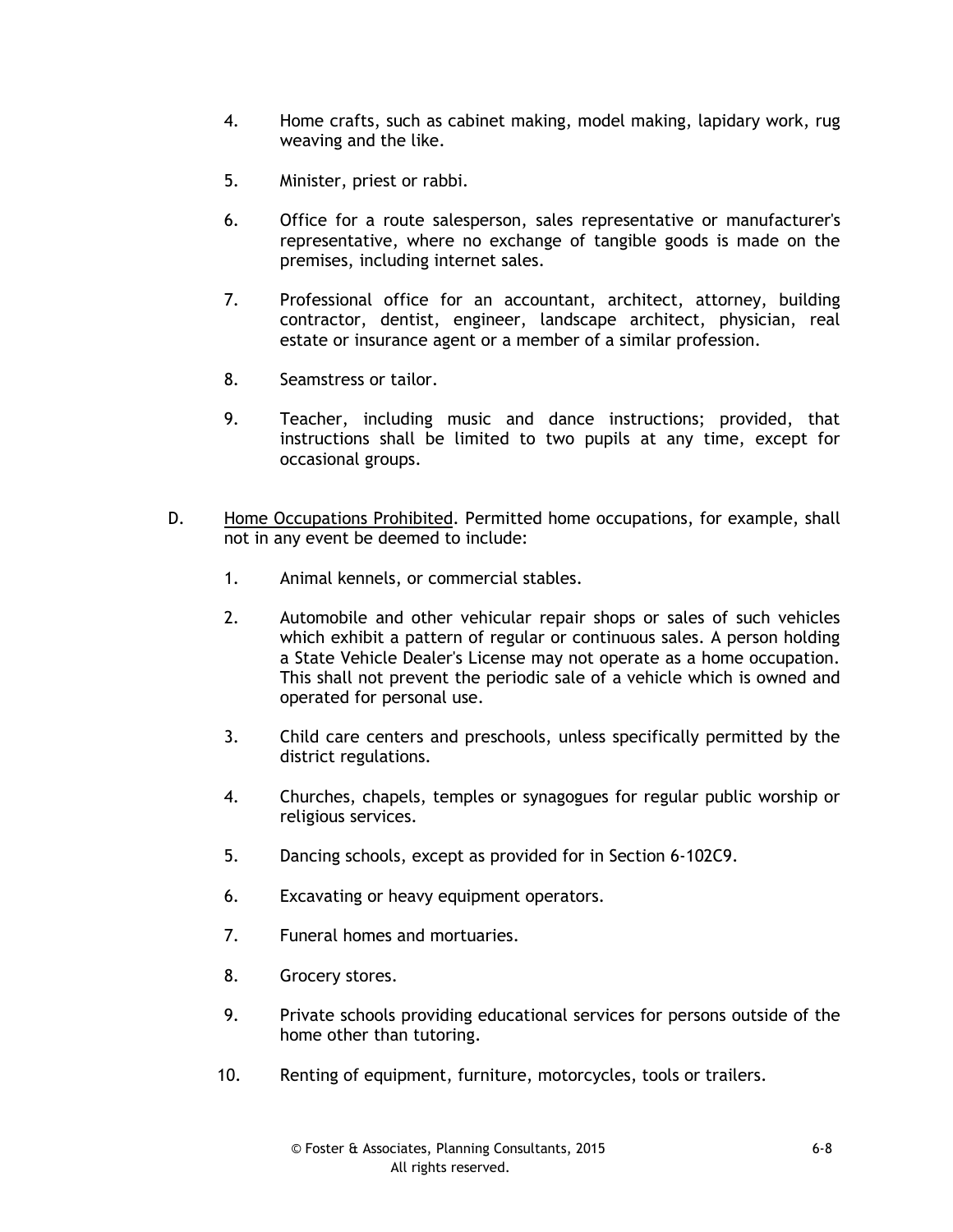- 11. Repair of electrical, diesel or gasoline engines.
- 12. Restaurants.
- E. Home Occupation Authorization by Conditional Use. Notwithstanding any other provisions of these regulations and, in particular, Section 6-102A through D, an application may be made to the Board of Zoning Appeals for a conditional use to allow a home occupation in an agricultural district which would permit a broader range of home occupations and less restrictions than otherwise required, so long as in the opinion of the Board under stated conditions that the effect upon adjacent areas is minimized to the extent feasible and the public interest is served. The intent of such a provision is to provide for a wider range of home occupational activities while at the same time protecting adjacent properties from the intrusion of incompatible uses and uses of too great an intensity. In addition to the procedures and standards for establishing conditional uses as provided for in Section 10-108, the Board may, using the use limitation restrictions of Section 6-102B as guidelines, permit the following variations:
	- 1. Limited outdoor storage of goods, materials and equipment when screened wherever feasible.
	- 2. Limited outdoor display of goods, when deemed essential to the proper merchandising of the product.
	- 3. Limited number of additional employees other than members of the immediate family occupying the dwelling unit may be employed regularly or periodically.
	- 4. Limited outdoor related activity necessary to the conduct of the home occupation.
	- 5. A sign for such home occupation may be increased in size when warranted by the type of activity.
	- 6. Limitations as to stated periods of operational time such as hours, days and seasons.
	- 7. Conditions may be attached to the premises and/or to the person(s) conducting the home occupation, including licenses and permits.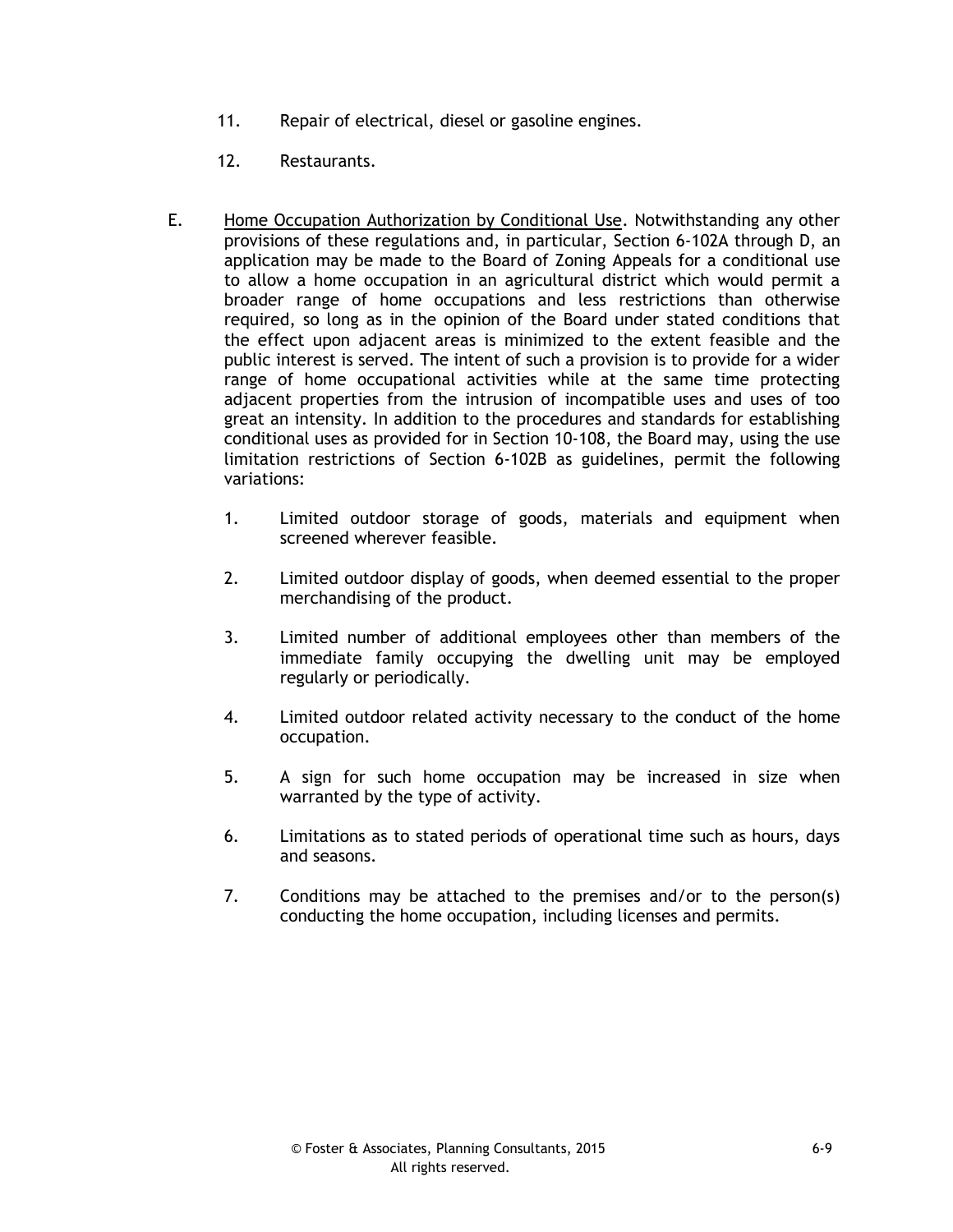## **ARTICLE 7. SIGNS**

**100 Sign Permits.** No sign, except for signs listed in Section 7-103, shall be constructed, erected, enlarged, relocated or structurally altered until a zoning permit for such sign has been obtained in accordance with the procedure set out in Article 9 of these regulations. No zoning permit for any sign shall be issued unless the sign complies with the regulations of this Article 7. All signs lawfully existing at the time of passage of these regulations may remain in use, including those in the status of legal nonconformance. The purpose of this article is to safeguard the public use of the streets and the sidewalk area and to equitably enhance the visual environment of the City. (See Section 2-102 for definition of SIGN.) (See K.S.A. 68-2231 for state sign regulations.)

### **101 Classification of Signs.**

- A. Functional Types.
	- 1. Advertising Sign: A sign which directs attention to a business, commodity, service or entertainment conducted, sold or offered at a location other than the premises on which the sign is located or to which it is affixed, including public service announcements and political signs. (Note: Such signs along state or federal highways must receive prior approval from the Kansas Department of Transportation before a local zoning permit can be issued.)
	- 2. Bulletin Board Sign: A sign that indicates the name of an institution or organization on whose premises it is located and which contains the name or names of persons connected with it, and announcements of persons, events or activities occurring at the institution. Such sign may also present a greeting or similar message.
	- 3. Business Sign: A sign which directs attention to a business or profession conducted; or to a commodity or service sold, offered or manufactured; or an entertainment offered on the premises where the sign is located or to which it is affixed.
	- 4. Construction Sign: A temporary sign indicating the names of designers and contractors involved in the construction of a project during the construction period and only on the premises on which the construction is taking place.
	- 5. Identification Sign: A sign giving the name and address of a building, business, development or establishment. Such signs may be wholly or partly devoted to a readily recognized symbol.
	- 6. Nameplate Sign: A sign giving the name and/or address of the owner or occupant of a building or premises on which it is located, and where applicable, their professional status.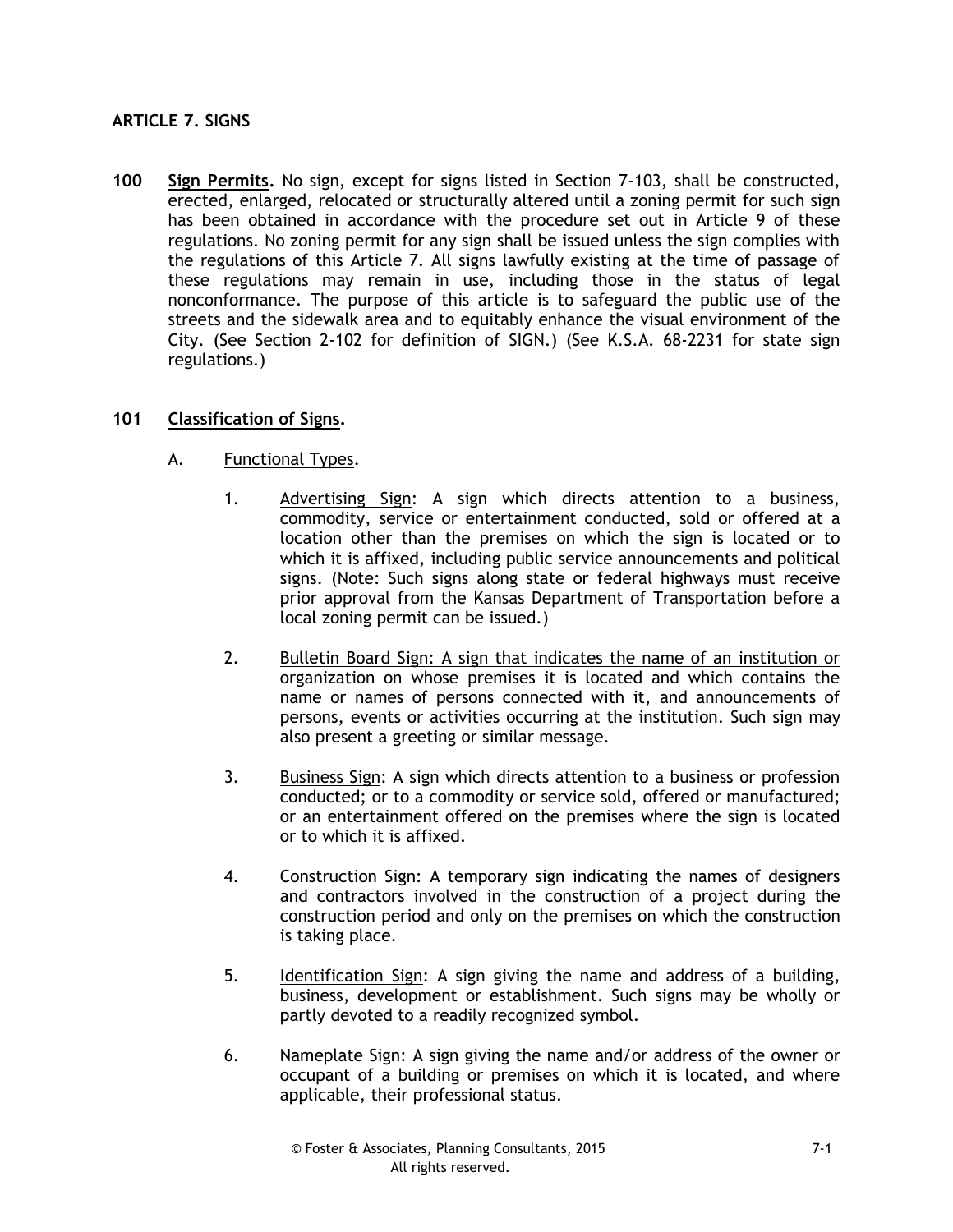- 7. Real Estate Sign: A sign pertaining to the sale or lease of the lot or tract of land on which the sign is located, or to the sale or lease of one or more structures, or a portion thereof located thereon, including auction signs.
- B. Structural Types.
	- 1. Awning, Canopy or Marquee Sign: A sign that is mounted or painted on, or attached to, an awning, canopy or marquee that is otherwise permitted by these regulations. No such sign shall project further below than eight feet from the ground level or beyond the physical dimensions of the awning, canopy or marquee.
	- 2. Ground Sign: Any sign placed upon, or supported by, the ground independently of the principal building or structure on the property. A sign on accessory structure shall be considered a ground sign. Portable signs do not numerically count as ground signs for the district regulations.
	- 3. Monument Sign: A low profile structure mounted directly to the ground and such that all structural braces and poles are encased or covered and shall not be visible.
	- 4. Pole Sign: A sign that is mounted on a free-standing pole, the bottom edge of which sign is eight feet or more above ground level.
	- 5. Projecting Sign: A sign that is wholly or partly dependent upon a building for support and which projects more than 12 inches from such building.
	- 6. Roof Sign: A sign totally supported on the roof of a building which does not project more than 12 inches beyond the face of the structure.
	- 7. Temporary Sign: A sign in the form of a banner, pennant, valance or advertising display constructed of fabric, cardboard, wallboard or other lightweight materials, with or without a frame, intended for temporary display of not more than 30 days at a time.
	- 8. Wall Sign: A sign fastened to or painted on a wall of a building or structure in such a manner that the wall becomes merely the supporting structure or forms the background surface, and which does not project more than twelve inches from such building.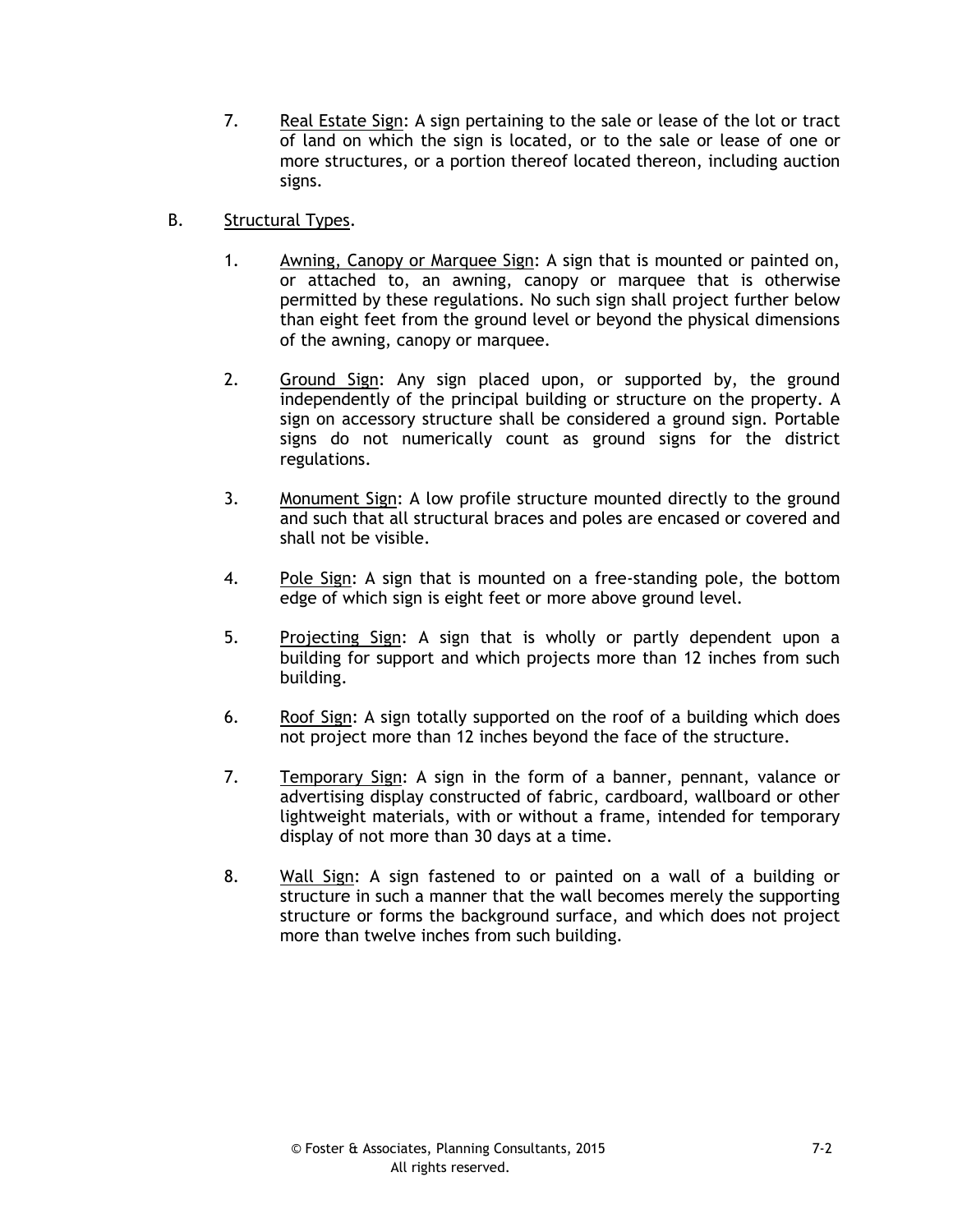### **102 General Standards.**

- A. Gross Surface Area of Sign. The entire area within a single continuous perimeter enclosing the extreme limits of such sign, and in no case passing through or between any adjacent elements of same. Such perimeter shall not include any structural elements lying outside the limits of such sign and which do not form an integral part of the display. When two or more signs are located on a zoning lot, the gross surface area of all signs on the lot shall not exceed the maximum gross surface per street frontage set by the applicable district regulations, except as is provided by Section 7-102B. Signs on interior lots which may be viewed from both directions of the adjacent street are considered to have a single gross surface area.
- B. Corner and Through Lots. On corner and through lots, each lot line that abuts a street or highway shall be considered a separate street frontage. On corner and through lots, restrictions that are phrased in terms of per zoning lot shall be deemed to permit the allowable number of signs to face each street or highway that abuts the lot.
- C. Height of Sign. The maximum height of signs shall be measured from ground level at the base of or below the sign to the highest element of the sign and shall be determined for purposes of Article 7 as independent from the maximum structure height for zoning districts.
- D. Building and Electrical Codes Applicable. All signs must conform to the structural design standards of any applicable building code. Wiring of all electrical signs must conform to any applicable electrical code.
- E. Illuminated Signs. Signs shall be shaded wherever necessary to avoid casting bright light upon property located in any residential district or upon any public street or park and cannot be a hindrance or nuisance to traffic. Any brightly illuminated sign located on a lot adjacent to or across the street from any residential district, which is not otherwise shaded and visible from such residential district, shall not be illuminated between the hours of 11 P.M. and 7 A.M.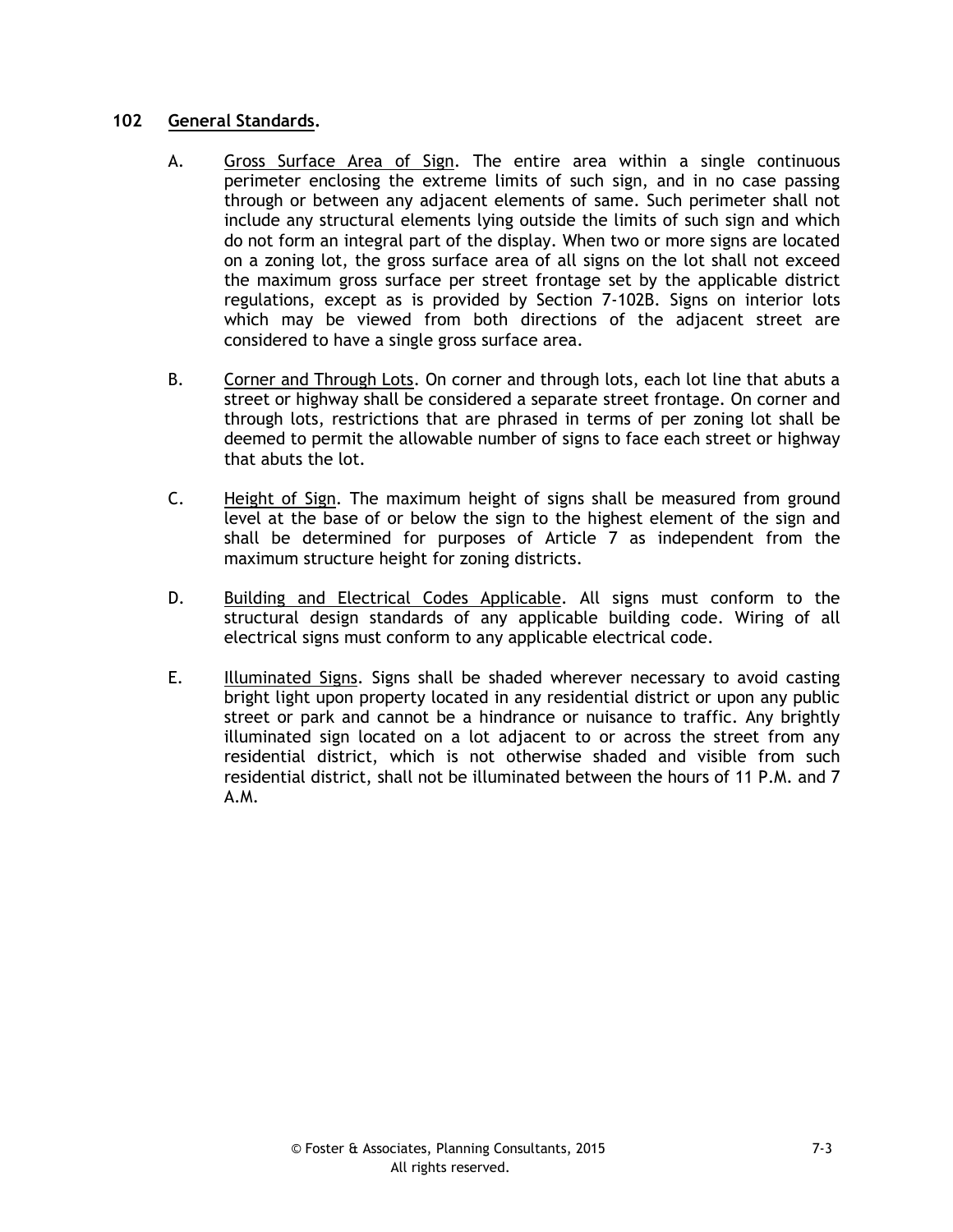- F. Flashing and Moving Signs.
	- 1. An electric variable message sign that utilizes computer-generated messages or some other electronic means of changing copy. These signs include displays using incandescent lamps, Light Emitting Diodes (LED), Liquid Crystal Display (LCD), or a flipper matrix, and may also enable changes to be made to messages from locations other than the sign. Electronic signs shall be classified as animated. No electronic message sign shall be erected or installed without dimming controls to ensure the sign is appropriately dimmed at night. Acceptable dimming controls include automated light sensing devices (photocells) and/or programmable controls that are set by the user to automatically dim the sign at night. Generally the maximum night time brightness and/or intensity shall not exceed 3,000 nits (or equivalent). For electronic message signs that have a maximum brightness and/or intensity of 3,000 nits or less, dimming controls shall not be required.
	- 2. No flashing signs, rotating or moving signs, animated signs, signs with moving lights or signs which create the illusion of movement shall be permitted in any residential district, except for nonresidential structures and uses. (See Section 2-102 for definition of SIGN.)
- G. Signs Adjacent to Pedestrian Walkways: Signs projecting over or adjacent to a pedestrian walkway and any accessory electrical fixtures of a sign must maintain a minimum clearance of eight feet above the walking surface.
- H. Access Way or Windows. No sign shall block any access way or window required by any applicable building, housing, fire or other codes or regulations.
- I. Signs on Trees or Utility Poles. No private sign shall be attached to a tree or utility pole whether on public or private property.
- J. Traffic Safety.
	- 1. No sign shall be maintained at any location where by reason of its position, size, shape or color; it may obstruct, impair, obscure, interfere with the view of, or be confused with; any traffic control sign, signal or device; or where it may interfere with, mislead or confuse traffic.
	- 2. No sign shall be located in any vision triangle as defined in Section 2- 102, except official traffic signs and signs mounted eight feet or more above the ground whose supports, not exceeding two, do not exceed 12 inches at the widest dimension and, thus, do not constitute an obstruction.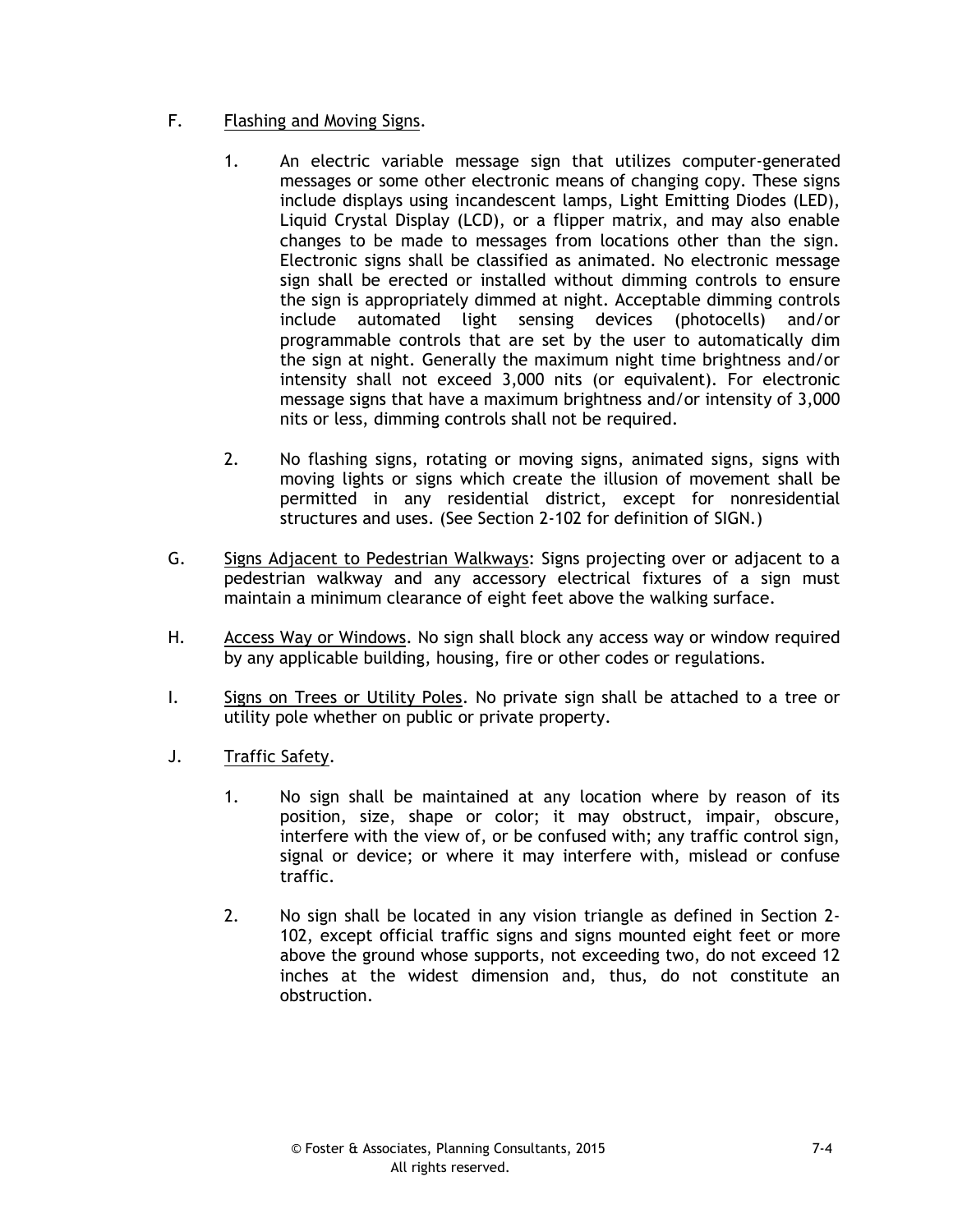- K. Location. No private sign or structure thereof shall be permitted **on** a public right of way or public easement, except temporary real estate and garage sale signs may be placed on the public right of way with the approval of the adjacent landowner to provide direction to the property during a showing or sale provided such signs do not obstruct traffic visibility. No sign shall be permitted to **project over** a public right of way or public easement, except with the approval of the Board of Zoning Appeals as a conditional use, or as a permitted use in the B-2 Central Business District when the lowest part of such sign is at least eight feet above the walking surface. (See Section 7-102L2 for portable signs, Section 7-103A5 for garage sale signs and Section 7-103B5 for real estate signs.)
- L. Portable Signs. Notwithstanding any other provisions of these regulations and, in particular, Article 7, the following provisions apply to the use of portable signs:
	- 1. A portable sign is defined as a temporary on-site sign designed in such a manner as to be readily movable and not permanently attached to the premises, such as A-frames, trailer signs, signs placed on vehicles, beacon lights and other similar signs. Any such sign shall not exceed a height of 10 feet above grade level nor 60 square feet in gross surface area, unless otherwise indicated.
	- 2. All the general standards of Sections 7-102A through K are applicable to portable signs, except that in Section 7-102K such signs may project over or be located on public easements, but not the public street right of way. No such signs shall be placed on the roof of structures.
	- 3. Whereas portable signs are not required to set back any minimum distance from lot lines in any zoning district, the Zoning Administrator shall, in his or her discretion, strictly enforce the traffic safety provisions of Section 7-102J1, especially at corner intersections and driveway entrances and exits.
	- 4. In all zoning districts, except agricultural and residential districts, portable signs are permitted; however, any such sign shall not be located closer than 50 feet to another such sign when measured along the frontage whether the latter is located on the same or another zoning lot, except that each business firm shall be permitted at least one such sign notwithstanding the 50-foot minimum spacing standard.
	- 5. In all agricultural and residential districts only, portable signs are permitted which limit their messages to the following subjects, and no such sign shall exceed 60 square feet in the A-1 Agricultural Transition District or 32 square feet in all residential zoned districts.
		- a. Announcements of special occasions or activities of nonprofit organizations such as churches and fraternal and service clubs.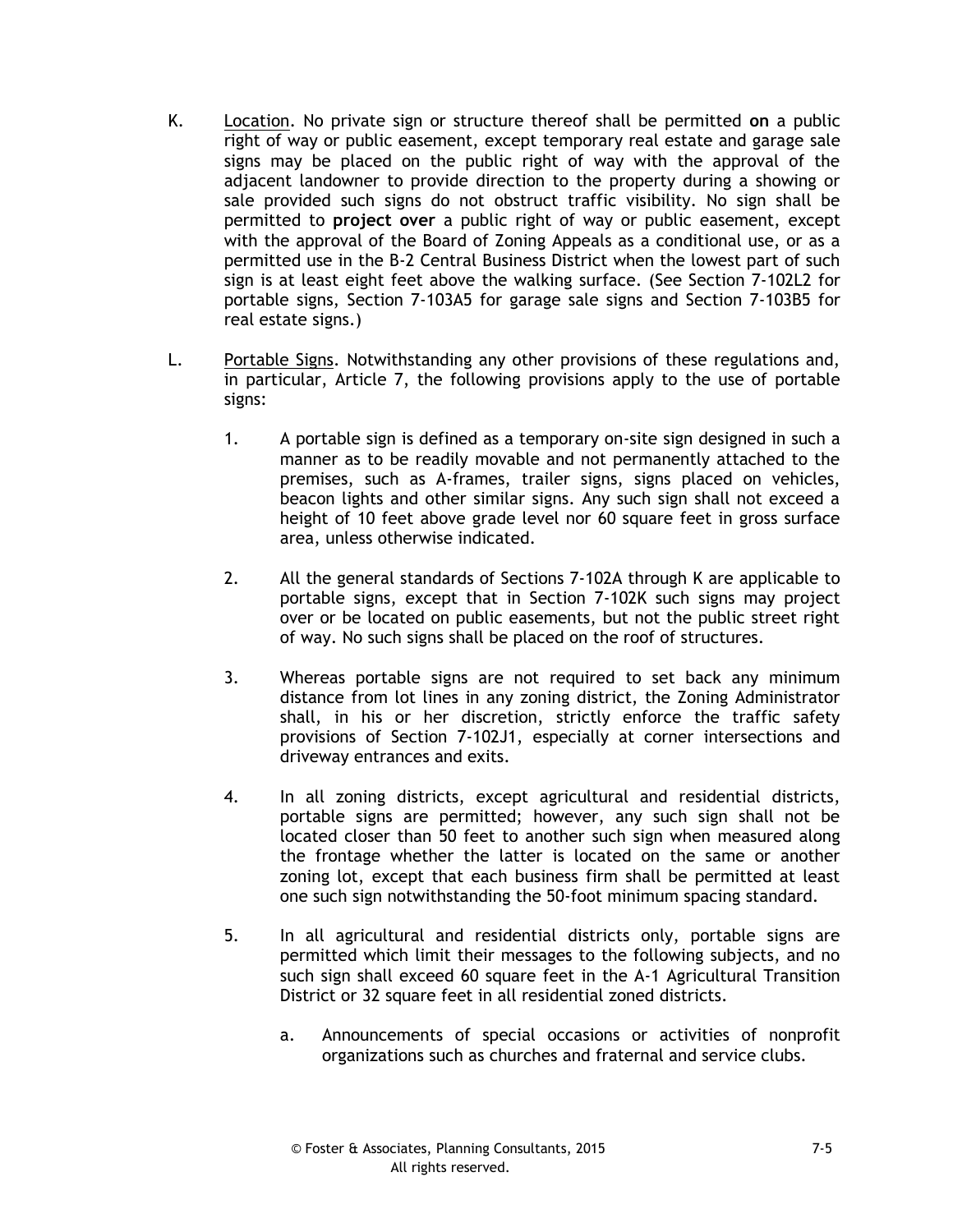b. Announcements related to personal or family events such as "Happy Birthday" and the like.

The above signs are limited to a display period of not more than 15 days for any one announcement, with the gross surface area not to exceed 32 square feet and only one sign at a time permitted on the premises of the party making the announcement.

- 6. In addition to the provisions of Sections 7-102D and E, strobe light sources or flashing bulbs or signs which create the illusion of movement shall not be permitted on portable signs in any district. Electrified portable signs shall not be connected to any electrical power source except during the hours when the business, office or institution is open. Electrical lines shall not be permitted to lay on the ground where vehicular traffic or pedestrian passage is allowed and the use of extension cords for portable signs is prohibited. Ground Fault Circuit Interrupters (G.F.C.I.) are required on all electrified signs.
- 7. A zoning permit for each portable sign shall be obtained for each 30 day period or part thereof when the sign remains on the zoning lot. Annual permits may be obtained for the use of such signs at one or more locations during the year. All portable signs shall bear an identification marker to indicate the owner's name and some system of identifying the individual sign, e.g., by number.
- 8. Any unauthorized portable sign placed on public property, including the public street or road right of way, is declared to be a public nuisance and be the cause of its removal and impoundment without notice. If not redeemed within 30 days by the owner paying a service charge, the City may dispose of the sign in any manner deemed appropriate. The Zoning Administrator may revoke the permit for any sign deemed to be in violation of this Section, i.e., 7-102L, or of any condition on which the permit was based and order its removal within a reasonable period consistent with public safety.
- M. Damaged or Unsafe Signs. The Zoning Administrator shall require the immediate repair or removal of any conforming or nonconforming sign or sign structure which has been damaged or deteriorated so as to become a public hazard. Such a sign or sign structure may be restored to its original condition without obtaining a zoning permit, unless the sign is replaced and, thus, must conform to current regulations.

### **103 Exemptions.**

- A. The following signs shall be exempt from the requirements of this Article:
	- 1. Signs of a duly constituted governmental body, including school district, such as traffic or similar regulatory devices, legal notices, warnings at railroad crossings, and other instructional or regulatory signs having to do with health, hazards, parking, swimming, dumping, etc.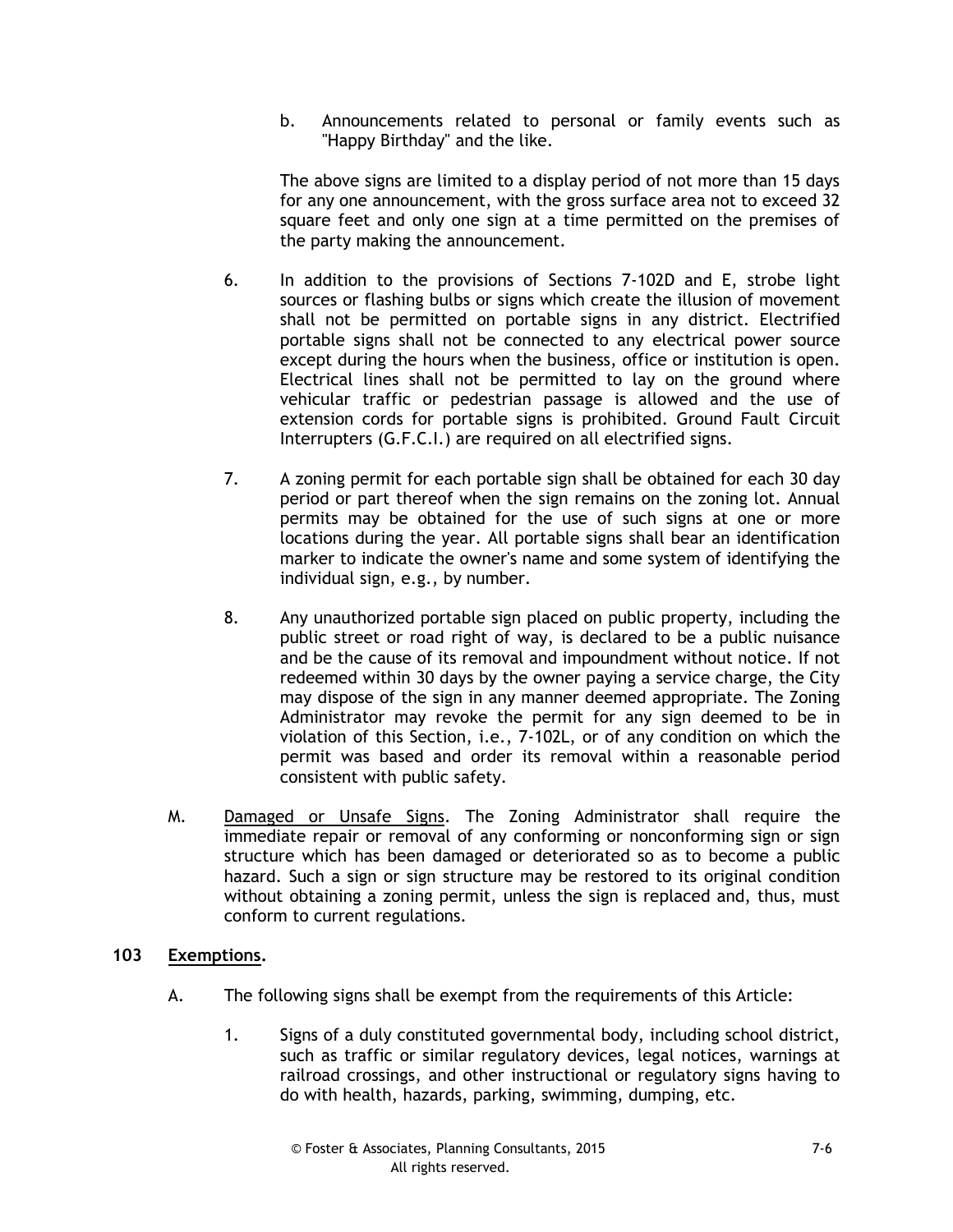- 2. Flags or emblems of a government or of a political, civic, philanthropic, educational or religious organizations, when displayed on private property.
- 3. Small signs, not exceeding five square feet in gross surface area, displayed on private property for the convenience of the public, including signs to identify entrance and exit drives, parking areas, oneway drives, rest rooms, freight entrances and the like.
- 4. Address numerals and other signs required to be maintained by law, rule or regulation; provided, that the content and size of a sign does not exceed such requirements.
- 5. Garage sale signs not exceeding four square feet in gross surface area which are displayed on private property. (See Section 7-102K for location on right of way.)
- 6. Memorial signs which are displayed on private property.
- 7. Scoreboards in athletic fields or stadiums, with the exception of commercial scoreboards where their location is subject to site plan approval requirements.
- 8. Political campaign signs, not exceeding six square feet in gross surface area in the city and 32 square feet in the extraterritorial jurisdiction, which are displayed on private property and, not withstanding the regulations imposed by any other provisions of these regulations, on the unpaved, i.e., unimproved portion of any City street or County road right of way. In the latter unpaved right of way location, any part of such signs must be set back from any corner intersection at least 15 feet in City streets and at least 20 feet in County roads when measured from each direction of the intersecting pavement or improved surfaces. In addition, all such signs along the right of way must be set back at least five feet from any paved or improved surface. All such signs in the above designated right of way location must have the permission of the adjacent property owner. No such signs are allowed in the latter right of way of state highways or township roads. Such signs may be placed on the above property during the 45 day period prior to any election and removed within the two-day period following any such election. Such signs may also be displayed as advertising signs where permitted by Section 7-104.
- 9. Ideological signs such as may pertain to religious or political expressions or personal beliefs when located on private property of the proponent and not otherwise on public right of way, a sight obstruction in a vision triangle or on public property or structures such as utility poles.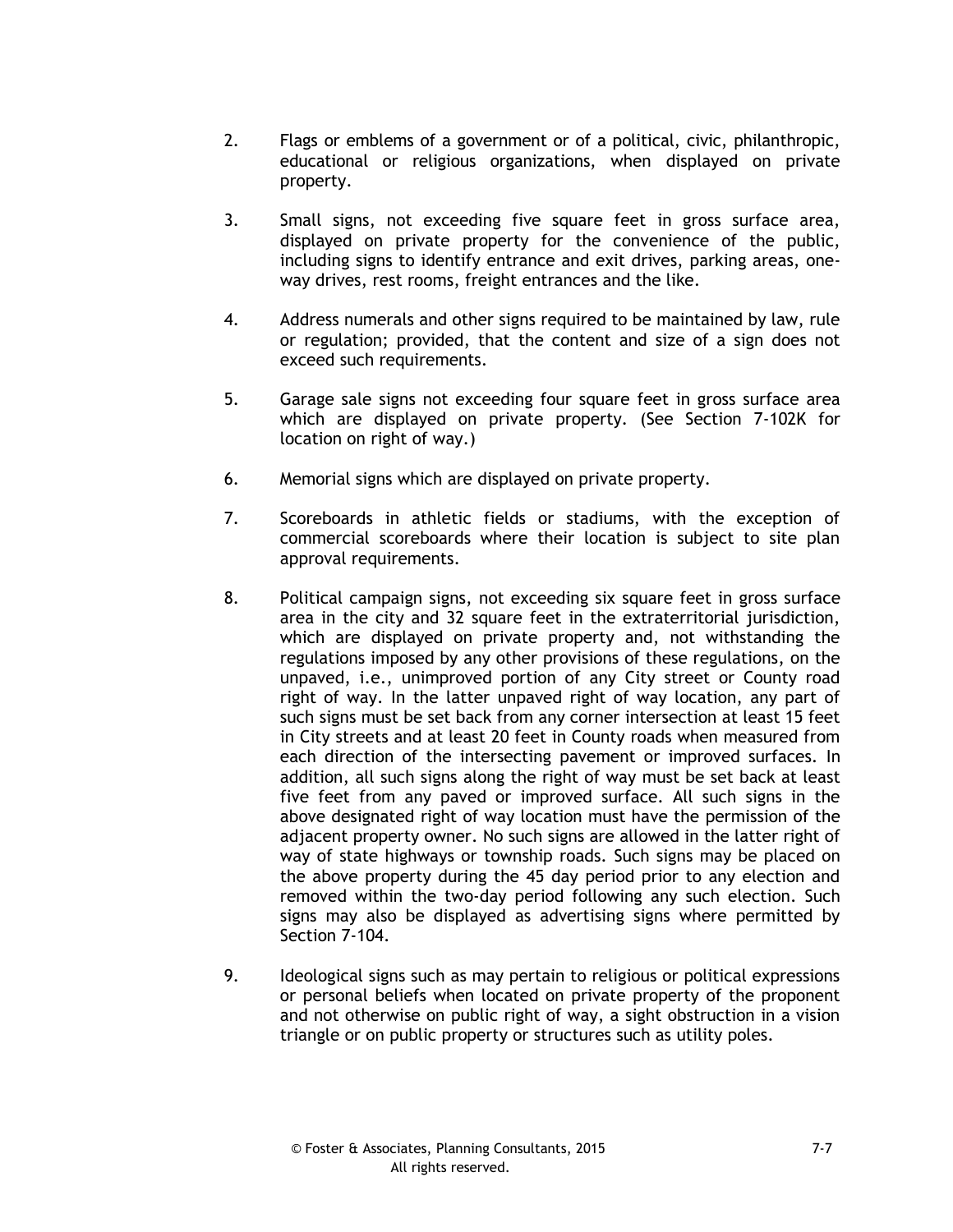- B. The following signs are exempt from the zoning permit requirements of Section 7-100, but shall comply with all of the other regulations imposed by this Article:
	- 1. Nameplate signs not exceeding two square feet in gross surface area accessory to a residential building, including all types of manufactured and mobile homes.
	- 2. Business signs when located on property used for agricultural purposes and pertaining to the sale of agricultural products produced on the premises.
	- 3. Real estate signs which pertain to the sale or lease of the lot or tract or structure on which the sign is located, except for the provision of Section 7-102K. (See Section 7-101A7 for auction sign.)
	- 4. Temporary signs which do not exceed 20 square feet in gross surface area and are displayed not more than four times per calendar year.

### **104 District Regulations.**

- A. R-1 and R-2 Residential Districts and MH-1 Manufactured Home Park District.
	- 1. Functional Types Permitted:
		- a. Bulletin board signs.
		- b. Business signs pertaining to home occupations.
		- c. Construction signs.
		- d. Identification signs.
		- e. Real estate signs.
	- 2. Structural Types Permitted:
		- a. Ground signs.
		- b. Wall signs.
		- c. Business signs pertaining to home occupations shall be affixed flush to the wall of a building.
	- 3. Number of Signs Permitted: One of each functional type per zoning lot. (See Section 7-102B for Corner and Through Lots.)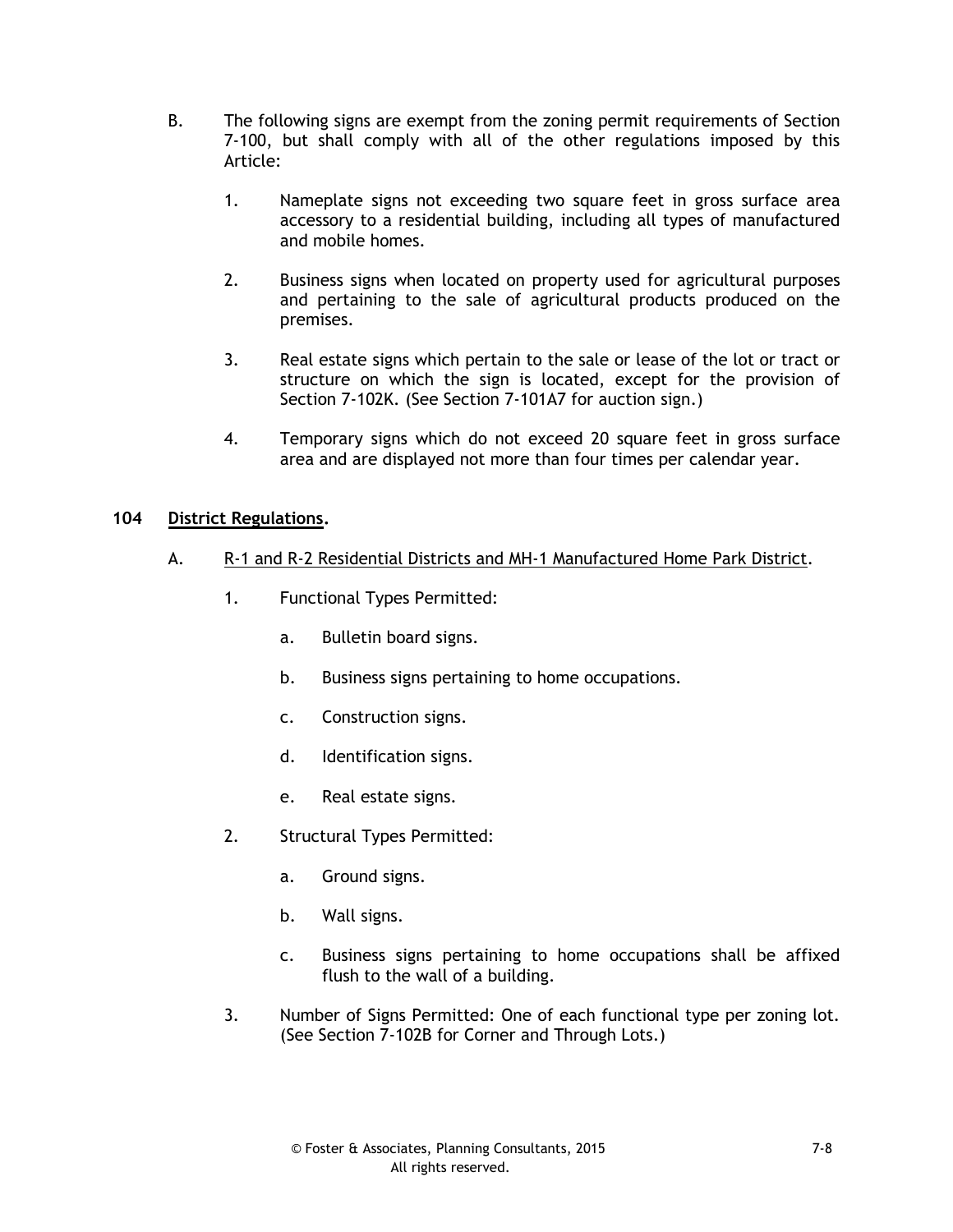- 4. Maximum Gross Surface Area:
	- a. Bulletin board and identification signs: 32 square feet in R-1 and MH-1 districts and 40 square feet permitted in the R-2 District.
	- b. Business signs pertaining to a home occupation only: Two square feet or the minimum required by state statutes.
	- c. Construction signs: 40 square feet.
	- d. Nameplate signs: Two square feet.
	- e. Real estate signs: Six square feet per lot; provided, that one sign not more than 100 square feet in area announcing the sale of lots and/or houses in a subdivision may be located on such development. Such sign shall be removed when 75% of the lots in the subdivision have been sold.
- 5. Maximum Height: 15 feet; provided, that signs associated with one and two-family dwellings and all types of manufactured and mobile homes shall not be located at a height greater than eight feet above ground floor elevation.
- 6. Required Setback: 10 feet from the front lot line, except temporary real estate and garage sale signs, and none from the side yard setbacks.
- 7. Illumination: No sign shall be illuminated, except that bulletin board and identification signs may be indirectly illuminated with incandescent or fluorescent light.

### B. B-1 General Business District.

- 1. Functional Types Permitted: Any type listed in Section 7-101A, including advertising signs when approved as a conditional use by the Board of Zoning Appeals.
- 2. Structural Types Permitted: Any type listed in Section 7-101B. (See Section 7-105 for Monument Signs.)
- 3. Number of Signs Permitted:
	- a. Ground and pole signs: One of each functional type per zoning lot.
	- b. Other structural types permitted: No limitation.
- 4. Maximum Gross Surface Area: Two square feet of sign area for each one foot lineal street frontage; provided, no single sign shall exceed a gross surface area of 200 square feet, except for advertising signs granted by the Board of Zoning Appeals.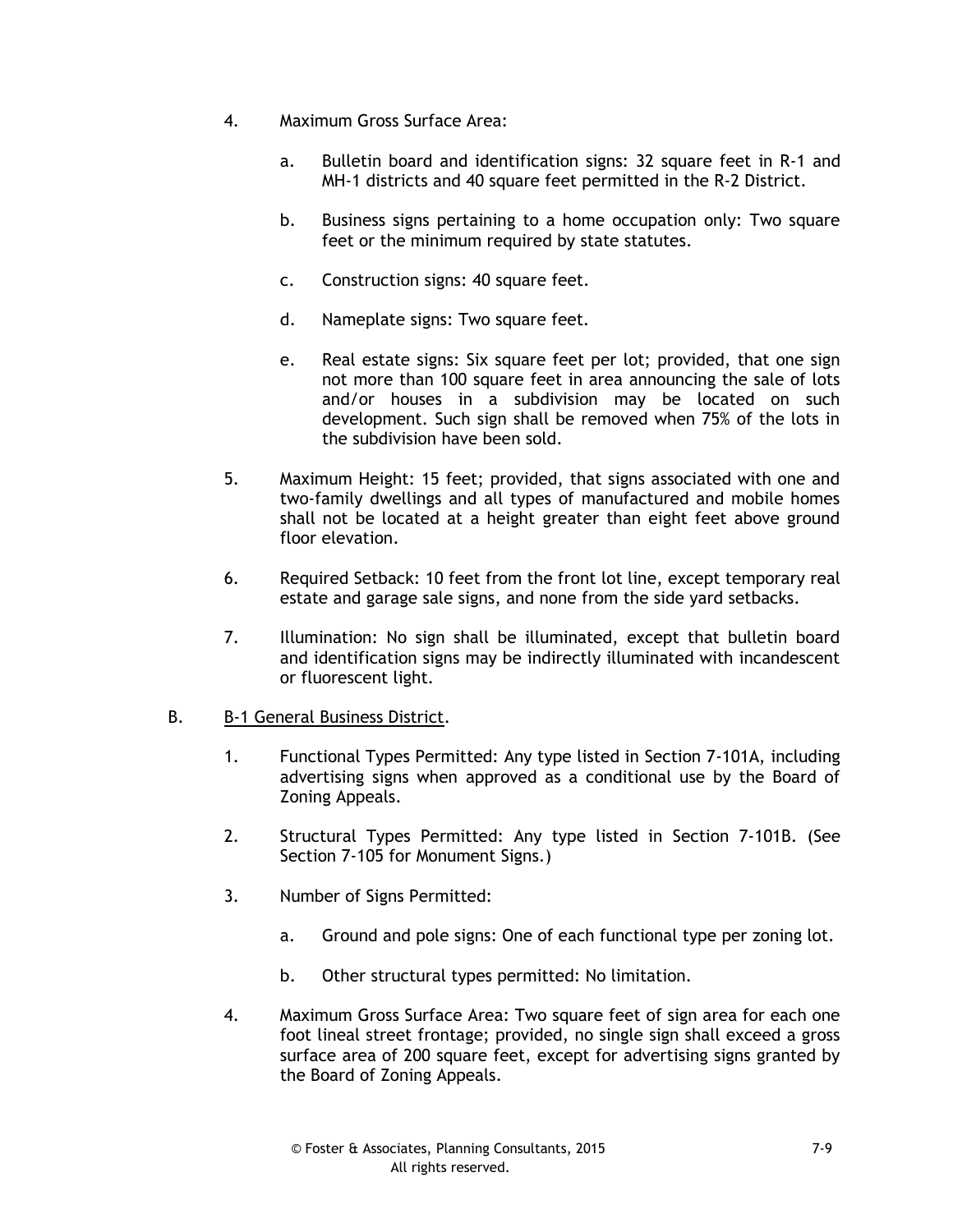- 5. Maximum Height: 30 feet; provided, no sign shall protrude above the roof line of the principal structure. A sign higher than the roof line of the structure, but not more than 35 feet, may be permitted for gasoline service stations by application to the Board of Zoning Appeals for a conditional use. The Board should consider the height, location and effect of such a sign in relation to any adjacent residential districts.
- 6. Required Setback: No minimum required.
- 7. Illumination: Illuminated signs shall be permitted.
- C. B-2 Central Business District.
	- 1. Functional Types Permitted: Any type listed in Section 7-101A, including advertising signs when approved as a conditional use by the Board of Zoning Appeals.
	- 2. Structural Types Permitted: Any type listed in Section 7-101B.
	- 3. Number of Signs Permitted: (See Section 7-102B for Corner and Through Lots.)
		- a. Ground and pole signs: One of each functional type per zoning lot.
		- b. Other structural types permitted: No limitation.
	- 4. Maximum Gross Surface Area: Three square feet of sign area for each one foot lineal street frontage; provided, no single sign shall exceed a gross surface area of 100 square feet, except for advertising signs granted by the Board of Zoning Appeals as a conditional use.
	- 5. Maximum Height: 30 feet, except that roof signs may not exceed a height of five feet above the highest point of the roof line.
	- 6. Required Setback: No minimum required.
	- 7. Illumination: Illuminated signs shall be permitted.
- D. I-1 Industrial District.
	- 1. Functional Types Permitted: Any type listed in Section 7-101A.
	- 2. Structural Types Permitted: Any type listed in Section 7-101B.
	- 3. Number of Signs Permitted: No limitation.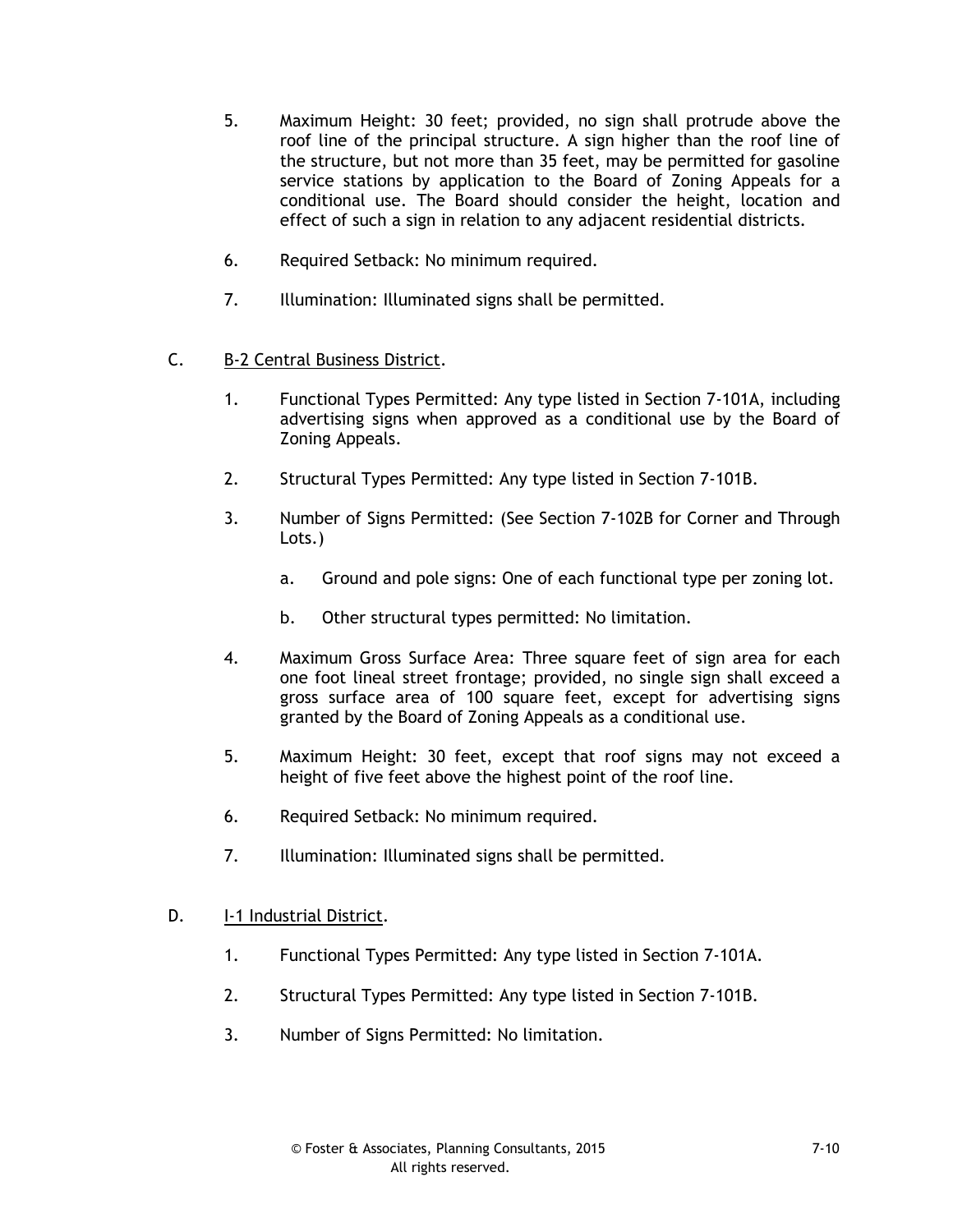- 4. Maximum Gross Surface Area: Four square feet of sign area for each one foot lineal street frontage; provided, no single sign shall exceed a gross surface area of 200 square feet, except for advertising signs that shall not exceed 400 square feet.
- 5. Maximum Height:
	- a. Wall and roof signs: 10 feet above the highest point of the roof line on which such sign is located.
	- b. All other signs: 30 feet.
- 6. Required Setback: No minimum required.
- 7. Illumination: Illuminated signs shall be permitted.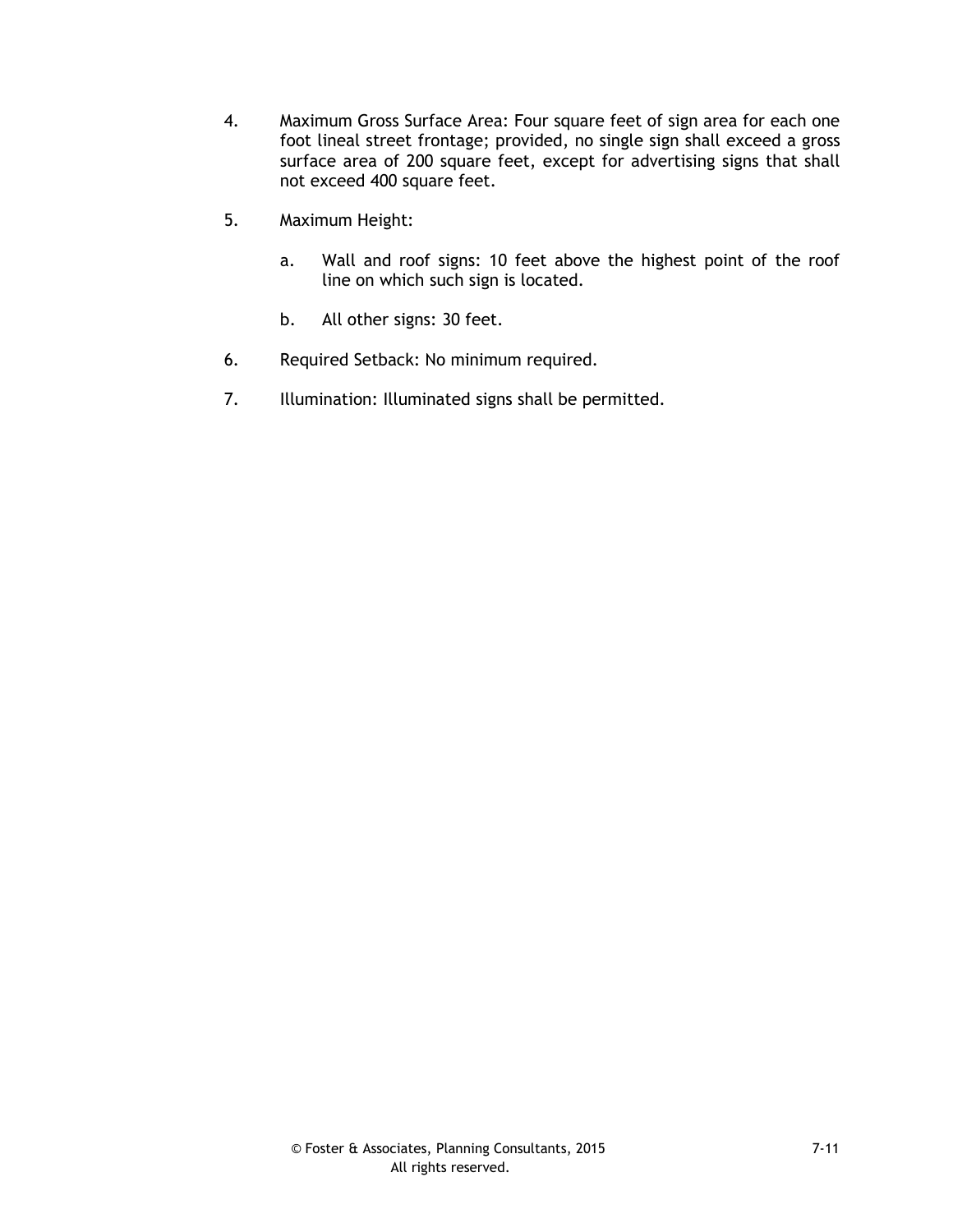# **ARTICLE 8. NONCONFORMING LOTS, STRUCTURES AND USES.**

- **100 Purpose.** The purpose of this Article is to (1) provide for the regulation of nonconforming lots, buildings, structures and uses; and (2) specify those circumstances and conditions under which such nonconformities shall be permitted to continue. The right to continue a nonconforming lot, building, structure or use shall not be affected by a change in ownership or operator of the structure or use unless such ownership or operator is a condition attached to an approval for a special or conditional use. Definitions of such nonconformities are as follow:
	- A. Nonconforming Lot of Record: A zoning lot which is shown by a recorded plat or deed to have been owned separately and individually from adjoining tracts of land at a time when the creation of a lot of such size and width at such location would not have been prohibited by any zoning regulations and such lot now neither complies with the lot area requirements or the width for any permitted uses in the zoning district in which it is located.
	- B. Nonconforming Structure: An existing building or structure which does not comply with the maximum lot coverage and height or the minimum yard requirements which are applicable to new structures in the zoning district in which it is located.
	- C. Nonconforming Use: An existing use of a structure or land which does not comply with the use regulations applicable to new uses in the zoning district in which it is located.
	- D. Nonconformity. A nonconforming lot, use or structure that does not comply with currently applicable regulations, but that complied with zoning regulations in effect at the time it was legally established. (See Sections 8-100A, B and C and 8-107 on Registration of Nonconformities and Exemptions.)

### **101 Nonconforming Lots of Record.**

- A. In Any Residential District.
	- 1. Notwithstanding the regulations imposed by any other provision of these regulations, a single-family detached dwelling or any type of manufactured or mobile home which is a permitted use and complies with the restrictions in Section 8-101A2 may be located on a lot(s) in the same ownership that is not less than 50 feet in width with public water and sewerage or meets the provisions of the County Sanitary Code outside the City and that consists entirely of a tract of land that:
		- a. Has less than the prescribed minimum lot area, width or depth, or all three; and
		- b. Meets the definition in Section 8-100A for a nonconforming lot of record.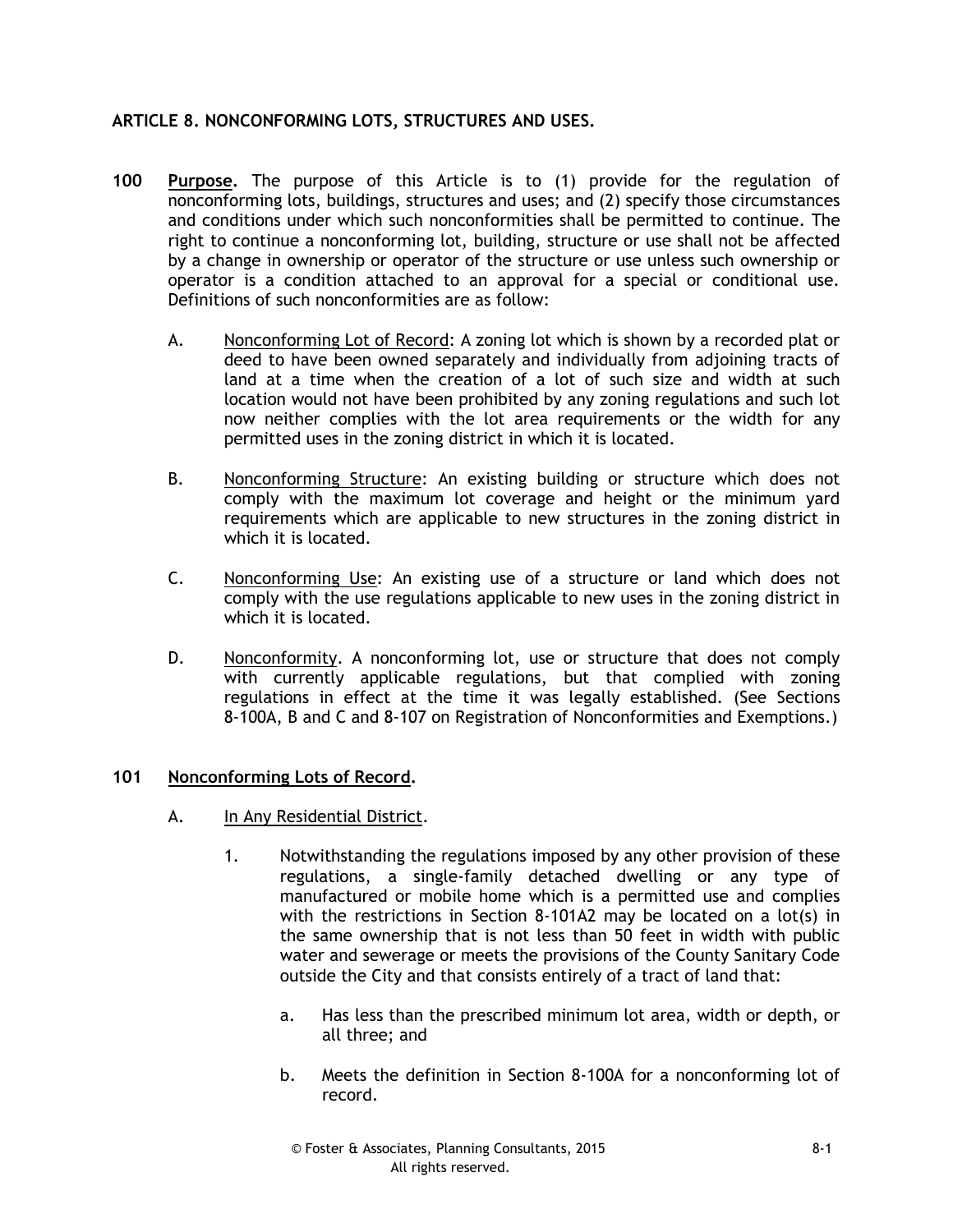- 2. Construction permitted by Section 8-101A1 shall comply with all of the regulations except lot area, width and depth applicable to a singlefamily detached dwelling or any type of manufactured or mobile home permitted in the zoning district in which the lot in question is located; provided, however, that the following side yard requirements shall apply in place of the side yard requirements otherwise applicable:
	- a. The structure shall be placed on the lot so as to provide a yard on each side of the dwelling.
	- b. The sum of the widths of the two side yards on each lot shall be not less than the smaller of:
		- (1) 20% of the width of the lot, or
		- (2) the minimum total for both side yards prescribed by the bulk regulations for the zoning district.
	- c. In any case, neither side yard resulting from the methods permitted in Section 8-101A2b shall be less than five feet wide.
	- d. When a yard is also considered to be a front yard on a corner lot, one of the front yards comprising part of the lot width may be reduced to 15 feet; provided, that a driveway to a parking space must maintain a length of at least 20 feet from the front lot line.

#### B. In Districts Other than Residential Districts.

- 1. Notwithstanding the regulations imposed by any other provision of these regulations, a structure designed for any permitted use may be erected on a lot of the type described in Section 8-101A1.
- 2. Construction permitted by Section 8-101B1 shall comply with all of the regulations except lot area, width and depth applicable in the zoning district in which the lot in question is located; provided, however, that the width of any side yard must not be less than that derived by applying the following formula (wherein the width of any side yard required =  $w$ ):

| $W =$ | Actual lot width | Minimum side yard required<br>by district regulations |  |
|-------|------------------|-------------------------------------------------------|--|
|       |                  |                                                       |  |

Minimum side yard required

Minimum lot width required by district regulations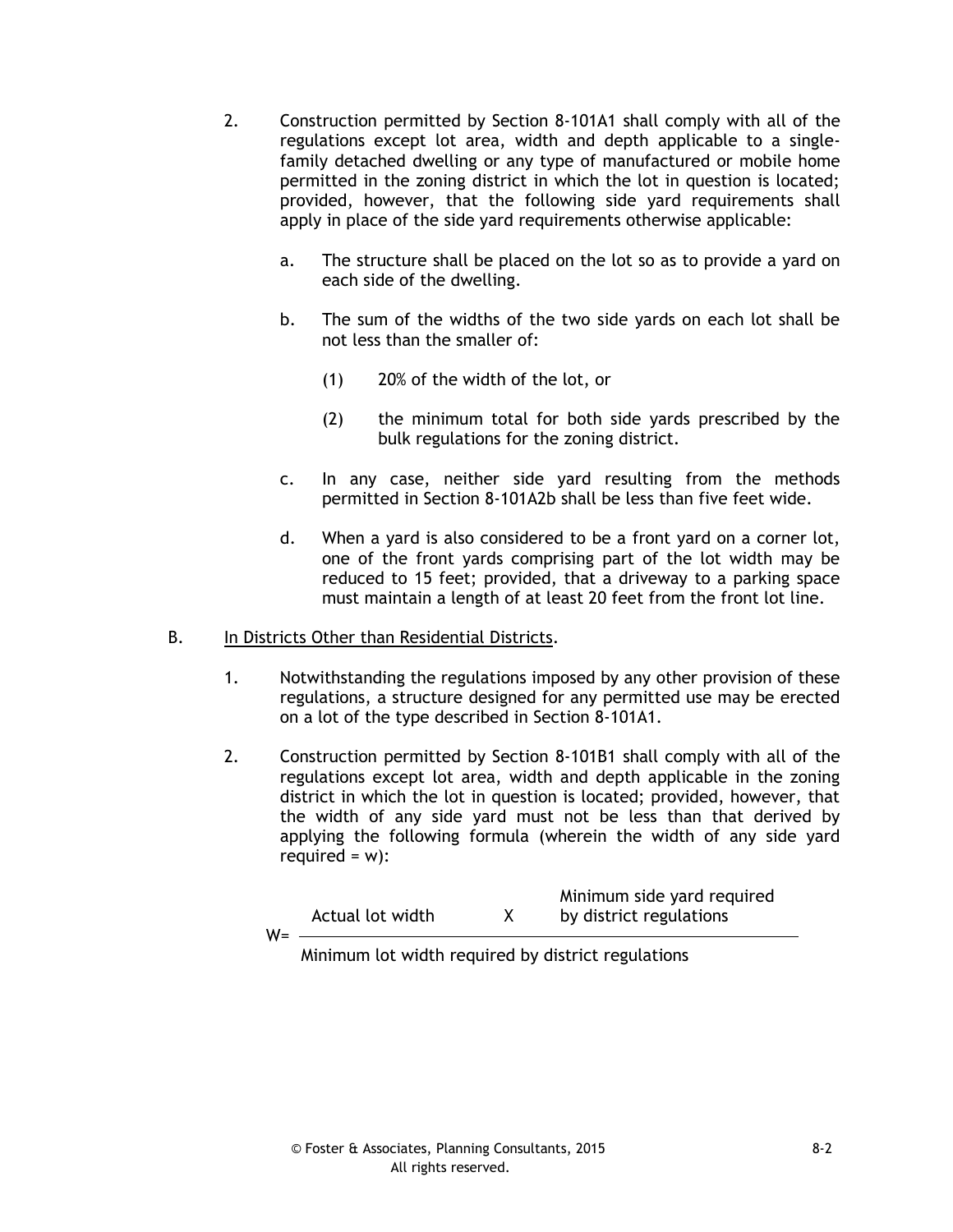### **102 Nonconforming Structures.**

- A. Authority to Continue. Any structure which is devoted to a use which is permitted in the zoning district in which it is located, but which is located on a lot which does not comply with the applicable lot size requirements and/or the applicable bulk regulations, may be continued, so long as it remains otherwise lawful, subject to the restrictions in Section 8-102B through 8-102D.
- B. Enlargement, Repair or Alterations. Any such structure described in Section 8-102A may be enlarged, maintained, repaired or structurally altered; provided, however, that no such enlargement, maintenance, repair or alteration shall either create any additional nonconformity or increase the degree of existing nonconformity of all or any part of such structure, except that as to structures located on a lot that does not comply with the applicable lot size requirements, the side yard requirements shall be determined by Section 8-101A2 or 8-101B2, whichever is applicable.
- C. Damage. In the event that any structure described in Section 8-102A is damaged, by any means except flooding, to the extent of more than 50% of its fair market value, such structure shall not be restored unless it shall thereafter conform to the regulations for the zoning district in which it is located; provided, that structures located on a lot that does not comply with the applicable lot size requirements shall not in any event be required to provide a side yard that exceeds the yard requirements in Sections 8-101A2 or B2, whichever is applicable. When a structure is damaged to the extent of 50% or less of its fair market value, no repairs or restoration shall be made unless a zoning permit is obtained and restoration is actually begun within one year after the date of such partial destruction and is diligently pursued to completion. If the applicant is aggrieved by the decision of the Zoning Administrator in approving the percent of damage to the value of the structure based on data submitted by the applicant, an appeal may be made to the Board of Zoning Appeals for a determination. (See Section 8-105 for Nonconforming Nonresidential Structures and Uses and Appendix for substantial improvement in the Floodplain Management Regulations.)
- D. Moving. No structure described in Section 8-102A shall be moved in whole or in part for any distance whatever, to any other location on the same or any other lot, unless the entire structure shall thereafter conform to the regulations of the zoning district in which it is located after being moved. (See Section 3-103M for Moving Structures.)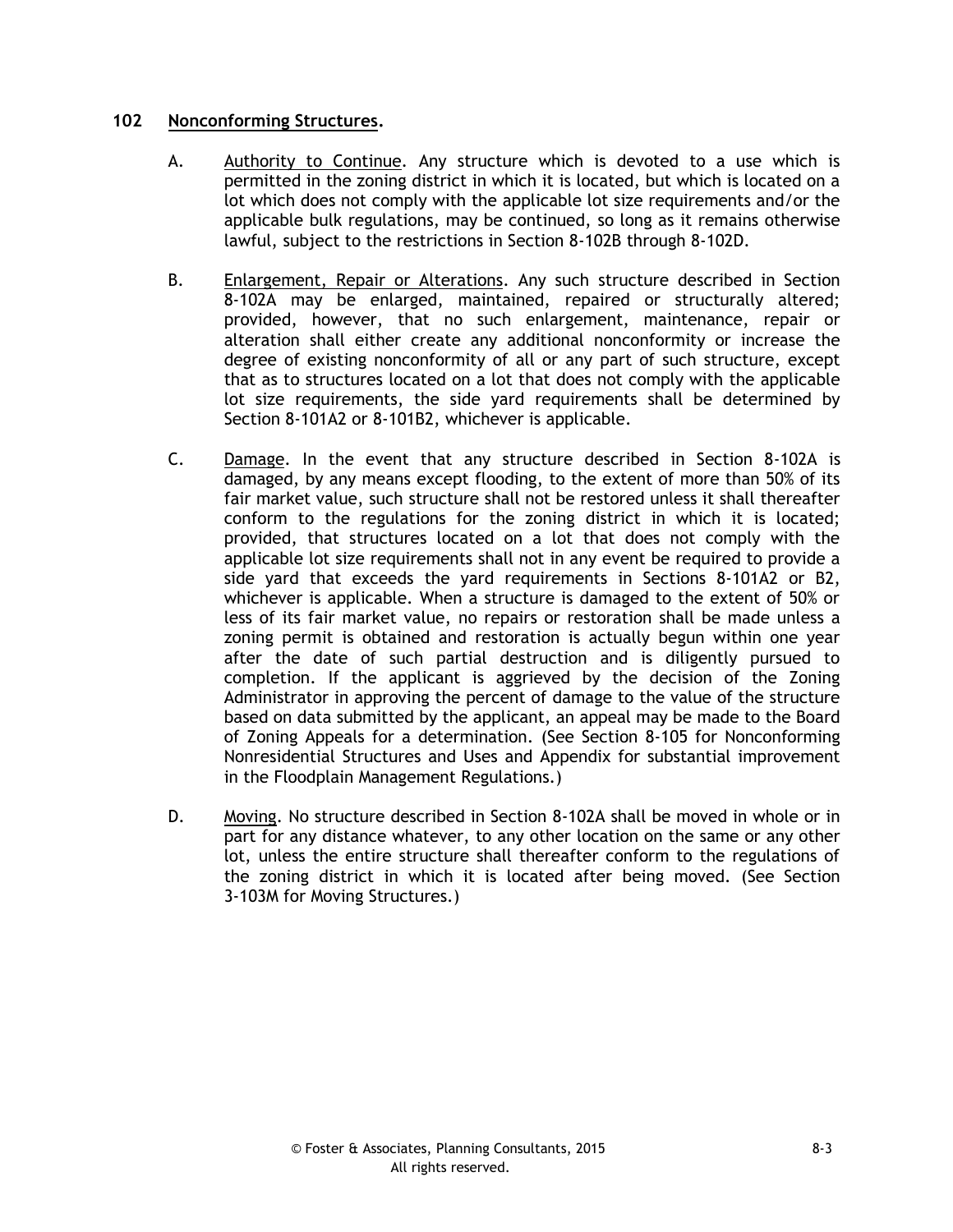## **103 Nonconforming Uses.**

- A. Authority to Continue. Any lawfully existing nonconforming use of part or all of a structure or any lawfully existing nonconforming use of land, not involving a structure or only involving a structure which is accessory to such use of land, may be continued, so long as otherwise lawful, subject to the regulations contained in Sections 8-103B through 8-103J.
- B. Ordinary Repair and Maintenance.
	- 1. Normal maintenance and incidental repair or replacement, installation or relocation of nonbearing walls, nonbearing partitions, fixtures, wiring or plumbing, may be performed on any structure that is devoted in whole or in part to a nonconforming use; provided, however, that this subsection shall not be deemed to authorize any violation of Sections 8- 103C through I of these regulations.
	- 2. Nothing in these regulations shall be deemed to prevent the strengthening or restoring to a safe condition of a structure in accordance with an order of a public official who is charged with protecting the public safety and who declares such structure to be unsafe and orders its restoration to a safe condition provided that such restoration will not be in violation of Section 8-103F of these regulations.
- C. Structural Alteration. No structure that is devoted in whole or in part to a nonconforming use shall be structural altered unless the entire structure and use thereof shall thereafter conform to all regulations of the zoning district in which it is located.
- D. Extension.
	- 1. Extension of a nonconforming use is permitted within a nonconforming structure to any portion of the floor area that was not occupied by such nonconforming use on the effective date of these regulations or on the effective date of the original City Zoning Regulations or a subsequent amendment heretofore that caused such use to become nonconforming; provided, however, that no structural alterations shall be made unless such changes, and the use thereof, conform to the regulations of the district in which the structure is located.
	- 2. Extension of a nonconforming use of a part of a structure is not permitted if all or substantially all of the structure is designed or intended for a use which is permitted in the district in which the structure is located, nor shall the use be changed to any other nonconforming use.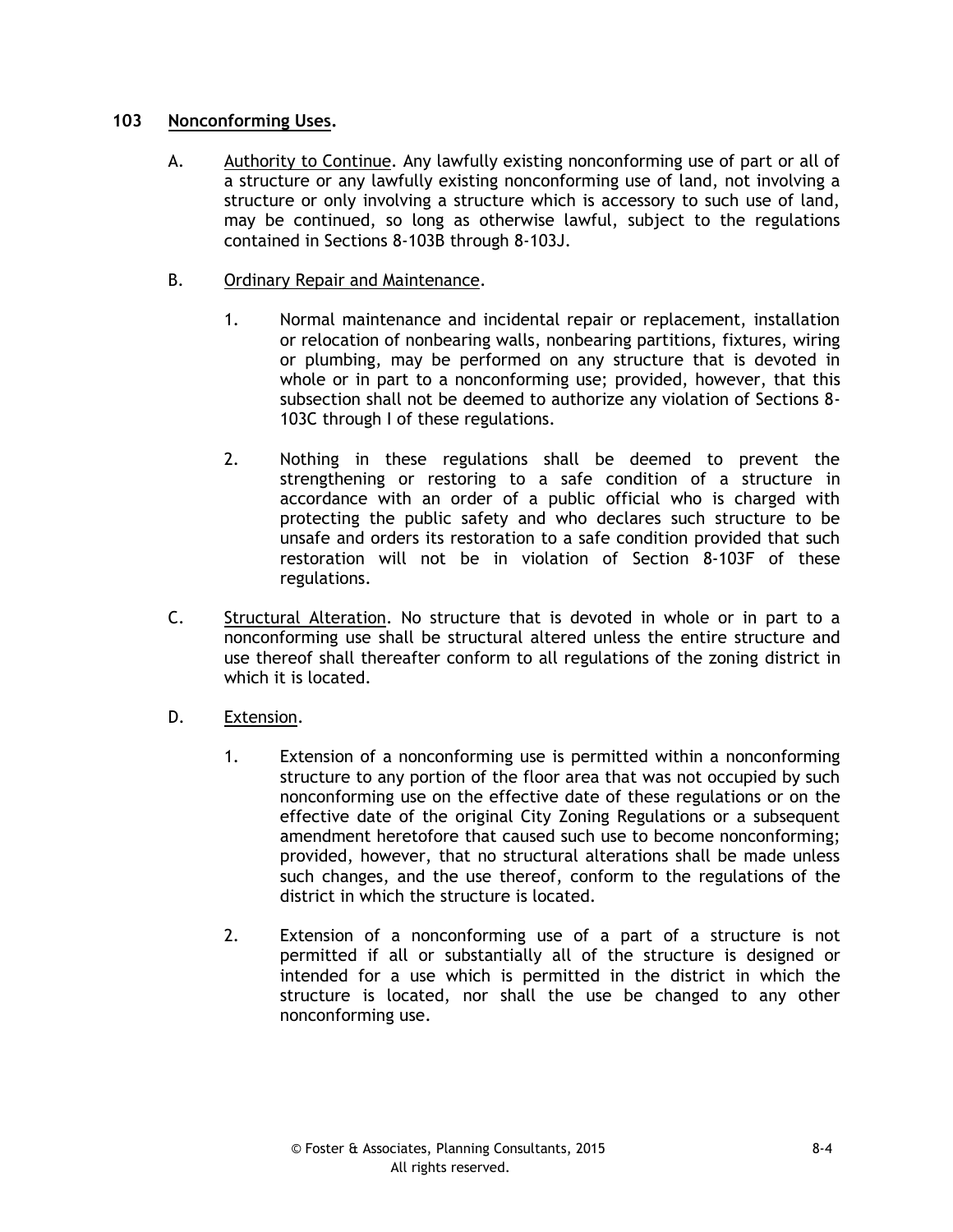- 3. Extension of a nonconforming use is not permitted to any structure or land area other than the one actually occupied or used by such nonconforming use on the effective date of these regulations or on the effective date of the original City Zoning Regulations or a subsequent amendment heretofore that caused such use to become nonconforming.
- E. Enlargement. No structure that is devoted in whole or in part to a nonconforming use shall be enlarged or added to in any manner unless such structure and the use thereof shall thereafter conform to the regulations of the district in which it is located.
- F. Damage. In the event that any structure that is devoted in whole or in part to a nonconforming use is damaged, by any means except flooding, to the extent of more than 50% of its fair market value, such structure shall not be restored unless such structure and the use thereof shall thereafter conform to all regulations of the zoning district in which it is located. When such damage is 50% or less of the fair market value, no repairs or restoration shall be made unless a zoning permit is obtained, and restoration is actually begun within one year after the date of such partial damage and is diligently pursued to completion. If the applicant is aggrieved by the decision of the Zoning Administrator in approving the percent of damage to the value of the structure based on data submitted by the applicant, an appeal may be made to the Board of Zoning Appeals for a determination. (See Section 8-105 for Nonconforming Nonresidential Structures and Uses and Appendix for substantial improvement in the Floodplain Management Regulations.)
- G. Moving. No structure that is devoted in whole or in part to a nonconforming use shall be moved in whole or in part for any distance whatever, to any other location on the same or any other lot, unless the entire structure and the use thereof shall thereafter conform to all regulations of the zoning district in which it is located after being so moved. No nonconforming use of land shall be moved in whole or in part for any distance whatever, to any other location on the same or any other lot, unless such use shall thereafter conform to all regulations of the zoning district in which it is located after being so moved. (See Section 3-103M for Moving Structures.)
- H. Change in Use. If no structural alterations are made other than those necessary to repair or maintain the structure as described in Section 8-103B1, a nonconforming use of a structure may be changed to another nonconforming use of the same or of a similar type of use or more restrictive use. Similarly, a nonconforming use of land not involving a structure or involving only an accessory structure may also be changed. When a nonconforming use has been changed to a more restrictive use or to any permitted use, it shall not thereafter be changed back to a less restrictive use or to a nonconforming use. In determining whether a change in use is the same, similar or more restrictive, the Zoning Administrator shall consider the changes in environmental factors such as outdoor storage, loading, traffic, parking, noise, lighting, air pollution, hours of operation, screening and other factors, as well as the provisions available in Section 8-105. (See Section 9-101A for Zoning Permits and Section 9-101B for Occupancy Certificates.)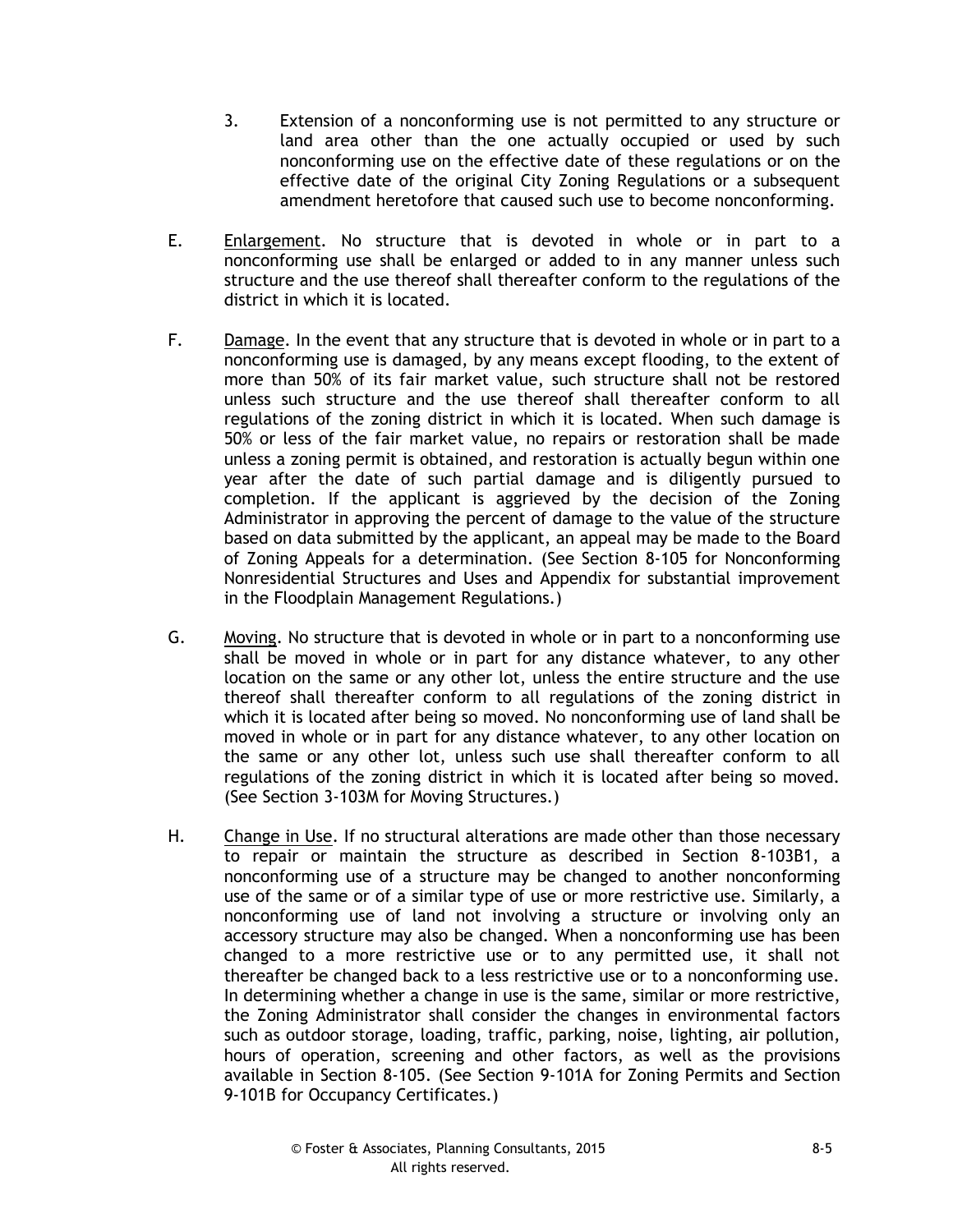# I. Abandonment.

- 1. When a nonconforming use of land, not involving a structure, or involving only a structure which is accessory to the nonconforming use of land, is abandoned for a period of six consecutive months, such use shall not thereafter be reestablished or resumed, and any subsequent use or occupancy of such land shall comply with the regulations of the zoning district in which such land is located.
- 2. When a nonconforming use of a part or all of a structure which was designed and intended for any use which is permitted in the zoning district in which such structure is located is abandoned for a period of 12 consecutive months, such use shall not thereafter be reestablished or resumed, and any subsequent use or occupancy of such structure shall comply with the regulations of the zoning district in which such structure is located.
- 3. When a nonconforming use of a part or all of a structure which was **not** designed and intended for any use which is permitted in the zoning district in which such structure is located, is abandoned for a period of 12 consecutive months, such use shall not thereafter be reestablished or resumed, and any subsequent use or occupancy of such structure shall comply with the regulations of the zoning district in which such structure is located.
- J. Nonconforming Accessory Uses. No use which is accessory to a principal nonconforming use shall continue after such principal use shall cease or terminate.
- **104 Nonconforming Residential Structures.** Notwithstanding the provisions of Sections 8-103C, D and E, any structure which is devoted to a residential use and which is located in a business or industrial district, may be structurally altered, extended, expanded and enlarged; provided, that after any such alteration, extension, expansion or enlargement, such structure shall not be used to accommodate a greater number of dwelling or lodging units than such structure accommodated prior to any such work, unless specifically permitted by the district.
- **105 Nonconforming Nonresidential Structures and Uses.** Notwithstanding any other provisions of these regulations and, in particular, Sections 8-102B and C and 8-103C, D, E, and F, nonconforming nonresidential structures and uses that existed on the day prior to the effective date of these regulations, may apply on a one time basis only to the Board of Zoning Appeals for a conditional use to structurally alter, enlarge or reconstruct after damage, or make extensions to structures or uses including the use of additional land when properly zoned for the use, so long as in the opinion of the Board under stated conditions that the effect upon adjacent areas is protected to the extent feasible and the public interest served. (See Section 10-107C6 for Authorized Variances.)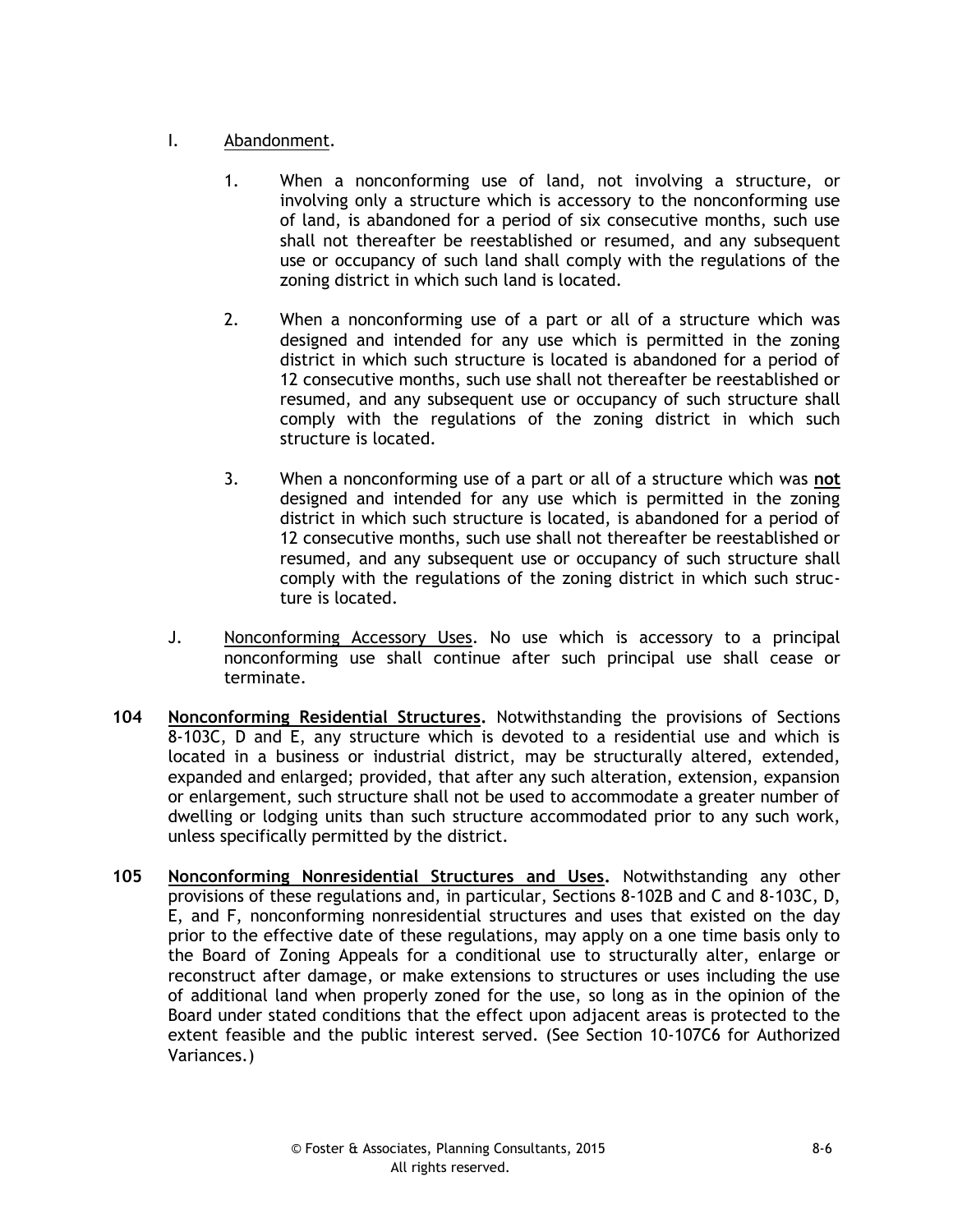# **106 Status of Existing Permitted and Conditional Uses.**

- A. The following procedures are to be followed to determine the status of existing permitted and conditional uses after their reclassification as lawful permitted, special or conditional uses in these regulations to avoid nonconformities and to provide equitable conversions of such uses:
	- 1. Where a use existed prior to the effective date of these regulations and was previously permitted as a conditional use, i.e., considered for a recommendation by the Planning Commission and approved by the Governing Body, such uses shall not be deemed to be nonconforming, but shall, without further action, be deemed to be a lawful special or conditional use as now classified with the same conditions applicable as originally established, unless reclassified now as a permitted use.**\***

Enlargement, extension or alterations to existing structures or land improvements for expansion of such lawful uses may be made within the area of the zoning lot which was actually used or occupied for such use on the effective date of these regulations and shall be subject to all requirements set forth in these regulations as a permitted use, unless application is made for a special or conditional use to enlarge, extend or alter structures or land improvements beyond the area heretofore described.

- **107 Registration of Nonconformities and Exemptions.** (See Sections 8-100D for Nonconformities and 3-100E for Exemptions.)
	- A. Purpose. Registration of nonconformities and exemptions, among other purposes, is to provide a property owner with a record of their nonconformity or exemption which may be in effect for many years. Such a record is very desirable since most nonconformities or exemptions are established in the past and the availability of personal witnesses and written documentation to confirm their status becomes more difficult due to the passage of time. This is particularly important since the person claiming the nonconformity or exemption has the burden to prove their claim by the preponderance of the evidence. Registration can be especially useful to property owners who may have a nonconformity or exemption created by changing their zoning status from the unincorporated area of a county to the City regulations.

**\_\_\_\_\_\_\_\_\_\_\_\_\_\_ \*** NOTE: As an aid to the administration and enforcement of this provision, the Zoning Administrator shall inventory and prepare a permanent map and file of all previous conditional uses approved by the Planning Commission with conditions attached.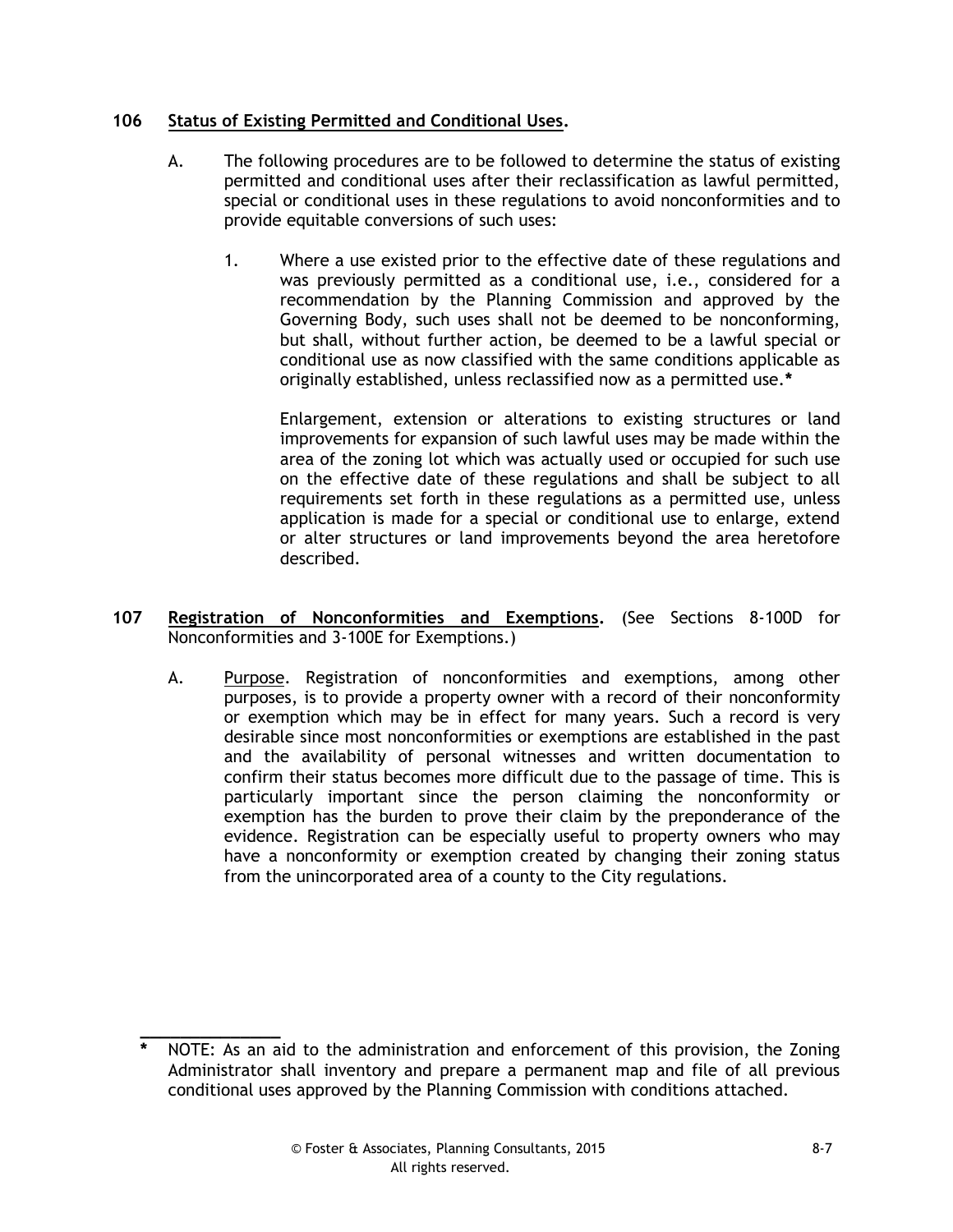- B. Rights Conditioned. A lawfully established nonconformity including exemptions is a vested right protected by due process which is sometimes referred to as being "grandfathered-in". In order to establish such a right, it is essential that it be created or commenced prior to the enactment of the regulations which restricted its establishment. A nonconformity or exemption which violated the zoning regulations at its inception has no lawful right to continue. Once the validity of the nonconformity or exemption has been determined, it has the right to be sold, inherited, transferred or assigned unless restricted by a condition attached to a special or conditional use. Certain limitations, however, may be placed on the expansion, repair, maintenance and continuance of such nonconformities or exemption as may be determined by the provisions of Article 8 in these regulations. For example, continuance may be subject to abandonment or limited amortization of certain uses.
- C. Registration Process. The Zoning Administrator shall establish a process for registration of nonconformities and exemptions and a system for making determinations thereof and keeping records of the same. While there shall be no deadline for registration, property owners anticipating the need for registration should do so at their earliest convenience.
- D. Registration Determination. The Zoning Administrator shall determine the qualifications of the lot, use or structure for registration as to its legal, nonconforming status. Such determination in writing shall be based on the evidence submitted by the property owner requesting the registration.
- E. Appeal. An aggrieved party may appeal the Zoning Administrator's determination whether to register or not register the nonconformity or exemption to the Board of Zoning Appeals. (See Section 10-106 pertaining to Appeals.)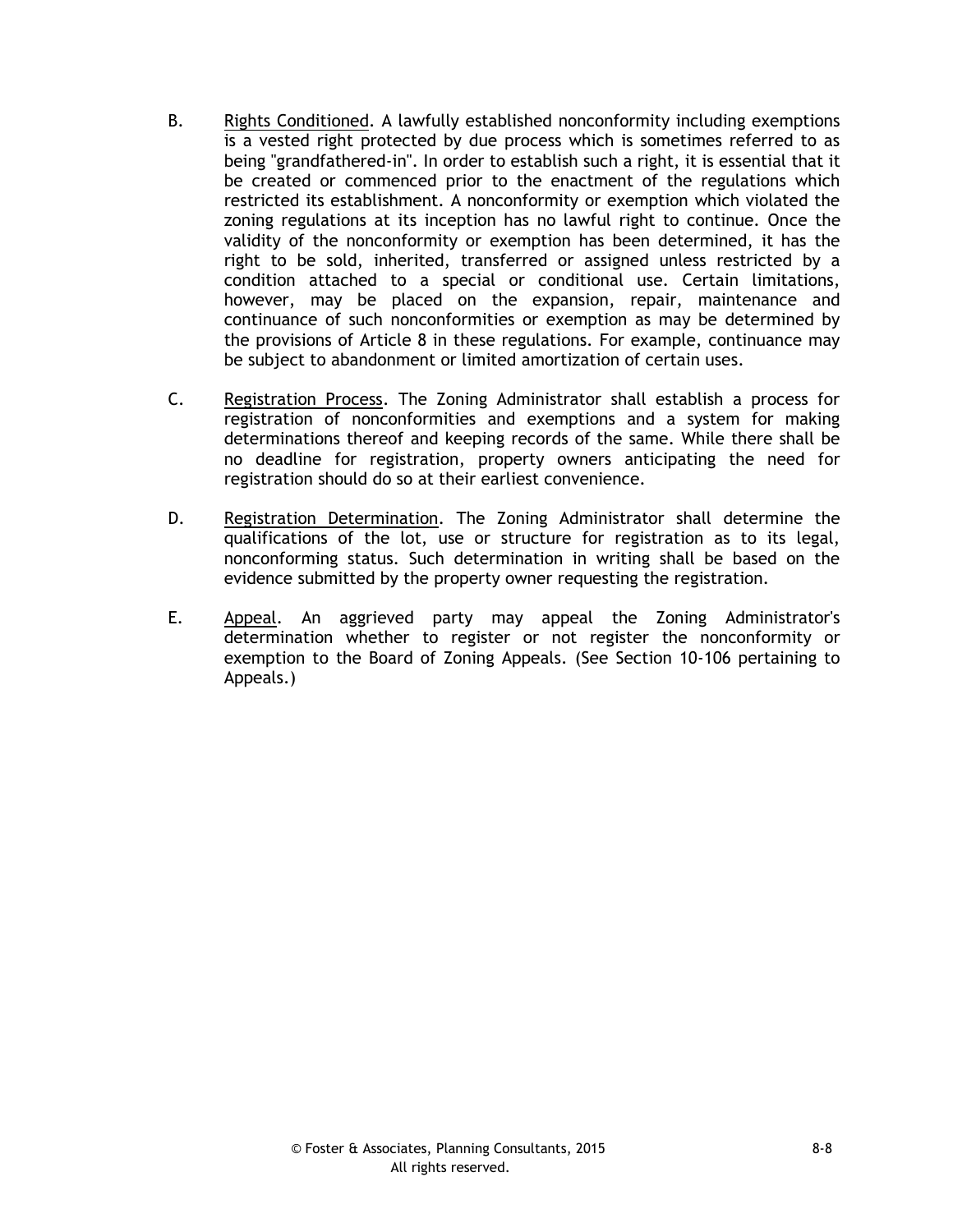# **ARTICLE 9. ADMINISTRATION AND ENFORCEMENT**

- **100 Office of the Zoning Administrator.** A Zoning Administrator shall be appointed by the Mayor with the consent of the City Commission. The Zoning Administrator and clerical assistance as shall be approved from time to time shall administer and enforce these regulations, except for those duties specifically assigned to the Clerk.
	- A. Duties of the Zoning Administrator. (See Section 9-102 for Enforcement and Liability.)
		- 1. Approve and issue all zoning permits and occupancy certificates and make and maintain records thereof.
		- 2. Conduct inspections of buildings, structures and uses of land to determine compliance with the provisions of these regulations.
		- 3. Maintain a set of administrative forms to assist applicants and to process the cases considered by the Planning Commission, Board of Zoning Appeals and Governing Body.
		- 4. Receive, file and forward to the Planning Commission the applications and records for all amendments and special uses which are initially filed with the Zoning Administrator.
		- 5. Receive, file and forward to the Board of Zoning Appeals the applications and records for all variances and conditional uses which are initially filed with the Zoning Administrator and forward all records of appeals to the Chairperson of the Board.
		- 6. Maintain permanent and current public records of the zoning regulations, including but not limited to all Official Zoning Maps, amendments, special uses, appeals, variances, conditional uses and applications thereof and records of hearing thereon.
		- 7. Provide such technical and clerical assistance as may be required by the Planning Commission, the Board of Zoning Appeals, the Governing Body and other agencies and officials in the exercise of their duties relating to these regulations.
		- 8. Maintain for distribution to the public a supply of the current zoning regulations, zoning map(s) and any rules of the Planning Commission and the Board of Zoning Appeals. A fee may be charged to defray the cost of printing and distribution.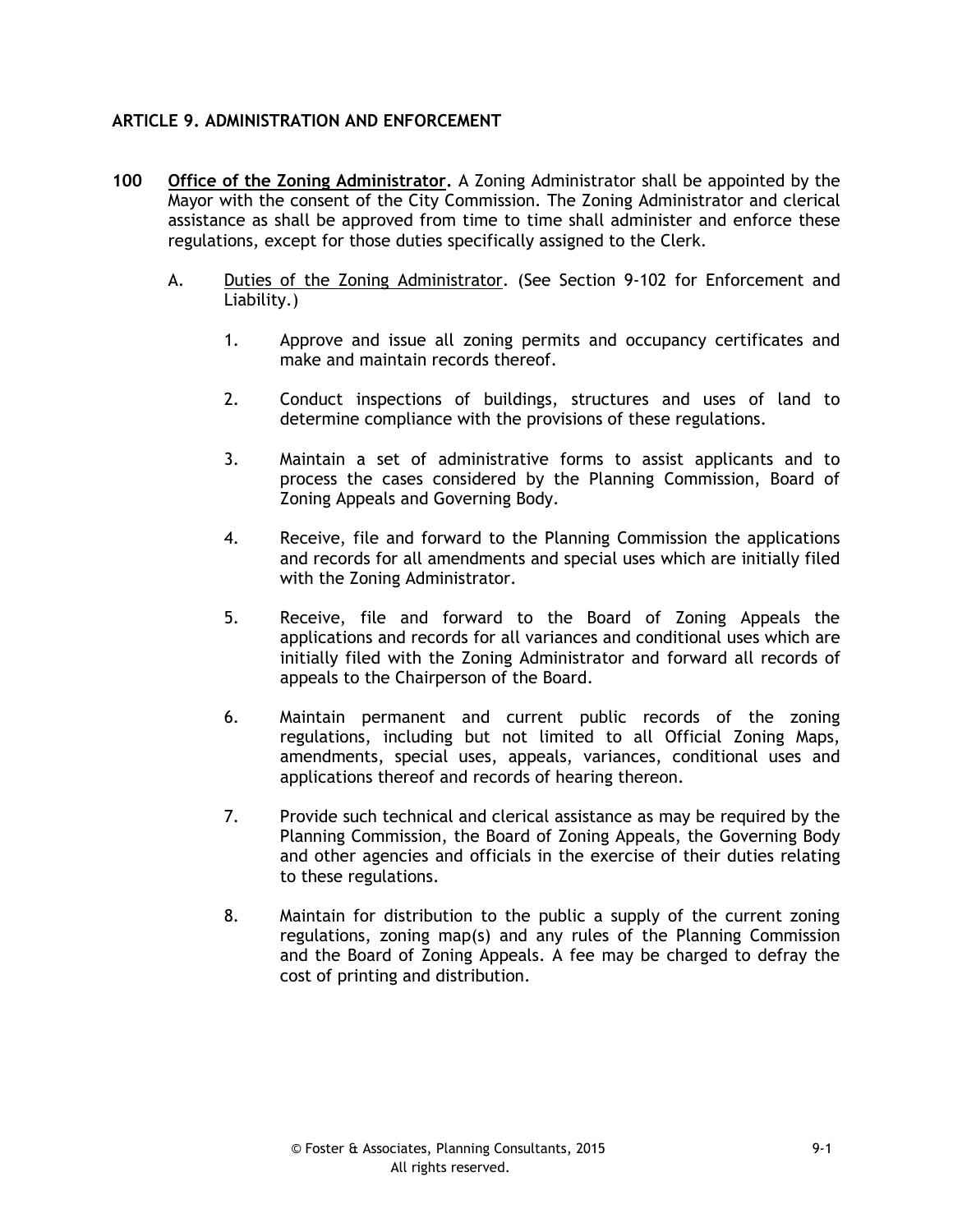- 9. Maintain the official copy of the zoning map(s) showing the district boundaries. Such map(s) shall be marked "Official copy of zoning district map(s) incorporated into zoning regulations by adoption of Ordinance No. by the Governing Body of the City of Sterling on the day of 1. 20<sup>th</sup> and shall be open to inspection and available to the public at all reasonable business hours. Each map shall be signed by the Mayor and attested to by the Clerk. Periodic changes to the map(s) shall be noted by a revision date.
- B. Duties of the Clerk. The Clerk shall maintain certain official records and carry out certain responsibilities in the administration of these regulations as follows:
	- 1. That not less than three copies of these model code regulations shall be marked by the Clerk as "Official Copy as Incorporated by Ordinance No.\_\_\_\_\_", (i.e., the ordinance approved by the Governing Body) and all sections or portions thereof intended to be omitted clearly marked to show any such omissions or showing the sections, articles, chapters, parts or portions that are incorporated and to which shall be appended a copy of the incorporating ordinance. Such copies maintained by the Clerk shall be open to inspection and available to the public at all reasonable business hours.
	- 2. That the Clerk supply at cost to the City official copies of these regulations similarly marked as described in Section 9-100B1 to the applicable police department, court, Zoning Administrator and all administrative departments of the City charged with the enforcement of these regulations. Subsequent amendments to these regulations shall be appended to such copies.
	- 3. That such clerical assistance be provided by the Clerk to the Governing Body as to facilitate and record the actions of the Governing Body in the exercise of their duties relating to these regulations.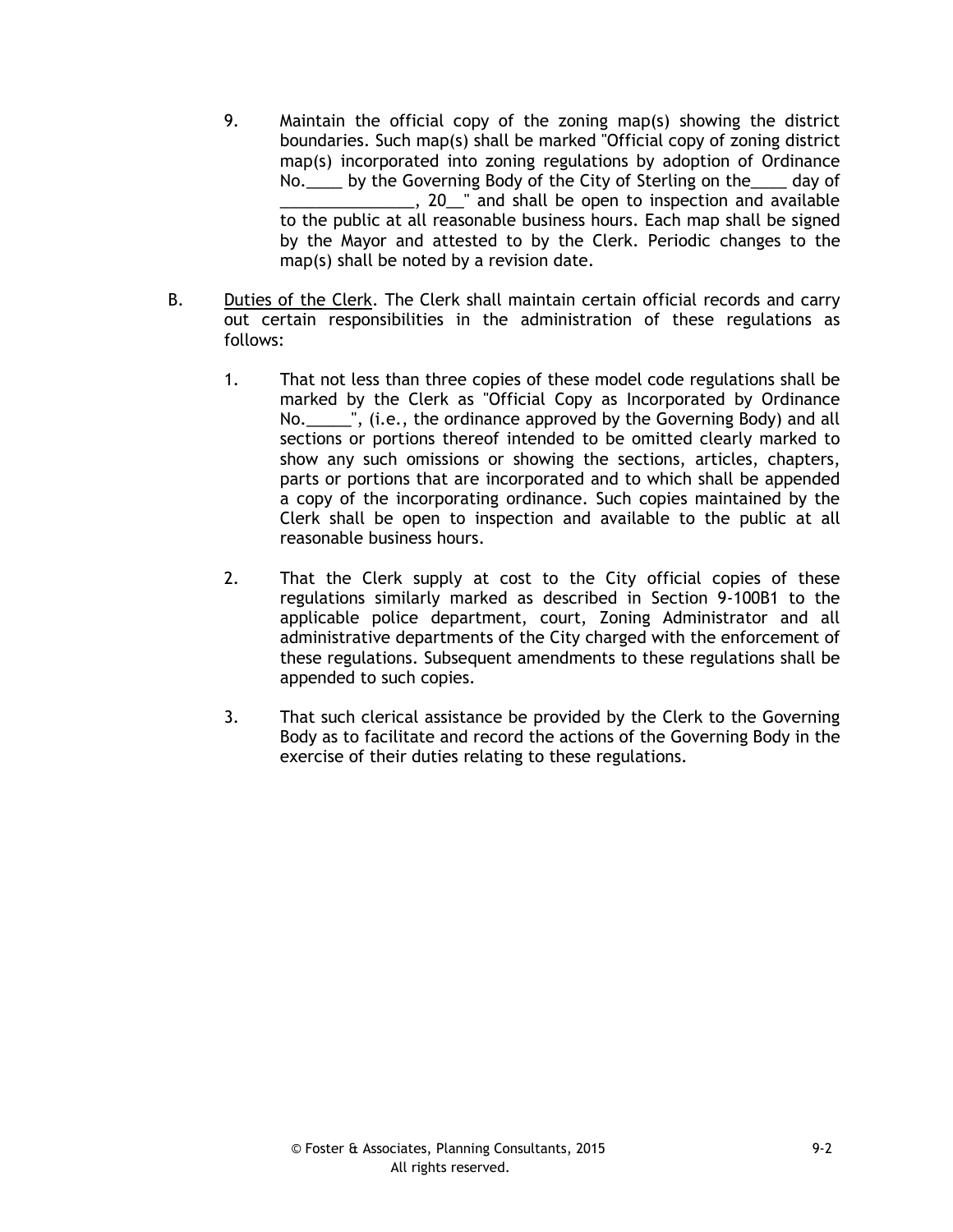# **101 Zoning Permits and Occupancy Certificates.\***

# A. Zoning Permits.

.

- 1. Unless a zoning permit shall first have been obtained from the Zoning Administrator, the construction, reconstruction, moving or structural alteration of any building or structure or the improvement of land prior to its use or the use of any land or structure being changed to any other use, shall not be commenced. For permits required on accessory uses, temporary uses, home occupations, plans for parking and loading space and signs, see Articles 5, 6 and 7. Such permits shall not be issued by any other official, employee, department, board or agency of the City, except as provided for as a temporary permit in Section 6-101. **Any zoning permit issued in conflict with the provisions of these regulations shall be null and void.** (See Section 8-103H for Change in Use.)
- 2. Except for a continuation of an existing use or occupancy, accessory structures or uses, or additions to existing structures or uses, permits must also meet the requirements of the City Subdivision Regulations and, thus, shall not be issued on land which is not shown on a recorded plat or replat, or a lot split or exempted from the platting requirements. If platting or replatting is not required, all of the public improvements necessary to carry out the requested permit nevertheless may be required, including dedications in lieu of platting such as for easements and additional rights of way.
- 3. No principal or accessory building or structure or use, or portion thereof, shall be permitted to locate on or project over any platted or recorded public easement or over any known utility installation, unless (1) as a sign permitted by Section 7-102K or (2) as an accessory structure or use which is moveable, relocatable or poses no significant problem to the maintenance of existing public improvement installations or to such future installations. Ground level extensions such as concrete slabs or other permanent-type materials are not permitted in or on a public easement except as extensions of parking spaces, driveways or sidewalks for which a zoning permit has been or is being issued. In any event, when such structures or uses are permitted to be located on or project over such easements, the property owner assumes the risk and liability for any reconstruction or replacement necessary including fences if any maintenance or other improvements are required by a governmental agency or a utility provider.
- 4. A zoning permit is not initially required for grading and/or excavating a proposed construction site, unless the site is located in a designated floodplain and would result in an increase in flood levels. (See Appendix for Floodplain Management Regulations.)

**\_\_\_\_\_\_\_\_\_\_\_\_\_\_ \*** The City may issue zoning permits and occupancy certificates concurrently with the process of issuing building and occupancy permits under City building codes.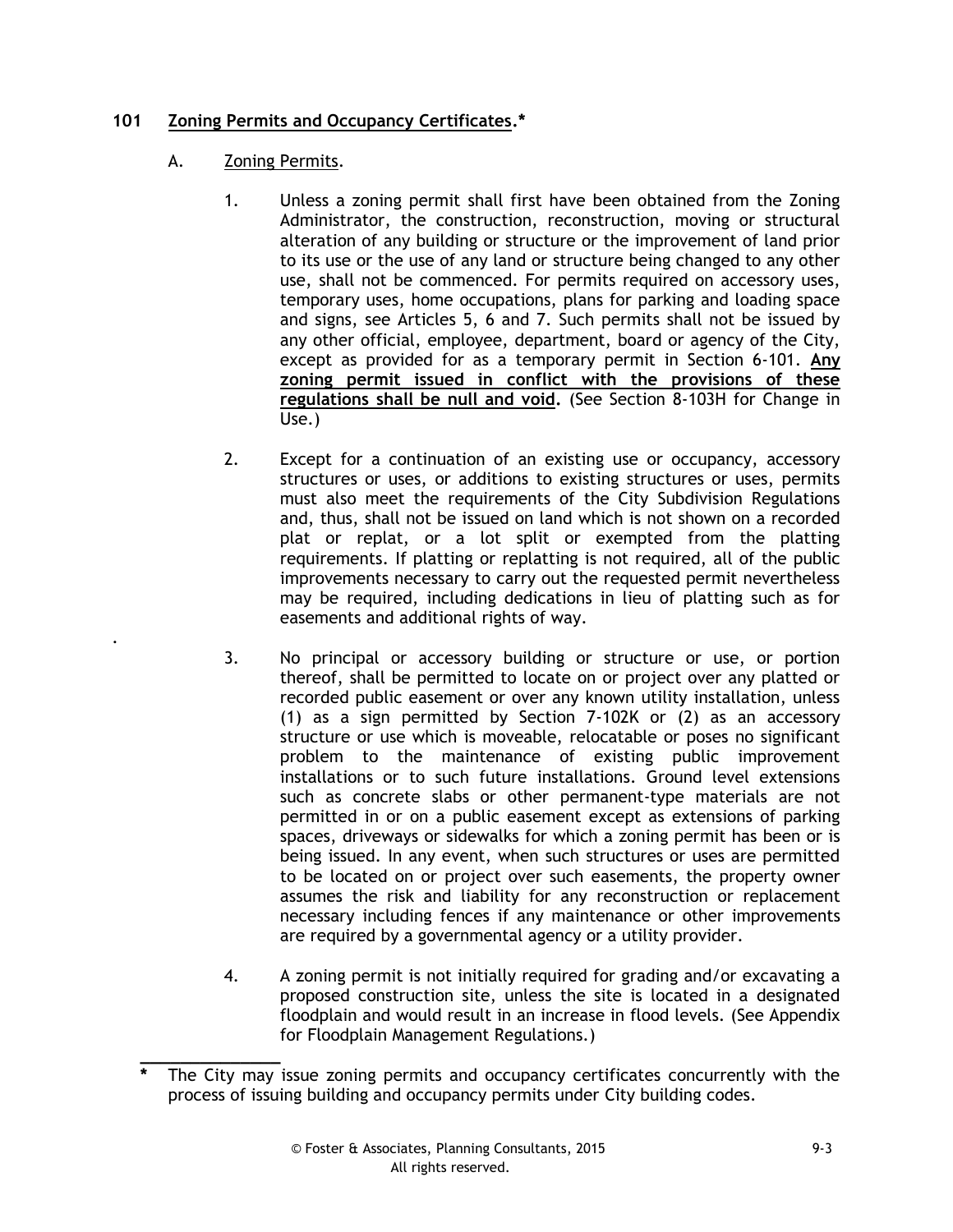- 5. As a supplement to issuing permit for all new and existing single family or duplex dwelling units, the Zoning Administrator shall provide the applicant with information provided by the City Tree Board to encourage the occupant of the zoning lot to plant appropriate street trees within the parking area of the public right of way as well as on the private property. The applicant shall certify as part of the permit process that such information has been conveyed to the occupant.
- 6. Application. Every application for a zoning permit shall be accompanied by the following:
	- a. A drawing or copy of the recorded plat, in duplicate, of the piece or parcel of land, lot(s), block(s), parts or portions thereof, drawn to scale showing the actual dimensions of the zoning lot(s), including any easements thereon.
	- b. A drawing, in duplicate, drawn to scale and in such form as may, from time to time, be prescribed by the Zoning Administrator, showing the location, ground area, height and bulk of (1) all present and proposed structures, (2) drives, parking spaces and loading areas, (3) building setback lines in relation to lot lines, (4) waste disposal areas, (5) use to be made of such present and proposed structures on the land, and (6) such other information as may be required for the proper enforcement of these regulations.

One copy of such drawings shall be retained by the Zoning Administrator as a public record.

- 7. Issuance. A zoning permit shall be either issued or disapproved by the Zoning Administrator within 10 days after the receipt of an application thereof or within such further period as may be agreed to by the applicant. When the Administrator refuses to issue a zoning permit, he shall advise the applicant in writing of the reasons for the disapproval.
- 8. Period of Validity. A zoning permit shall become null and void 180 days after the date on which it is issued, unless within said period construction, reconstruction, moving or structural alteration of a structure is commenced or a use is commenced. If the construction or work is abandoned or suspended for any 180-day period after such a permit is issued, then application must be made to the Zoning Administrator for an extension of time to continue the project. The Zoning Administrator may grant reasonable extensions of time provided no changes have been made in any applicable regulations. If such changes have occurred, application must be made for a new permit based on the provisions of the new or amended regulations in order to continue the project, unless Section 2-101G applies pertaining to vesting of single-family residential developments. (See Section 2-101F for Effect of Existing Permits.)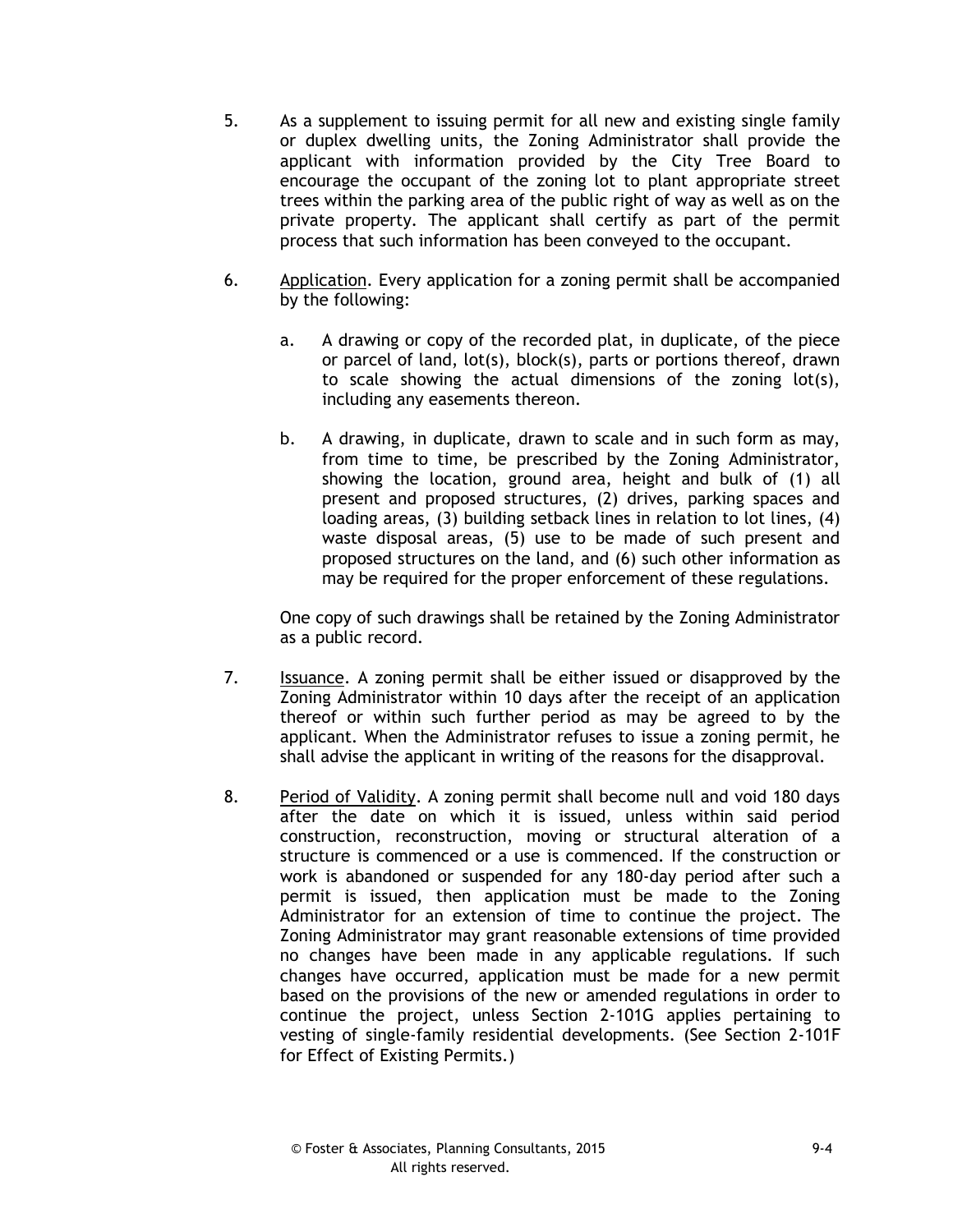- B. Occupancy Certificates. No structure or addition thereto constructed, reconstructed, moved or altered after the effective date of these regulations shall be occupied or used for any purpose; and no land vacant on the effective date of these regulations shall be used for any purpose; and no use of any land or structure shall be changed to any other use, unless an occupancy certificate shall first have been obtained from the Zoning Administrator certifying that the proposed use or occupancy complies with all the provisions of these regulations.
	- 1. Application. Every application for a zoning permit shall be deemed to be an application for an occupancy certificate. Every occupancy certificate shall be in such form and contain such information as the Administrator shall provide by general rule.
	- 2. Issuance.
		- a. No occupancy certificate for a structure or addition thereto constructed, reconstructed, moved or structurally altered or for the new or changed use of any structure or land shall be issued after the effective date of these regulations until such work has been completed and the premises inspected and certified by the Zoning Administrator to be in full and complete compliance with the plans and specifications upon which the zoning permit was issued including the requirements for utilities, streets and other public improvements in the City Subdivision Regulations which must either be installed or guaranteed. Direct access must be available from the frontage of each zoning lot to an opened public street or otherwise the street improvement must be guaranteed by such methods as stated in the Subdivision Regulations.
		- b. An occupancy certificate shall be issued or written notice shall be given to the applicant stating the reasons why a certificate cannot be issued within 10 days after the receipt of an application therefore or after the Zoning Administrator is notified in writing that the structures or premises are ready for occupancy or use. Pending the issuance of a permanent occupancy certificate, a temporary occupancy certificate may be issued to be valid for a period not to exceed six months from its date pending the completion of any addition or improvement(s) or during partial occupancy of the premises; provided, satisfactory guarantees are submitted including the possible use of performance bonds or escrow accounts.
- C. Agricultural Compliance Certificate. Completion of an agricultural compliance certificate may be requested by the Zoning Administrator when such information is needed to determine the agricultural exemption status described in Section 2-102. No fees shall apply to obtaining this certificate from the Administrator.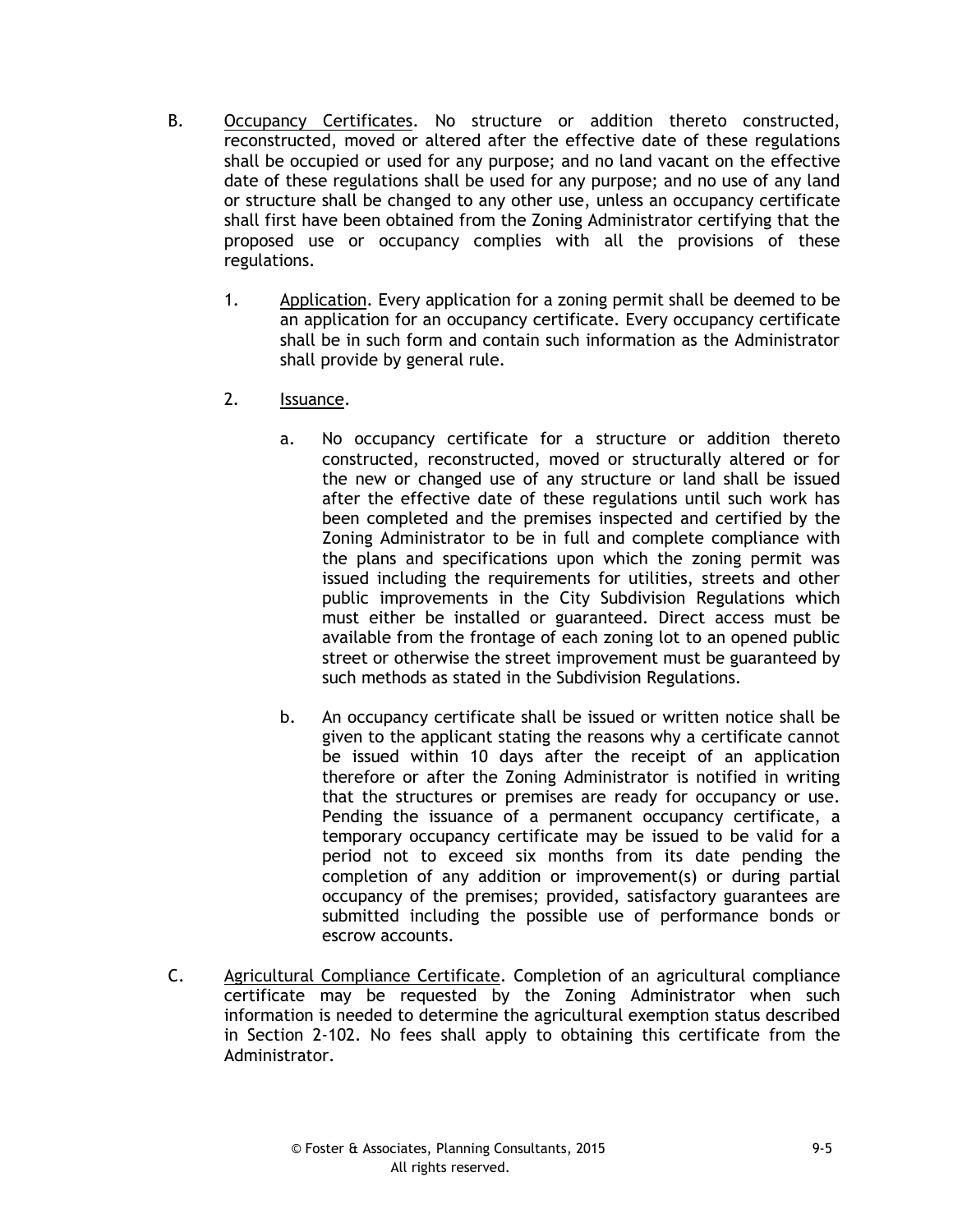### **102 Enforcement and Liability.**

- A. It shall be the duty of the Zoning Administrator or any deputies working under his direction to enforce the provisions of these regulations in consultation with the City Attorney in the following manner:
	- 1. To refuse to issue any zoning permit or occupancy certificate for any building or structure or use of any premises which would violate any of the provisions herein.
	- 2. To revoke a zoning permit and issue a stop order at any time for a building or structure or use for which the same was issued when it shall appear (1) that there is a departure from the plans, specifications or conditions as required under terms of the permit; (2) that the same was procured by false representation; (3) that it was issued by mistake, or (4) that it violates any provisions of the zoning regulations.
	- 3. To cause any building, structure, place or premises to be inspected and examined as required by these regulations and to order in writing the remedying of any condition found to exist therein or threat in violation of any provisions herein.
	- 4. To institute any appropriate action or proceedings to prevent such unlawful action or use or to restrain, correct or abate such violation on or about the premises of any building or structure which is constructed, built, moved, structurally altered or reconstructed or land is used in violation of any provisions herein.
- B. The Zoning Administrator or designee charged with the enforcement of these regulations, acting in good faith and without malice in the discharge of the duties described herein, shall not be personally liable for any damage that may accrue to persons or property as a result of any act or by reason of an act or omission in the discharge of such duties. A suit brought against the Administrator because of an act or omission performed by the Administrator in the enforcement of any provision of these regulations or other pertinent laws or ordinances implemented through the enforcement of these regulations shall be defended by the City until final termination of such proceedings, and any judgment resulting therefrom shall be assumed by the City. (See K.S.A. 75-6101, et seq. in general and K.S.A. 75-6109 specifically.)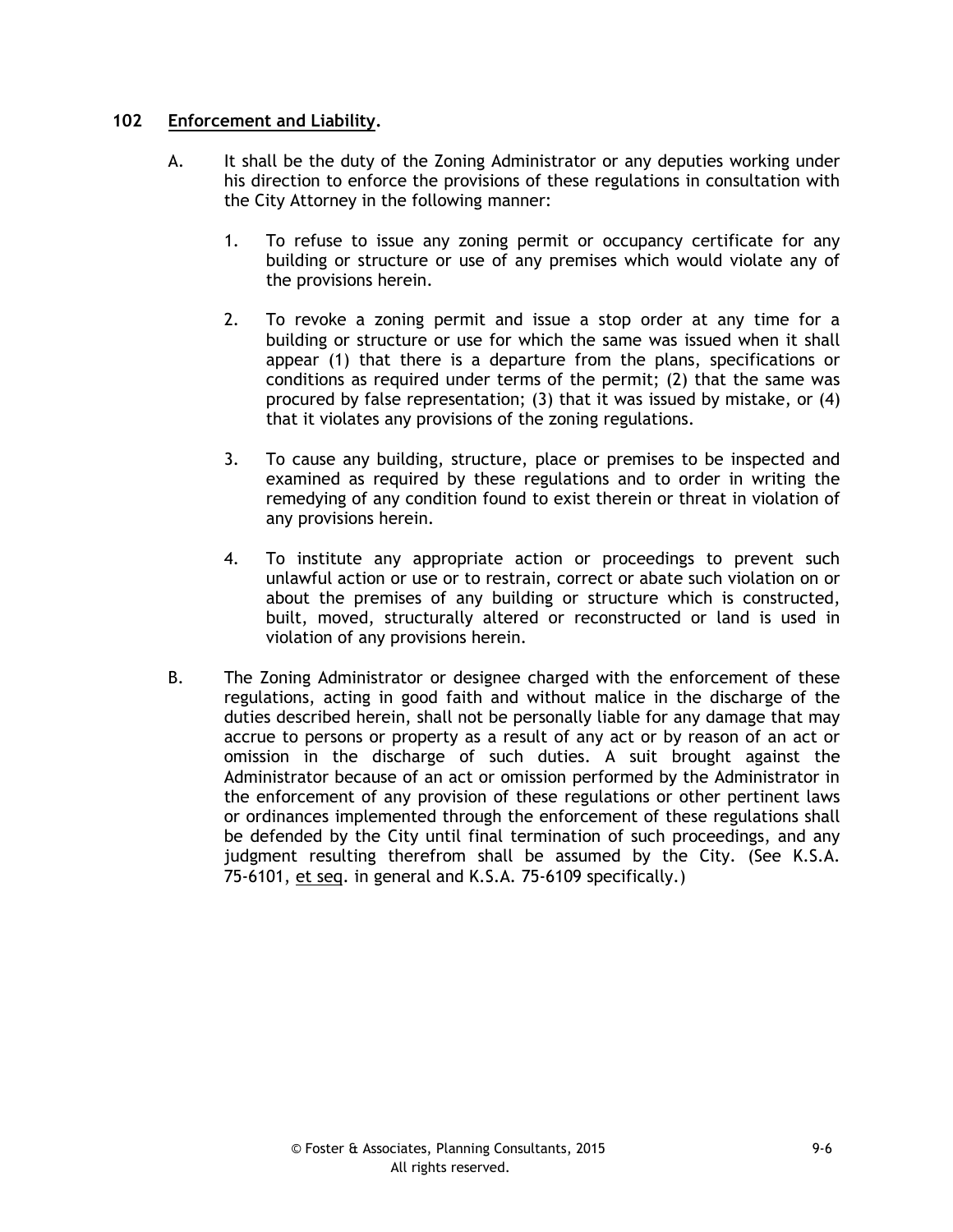### **103 Violations.**

- A. Penalties. Pursuant to K.S.A. 12-761, as amended, any violations of these regulations shall be deemed to be a misdemeanor. The owner or agent of a building, structure or premises in or upon which a violation of any provision of these regulations has been committed or shall exist or the lessee or tenant of an entire building or entire premises in or upon which a violation has been committed or shall exist; or the agent, architect, building contractor or any other person who commits, takes part or assists in any violation or who maintains any building, structure or premises in or upon which a violation has been committed or shall exist, shall be punished by a fine not to exceed \$500 or by imprisonment for not more than six months for each offense or by both such fine and imprisonment. Each day's violation shall constitute a separate offense.
- B. Remedies. In case any building or structure is erected, constructed, reconstructed, structurally altered, converted or maintained; or any building, structure or land is used or is proposed to be used in violation of these regulations, the appropriate authorities of the City of Sterling, in addition to using other remedies, may institute injunction, mandamus or other appropriate action or proceeding to prevent such unlawful erection, construction, reconstruction, alteration, conversion, maintenance or to correct or abate such violation, or to prevent the occupancy of such building, structure or land. In addition to the City, any person, the value or use of whose property is or may be affected by such violation, shall have the authority to maintain suits or actions in any court of competent jurisdiction to enforce these regulations and to abate nuisances in violation thereof.
- C. Floodplain Violations. Any person, company, corporation, institution, municipality or agency of the state who violates any provision of the floodplain provisions of these regulations shall be subject to the penalties and remedies as provided in Sections 9-103A and B above. Such remedies may also be instituted by the Attorney General and the Chief Engineer of the Division of Water Resources of the Kansas Department of Agriculture.
- **104 Fees**. For purposes of wholly or partially defraying the costs of the administrative and enforcement provisions described in these regulations, including publication costs, the applicant upon filing an application for an amendment, special use, appeal, conditional use, variance or a zoning permit including occupancy certificate, shall pay the Clerk a fee according to the Fee Schedule approved by the Governing Body. No part of such fee shall thereafter be refunded except for a zoning permit which is not approved.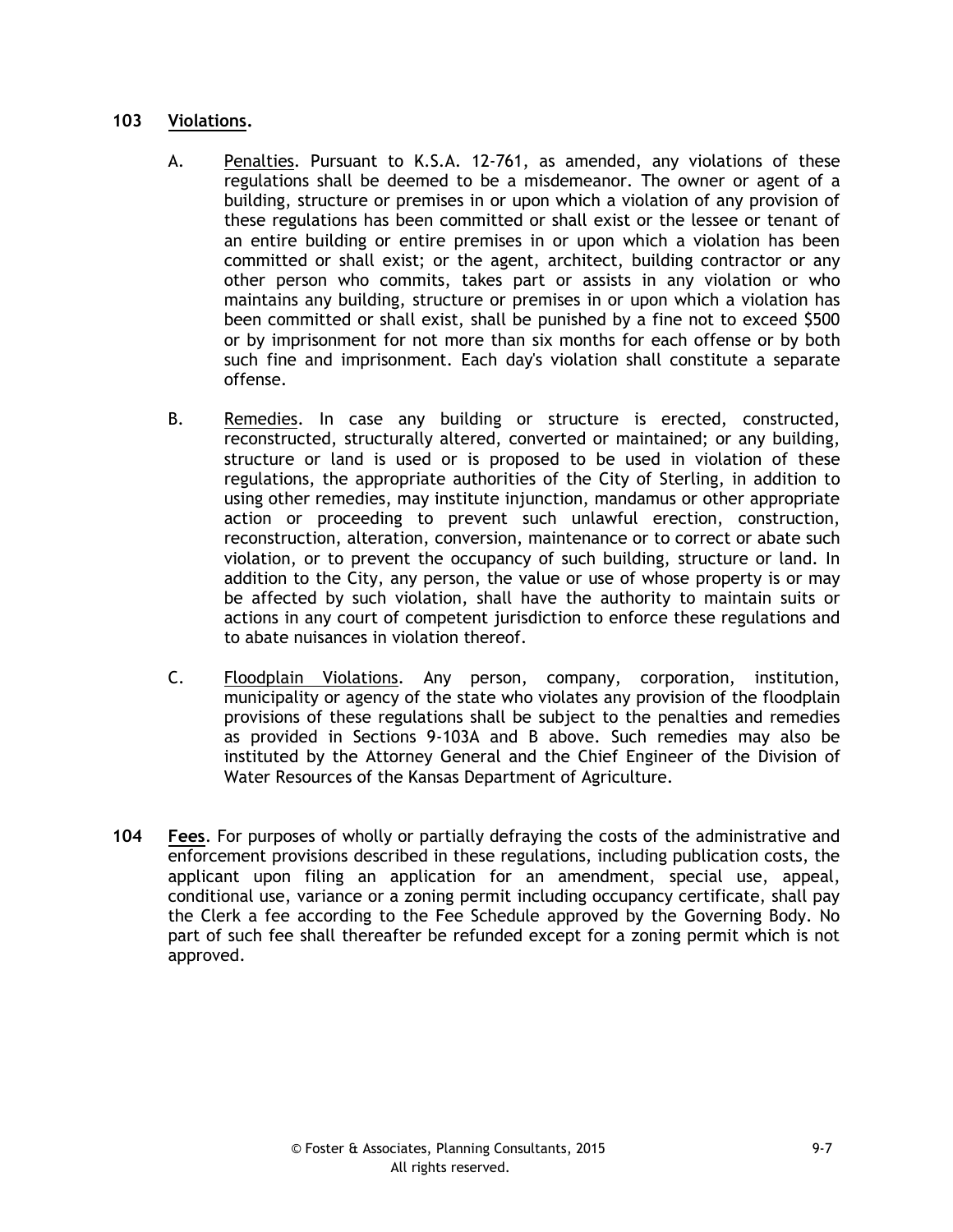**105 Reports.** The Zoning Administrator shall periodically report verbally or in writing to the Governing Body and the Planning Commission a summary of all zoning permits issued during the preceding period, giving details of any permitted variations, as well as the current status of all applications in process for amendments, special uses, appeals, conditional uses and variances. Such a report shall include comments on any problems encountered in the administration or enforcement of these regulations which may especially be of use at the annual review established by Section 11-105.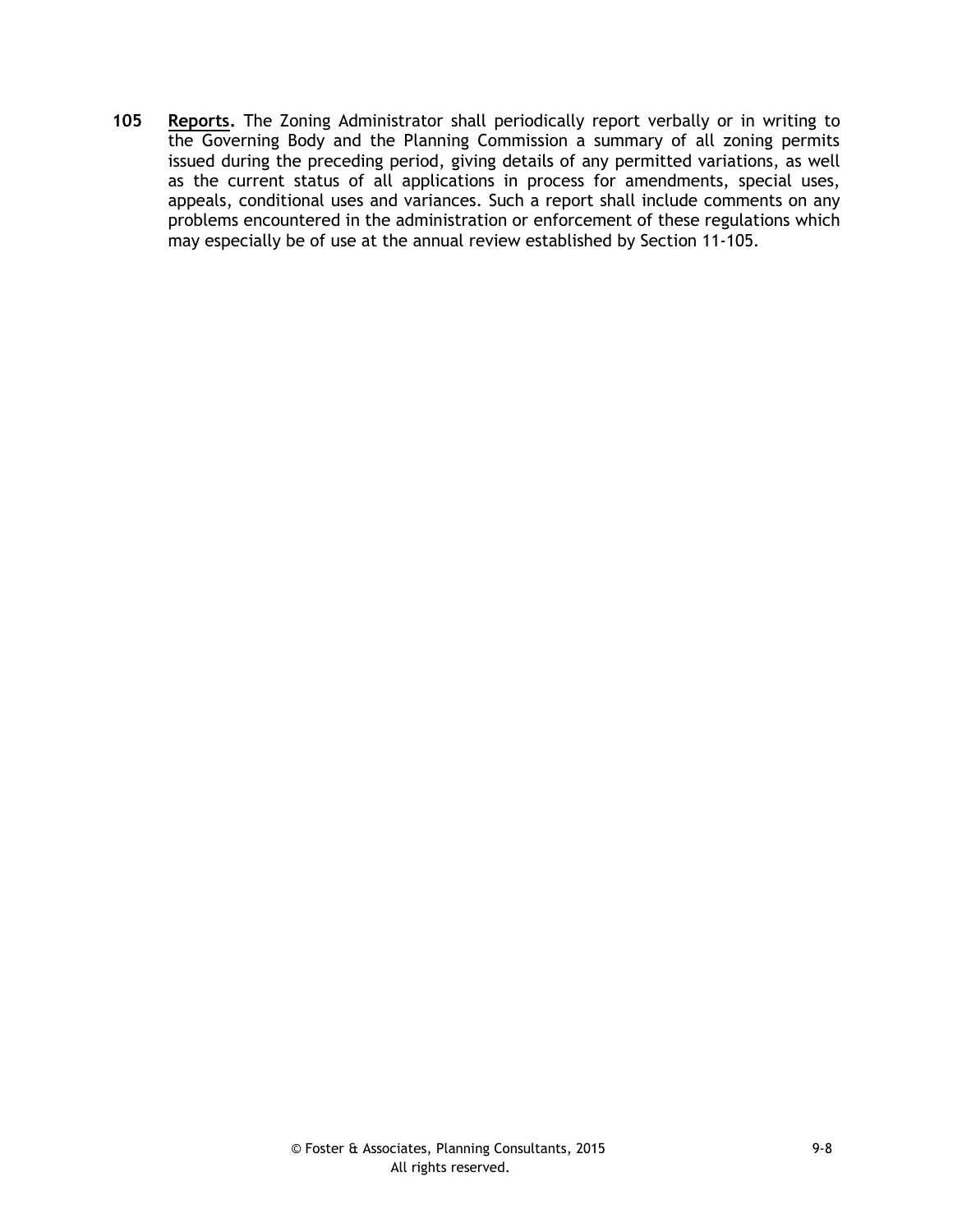# **ARTICLE 10. BOARD OF ZONING APPEALS**

- **100 Authorization**. The Planning Commission as previously established by the Governing Body has been designated to also serve as the Board of Zoning Appeals as prescribed by K.S.A. 12-759, as amended, and hereinafter in this Article will be referred to as the "Board."
- **101 General Procedures**. All members of the Planning Commission are voting members of the Board whether they reside inside or outside the city limits and shall serve without compensation, but may be reimbursed for expenses when authorized by the Governing Body. All officers of the Planning Commission are officers of the Board including the Secretary. Public records shall be kept of all official actions of the Board which shall be maintained separately from the Planning Commission by the Secretary. The Board shall keep minutes of its proceedings showing evidence presented, findings of fact, decisions and the vote of each member upon each question. If absent, abstaining or disqualified from voting, such fact shall be indicated. Special meetings shall be held at the call of the Chairperson and at such other times as the Board may determine in its bylaws. Board meetings may be held separately from a Planning Commission meeting or in conjunction with such a meeting wherein the Planning Commission may recess a portion of its meeting to conduct business of the Board and to reconvene to continue the Planning Commission agenda. When a quorum is declared present, all actions of the Board including appeals, variances and conditional uses as exceptions shall be made by motion and decided by a majority vote of the members present and voting.

The Board shall adopt rules for its operation in the form of bylaws which shall include hearing procedures and will not be in conflict with the ordinance designating the Planning Commission as the Board, the applicable state statutes and the provisions of these regulations. Such bylaws shall be subject to the approval of the Governing Body. The Governing Body shall establish a scale of reasonable fees to be paid in advance by the appealing party.

- **102 Jurisdiction.** The Board shall have the following jurisdiction and authority as a quasijudicial body:
	- 1. To hear and decide appeals where it is alleged there is error in any order, requirement, decision or determination (all hereinafter referred to collectively as "decision") made by the Zoning Administrator in the enforcement of these regulations subject to the procedure and standards set out in Section 10-106.
	- 2. To hear and decide on variances from specific terms of these regulations subject to the procedure and standards set out in Section 10-107.
	- 3. To hear and decide on conditional uses as exceptions subject to the procedure and standards set out in Section 10-108.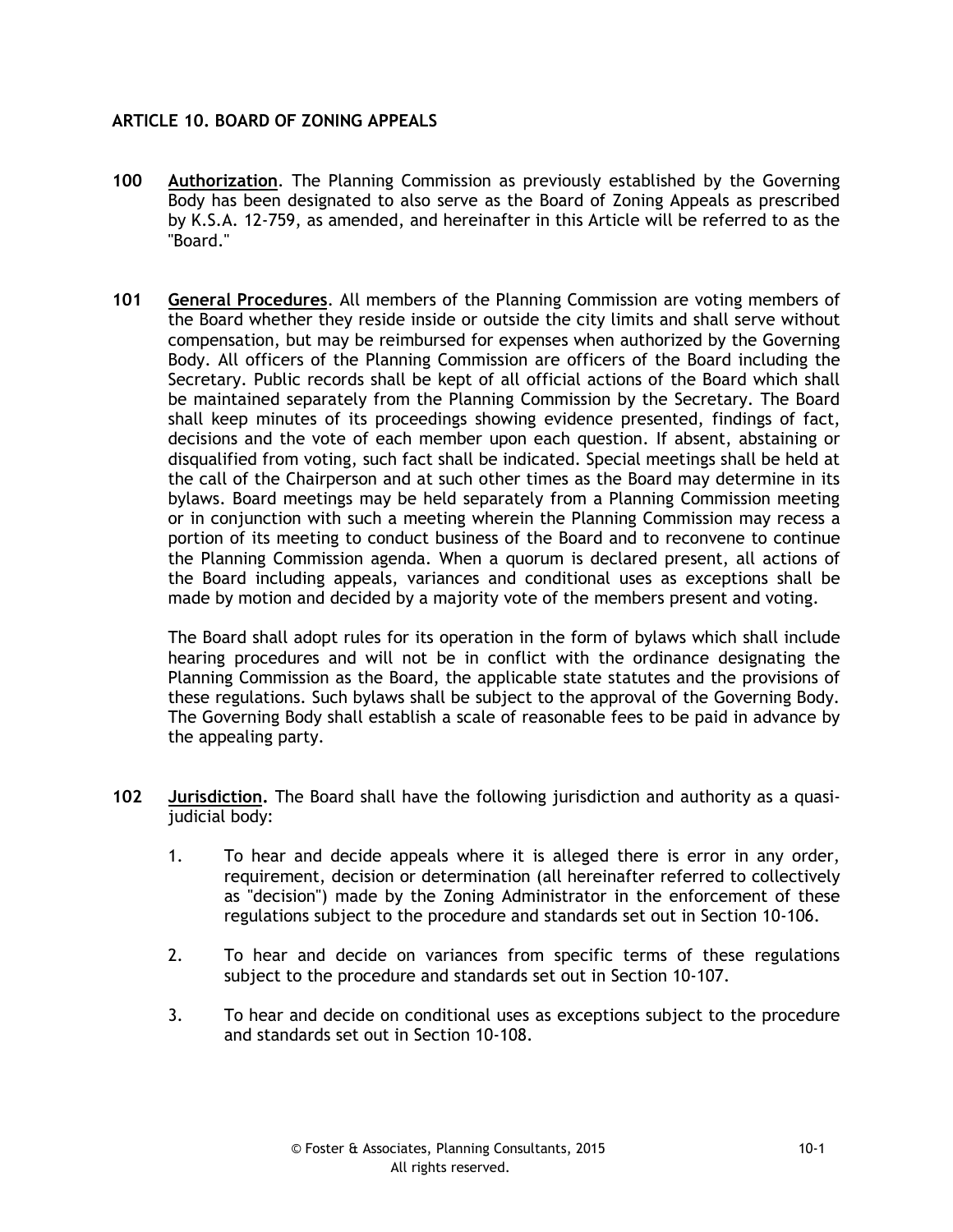**103. Notice of Hearing.** For the hearing on each appeal for a decision, variance or conditional use, public notice of the date, time and place of the hearing, the legal description or a general description sufficient to identify the property under consideration, and a brief description of the subject of such hearing shall be published once in the official newspaper so that at least **20 days shall elapse** between the date of such publication and the date for the hearing. All notices shall include a statement that a complete legal description is available for public inspection and shall indicate where such information is available when only a general description of the property is provided in the notice. A copy of such notice shall be mailed to each party making the appeal and to the Secretary of the Planning Commission.

For land inside the city limits, the Board shall also provide notice to all owners of record of real property located within 200 feet of the exterior boundary of the property under consideration both within the city limits and extending outside the city limits when necessary. If the applicant's property is located adjacent to but within the city limits, the area of notification in addition to the 200 feet inside the City, shall be extended to 1,000 feet in the unincorporated area. If such area is located outside the city limits, the area of notification shall extend for 1,000 feet and, if such notification extends into the city limits, then 200 feet inside the city limits must also be included. Such notice shall be mailed so that at least **20 days shall elapse** between the mailing date and the hearing date. A list of such owners of record of real property with their addresses and zip codes shall be provided by the applicant. Failure to receive such notice after it has been properly addressed and deposited in the mail shall not invalidate any subsequent action taken by the Board. If there is no quorum present for the meeting or at the time of the hearing, the members in attendance may agree to hold another meeting in the future at a stated date, time, and place for which, when announced at the present meeting, no further public notice need be given.

The Board may give additional notice to other persons as it may from time to time provide by its rules. Such rules may include requirements for additional notice to be provided for by the posting of signs on the property to be considered in the appeal application.

**104 Conduct of Hearing.** The Board shall select a reasonable time and place for the hearing on each appeal of a decision, variance or conditional use as an exception. All hearings shall be open to the public; however, when hearing such appeals the Board exercises quasi-judicial functions and, thus, may upon proper motion proceed to deliberate in closed session according to K.S.A. 75-4318(a). No binding action may be taken and all voting must be conducted in an open meeting. Any person may appear and testify at a hearing, either in person or by a duly authorized agent or attorney. Every decision of the Board shall be filed without unreasonable delay with the Zoning Administrator and shall be open to public inspection during reasonable business hours.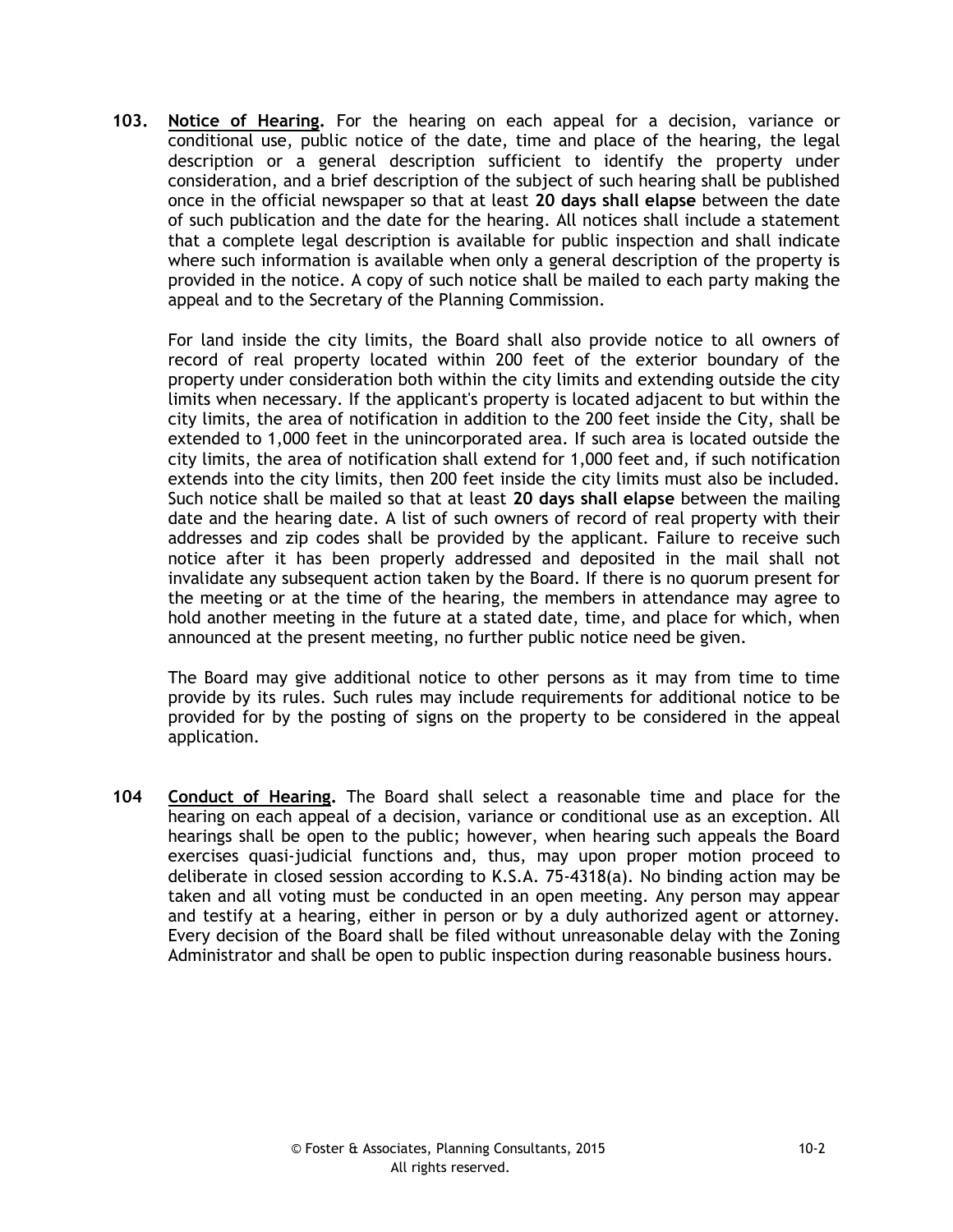- **105 Finality and Judicial Review of Decisions. Any order** or determination of the Board on an appeal for a decision, a variance or a conditional use as an exception, shall be final decisions and shall be subject to judicial review, but not appealable to the Planning Commission or the Governing Body. Any person, official or governmental agency, jointly or separately dissatisfied by any decision of the Board, may present to the County District Court, a petition, duly verified, stating that such decision is illegal in whole or in part, specifying the grounds of the illegality and asking for relief therefrom based on a determination of the reasonableness of any such order or determination. Such petition shall be filed with the Court within 30 days after the date of filing the final decision with the Zoning Administrator.
- **106 Appeals.** An appeal from a decision of the Zoning Administrator with respect to the interpretation, application or enforcement of these regulations may be taken to the Board by any person aggrieved, or by any officer of the City, county or any governmental agency or body affected by any decision of the Zoning Administrator.
	- A. Time for Appeals. Appeals shall be made within 30 days after a decision has been made by the Zoning Administrator by filing an application for appeal. Upon the Chairperson's receipt of an application for appeal and notification to the Zoning Administrator, the Administrator shall forthwith transmit to the Chairperson all of the papers constituting the record upon which the decision being appealed was based.
	- B. Application. An application for an appeal shall (1) be filed with the Chairperson, (2) specify the grounds for such an appeal, (3) include the legal description of any property involved with the appeal, (4) be accompanied by an ownership list as required by Section 10-103 and the filing fee, and (5) provide such additional information as may be prescribed by rule of the Board.
	- C. Stay of Proceedings. An appeal shall stay all legal proceedings in furtherance of the action appealed from unless the Zoning Administrator certifies to the Board, after the application for appeal has been filed, that by reason of facts stated in the certificate a stay would, in his opinion, cause imminent peril to life or property. In such case, the proceedings shall not be stayed other than by a restraining order which may be granted by the Board or by a court of record on petition with notice to the Zoning Administrator and on the basis of due cause shown.
	- D. Hearing and Notice. A hearing on the application for such an appeal shall be held and notice thereof given as specified under Sections 10-103 and 104 and which are consistent with the general procedures and records required by Section 10-101.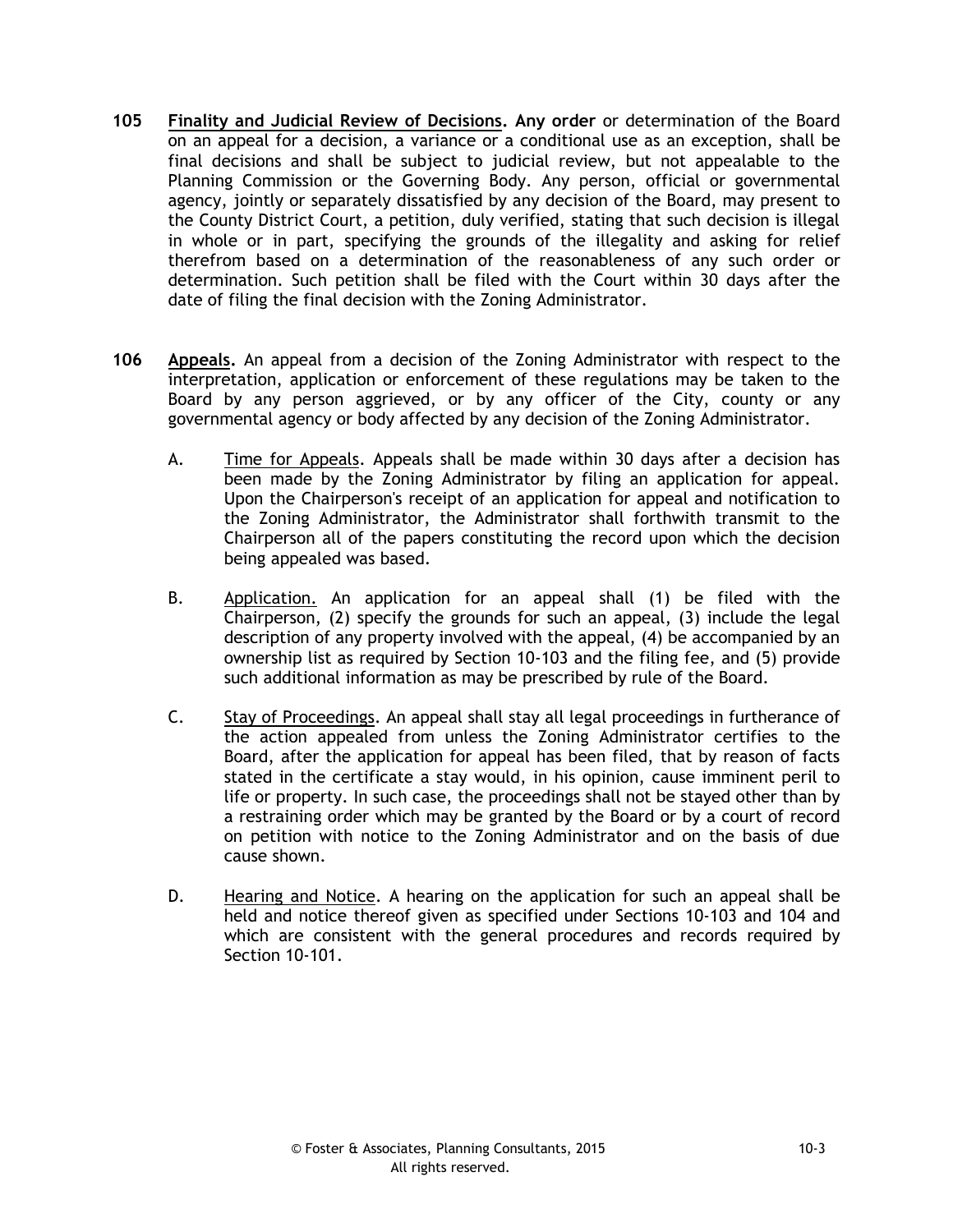- E. Decision. The Board may affirm or reverse, wholly or partly, or may modify the order, requirement, decision or determination appealed from, and may make such order, requirement, decision or determination as ought to be made, and to that end shall have all the powers of the Zoning Administrator, and may issue or direct the issuance of a zoning permit and/or occupancy certificate. No conditions may be attached to such a decision that could not otherwise have been available to the Zoning Administrator in making his initial decision. The Board shall render a written decision in the form of a resolution on the appeal without unreasonable delay after the close of a hearing and, in all cases, within 45 days after the close of the hearing.
- **107 Variances.** The Board may authorize such variances from the terms of these regulations as will not be contrary to the public interest and provided that the spirit of the regulations shall be observed, public safety and welfare secured and substantial justice done. Variances may be authorized only in those specific instances enumerated in Section 10-107C and then only when the Board has made findings of fact based upon the standards set out in Section 10-107D that owing to special conditions a literal enforcement of the provisions of these regulations will, in an individual case, result in unnecessary hardship for the owner, lessee or occupant of land or structures. **According to K.S.A. 12-759(e), any such variance shall not permit any use not permitted by these regulations in the zoning district in which the variance is requested.**
	- A. Application. An application for a variance shall (1) be filed with the Zoning Administrator, (2) provide the legal description of the property involved with the variance, (3) be accompanied by an ownership list as required by Section 10-103 and the filing fee, and (4) contain the following information as well as such additional information as may be prescribed by rule of the Board:
		- 1. The particular requirements of these regulations which prevent the proposed use or construction;
		- 2. The characteristics of the subject property which prevent compliance with the requirements of these regulations;
		- 3. The reduction of the minimum requirements of these regulations which would be necessary to permit the proposed use or construction; and
		- 4. The particular hardship which would result if the particular requirements of these regulations were applied to the subject property.
		- 5. Submit a sketch drawn to scale showing the lot(s) included in the application, the structures existing thereon and the structures proposed that necessitate the request.
	- B. Hearing and Notice. A hearing on the application for such a variance shall be held and notice thereof given as specified under Sections 10-103 and 104 and which are consistent with the general procedures and records required by Section 10-101.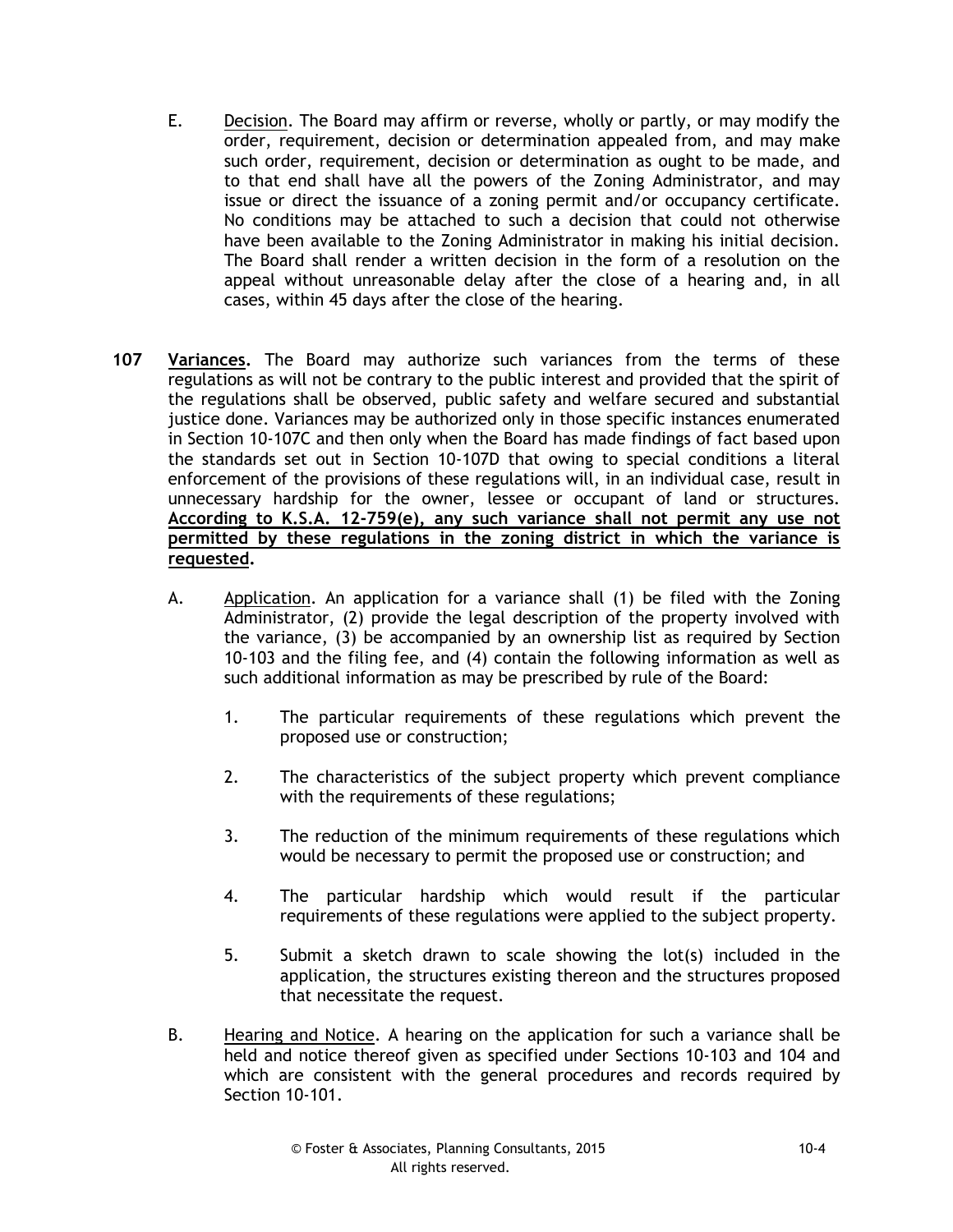- C. Authorized. Variances from the provisions of these regulations shall be granted by the Board only in accordance with the standards set out in Section 10-107D, and may be granted only in the following instances and in no others:
	- 1. To vary the applicable minimum lot area, lot width and lot depth requirements.
	- 2. To vary the applicable bulk regulations, including maximum height and lot coverage and minimum yard requirements.
	- 3. To vary the dimensional provisions for permitted obstructions in required yards including fences in Sections 3-103F.
	- 4. To vary the applicable number of required off-street parking spaces and the amount of off-street loading requirements of Article 5.
	- 5. To vary the applicable dimensional sign provisions of Section 7-102 regarding general standards and Section 7-104 regarding district regulations.
	- 6. To vary the applicable requirements in Sections 10-107C1 through 5 above in conjunction with conditional use applications for nonconforming, nonresidential structures and uses under provisions of Section 8-105.
	- 7. To vary the applicable provisions permitted by the floodplain regulations. (See Appendix for Floodplain Management Regulations.)
- D. Standards:
	- 1. The Board may grant a variance upon specific written findings of fact based upon the particular evidence presented to it at the hearing that all the conditions required by K.S.A. 12-759(e) have been met which are listed below:
		- a. That the variance requested arises from such condition which is unique to the property in question and which is not ordinarily found in the same zoning district, and is not created by an action or actions of the property owner or the applicant;
		- b. That granting of the variance will not adversely affect the rights of adjacent property owners or residents;
		- c. That strict application of the provisions of these regulations from which a variance is requested will constitute unnecessary hardship upon the property owner represented in the application;
		- d. That the variance desired will not adversely affect the public health, safety, morals, order, convenience, prosperity or general welfare; and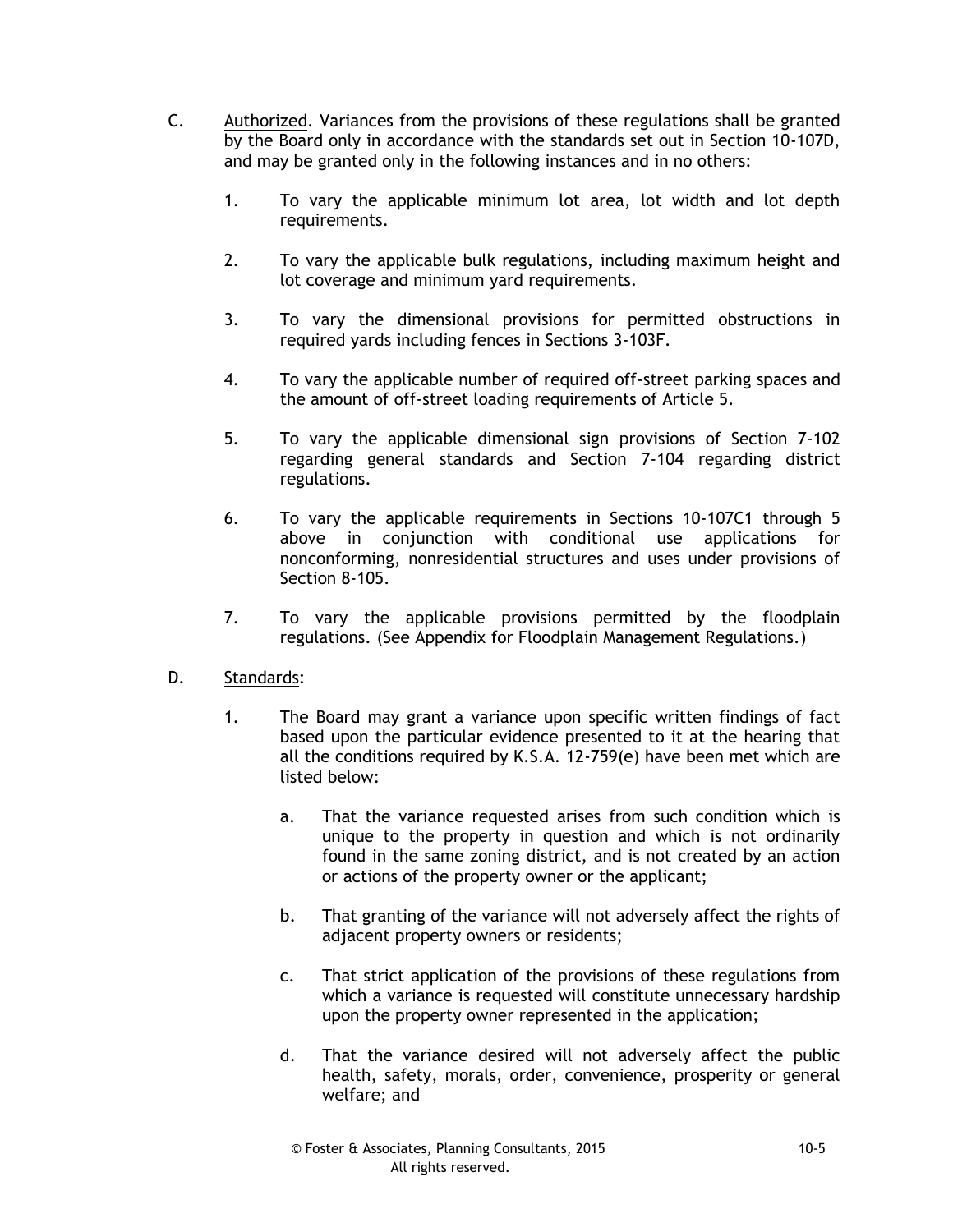- e. That granting the variance desired will not be opposed to the general spirit and intent of these regulations.
- 2. In determining whether the evidence supports the conclusions required by Section 10-107D1, the Board shall consider the extent to which the evidence demonstrates that:
	- a. The particular physical surroundings, shape or topographical condition of the specific property involved would result in a practical difficulty or unnecessary hardship upon or for the owner, lessee or occupant, as distinguished from a mere inconvenience, if the provisions of these regulations were literally enforced;
	- b. The request for a variance is not based exclusively upon a desire of the owner, lessee, occupant or applicant to make more money out of the property;
	- c. The granting of the variance will not be materially detrimental or injurious to other property or improvements in the neighborhood in which the subject property is located; and
	- d. The proposed variance will not impair an adequate supply of light or air to adjacent property, substantially increase congestion on public streets or roads, increase the danger of fire, endanger the public safety or substantially diminish or impair property values within the neighborhood.
- E. Conditions. In granting a variance, the Board may impose such conditions upon the premises benefitted by the variance as may be necessary to comply with the standards set out in Section 10-107D which would reduce or minimize any potentially injurious effect of such variance upon other property in the neighborhood and to carry out the general purpose and intent of these regulations, including methods for guaranteeing performance such as are provided for in Section 10-108D. Failure to comply with any of the conditions for a variance which are later attached to a zoning permit shall constitute a violation of these regulations. If an applicant desires to make a change in a condition at a later date, it is necessary to apply for a rehearing and a decision be made in the same manner as the original variance; however, only the requested condition is to be reconsidered at the hearing.
- F. Decisions and Records. The Board shall render a written decision containing specific findings of fact in the form of a resolution on an application for a variance without unreasonable delay after the close of a hearing, but in all cases within 45 days after the close of the hearing. The Zoning Administrator shall maintain complete records of all actions of the Board with respect to applications for variances in order to properly issue permits.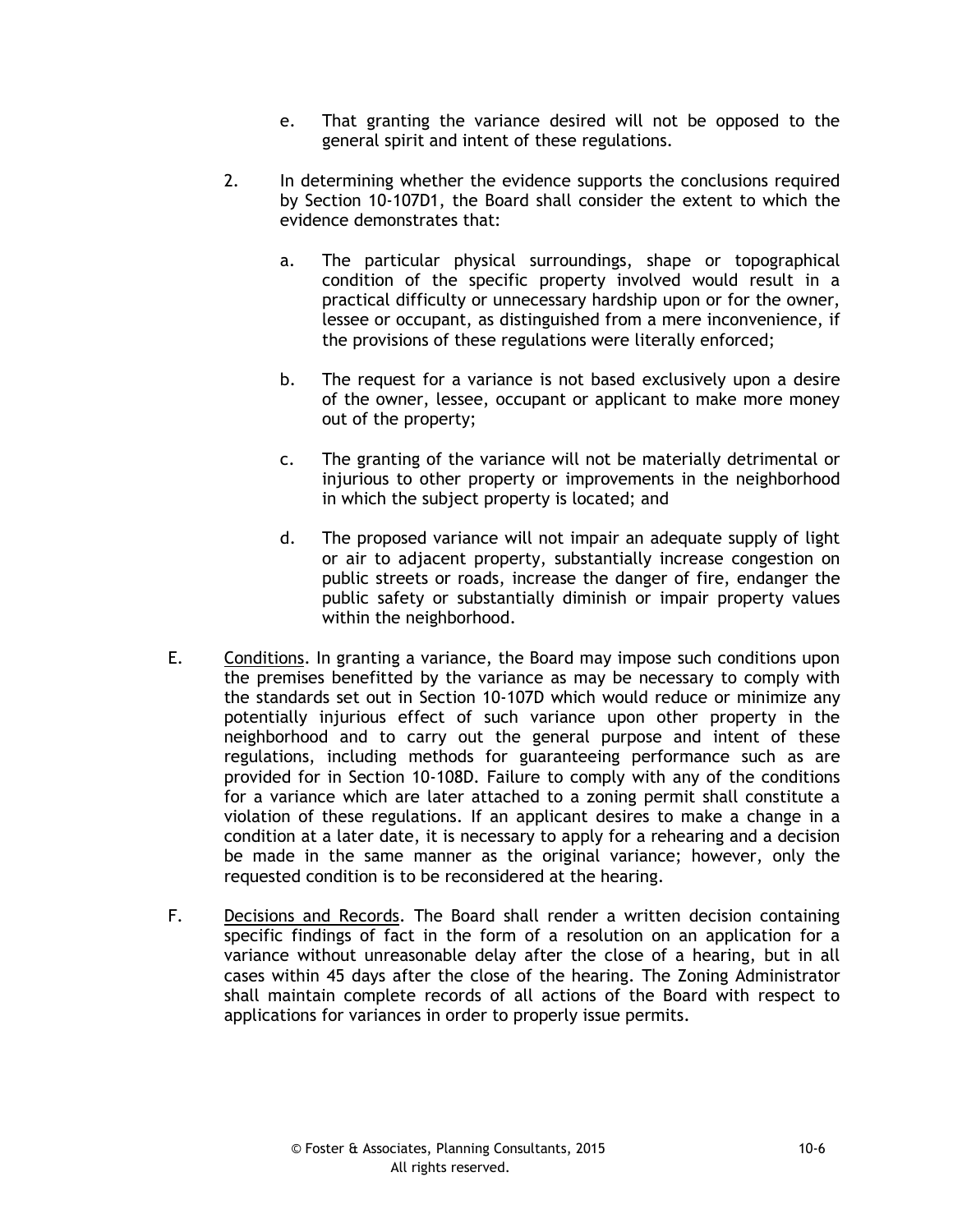- G. Period of Validity. No variance granted by the Board shall be valid for a period longer than 180 days from the date on which the Board grants the variance, unless within such 180-day period a zoning permit is obtained and the variance requested is started. The Board may grant additional extensions not exceeding 180 days each, upon written application, without further notice or hearing.
- **108 Conditional Uses.** The Board may grant as an exception to the provisions of these regulations, the establishment of only those conditional uses that are expressly authorized to be permitted in a particular zoning district or in one or more zoning districts. No such conditional use shall be granted unless it complies with all of the applicable provisions of these regulations.
	- A. Application. An application for a conditional use shall (1) be filed with the Zoning Administrator, (2) provide the legal description of the property involved with the conditional use, (3) be accompanied by an ownership list as required by Section 10-103 and the filing fee, and (4) contain the following information as well as such additional information as may be prescribed by rule of the Board:
		- 1. A statement or diagram showing compliance with any special conditions or requirements imposed upon the particular conditional use by the applicable district regulations or Section 10-108D if applicable;
		- 2. A statement as to why the proposed conditional use will not cause substantial injury to the value of other property in the neighborhood;
		- 3. A statement as to how the proposed conditional use is to be designed, arranged and operated in order to permit the development and use of neighboring property in accordance with the applicable district regulations; and
		- 4. Present data in support of the standards specified in Section 10-108C.
		- 5. Submit a sketch drawn to scale showing the lot(s) included in the application, the structures existing thereon and the structures proposed which necessitate the request.
	- B. Hearing and Notice. A hearing on the application for such a conditional use as an exception shall be held and notice thereof given as specified under Sections 10-103 and 104 and which are consistent with the general procedures and records required by Section 10-101.
	- C. Standards. The Board may grant a conditional use when it makes specific written findings of fact based upon the particular evidence presented to it at the hearing which support conclusions that: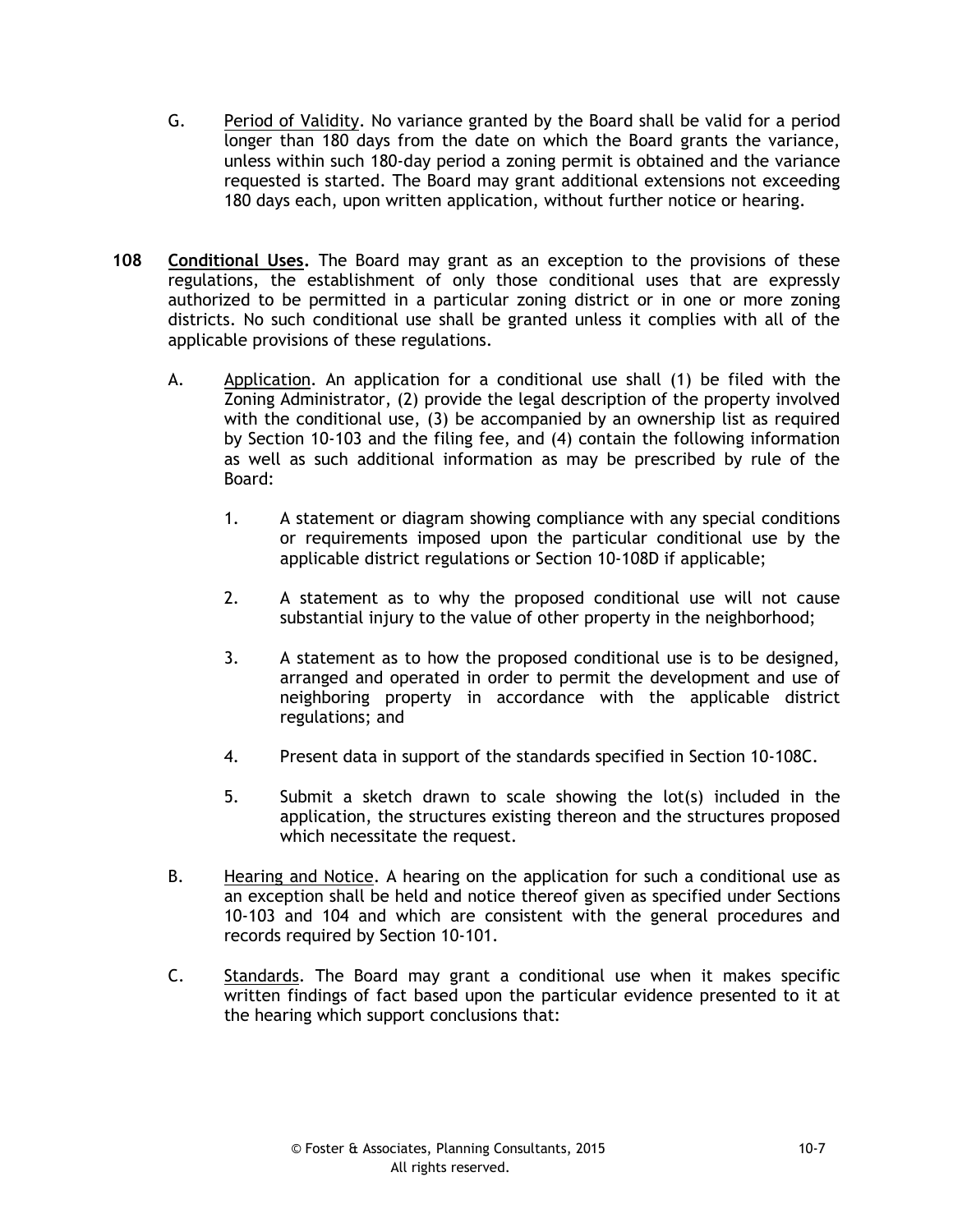- 1. The proposed conditional use complies with all applicable regulations, including lot size requirements, bulk regulations, use limitations and performance standards; unless a concurrent application is in process for a variance.
- 2. The proposed conditional use will not cause substantial injury to the value of other property in the neighborhood.
- 3. The location and size of the conditional use, the nature and intensity of the operation involved in or conducted in connection with it, and the location of the site with respect to streets giving access to it are such that the conditional use will not dominate the immediate neighborhood so as to prevent development and use of neighboring property in accordance with the applicable zoning district regulations. In determining whether the conditional use will so dominate the immediate neighborhood, consideration shall be given to:
	- a. The location, nature and height of buildings, structures, walls and fences on the site; and
	- b. The nature and extent of landscaping and screening on the site.
- 4. Off-street parking and loading areas will be provided in accordance with the standards set forth in Article 5 of these regulations. Such areas will be screened from adjoining residential uses and located so as to protect such residential uses from injurious effects.
- 5. Adequate utility, drainage and other such necessary facilities have been installed or will be provided by platting, dedications and/or guarantees.
- 6. Adequate access roads, entrance and exit drives and/or access control is available or will be provided by platting, dedications and/or guarantees and shall be so designed to prevent traffic hazards and to minimize traffic congestion in public streets and roads.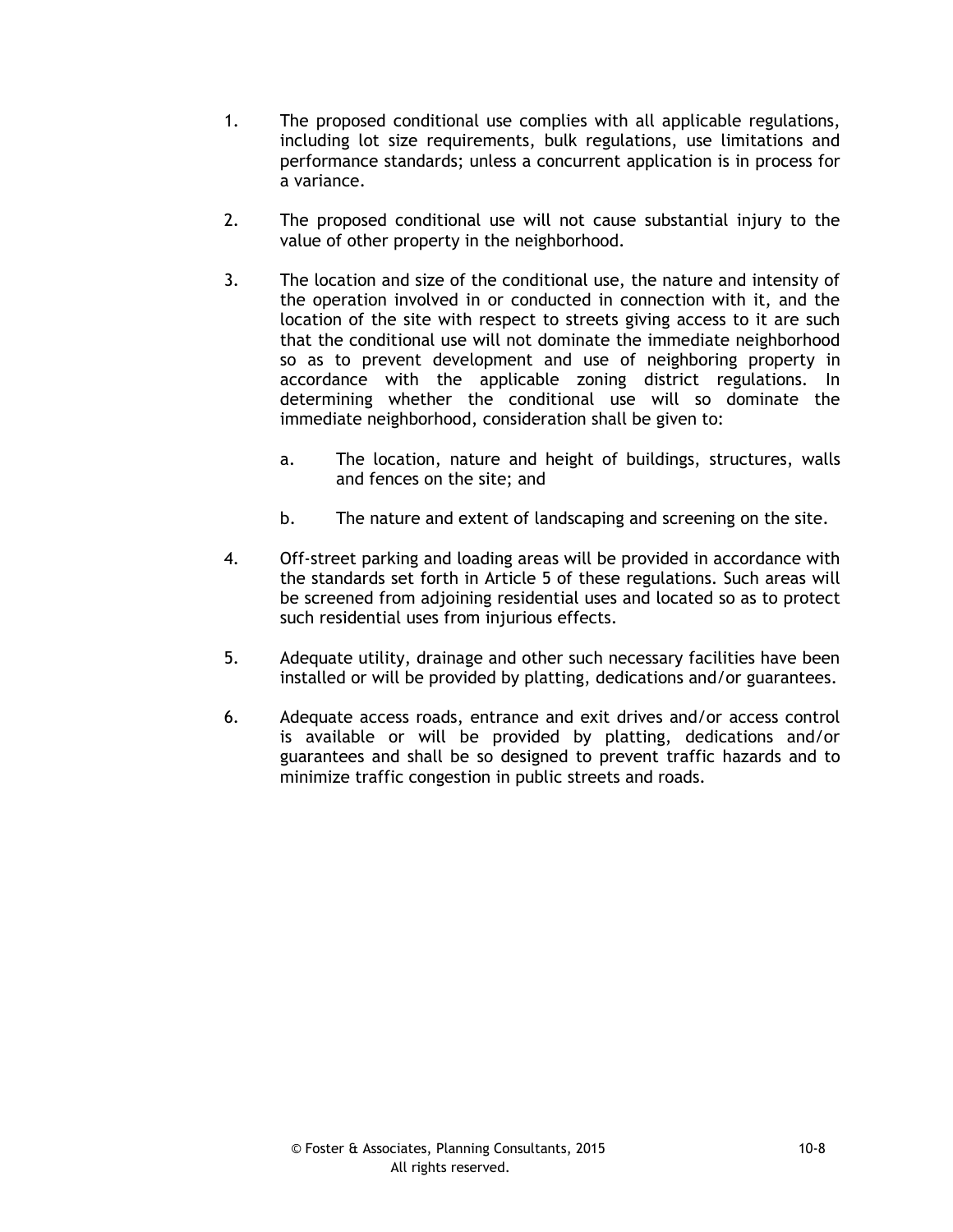D. Conditions. In granting a conditional use, the Board may attach such conditions upon the premises and/or the applicant benefitted by the conditional use as may be necessary to comply with the standards set out in Section 10-108C in order to reduce or minimize any potentially injurious affect upon other property in the neighborhood and to carry out the general purpose and intent of these regulations. Such conditions may include, but not be limited to, further restrictions on bulk regulations; time of operation and ownership limitations; screening, landscaping and fencing; provision of utilities, drainage and other public improvements; additional access or access control; off-street parking and loading requirements; and platting, dedications and/or guarantees. In addition to the guarantees referred to below for parking and/or screening, covenants which run with the land or the property to guarantee that conditions will be carried out at a future date may be filed with the County Register of Deeds. Failure to comply with any of the conditions for a conditional use which is later attached to a zoning permit shall constitute a violation of these regulations. If an applicant desires to make a change in a condition at a later date, it is necessary to apply for a rehearing and a decision be made in the same manner as the original conditional use, only the requested condition is to be reconsidered at the hearing.

In lieu of actual construction of required off-street parking or the initial provisions for screening, the Board may accept, in the name of the City, a corporate surety bond, cashier's check, escrow account or other like security in an amount to be fixed by the Board and conditioned upon actual completion of such improvement within a specified time. Such securities shall be filed with the Clerk. The Governing Body may enforce such securities by all equitable means.

- E. Decisions and Records. The Board shall render a written decision containing specific findings of fact in the form of a resolution on an application for a conditional use without unreasonable delay after the close of a hearing, but in all cases within 45 days after the close of the hearing. The Zoning Administrator shall maintain complete records of all actions of the Board with respect to applications for conditional uses in order to properly issue permits.
- F. Period of Validity. No conditional use granted by the Board shall be valid for a period longer than 180 days from the date on which the Board grants the conditional use, unless within such period a zoning permit is obtained and the conditional use requested is started. The Board may grant extensions not exceeding 180 days each, upon written application, without further notice of a hearing.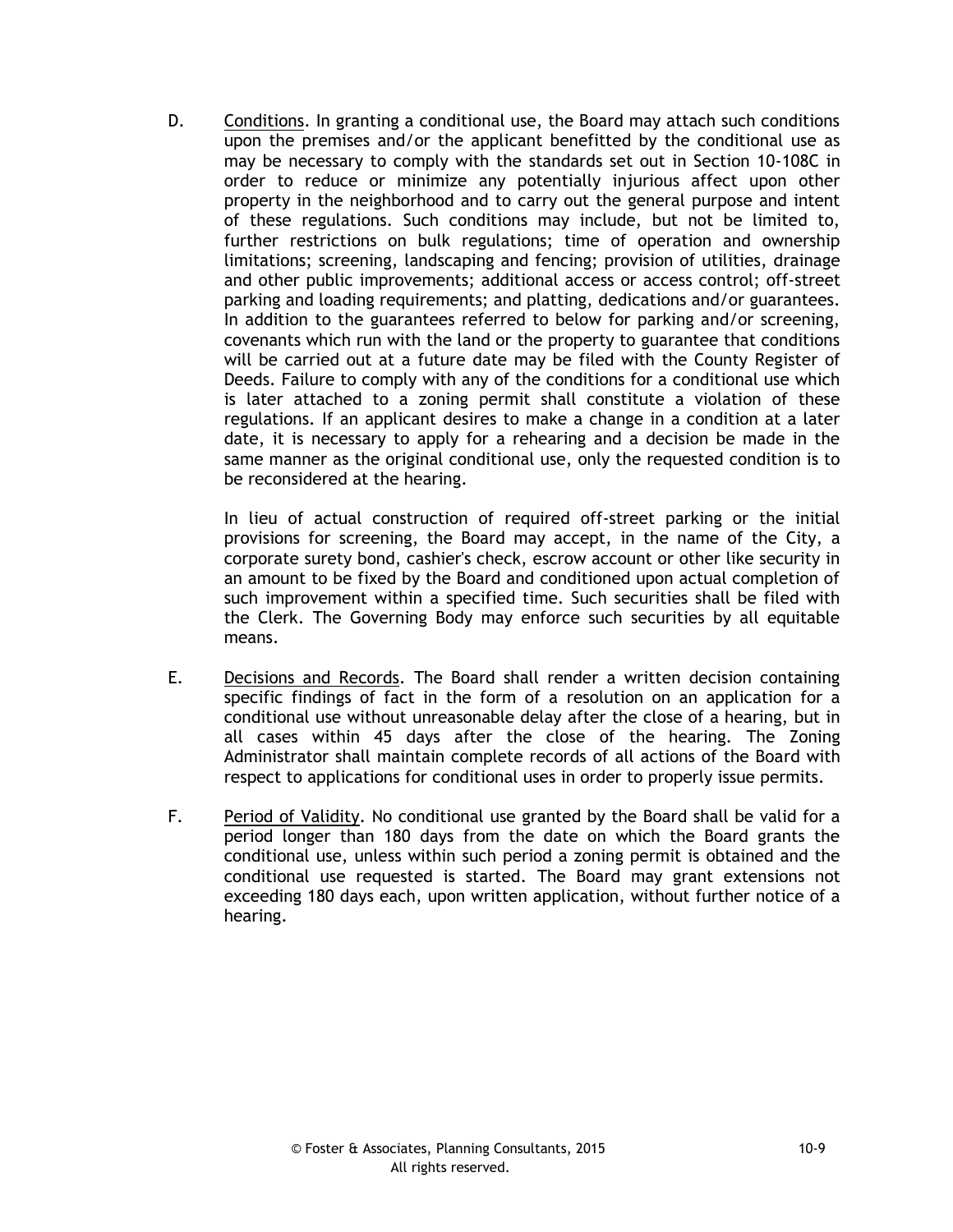### **ARTICLE 11. AMENDMENTS**

- **100 General Provisions for Amendments and Special Uses.** These regulations and the districts created under the authority of these regulations may be amended from time to time by the Planning Commission following a public hearing and the approval by the Governing Body. No such amendment shall be adopted except in accordance with the procedures of this Article 11. Special use applications are not amendments, but are processed for the hearing in the same manner. (See Section 11-101 for special uses.)
	- A. Proposal. Amendments or special uses may be proposed: (1) by the Governing Body, (2) by the Planning Commission or (3) upon application by, or on behalf of the owner of the property affected, but only in accordance with the procedure set forth in Section 11-100B. When the Governing Body proposes an amendment or special use, it shall transmit its proposal to the Planning Commission for a public hearing and recommendation thereon. (See Section 11- 100D3 for special notice of hearing procedure for Governing Body and Planning Commission applications.)
	- B. Application. When the owner of the property affected proposes an amendment to any of these regulations or to any zoning district created thereby or applies for a special use, an application shall (1) be filed with the Zoning Administrator who refers it to the Planning Commission for a hearing, (2) be in such form and contain such information as shall be prescribed from time to time by the Commission, and (3) in all instances contain the following information:
		- 1. The applicant's name, address and telephone number;
		- 2. The precise wording of any proposed amendment to the text of these regulations or the exact description of the special use requested.
		- 3. In the event that the proposed amendment would change the zoning district classification or add a special use to any specific property:
			- a. The name, address and telephone number of the owner of the property and, if any, the agent representing the owner;
			- b. The legal description of the property and a general description such as a street address sufficient to identify the property;
			- c. The present and proposed zoning district classifications and existing uses of the property and structures thereon;
			- d. The dimensions of the property and the zoning lot area stated in square feet or acres or fractions thereof; and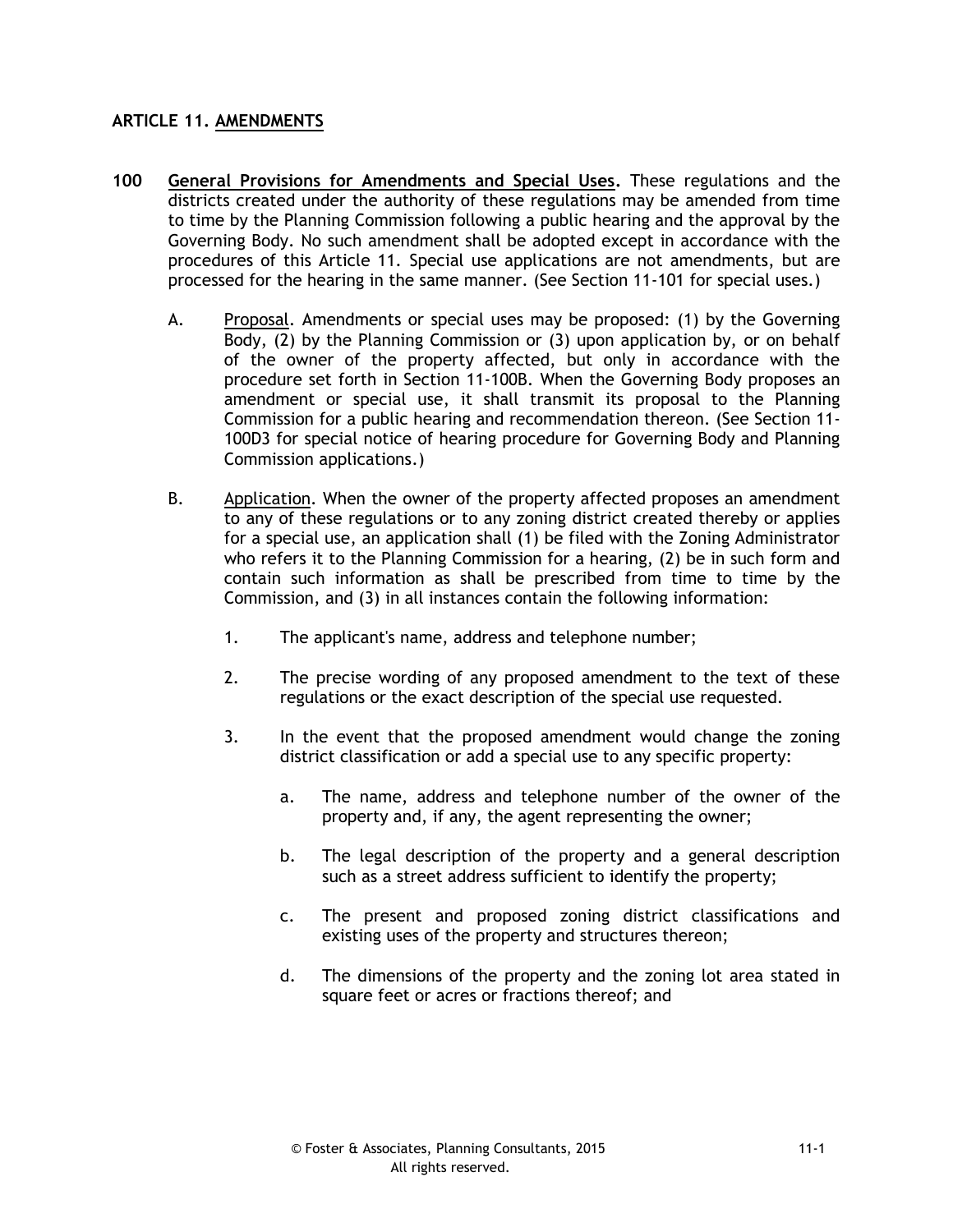- e. For land inside the city limits, an ownership list of the names, addresses and zip codes of the owners of record of real property located within 200 feet of the exterior boundary of the area described in the application both within the city limits and extending outside the city limits when necessary.
- f. If such area is located adjacent to but within the city limits, the ownership list, in addition to the 200 feet inside the city limits, shall provide similar information extending to 1,000 feet into the unincorporated area. If such area is located outside the city limits, the ownership list shall extend for 1,000 feet in the unincorporated area and, if the latter extends into the city limits, then such owners for 200 feet inside the city must also be included on the list.
- C. Public Hearing. The Planning Commission shall hold a public hearing on each proposed amendment that is filed with, referred to, or initiated by the Commission. The Commission shall select a reasonable time and place for such public hearing, and it shall hold such hearing within 45 days from the date on which the proposed amendment is received or initiated. An applicant for an amendment may waive the requirement that such hearing be held within 45 days.
- D. Notice of Hearing. One of the following three procedures shall be selected to provide proper notice for a public hearing for any zoning amendment application:
	- 1. Public notice of a hearing by the Planning Commission on a proposed amendment shall be published once in the official newspaper by the Zoning Administrator. At least **20 days shall elapse** between the date of such publication and the date set for such hearing. Such notice shall state the date, time and place of the hearing and shall contain a statement regarding the proposed changes in regulations or the zoning classification or zoning district boundaries of any property. If the proposed amendment would change the zoning classification of any specific property or the boundaries of any zoning district, such notice shall contain the legal description or a general description sufficient to identify the property under consideration. If a general description is used, the notice shall include a statement that a complete legal description is available for public inspection and where such description is available.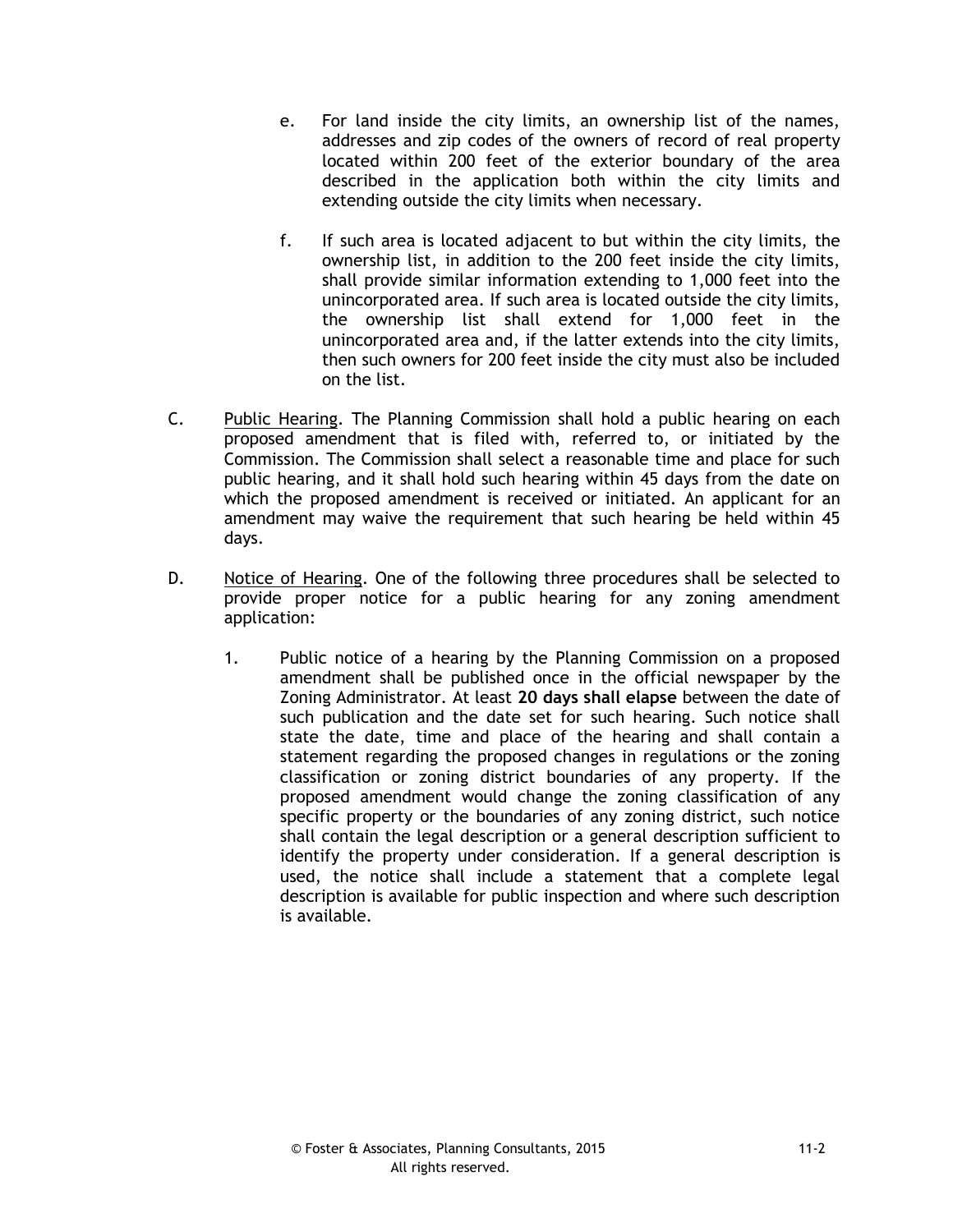In addition to such publication notice, the Zoning Administrator shall mail a written notice of the hearing containing information similar to the published notice thereof to the applicant and to the owners of record of all real property within the area to be altered or changed and to all owners of record of real property located within 200 feet of the exterior boundary of the area described in the amendment application both within the city limits and extending outside the city limits when necessary. If such area is located adjacent to but within the city limits, the area of notification shall, in addition to the 200 feet inside the city limits, be extended to 1,000 feet in the unincorporated area. If such area is located outside the city limits, the area of notification shall extend for 1,000 feet and, if such notification extends into the city limits, then 200 feet inside the city limits must also be included. The notice to adjacent property owners including the applicant shall be mailed so that **20 days shall elapse** between the mailing date and the hearing date. When the notice has been properly addressed and deposited in the mail, failure of a party to receive such notice shall not invalidate any subsequent action taken by the Commission or the Governing Body.

- 2. Whenever five or more owners of record of real property owning 10 or more contiguous or noncontiguous lots, tracts or parcels of the same zoning classification initiate a rezoning of their property from a less restrictive to a more restrictive zoning classification, such amendment shall require notice by publication only and hearing in like manner as required by Section 11-100C. Such zoning amendment **shall not** require written notice and **shall not** be subject to the protest petition provision of Section 11-103.
- 3. Whenever the Governing Body or the Planning Commission initiates a rezoning from a less restrictive to a more restrictive zoning classification of 10 or more contiguous or noncontiguous lots, tracts or parcels of the same zoning classification having five or more owners of record of real property, such amendment shall require notice by publication and hearing in like manner as that required by Section 11- 100C. In addition, written notice **shall be** required to be mailed to **only** owners of record of real properties to be rezoned and **only** such owners shall be eligible to initiate a protest petition under Section 11-103.

The Commission may give additional notice to other persons as it may from time to time provide by its rules. Such rules may include requirements for additional notice to be provided for by the posting of signs on the property to be considered in the amendment application.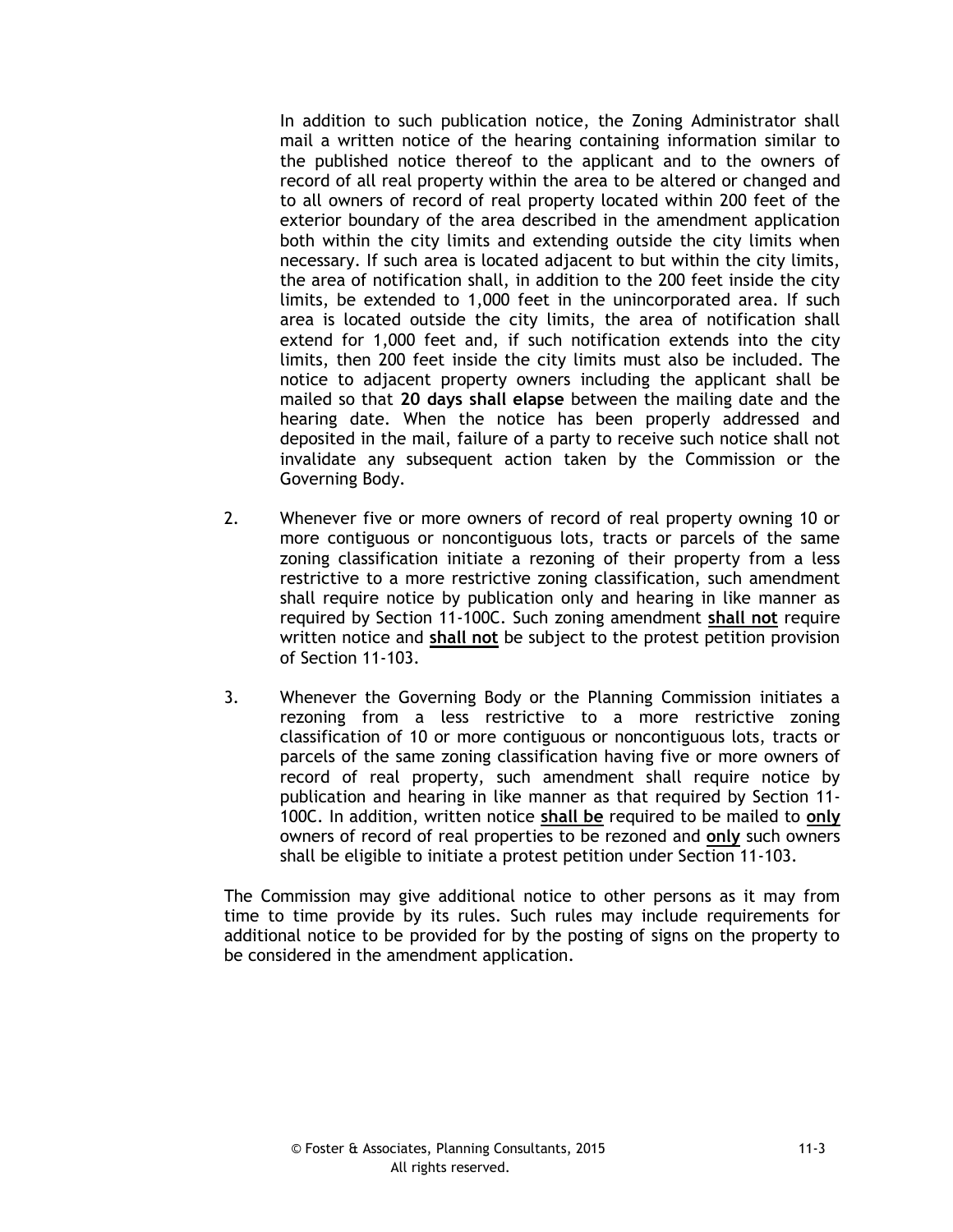# E. Conduct of Hearing.

- 1. All hearings that these regulations require the Planning Commission to conduct for amendments to changes or revisions in the regulations or the zoning classifications or in district boundaries shall be open public meetings according to K.S.A. 75-4317 et seq., the Open Meetings Act. Legislative hearings are required by the Commission's Bylaws for changes or revisions in the regulations of the Zoning Regulations. When a proposed amendment will affect the zoning classification or district boundary of specific property; however, the Commission acts in a quasijudicial capacity for the hearing and may upon proper motion proceed to deliberate in closed session according to K.S.A. 75-4318(a). No binding action can be taken in such a session and all voting must be conducted in an open meeting.
- 2. Any interested person or party may appear and be heard at the hearing in person, by agent or by attorney.
- 3. The hearing shall be conducted and a record of the proceedings shall be preserved in such a manner and according to such procedures as the Commission may from time to time prescribe by rule or bylaws which are not in conflict with these regulations or applicable state statutes.
- 4. The Commission shall keep minutes of the proceedings showing evidence presented at hearings, findings of fact by the Commission, motions made and the vote of each member upon any question or recommendation. If a member is absent, abstains or disqualified, such fact shall be indicated.
- 5. The Commission may request a report on any proposed amendment from any governmental official or agency, or any other person, firm or corporation. If such a report is made, a copy thereof shall be made available to the applicant and any other interested person prior to or at the public hearing.
- 6. The Commission may make recommendations on proposed amendments to specific properties which affect only a portion of the land described in the hearing notice or which give all or any part of the land described a zoning classification of lesser change than that set forth in the notice. A recommendation for a zoning classification of lesser change than that set forth in the notice shall not be valid, however, without republication and, where necessary, re-mailing of notices, unless the Commission shall have previously established a table or publication available to the public which designates what zoning classifications are lesser changes authorized within the published zoning classifications. (See Appendix page A-1 for Table of Comparability for Zoning Districts.)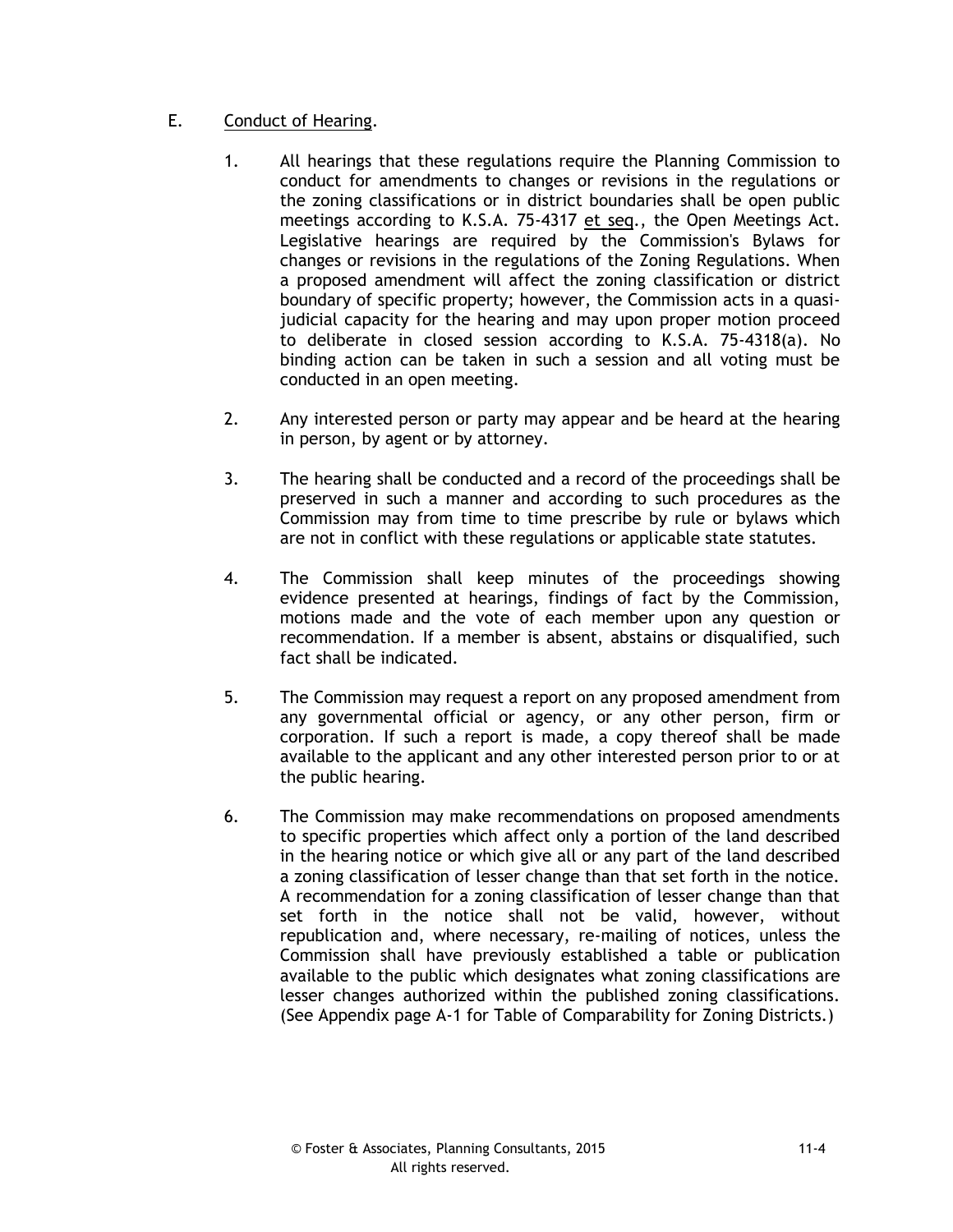- 7. For action on zoning amendments, a quorum of the Commission must be more than one-half of the membership as established by ordinance. A majority vote of the members of the Commission present at the hearing shall be required to recommend approval or disapproval of the amendment to the Governing Body. If the Commission fails to make a recommendation on a rezoning request, the Commission shall be deemed to have made a recommendation of disapproval.
- 8. A hearing may be adjourned from time to time upon a motion to continue in the future at some stated date, time and place. At the conclusion of a hearing, the Commission shall prepare its findings and the factors on which to base its recommendation and vote.
- 9. If a meeting is called or a hearing is on the agenda and no quorum is present, the members in attendance may agree to hold the hearing at another meeting in the future at a stated date, time and place or at the next regular meeting for which, when announced at the present scheduled meeting, no further public notice need be given to continue the hearing.
- F. Report by Planning Commission. Within 14 days after the close of the public portion of the hearing and voting on a proposed amendment or special use, the Planning Commission shall submit a report to the Governing Body. A copy of this report shall also be filed with the Clerk and the Zoning Administrator and such copies shall be kept available for public inspection. A copy of the report shall also be mailed to the applicant. Such report shall contain a recommendation as to whether the proposed amendment or special use should be approved or disapproved and specific written determinations on the items listed in Sections 11-100G or 11-100H and on such other items as the Commission may consider relevant. The report submitted to the Governing Body shall be accompanied by a summary of the hearing as required by K.S.A. 12-756(b). In lieu of a report, the above information may be contained in the minutes of the meeting and submitted to the Governing Body.
- G. Amendments to Text. When a proposed amendment by the Governing Body or Planning Commission would result in a change or revision in the text of these regulations, but would not result in a change of zoning classification of any specific property, a legislative hearing shall be held by the Commission and the report or minutes shall contain a statement as to the nature and effect of such proposed amendment.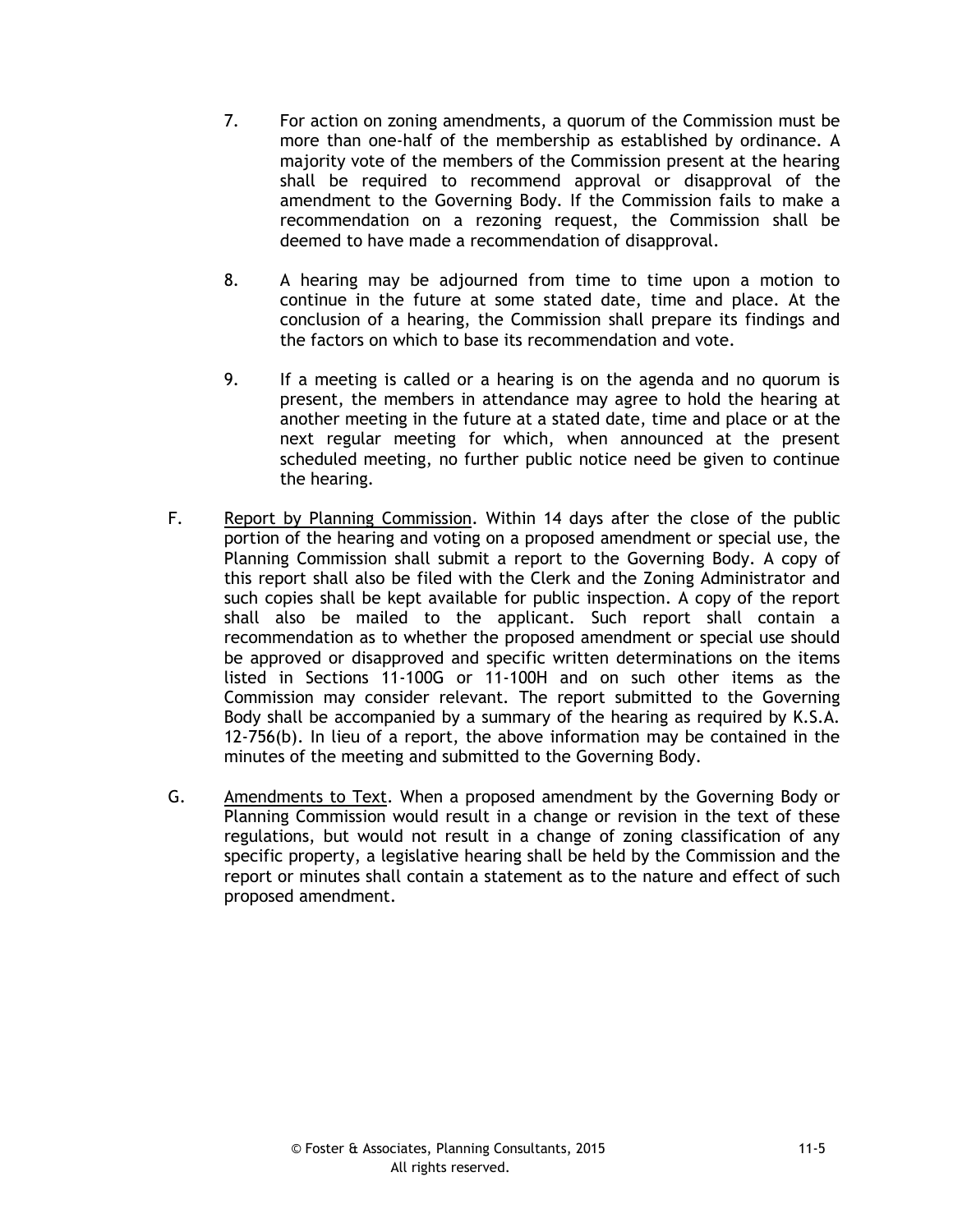- H. Review Criteria for Amendments or Special Uses. When a proposed rezoning amendment or special use would result in a zoning change for any specific property, the report of the Planning Commission accompanied by a summary of the hearing shall contain statements as to (1) the present and proposed district classifications or description of the special use, (2) the applicant's reasons for requesting such reclassification or special use, and (3) a statement of the factors where relevant upon which the recommendation of the Commission is based using the following criteria as guidelines: **\***
	- 1. What is the character of the subject property and the surrounding neighborhood in relation to existing uses and their condition?
	- 2. What is the current zoning of the subject property and that of the surrounding neighborhood in relation to the request?
	- 3. Is the length of time that the subject property has remained undeveloped or vacant as zoned a factor in the consideration?
	- 4. Would the request correct an error in the application of these regulations?
	- 5. Is the request caused by changed or changing conditions in the area of the subject property and, if so, what is the nature and significance of such changed or changing conditions?
	- 6. Do adequate sewage disposal and water supply and all other necessary public facilities including street access exist or can they be provided to serve the uses that would be permitted on the subject property?
	- 7. Would the subject property need to be platted or replatted or in lieu of dedications made for rights-of-way, easements, and access control or building setback lines?
	- 8. Would a screening plan be necessary for existing and/or potential uses of the subject property?
	- 9. Is suitable vacant land or buildings available or not available for development that currently has the same zoning as is requested?
	- 10. If the request is for business or industrial uses, are such uses needed to provide more services or employment opportunities?
	- 11. Is the subject property suitable for the uses in the current zoning to which it has been restricted?

**\_\_\_\_\_\_\_\_\_\_\_\_\_\_ \* NOTE:** All the factors stated in the decision of Golden v. City of Overland Park, 224 Kan. 591, 584 P.2d 130 (1978) are included in this list. In using these factors as guidelines, modifications may be made in the criteria to more specifically relate them to the particular zoning change in classification or special use.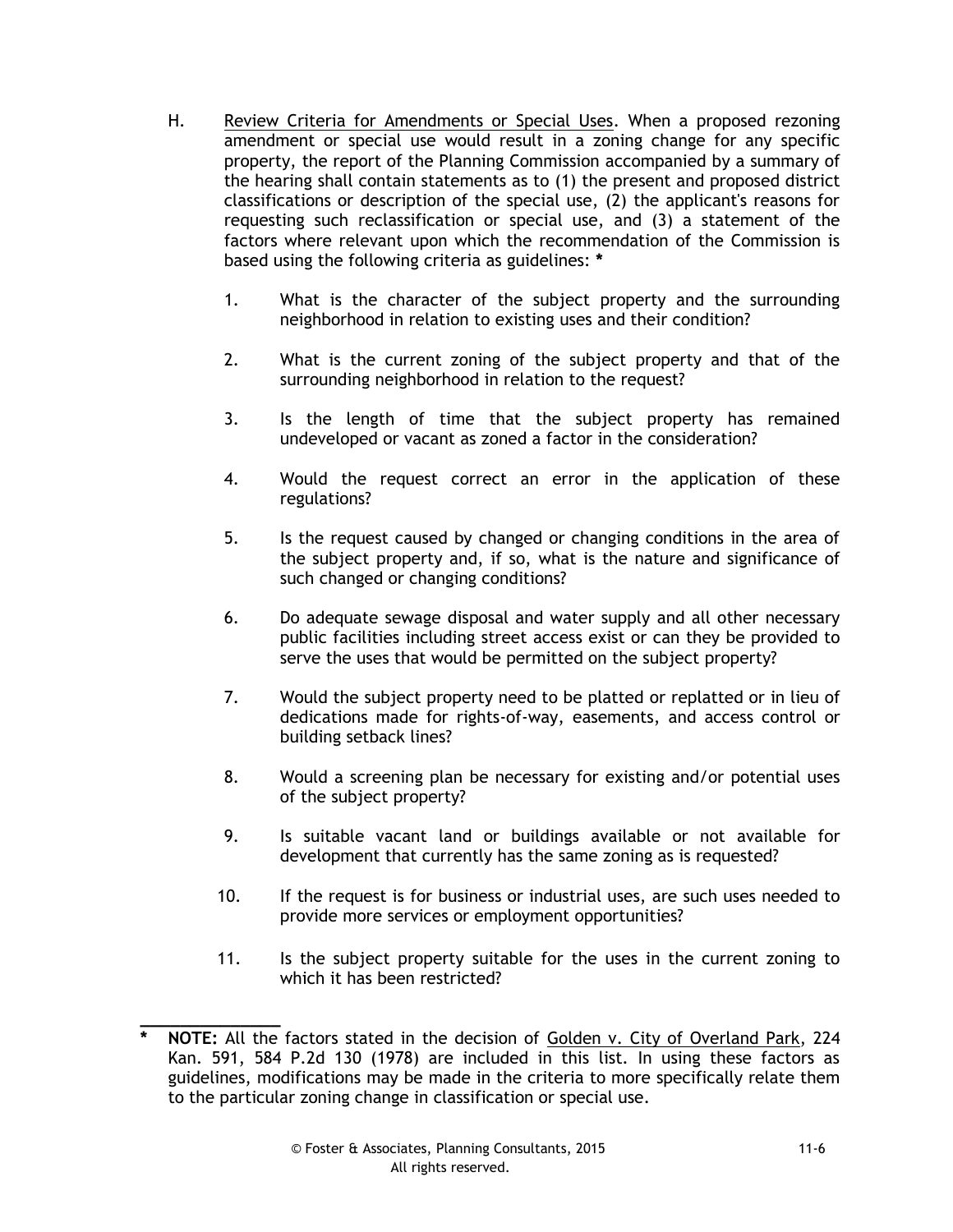- 12. To what extent would the removal of the restrictions, i.e., the approval of the zoning request detrimentally affect other property in the neighborhood?
- 13. Would the request be consistent with the purpose of the zoning district classification and the intent and purpose of these regulations?
- 14. Is the request in conformance with the Comprehensive Plan and does it further enhance the implementation of the Plan?
- 15. What is the nature of the support or opposition to the request?
- 16. Is there any information or are there recommendations on this request available from professional persons or persons with related expertise which would be helpful in its evaluation?
- 17. By comparison, does the relative gain to the public health, safety or general welfare outweigh the loss in property value or the hardship imposed upon the applicant by not approving the request?

Of those factors considered as relevant to the requested change in zoning district classification or boundary or special use, not all factors need to be given equal consideration by the Commission in deciding upon its recommendation.

**101 Special Uses.** Because of particular factors associated with their activities, certain uses which might have an adverse effect upon nearby properties or upon the character and future development of a district are not permitted outright in districts, but are allowed as "special uses" when their proposed location is supplemented by additional conditions such as to make the use considered compatible with the surrounding property, the neighborhood and the zoning district.

In granting a special use, the minimum requirements of approval for all similar types of permitted uses in the same district must be met, unless otherwise reduced by a specific reference in these regulations. The requirements may be made more stringent if there is a potentially injurious effect which may be anticipated upon other property and the neighborhood or contrary to the welfare and convenience of the public. Such additional conditions may include, but are not limited to, requirements affecting the lot size or yard dimensions; changing street width; the extent and location of entrance or exit drives; controlling the size, location and number of signs; the period and time of operation; lot coverage and height of buildings; screening, fencing and/or landscaping to protect the surrounding property; establishing environmental standards for air and water pollution, noise, vibration, lighting and other such conditions; protection from flooding; and additional improvements such as street construction, sidewalks, utilities and storm drainage, if necessary, including platting and/or dedications. Such conditions may be placed upon the property which is the subject of the special use application or upon the applicant or both.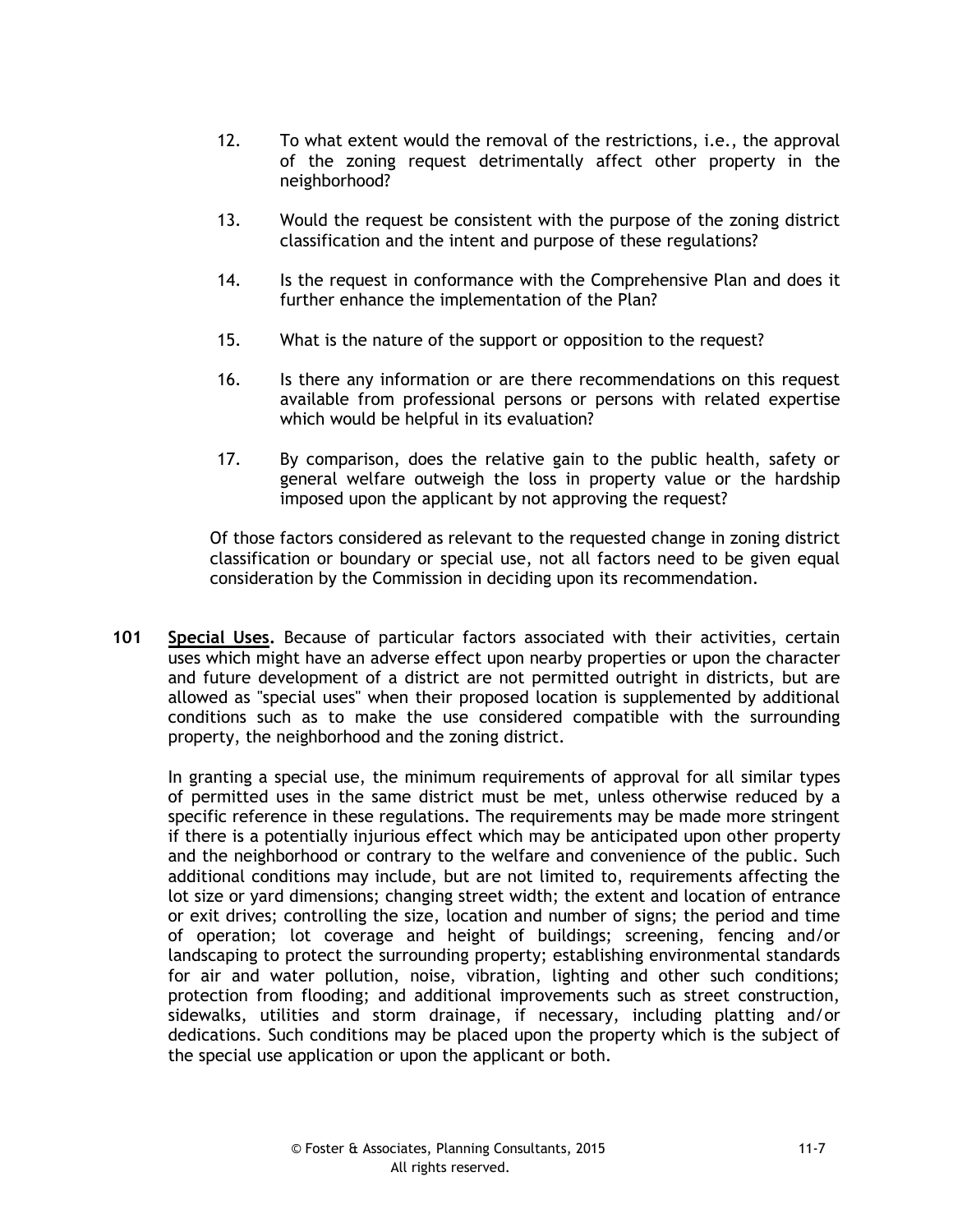Although the Official Zoning Map is not amended, the procedure for approval of a special use shall otherwise be the same as for an amendment to change a zoning district classification or boundary which is set forth in Section 11-100 of this Article including the provisions for filing protest petitions in Section 11-103; provided, that any conditions which are further imposed upon the special use shall be made a part of the effectuating ordinance. Applications for a special use shall be accompanied by a plot plan of the proposed development. Concurrent applications may be processed for changing zoning district classifications as amendments and approving special uses on the same property wherein joint notices are advertised and mailed and hearing held; however, separate motions, review criteria and effectuating ordinances are necessary.

Failure to comply with any of the conditions for a special use which are later attached to a zoning permit shall constitute a violation of these regulations. Upon a finding by the Zoning Administrator of such a violation, the zoning permit may be declared null and void. If an applicant desires to make a change in a condition at a later date it is necessary to apply for a rehearing and a decision be made in the same manner as the original special use; however, only the requested condition is to be reconsidered at the hearing.

No special use approval by the Governing Body shall be valid for a period longer than one year from the publication date of the effectuating ordinance unless (1) another time period is designated as a condition attached to the special use; (2) an application is filed and a zoning permit is approved during the period of validity. In such instance the special use shall be valid for the period of validity of the zoning permit. The Governing Body may authorize extensions of the validity period without notice or public hearing for more than one year upon a written request received within a valid period. Upon expiration of any validity period, the effectuating ordinance automatically becomes null and void unless an extension has been granted or a zoning permit has been obtained.

**102 Project Review.** In the event that certain public improvements, facilities or utilities of a type embraced within the recommendations of the Comprehensive Plan are classified as special uses or are the subject of a change in zoning district classification or boundary, the consideration of such uses by the Planning Commission in conjunction with a zoning application may also constitute their project review of such proposed use if concurrently processed under procedures required by K.S.A. 12-748, as amended; provided, that a statement of findings is included in the Commission's approval or disapproval as to whether such proposed use is or is not in conformance with the Comprehensive Plan. In case the Commission finds that the proposed use is not in conformance to the Plan and states in writing the manner in which it is not in conformance, then the Governing Body shall not proceed with construction of such a proposed use unless the Governing Body by a majority vote overrides the disapproval of the Commission and the Plan shall be deemed to have been amended and the Commission shall make the necessary changes in the Plan to reflect the vote of the Governing Body.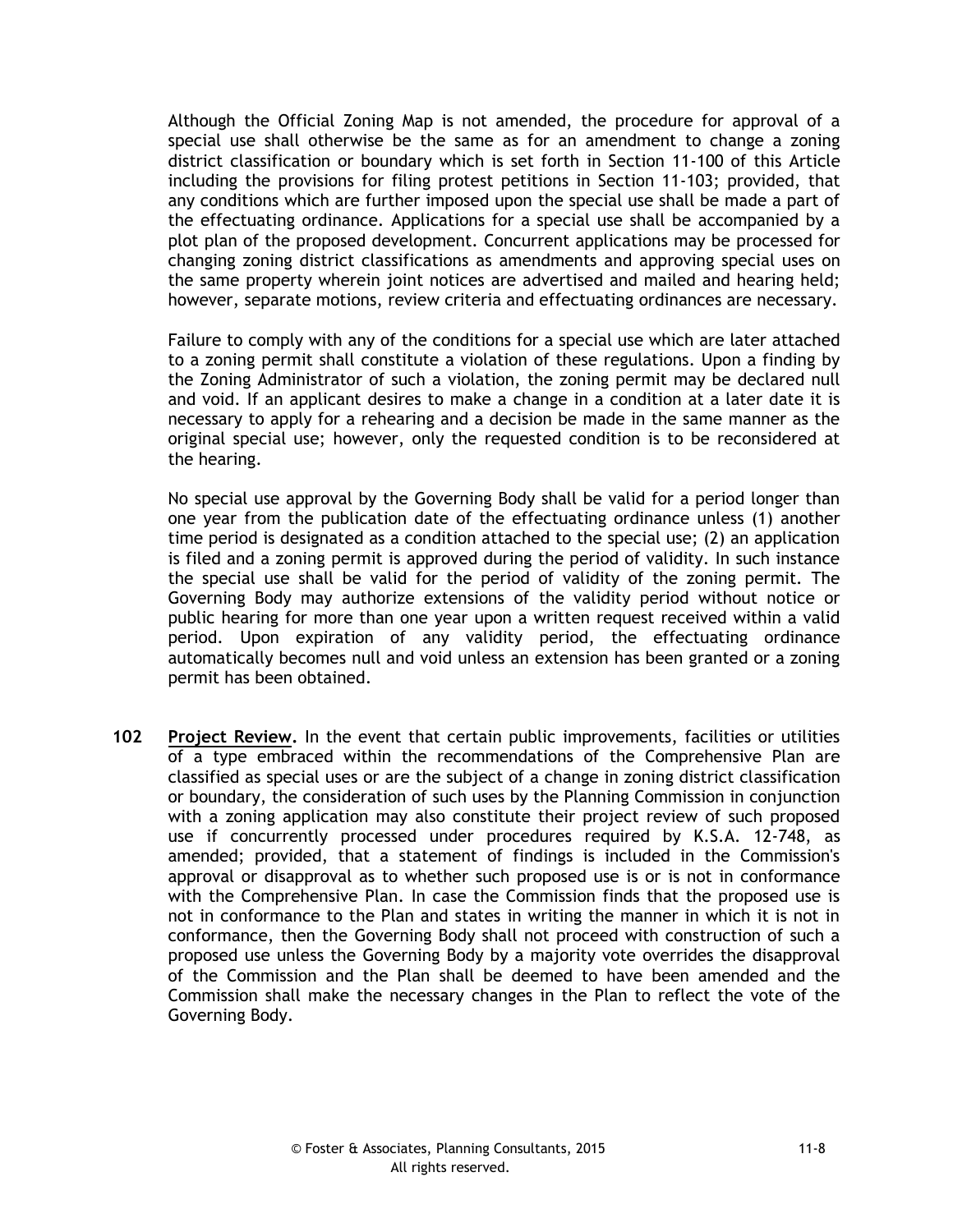**103 Filing of Protest.** Whether or not the Planning Commission approves or disapproves a zoning change, if a written protest against a proposed amendment for a specific property or a special use shall be filed in the office of the Clerk within 14 days after the date of the conclusion of the hearing by the Commission which is signed and acknowledged and an accurate legal description of their property provided by the owners of record of 20% or more of any real property proposed to be altered or changed, excluding streets or public ways, or by the owners of record of 20% or more of the real property within the total area required in the official area of notification by Section 11-100D, excluding streets and public ways and specific statutorily excluded property as described below, then the effectuating ordinance shall not be passed except by at least a 3/4 vote of all the members of the Governing Body. (See Sections 11-100D2 and D3 for protest petition exceptions for rezoning from a lesser restrictive to a more restrictive zoning classification.)

Property statutorily excluded by K.S.A. 12-757(f) from determining the sufficiency of a protest petition when calculating the total real property within the notification area is that which was (1) requested by the owner of the specific property for rezoning or a special use; or (2) the owner of the specific property requested for rezoning or a special use who does not oppose in writing such rezoning or special use. (See Sections 11-100 D2 and D3 for protest petition exceptions for rezoning from a lesser restrictive to a more restrictive zoning classification.)

**104 Adoption of Amendments or Special Uses by the Governing Body.** When the Planning Commission in its report submits a recommendation of approval or disapproval of a proposed amendment or special use including the basis therefore, the Governing Body may: (1) Adopt such recommendation by an effectuating ordinance; (2) override the Commission's recommendation by a 2/3 majority vote of the membership of the Governing Body; or (3) return such recommendation to the Commission with a statement specifying the basis for the Governing Body's failure to approve or disapprove. If the Governing Body returns the Commission's recommendation, the Commission, after considering the same, may resubmit its original recommendation giving the reasons therefore or submit a new or amended recommendation. Upon the receipt of such recommendation, the Governing Body, by a simple majority thereof, may adopt or may revise or amend and adopt such recommendation by the effectuating ordinance or it need take no further action thereon. If the Commission fails to deliver its recommendation to the Governing Body following the Commission's next regular meeting after receipt of the Governing Body's report, the Governing Body shall consider such course of inaction on the part of the Commission as a resubmission of the original recommendation and proceed accordingly.

In considering its decision under each of the above set of circumstances, the Governing Body shall take into account the guidelines in Section 11-100H which are relevant to the proposed amendment or special use and, having reviewed the Commission's findings of fact and the factors upon which their recommendation is based, the Governing Body either adopts the Commission's findings and factors by reference or records their own findings of fact and the factors upon which their decision is based.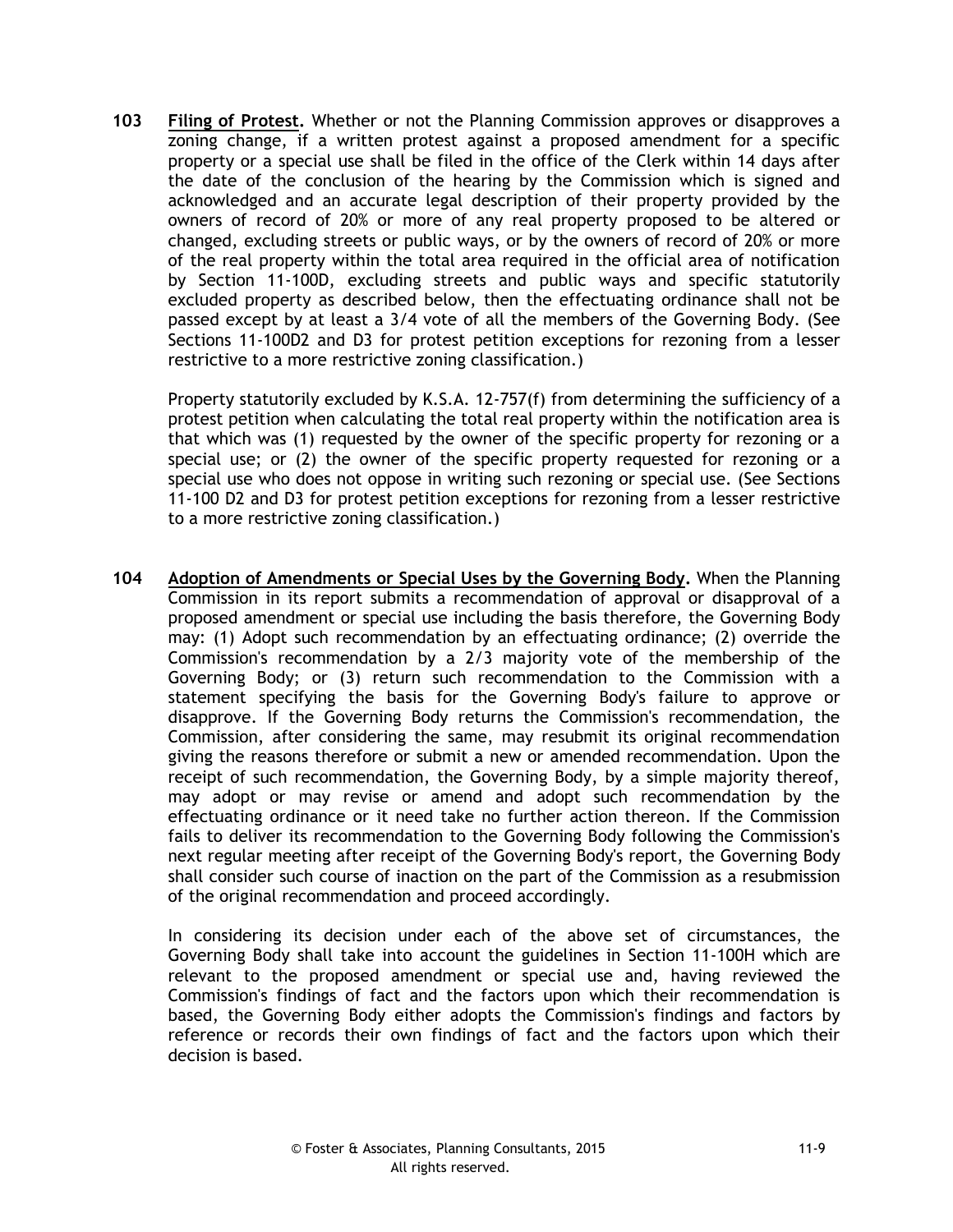The proposed amendment or special use shall become effective upon publication of their respective adopting ordinance. If such an amendment affects the classification or boundaries of any zoning district, the respective ordinance shall legally describe the classification or boundaries as amended, shall order the Official Zoning Map to be changed to reflect such amendment, and shall reincorporate such map as amended.

- **105 Annual Review.** In order to maintain these regulations including the Official Zoning Map(s), the Planning Commission shall annually hold a public review at their first regular meeting in February to consider amendments, if any, to these regulations. Preceding such a review, the Governing Body and other affected governmental agencies and interested parties should be notified of the intent to review and their ideas requested. In preparation for such a review, the Zoning Administrator shall maintain a master copy of the current zoning regulations on which are recorded comments and ideas brought to the attention of the Administrator during the preceding year in order to maintain the intent and purpose of these regulations under changing conditions and to implement the Comprehensive Plan. Information on any relevant changes in state statutes shall be compiled for the review.
- **106 Judicial Review.** As provided by K.S.A. 12-760, as amended, any ordinance, regulation, amendment, special use or other zoning decision provided for or authorized by these regulations shall be reasonable and any person aggrieved thereby may have the reasonableness of any decision determined by bringing an action against the City within 30 days after a final decision is made by the City. In the event that an amendment to these regulations or a special use is approved by the Governing Body, the 30-day period commences when the effectuating ordinance is published. Such action shall be brought in the County District Court.

According to K.S.A. 12-757(a), if a proposed amendment is not a general revision of the existing regulations and affects specific property, such an amendment shall be presumed to be reasonable if it is in accordance with the land use plan or the land use element of the comprehensive plan.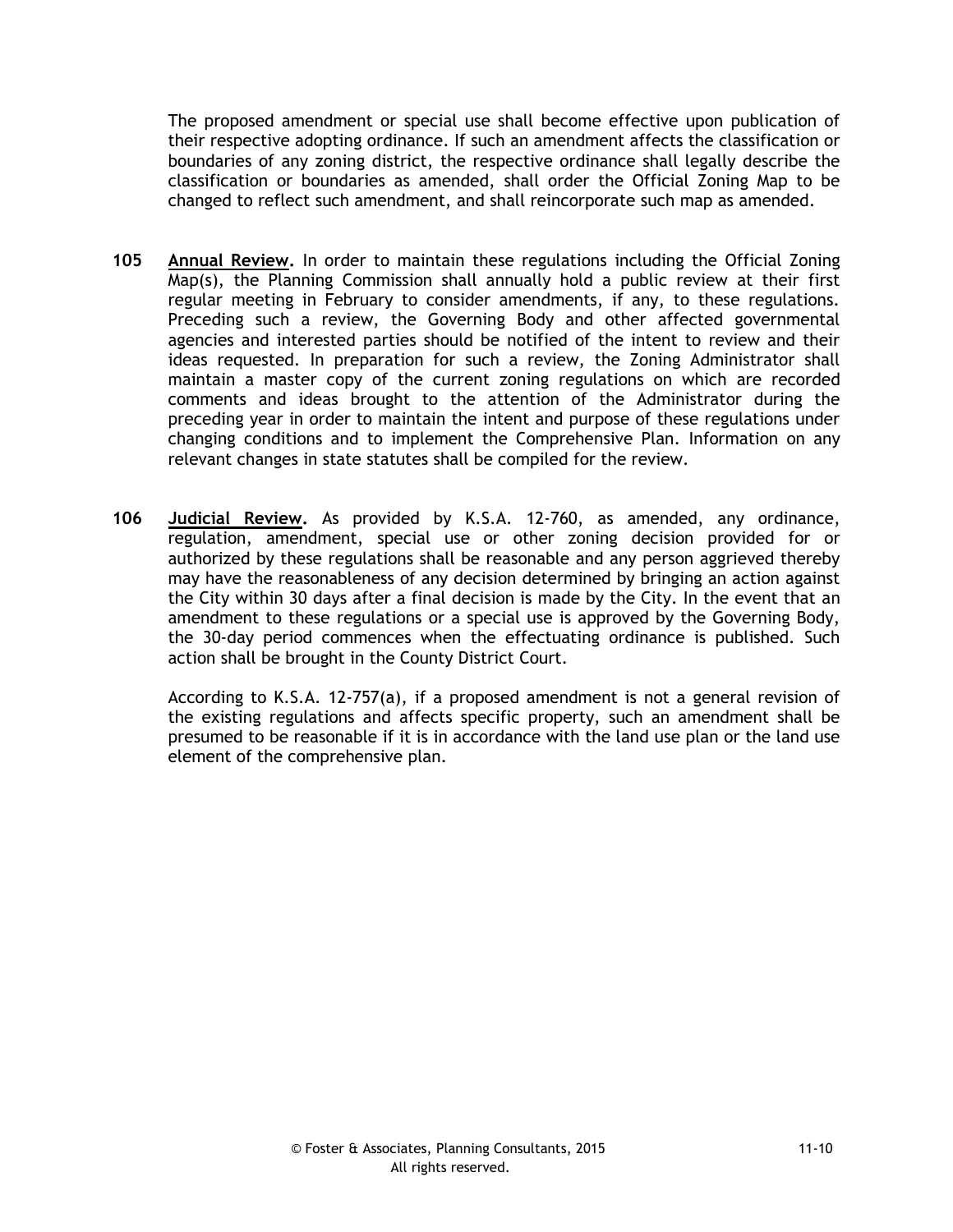# **ARTICLE 12. SEVERABILITY AND EFFECTIVE DATE**

**100 Severability.** If any provisions of these regulations are held to be unconstitutional or otherwise invalid by any court of competent jurisdiction, then such provisions shall be considered separately and apart from the remaining provisions of these regulations, so as to be completely severable and the remaining provisions of these regulations shall remain in full force and effect.

**101 Effective Date.** These regulations shall be in full force and effect from and after their adoption by the Planning Commission, approval by the Governing Body by an ordinance incorporating these regulations by reference as a model code in book form and publication of such ordinance in the official city newspaper.

**ADOPTED** by the Sterling City Planning Commission \_\_\_\_\_\_\_\_\_\_\_, 2015.

\_\_\_\_\_\_\_\_\_\_\_\_\_\_\_\_\_\_\_\_\_\_\_\_\_\_\_\_\_ Jeff Laudermilk, Chairperson

**ATTEST:**

\_\_\_\_\_\_\_\_\_\_\_\_\_\_\_\_\_\_\_\_\_\_\_\_\_\_\_\_\_ Taggart Wall, Secretary

**APPROVED and ADOPTED** by the City Commission of the City of Sterling, Kansas on  $\sim$  2015.

\_\_\_\_\_\_\_\_\_\_\_\_\_\_\_\_\_\_\_\_\_\_\_\_\_\_\_\_\_ (S E A L) Jonathan Zimmerman, Mayor

**ATTEST:**

\_\_\_\_\_\_\_\_\_\_\_\_\_\_\_\_\_\_\_\_\_\_\_\_\_\_\_\_\_ Sandra Fankhauser, City Clerk

(Adopted by Ordinance No. \_\_\_\_\_\_\_\_\_\_\_ by the Governing Body of the City of Sterling, Kansas on \_\_\_\_\_\_\_\_\_\_\_\_\_\_\_\_\_\_\_\_\_\_\_, 2015, officially published in The Bulletin on \_\_\_\_\_\_\_\_\_\_\_\_\_\_\_\_\_\_ 2015 and effective on \_\_\_\_\_\_\_\_\_\_\_\_\_\_\_\_\_\_\_\_\_\_\_, 2015.)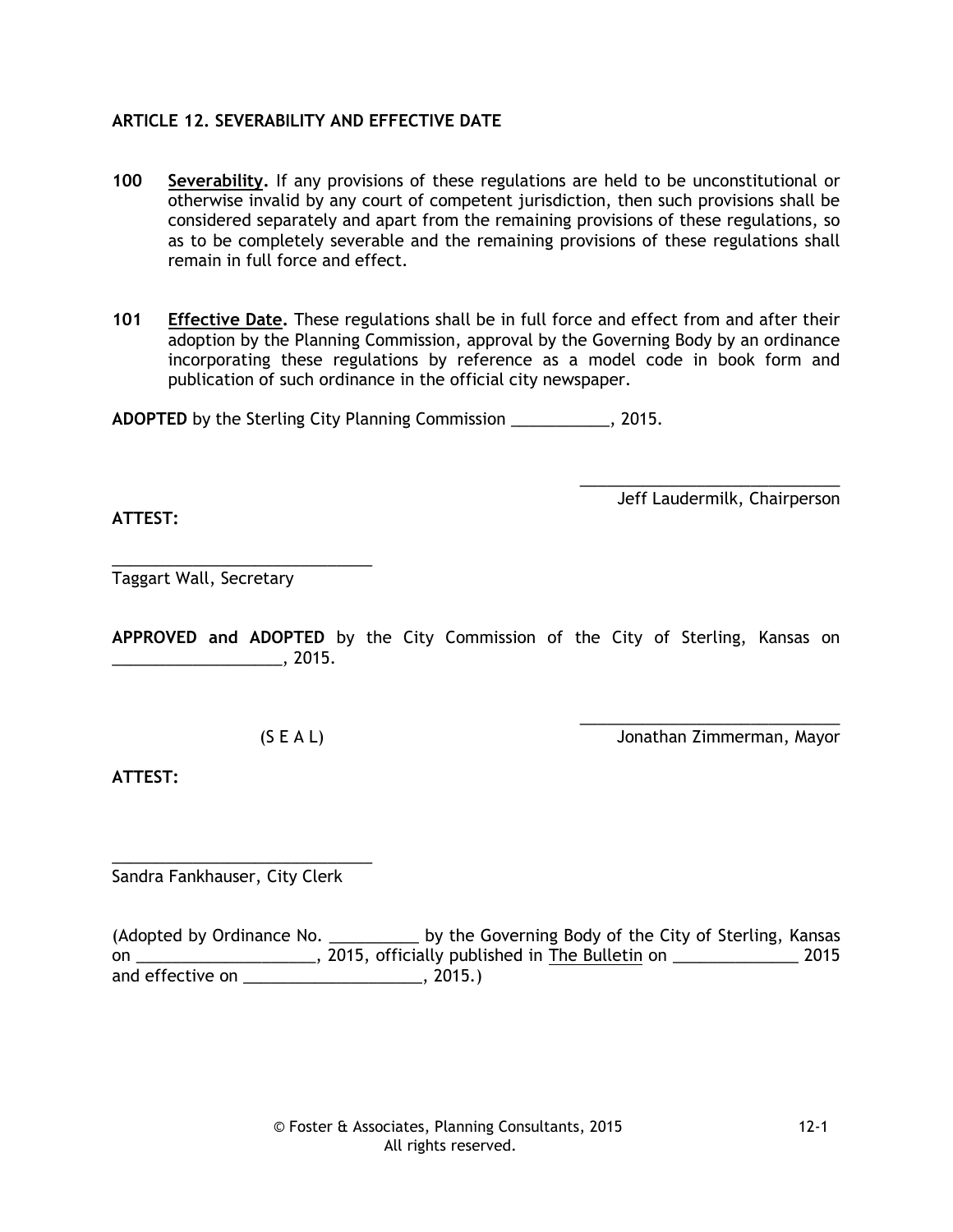### **APPENDIX**

### **TABLE OF COMPARABILITY FOR ZONING DISTRICTS**

In accordance with provisions provided for in K.S.A. 12-757(b) and in Section 11-100E6 of the Zoning Regulations of the City of Sterling, Kansas, the Sterling City Planning Commission hereby establishes a "Table of Comparability for Zoning Districts" as listed below. This table designates the zoning districts which are considered to be "lesser changes" due to their more restrictive characteristics as set forth in the Zoning Regulations.

When considering zoning district amendments, the Planning Commission and the Governing Body may recommend and approve a lesser change in zoning districts for the property already advertised for a public hearing without republication of a notice or redistribution of notices to property owners when such change is more restrictive than the district which is applied for as shown on the table below; provided, however, that such recommendation and approval shall not be for a lesser classification than the existing zoning district. If the applicant at the Governing Body meeting at which a zoning amendment is being considered desires to amend the application and/or the Governing Body desires to consider a "lesser" zoning change, then such a proposed change shall be returned to the Planning Commission for reconsideration and further recommendation to the Governing Body without further publication or notice as provided for in K.S.A. 12-757(c) and in Section 11-104 of the Zoning Regulations.

#### **MOST RESTRICTIVE:** R-1 Single-Family Residential District

R-2 Multiple-Family Residential District

B-1 General Business District

B-2 Central Business District

## **LEAST RESTRICTIVE**: I-1 Heavy Industrial District

Because of the uniqueness and special purpose for which the MH-1 Manufactured Home Park, P-O Protective Overlay, PUD Planned Unit Development and C-O College Overlay districts serve, these districts are excluded from the Table of Comparability as well as the overlay zones established by the Floodplain Management Regulations.